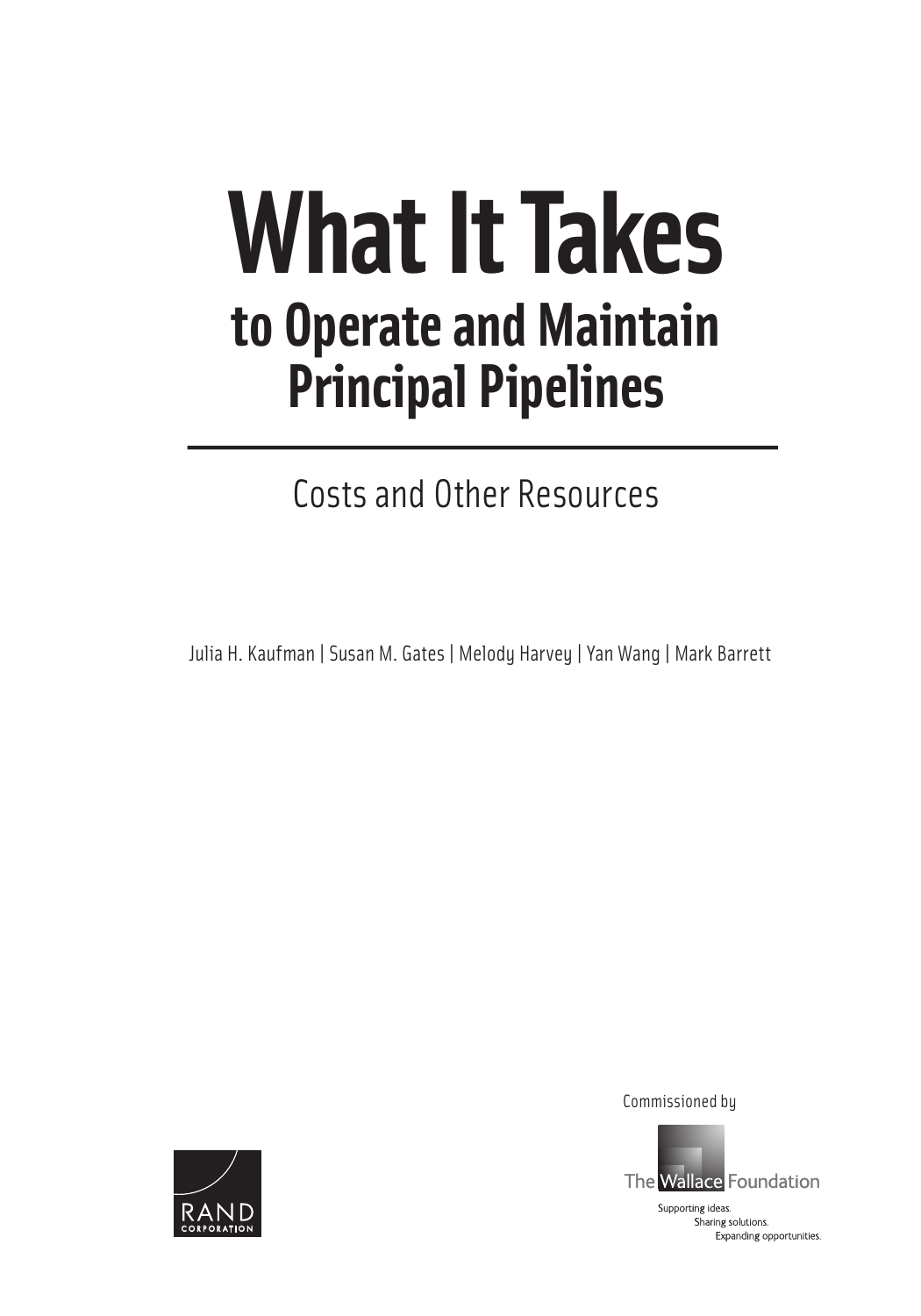For more information on this publication, visit www.rand.org/t/RR2078

Library of Congress Cataloging-in-Publication Data is available for this publication

ISBN: 978-0-8330-9845-0

Published by the RAND Corporation, Santa Monica, Calif. © Copyright 2017 RAND Corporation RAND<sup>®</sup> is a registered trademark.

> *Front cover image: Kurhan/Fotolia Back cover image: Gelpi/Fotolia*

#### Limited Print and Electronic Distribution Rights

This document and trademark(s) contained herein are protected by law. This representation of RAND intellectual property is provided for noncommercial use only. Unauthorized posting of this publication online is prohibited. Permission is given to duplicate this document for personal use only, as long as it is unaltered and complete. Permission is required from RAND to reproduce, or reuse in another form, any of its research documents for commercial use. For information on reprint and linking permissions, please visit www.rand.org/pubs/permissions.

The RAND Corporation is a research organization that develops solutions to public policy challenges to help make communities throughout the world safer and more secure, healthier and more prosperous. RAND is nonprofit, nonpartisan, and committed to the public interest.

RAND's publications do not necessarily reflect the opinions of its research clients and sponsors.

Support RAND Make a tax-deductible charitable contribution at www.rand.org/giving/contribute

www.rand.org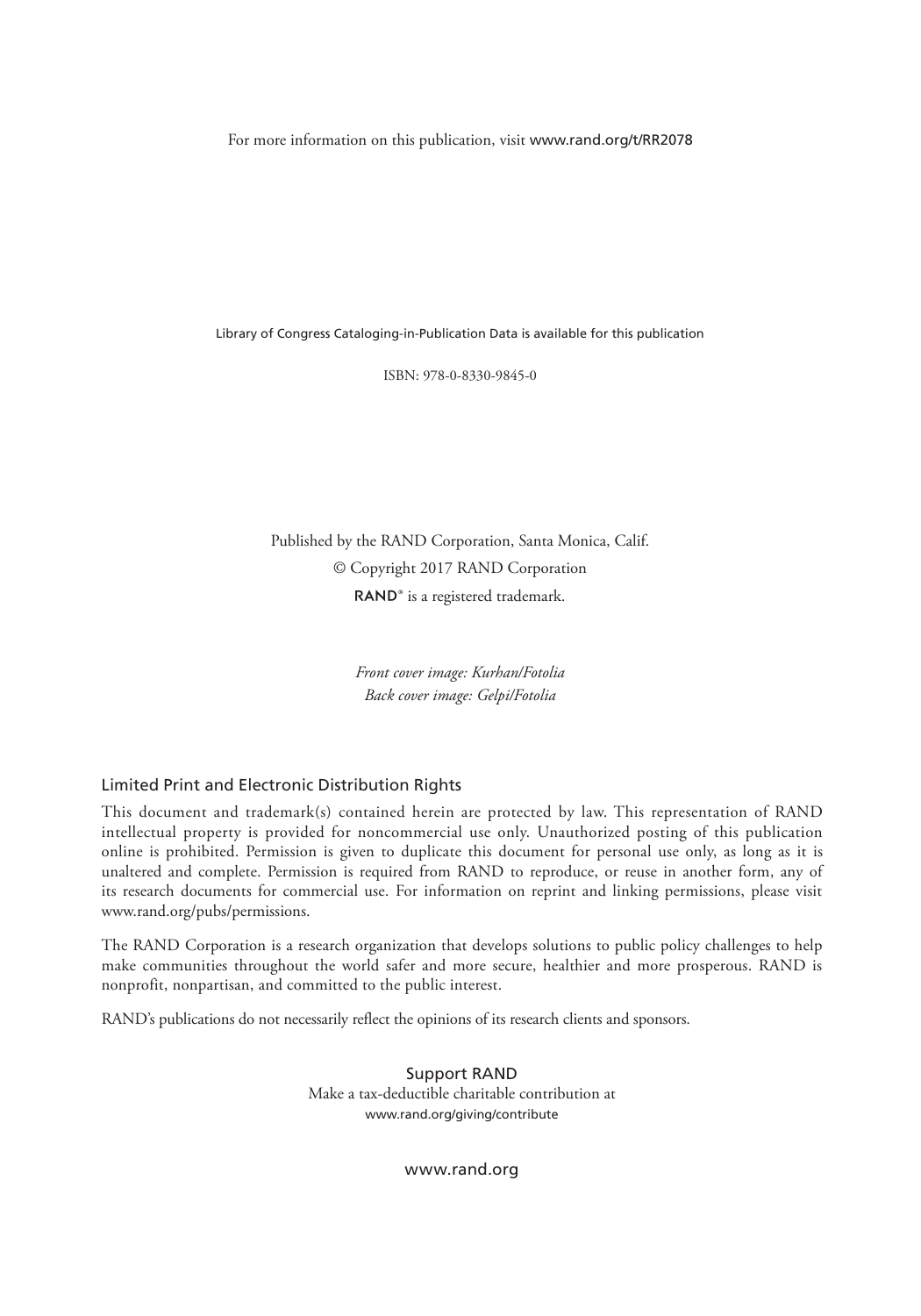# **Preface**

The Wallace Foundation is committed to improving school leadership. To further this objective, it began the Principal Pipeline Initiative. The initiative supports efforts in six districts across the United States to develop principal pipelines through engagement in activities related to the preparation, hiring, development, evaluation, and support of school leaders. Policy Studies Associates and the RAND Corporation are conducting the evaluation of the initiative. Five reports by Policy Studies Associates document the Principal Pipeline Initiative's theory of action and its implementation (The Wallace Foundation, undated). An evaluation of the initiative's effects on student achievement and other outcomes will be released in December 2018.

This report supplements the Principal Pipeline Initiative implementation reports by describing the resources and expenditures devoted to principal pipelines in the districts participating in the initiative. The report first presents a framework for thinking about the full range of resources and expenditures associated with principal pipelines. Then it provides estimates of these pipeline resources and expenditures based on the experience of participating districts, setting them in a broader context of district expenditures for supporting school district personnel. Although it is too early to tell whether the investments that participating districts made are improving school outcomes, this report lays the groundwork for future considerations of return on investment when more information on the initiative's effects is available.

This report will be of special interest to school districts and state education agencies around the country given expanded opportunities through the Every Student Succeeds Act (Pub. L. 114-95, 2015) to use federal funds to support initiatives to improve school leadership (Herman et al., 2017). The information in this report could help school districts and state education agencies consider potential investments in principal pipelines that could be procured through federal funding.

This research has been conducted by RAND Education, a division of the RAND Corporation, with grant funding from The Wallace Foundation. For more about RAND Education, visit www.rand.org/education.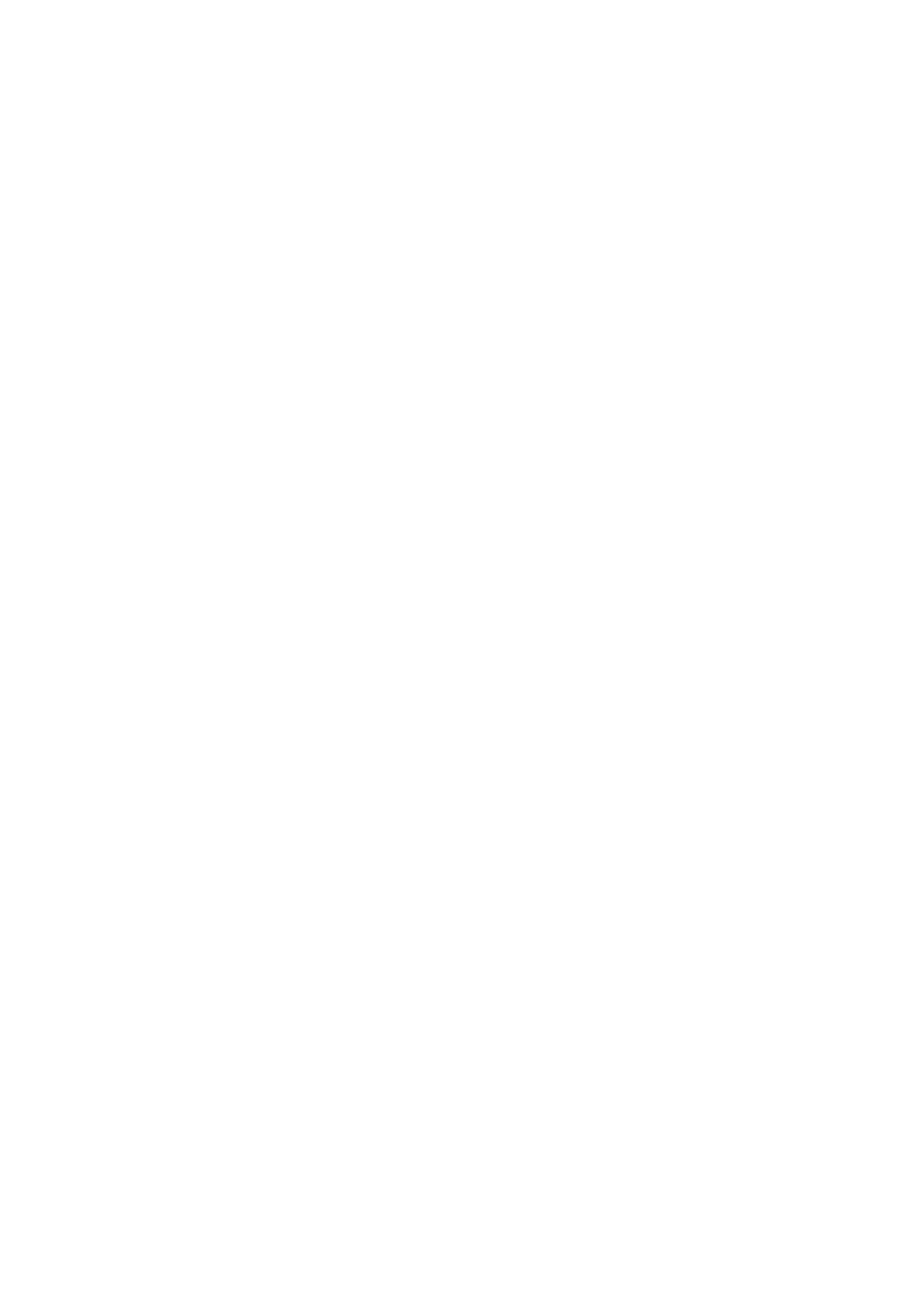# **Contents**

#### **CHAPTER ONE**

#### **CHAPTER TWO**

| Activities Associated with a Comprehensive Principal Pipeline  14 |  |
|-------------------------------------------------------------------|--|
|                                                                   |  |
|                                                                   |  |
|                                                                   |  |
|                                                                   |  |

#### **CHAPTER THREE**

| Resources and Expenditures Devoted to Component 1: Leader Standards 38       |
|------------------------------------------------------------------------------|
| Resources and Expenditures Devoted to Component 2: Preservice Preparation 41 |
|                                                                              |
|                                                                              |
|                                                                              |
|                                                                              |
|                                                                              |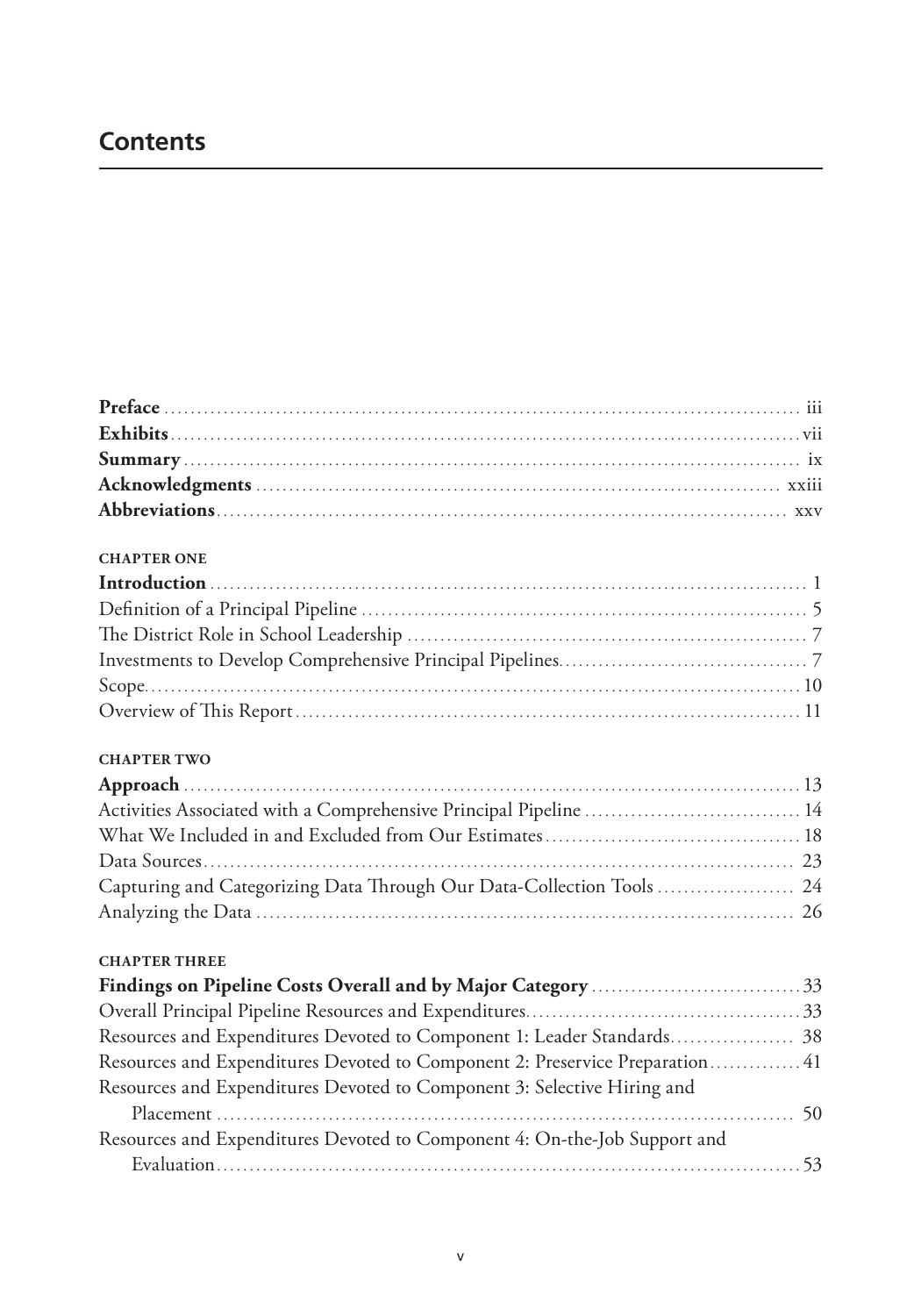| Resources and Expenditures Devoted to Systems and Capacity for Supporting Pipeline       |  |
|------------------------------------------------------------------------------------------|--|
| <b>CHAPTER FOUR</b>                                                                      |  |
| Findings on Investments and Staffing Necessary for Pipeline Enhancements 63              |  |
|                                                                                          |  |
|                                                                                          |  |
|                                                                                          |  |
| <b>CHAPTER FIVE</b>                                                                      |  |
|                                                                                          |  |
| Pipeline Spending Accounted for a Very Small Share of Participating Districts' Budgets79 |  |
|                                                                                          |  |
| There Is Still Much to Learn About the Costs of Preservice Preparation and               |  |
|                                                                                          |  |
| All Principal Pipeline Initiative Districts Made Investments in Systems and Capacity  82 |  |
|                                                                                          |  |
|                                                                                          |  |
| The Experience of Principal Pipeline Initiative Districts Holds Lessons for Other        |  |
|                                                                                          |  |
| <b>APPENDIX</b>                                                                          |  |
|                                                                                          |  |
|                                                                                          |  |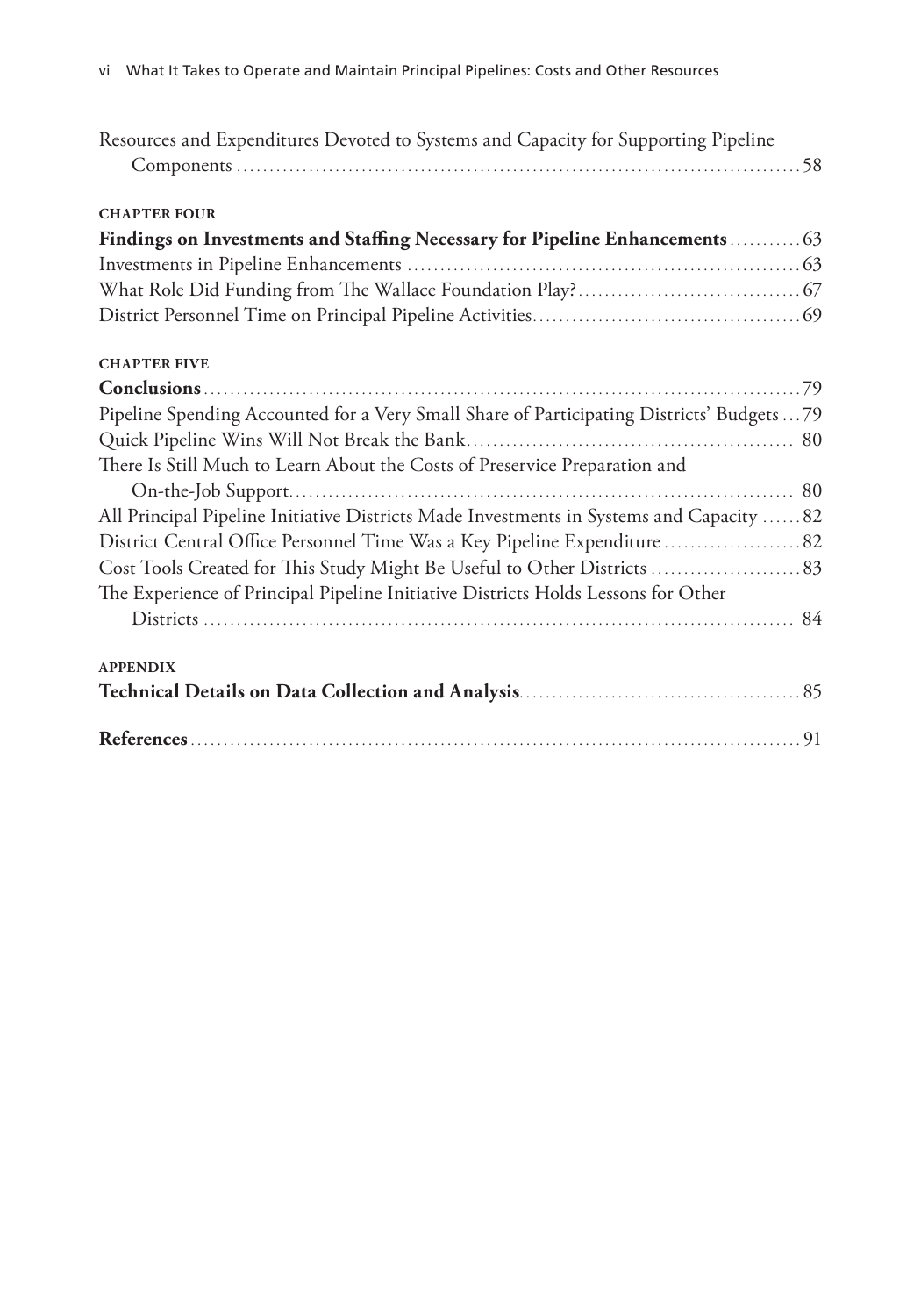# **Exhibits**

# **Boxes**

| 3.1. | Key Takeaways: Resources Devoted to Leader Standards 39                   |  |
|------|---------------------------------------------------------------------------|--|
| 3.2. |                                                                           |  |
| 3.3. | Preservice Preparation Costs from Novice Principals' and Assistant        |  |
|      |                                                                           |  |
| 3.4. | Key Takeaways: Resources Devoted to Selective Hiring and Placement 51     |  |
| 3.5. | Key Takeaways: Resources Devoted to On-the-Job Support and Evaluation  54 |  |
| 3.6. |                                                                           |  |
| 4.1. | Key Takeaways: Expenditures Associated with District Personnel Time 71    |  |
|      |                                                                           |  |

# **Figures**

| Average Annual Per-Principal Resources and Expenditures, by Major            |
|------------------------------------------------------------------------------|
|                                                                              |
| Percentage of Total Principal Pipeline Resources and Expenditures Devoted    |
| to Each Major Category, School Years 2011-2012 Through 2014-2015 36          |
| Average Per-Principal Resources and Expenditures, by Year, for All Principal |
| 37                                                                           |
| Average Per-Principal Resources and Expenditures, by Year, for Leader        |
| 40                                                                           |
| Average Annual Per-Principal Resources and Expenditures for Preservice       |
|                                                                              |
| Average Per-Principal Resources and Expenditures, by Year, for Preservice    |
| 47                                                                           |
| Average Annual Per-Principal Resources and Expenditures for Hiring           |
|                                                                              |
|                                                                              |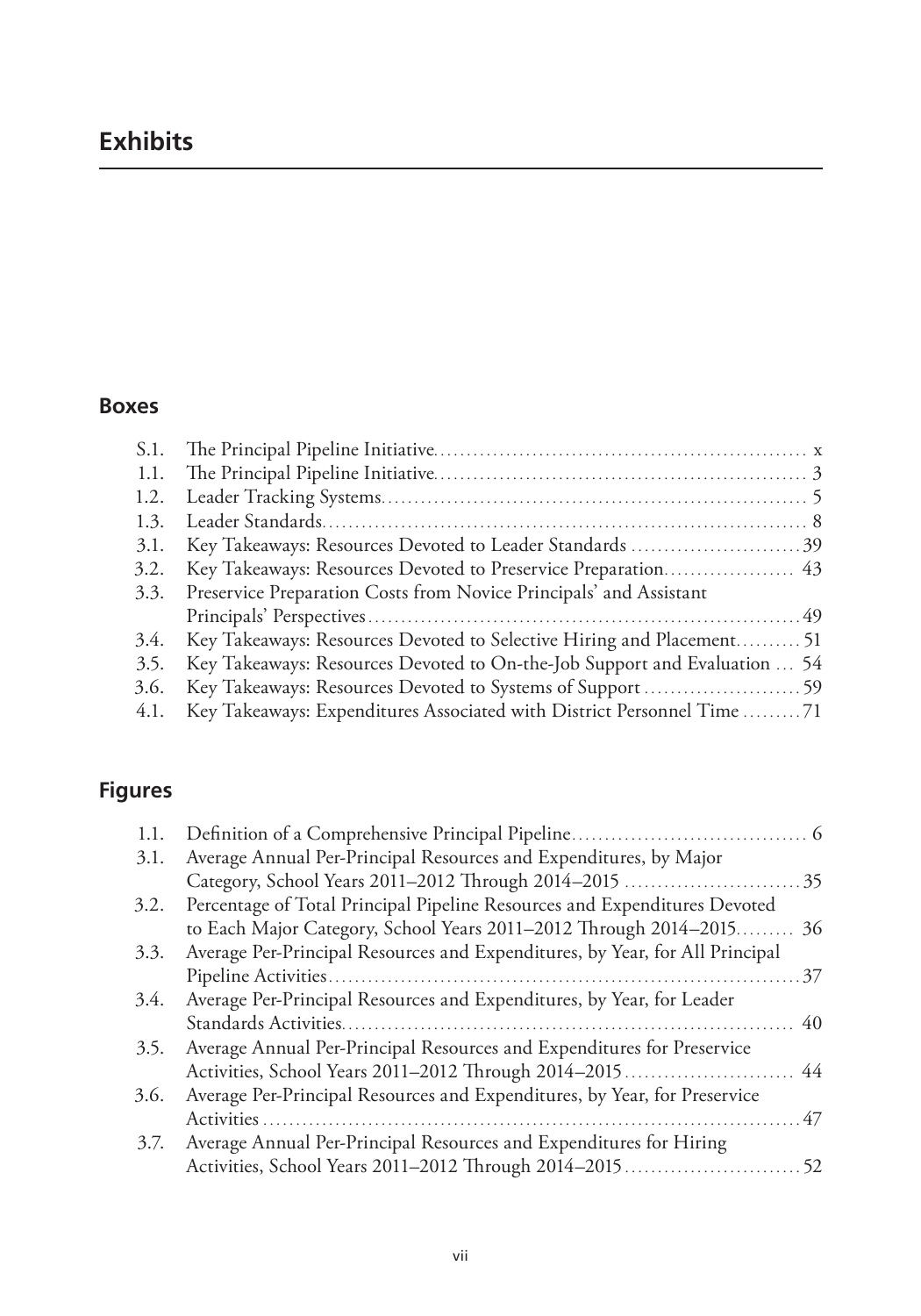| 3.8.  | Average Per-Principal Resources and Expenditures, by Year, for Hiring      |    |
|-------|----------------------------------------------------------------------------|----|
|       | Activities                                                                 | 53 |
| 3.9.  | Average Per-Principal Resources and Expenditures, by Year, for Support and |    |
|       | <b>Evaluation Activities.</b>                                              | 55 |
| 3.10. | Average Annual Per-Principal Resources and Expenditures for Support and    |    |
|       | Evaluation Activities, School Years 2011-2012 Through 2014-2015  57        |    |
| 3.11. | Average Per-Principal Resources and Expenditures, by Year, for Systems and |    |
|       |                                                                            | 60 |
| 3.12. | Average Annual Per-Principal Resources and Expenditures for Systems and    |    |
|       |                                                                            |    |
| 4.1.  | Investment and Ongoing Resources and Expenditures, Overall and by          |    |
|       | Major Category, Based on Analyses from School Years 2011-2012 Through      |    |
|       | $2014 - 2015$ .                                                            | 66 |
| 4.2.  |                                                                            |    |
| 4.3.  | Percentage of Resources and Expenditures That The Wallace Foundation       |    |
|       |                                                                            |    |
| 4.4.  | Percentage of Resources and Expenditures That The Wallace Foundation       |    |
|       |                                                                            |    |
| 4.5.  | Average Percentage of Time That Novice Principals and Assistant Principals |    |
|       |                                                                            |    |

# **Tables**

| S.1. | Principal Pipeline Activities and Subactivities, by Major Category          |    |
|------|-----------------------------------------------------------------------------|----|
| S.2. |                                                                             |    |
| 2.1. | Principal Pipeline Activities and Subactivities, by Major Category 16       |    |
| 2.2. | Costs Included in and Excluded from Our Estimates 18                        |    |
| 2.3. |                                                                             |    |
| 3.1. | Average Annual Resources and Expenditures for Principal Pipeline            |    |
|      | Initiative Districts for School Years 2011-2012 Through 2014-2015, by       |    |
|      |                                                                             | 34 |
| 3.2. | Average Number of People Completing Principal Preservice Programs and       |    |
|      | Resources and Expenditures per Program Participant for Preservice           |    |
|      |                                                                             |    |
| 4.1. | Share of Pipeline Expenditures That Were District Personnel Expenditures71  |    |
| 4.2. | Average Percentage of Time That Supervisors Spent on Pipeline Activities 73 |    |
| 4.3. | Average Percentage of Novice Principals in Principal Pipeline Initiative    |    |
|      |                                                                             |    |
| A.1. |                                                                             |    |
| A.2. | Principal Pipeline Personnel Time Expenditure Example  87                   |    |
|      |                                                                             |    |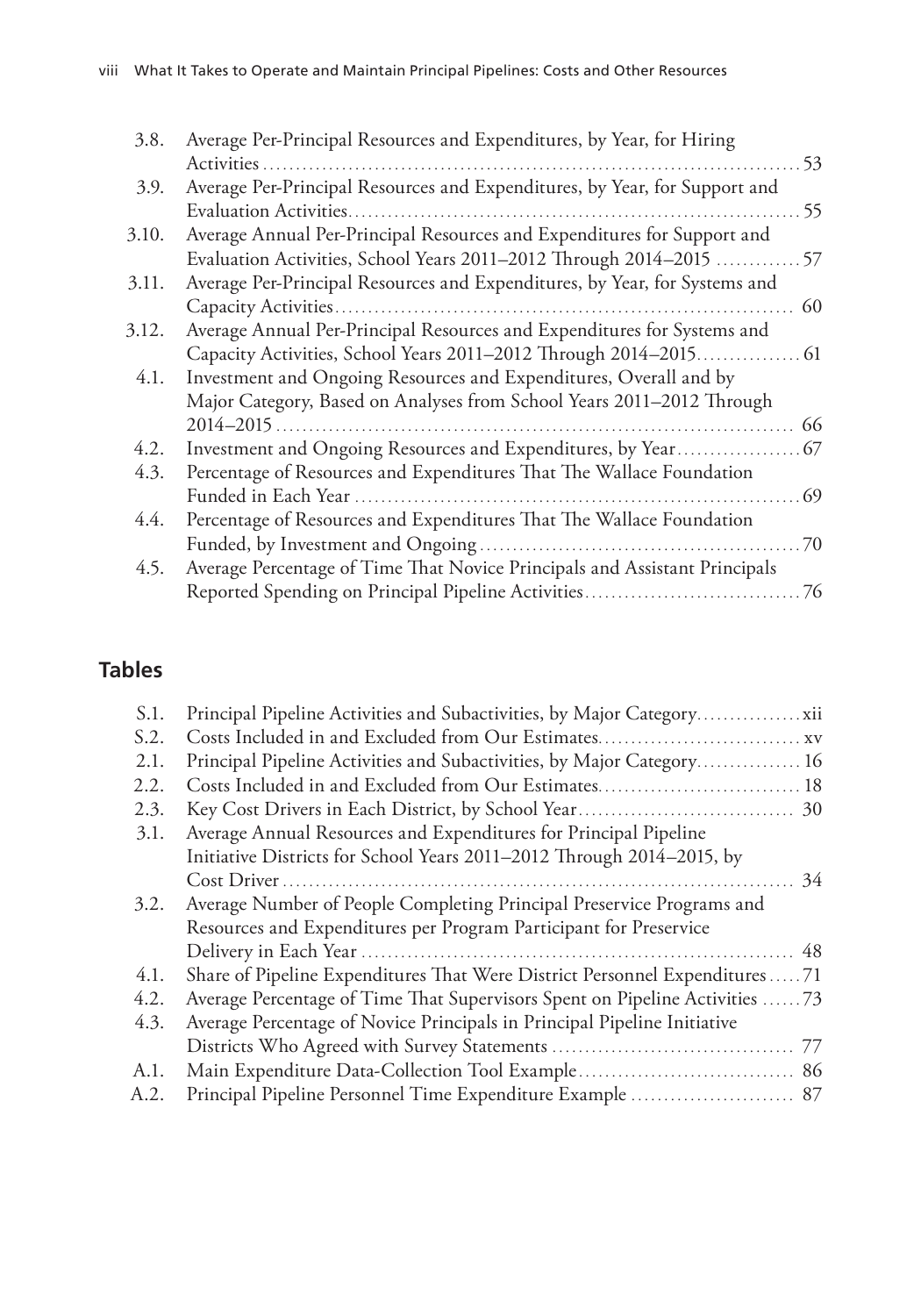States and districts are embarking on efforts to improve school leadership as a lever to promote school improvement. Such efforts have a solid base of research attesting to their effectiveness (Herman et al., 2017), and some view them as particularly costeffective because principals "can be powerful multipliers of effective teaching and leadership practices in schools" (Manna, 2015, p. 7; Leithwood et al., 2004, p. 14). Although the logic of this perspective is sound, in truth, we know very little about the resources required to improve school leadership.

This report fills an important gap in the literature on school leadership by (1) presenting an approach for understanding the resources and expenditures associated with efforts to prepare, hire, evaluate, develop, and support school leaders and by (2) presenting estimates of those resources and expenditures. All districts that employ more than a few school leaders devote at least some resources to these activities and might find some value to our approach. We apply our approach to develop estimates of the resources required to put in place and operate *principal pipelines*—pipelines for preparing, hiring, supporting, and managing school leaders—based on data we collected from six urban districts that participated in The Wallace Foundation's Principal Pipeline Initiative.

# **Investments in Principal Pipelines**

School leaders are the people engaged in the day-to-day work of overseeing schools. Principal pipelines are composed of the activities that districts undertake to ensure that school leadership is effective and is meeting the district's needs. In that sense, the entirety of district spending on the preparation, hiring, evaluation, development, and support of school leaders can be viewed as an investment. The Principal Pipeline Initiative catalyzed districts to make investments to develop principal pipelines with clearly defined characteristics. In this report, we use the term *investment* to describe the resources that participating districts devoted to the enhancements necessary to create coherent principal pipelines, as the initiative defines them, while recognizing that all resources devoted to principal pipelines could also be considered an investment in schools and students. Box S.1 provides a brief overview of the initiative and a definition of the principal pipeline.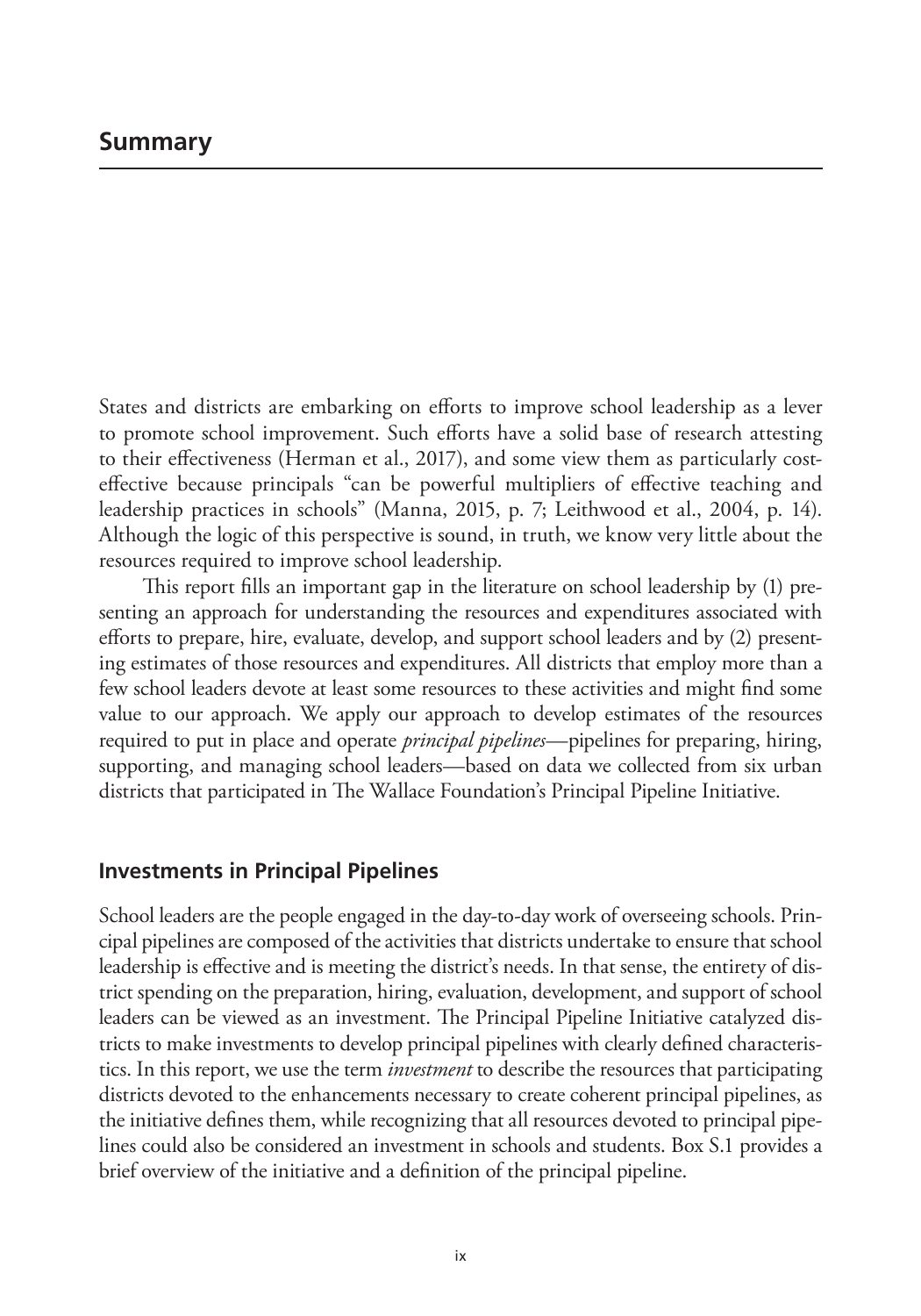# **Box S.1 The Principal Pipeline Initiative**

Informed by more than a decade of work on school leadership and the surrounding structures that support it, The Wallace Foundation posited that public districts in the United States could improve school leadership through systematic improvements to a core set of activities related to the preparation, hiring, support, and management of school leaders. The foundation launched the Principal Pipeline Initiative in 2011 to test that hypothesis. The initiative defined four key components of a principal pipeline: (1) leadership standards that guide all pipeline activities; (2) preservice preparation opportunities for assistant principals (APs) and principals (including not only the preservice training itself but also recruitment and selection into these opportunities); (3) selective hiring and placement; and (4) on-the-job induction, evaluation, and support. In addition, the initiative aimed to develop capacity, culture, and infrastructure to sustain the work across components. The foundation initially awarded \$7.5 million to \$12.5 million to six large urban school districts to cover part of the costs of setting up principal pipelines. In 2014, it provided additional funding of \$430,000 to \$1 million per district to support improvements in principal supervision. Each of the six districts selected for the initiative had emphasized school leadership as part of its school reform agenda and had already devoted some attention to the preparation, hiring, evaluation, or support of principals prior to the launch of the initiative. Each district also had a desire to "further strengthen and align these functions" (Turnbull, Riley, Arcaira, et al., 2013, p. 3). Participating districts varied in terms of both the aspects of their principal pipelines on which they intended to focus most and their starting points.

A series of reports documents findings from the evaluation of implementation of the Principal Pipeline Initiative (The Wallace Foundation, 2015–2017). A study of the initiative's effects on student and other outcomes is scheduled for release at the end of 2018.

Investments in principal pipelines could demonstrate value for school districts by improving the quality of school leaders and reducing unwanted principal turnover. These investments not only could affect the principalship itself but could also conceivably have a positive impact on all teachers and students in a school, leading to improvements in

- school climate
- stakeholder satisfaction
- student outcomes
- unwanted teacher turnover and the costs associated with it
- future district costs associated with the preparation and management of school leaders.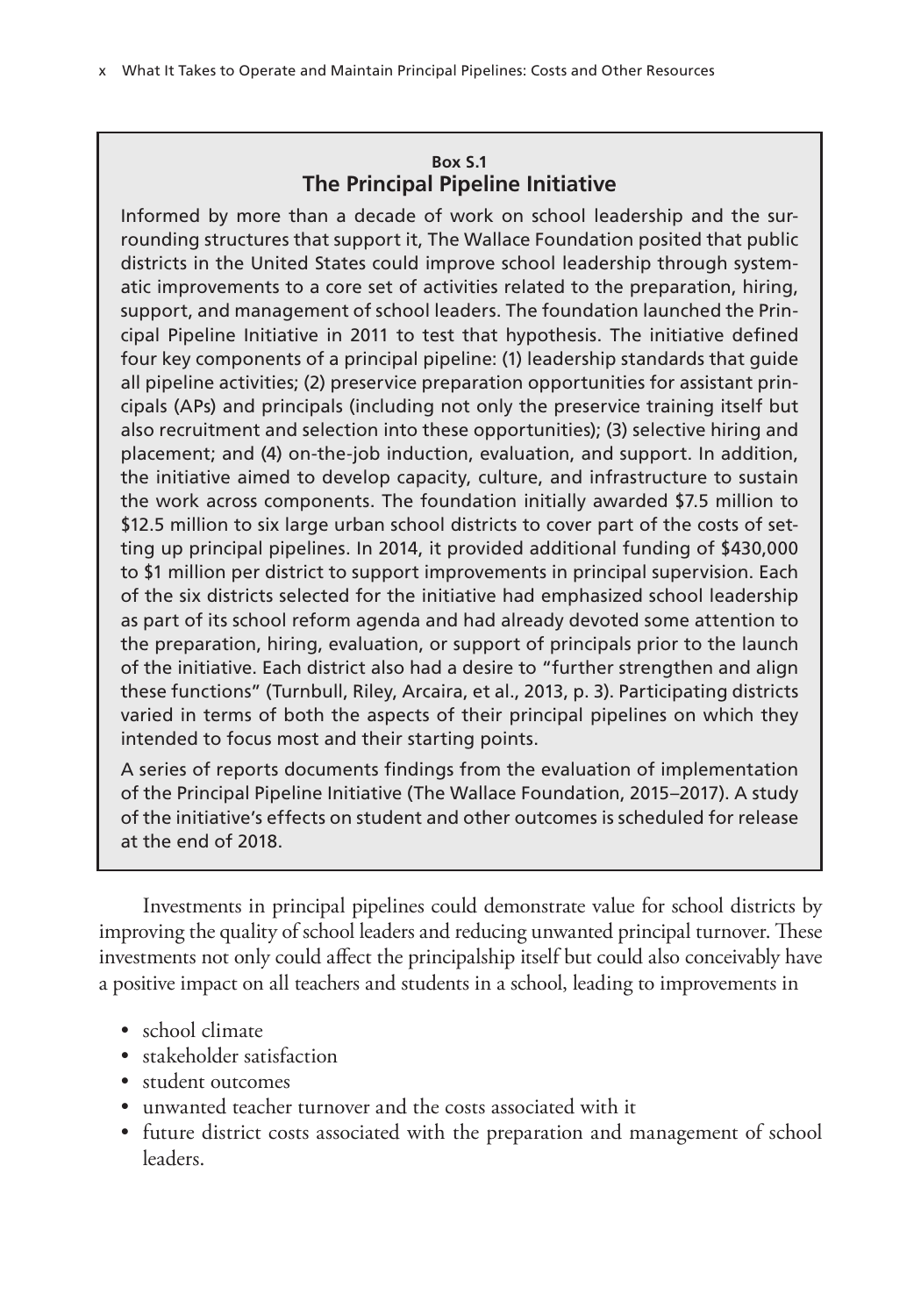These investments could also lower future district costs associated with the preparation and management of school leaders.

It is too early to assess whether these payoffs have been realized, but early evidence from studies of implementation of the initiative (Turnbull, Anderson, et al., 2016) is encouraging. In addition, preliminary analysis of available data from districts participating in the initiative suggests that, in three of the participating districts, the percentage of newly hired principals who continue to serve as principals in the district after two years increased substantially between school year (SY) 2010–2011 and SY 2013– 2014. As ongoing research generates more evidence regarding the effects of investments in the initiative, the estimates of the resources required to develop and operate principal pipelines can serve as guidance for district decisionmaking about whether certain investments in the principal pipeline are worthwhile.

## **Approach**

Our objectives for this study were twofold: (1) to develop a framework for estimating the resources and expenditures of developing and operating principal pipelines and (2) to provide clear information to school districts and other stakeholders regarding estimates of those costs. We gathered data on the resources and expenditures associated with principal pipeline activities in the six school districts that received funding from The Wallace Foundation through the Principal Pipeline Initiative. Our data-gathering and analyses took into account both costs of personnel and costs of other expenditures and resources that school districts assumed to develop and manage pipelines, including costs for materials, hardware, software, consultants, and other expenditures associated with principal pipeline activities. The cost estimates presented in our report are intended to inform school districts around the country about what it could take to build and operate a strong principal pipeline. Recognizing that other districts might not have the capacity to undertake investment in the entire pipeline at one time, we strived to provide estimates of overall principal pipeline costs in the participating districts *and* estimates for the costs of individual categories and activities associated with principal pipelines.

In our data-gathering and analysis, we used an activity-based approach (Kaplan and Cooper, 1998; Miles et al., 2004; Chambers, Lam, and Mahitivanichcha, 2008). Guided by this activity-based approach, we developed a list of activities that could be associated with principal pipelines. We categorized each activity under one of the four components of a principal pipeline, as described above. We also gathered information on systems of support for a comprehensive principal pipeline, which made up a fifth category of activities. We divided some activities within major categories into subactivities. The resulting list of activities and subactivities is provided in Table S.1.

This list of activities guided our data-collection process and can serve as a practical resource to other districts by helping them identify what pieces of their principal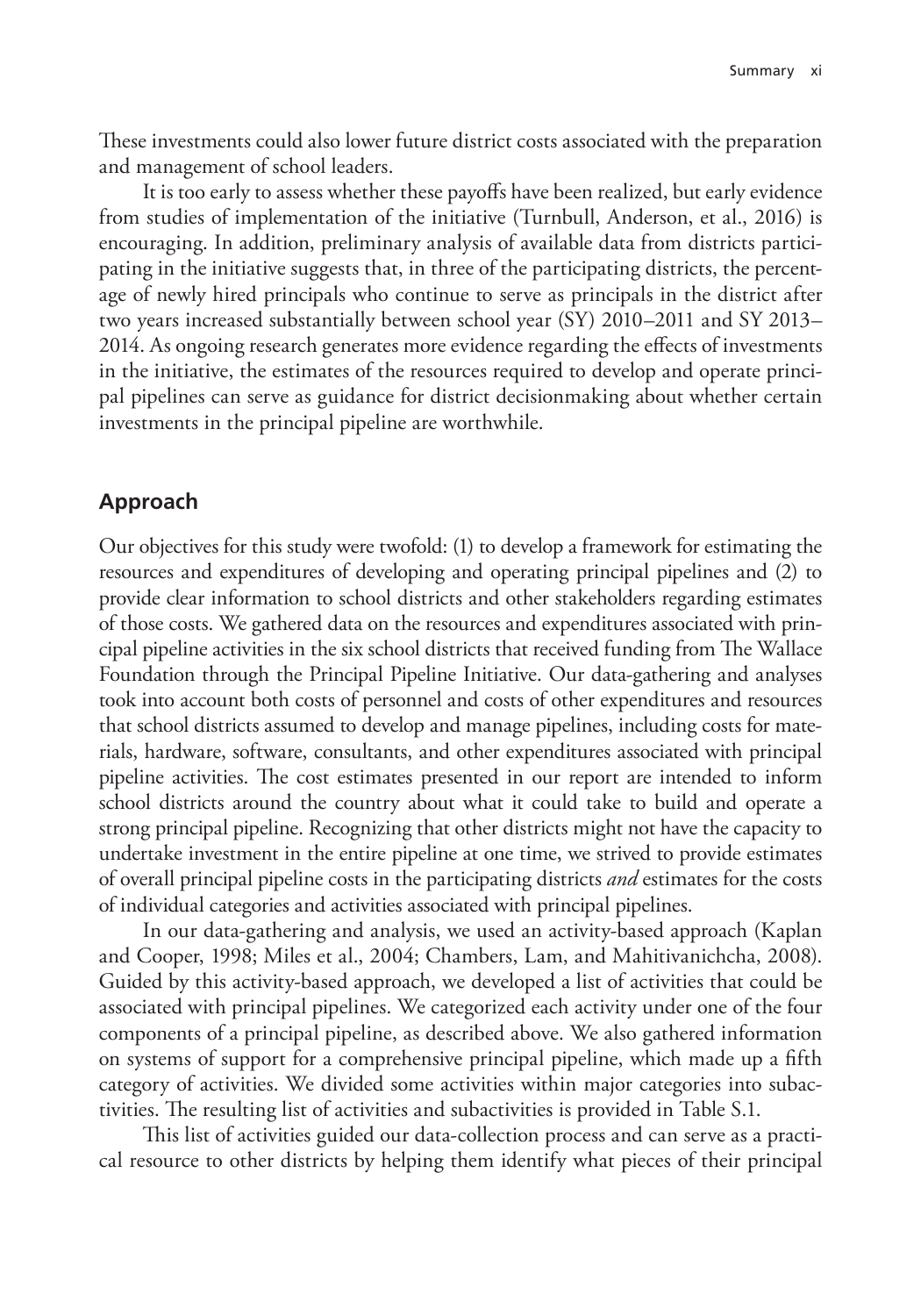Table S.1<br>Principal Pipeline Activities and Subactivities, by Major Category

| Table S.1             | Principal Pipeline Activities and Subactivities, by Major Category |                                                                                                                 |                                                                                                                                                                                                                                                                                         |
|-----------------------|--------------------------------------------------------------------|-----------------------------------------------------------------------------------------------------------------|-----------------------------------------------------------------------------------------------------------------------------------------------------------------------------------------------------------------------------------------------------------------------------------------|
| Category              | Component                                                          | Activity                                                                                                        | Subactivity                                                                                                                                                                                                                                                                             |
| component<br>Pipeline | I. Leader standards                                                | Develop or revise leader standards and secure<br>their approval.                                                |                                                                                                                                                                                                                                                                                         |
|                       | ation<br>2. Preservice prepar                                      | Revise the system of preservice preparation.                                                                    | Develop internal, district-led preservice courses. <sup>a</sup><br>Develop external program or university-based<br>Develop screening and selection processes. <sup>a</sup><br>Prepare and train personnel to use the new<br>screening and selection processes.<br>courses. <sup>a</sup> |
|                       |                                                                    | Recruit principal and AP candidates for<br>preservice preparation.                                              |                                                                                                                                                                                                                                                                                         |
|                       |                                                                    | Screen and select candidates for preservice<br>preparation. <sup>a</sup>                                        |                                                                                                                                                                                                                                                                                         |
|                       |                                                                    | Deliver preservice preparation.                                                                                 | Deliver external contractor- or partner-led<br>Deliver internal, district-led preparation. <sup>a</sup><br>preparation. <sup>a</sup>                                                                                                                                                    |
|                       |                                                                    | Oversee the quality of the portfolio of<br>preservice preparation programs.                                     | Oversee the quality of preservice preparation<br>Conduct a Quality Measures review. <sup>b</sup><br>(beyond Quality Measures).                                                                                                                                                          |
|                       | 3. Selective hiring and<br>placement                               | hiring, and placement (design processes and<br>Revise the system for principal recruiting,<br>train personnel). |                                                                                                                                                                                                                                                                                         |
|                       |                                                                    | Recruit principal and AP candidates.                                                                            |                                                                                                                                                                                                                                                                                         |
|                       |                                                                    | Screen, select, and support the candidate pool. <sup>a</sup> -                                                  |                                                                                                                                                                                                                                                                                         |
|                       |                                                                    | Interview and hire school leaders. <sup>a</sup>                                                                 | I                                                                                                                                                                                                                                                                                       |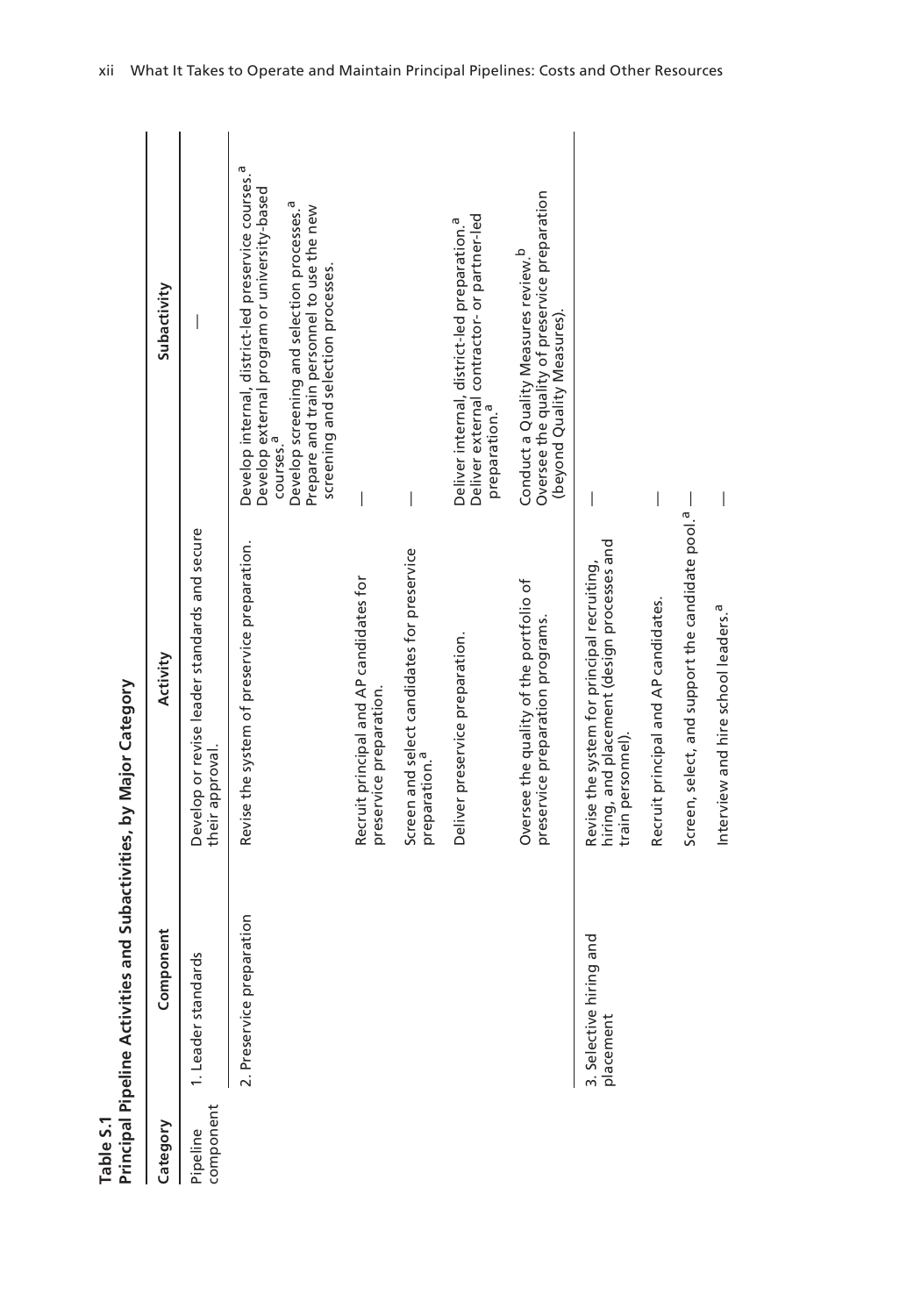|                                            | Table S.1-Continued                                            |                                                                                                                                                |                                                                                                                                                                                                                                   |
|--------------------------------------------|----------------------------------------------------------------|------------------------------------------------------------------------------------------------------------------------------------------------|-----------------------------------------------------------------------------------------------------------------------------------------------------------------------------------------------------------------------------------|
| Category                                   | lent<br>Compon                                                 | Activity                                                                                                                                       | Subactivity                                                                                                                                                                                                                       |
|                                            | 4. On-the-job support and<br>evaluation                        | support and evaluation for principals and APs.<br>Revise the system for providing on-the-job                                                   | Design new on-the-job support and induction<br>processes and courses and provide personnel<br>technology, and provide personnel training.<br>Design new evaluation processes, including<br>training.                              |
|                                            |                                                                | Provide on-the-job support and induction for<br>principals and APs.                                                                            | Provide schoolwide support via teams and networks.<br>Support the implementation of SAM. <sup>C</sup><br>Provide induction and first-year on-the-job PD. <sup>a</sup><br>Provide on-the-job PD after the first year. <sup>a</sup> |
|                                            |                                                                | Evaluate principals and APs.                                                                                                                   | Evaluate principals and APs aside from the use of the<br>Vanderbilt Assessment of Leadership in Education. <sup>d</sup><br>Evaluate principals using the Vanderbilt Assessment<br>of Leadership in Education.                     |
|                                            |                                                                | those who supervise and support principals.<br>Provide executive coaching and support to                                                       |                                                                                                                                                                                                                                   |
| Systems and                                |                                                                | Revise the overall principal pipeline.                                                                                                         |                                                                                                                                                                                                                                   |
| the pipeline<br>capacity for<br>supporting |                                                                | Develop and disseminate communication about<br>the initiative.                                                                                 |                                                                                                                                                                                                                                   |
| components                                 |                                                                | Develop and maintain an LTS.                                                                                                                   |                                                                                                                                                                                                                                   |
|                                            |                                                                | Oversee implementation of the pipeline<br>(quality assurance).                                                                                 |                                                                                                                                                                                                                                   |
|                                            | a Separate activity or subactivity for principals and for APs. | NOTE: LTS = leader tracking system. PD = professional development. SAM = School Administration Manager.                                        |                                                                                                                                                                                                                                   |
|                                            | between school districts and principal preservice providers.   |                                                                                                                                                | <sup>b</sup> Quality Measures is a tool that the Education Development Center developed, with support from The Wallace Foundation, to improve partnerships                                                                        |
|                                            |                                                                | steps. The National SAM Innovation Project developed it with support from The Wallace Foundation.                                              | <sup>c</sup> SAM is a daily PD set of practices designed to help leaders increase time spent on instructional-leadership activities and reflect on impact and next                                                                |
|                                            | The Wallace Foundation.<br>developed it with support from T    | d The Vanderbilt Assessment of Leadership in Education is a principal-evaluation tool for assessing principal behaviors. Vanderbilt University |                                                                                                                                                                                                                                   |

Summary xiii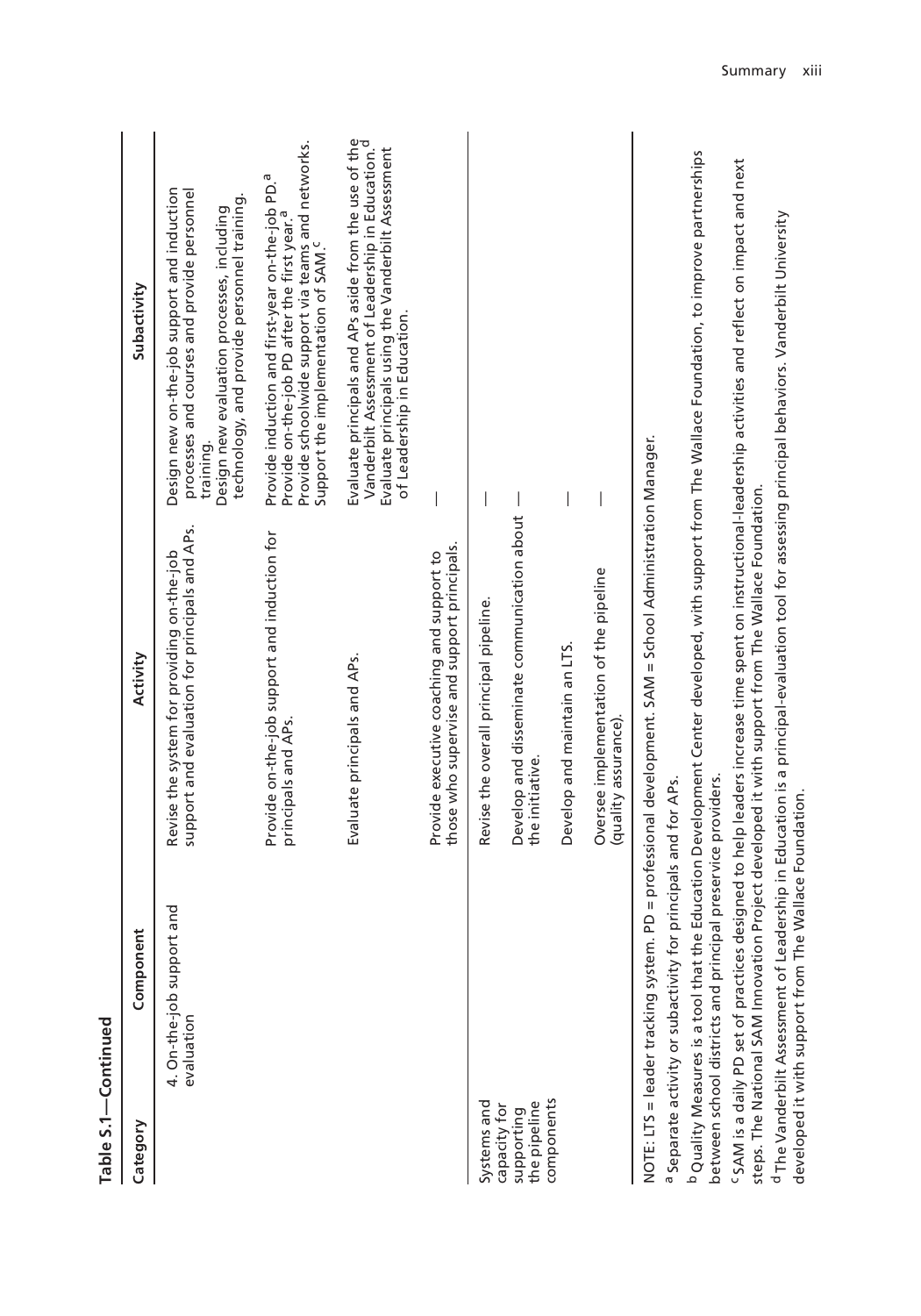pipelines are already in place within their districts and what additional activities they might consider undertaking. It is important to note that this list does not represent all the activities in which districts should engage in order to have a robust principal pipeline. Participating districts engaged in the activities on this list at different levels (and sometimes not at all), depending on their goals and vision. Likewise, districts using this activity list as a resource should consider which activities are feasible for them and align with their vision for enhancing their principal pipeline. Funding from The Wallace Foundation supported district efforts to enhance principal pipeline activities, but districts devoted substantial resources of their own to their pipelines throughout the initiative. Our analysis of costs for principal pipeline activities accounts for but is not limited to resources that The Wallace Foundation provided.

# **Data Sources**

Principal pipeline costs are not a line item in school budget and expenditure reports. For our study, we gathered information about the costs of activities through multiple data sources. The data sources for our study included the following:

- **District principal pipeline expenditure reports.** Each participating district provided these to The Wallace Foundation on principal pipeline–related spending over the course of the initiative—from August 2011 through December 2015.
- **Expenditure reports for technical assistance.** The Wallace Foundation also collected expenditure reports from consultants and organizations with which they contracted to provide guidance to districts for aspects of the Principal Pipeline Initiative, which we used to identify technical assistance work that was key to districts' pipeline work.
- **In-depth interviews with district personnel.** We collected these to resolve questions about information provided in district expenditure reports and identify gaps in the information about expenditures provided in those reports.
- **District personnel resource-allocation data.** We collected these to account for the value of the time that district personnel spent on principal pipeline activities.
- **Survey data.** Policy Studies Associates administered surveys in 2014 and 2015 as part of its implementation evaluation efforts (Turnbull, Anderson, et al., 2016).
- **District proposals, budgets, and progress reports.** Each participating district provided these to The Wallace Foundation.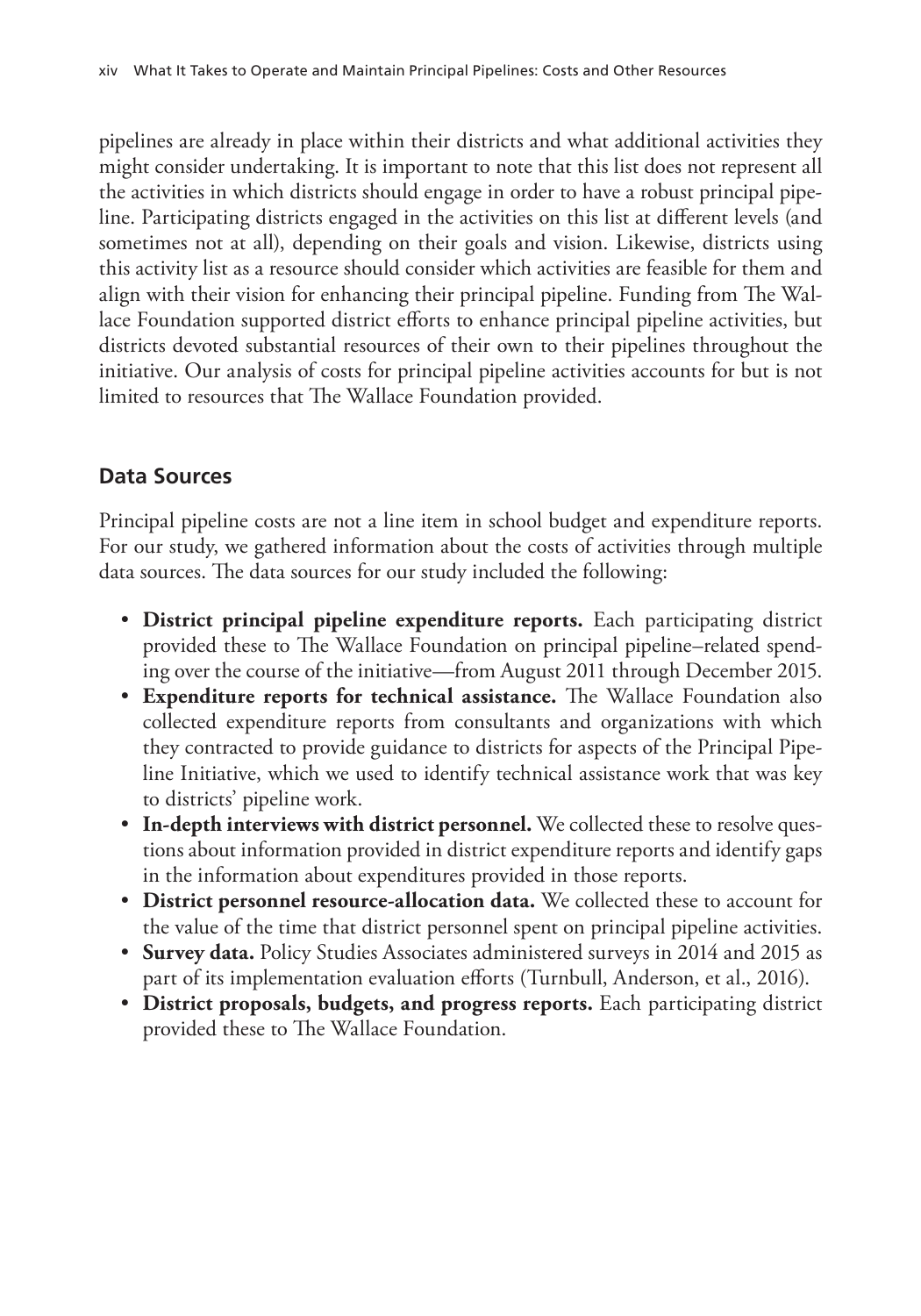## **Scope**

We provide estimates of how much the participating districts spend on pipeline activities in a baseline preinitiative year and in five years that span the initiative. Our estimates of preinitiative spending on these same activities, although rough, provide information on business as usual in these districts. Our study focused on the resources and expenditures associated with district efforts to support school leadership, not the totality of resources devoted to school leadership itself. We focused on the resources expended by districts, not other stakeholders. As a result, we excluded from consideration the salary costs of the school leaders themselves. We recognize that school leaders might participate in the preparation or management of other school leaders, which might be expected to vary because of differences in conditions related to the market for school leaders. In cases in which a school leader was paid a stipend beyond salary in order to take on additional responsibilities to support the principal pipeline, we include those costs.

Table S.2 provides an overview of all the decisions we made about what to include in and exclude from our cost estimates. In Chapter Two of this report, we provide more detail on the associated challenges and limitations that each decision presented.

After using our activity list to categorize resources and expenditures—and making final decisions about what costs to include—we generated district-by-district summaries of pipeline costs. We transformed these summary data to account for regional variation in purchasing power (i.e., cost of living) and inflation during the time period. After adjusting for cost of living, we also adjusted costs in each district depending on various drivers, and we present costs by various cost drivers throughout this report, focusing particularly on costs per principal.

| Included                                                                                                                                                                                                                                                                                                                                                                                                                                                                                                                                                                                                                                                                            | <b>Excluded</b>                                                                                                                                                                                                                                                                                                                                                                                                                                                                                                                                                                                                                                                                             |
|-------------------------------------------------------------------------------------------------------------------------------------------------------------------------------------------------------------------------------------------------------------------------------------------------------------------------------------------------------------------------------------------------------------------------------------------------------------------------------------------------------------------------------------------------------------------------------------------------------------------------------------------------------------------------------------|---------------------------------------------------------------------------------------------------------------------------------------------------------------------------------------------------------------------------------------------------------------------------------------------------------------------------------------------------------------------------------------------------------------------------------------------------------------------------------------------------------------------------------------------------------------------------------------------------------------------------------------------------------------------------------------------|
| • Costs that schools districts themselves bore,<br>including cost of personnel time and other<br>direct costs (e.g., materials, software)<br>Costs of work funded through both The<br>Wallace Foundation and other funding<br>sources<br>Costs of time for district personnel who<br>$\bullet$<br>supported principal pipeline efforts, includ-<br>ing those across multiple offices (e.g.,<br>human resources, leadership, information<br>technology)<br>Costs of schoolwide supports that also<br>provided direct and explicit support to<br>principals<br>Costs for technology that supported the<br>$\bullet$<br>pipeline (e.g., hardware and software nec-<br>essary for LTSs) | Costs that outside consultants or subcon-<br>tracts bore beyond what the district paid for<br>those services<br>Costs of time for principals and APs who took<br>part in pipeline activities (excluding pay-<br>ments on top of salaries to those supporting<br>the pipeline)<br>Opportunity costs of district personnel time,<br>beyond estimates for the cost of personnel<br>time for individual activities<br>Costs of schoolwide supports that did not<br>explicitly support principals<br>New York City resources and expenditures<br>for two major categories for which data<br>were unavailable: (1) selective hiring and<br>placement and (2) on-the-job support and<br>evaluation |

#### **Table S.2 Costs Included in and Excluded from Our Estimates**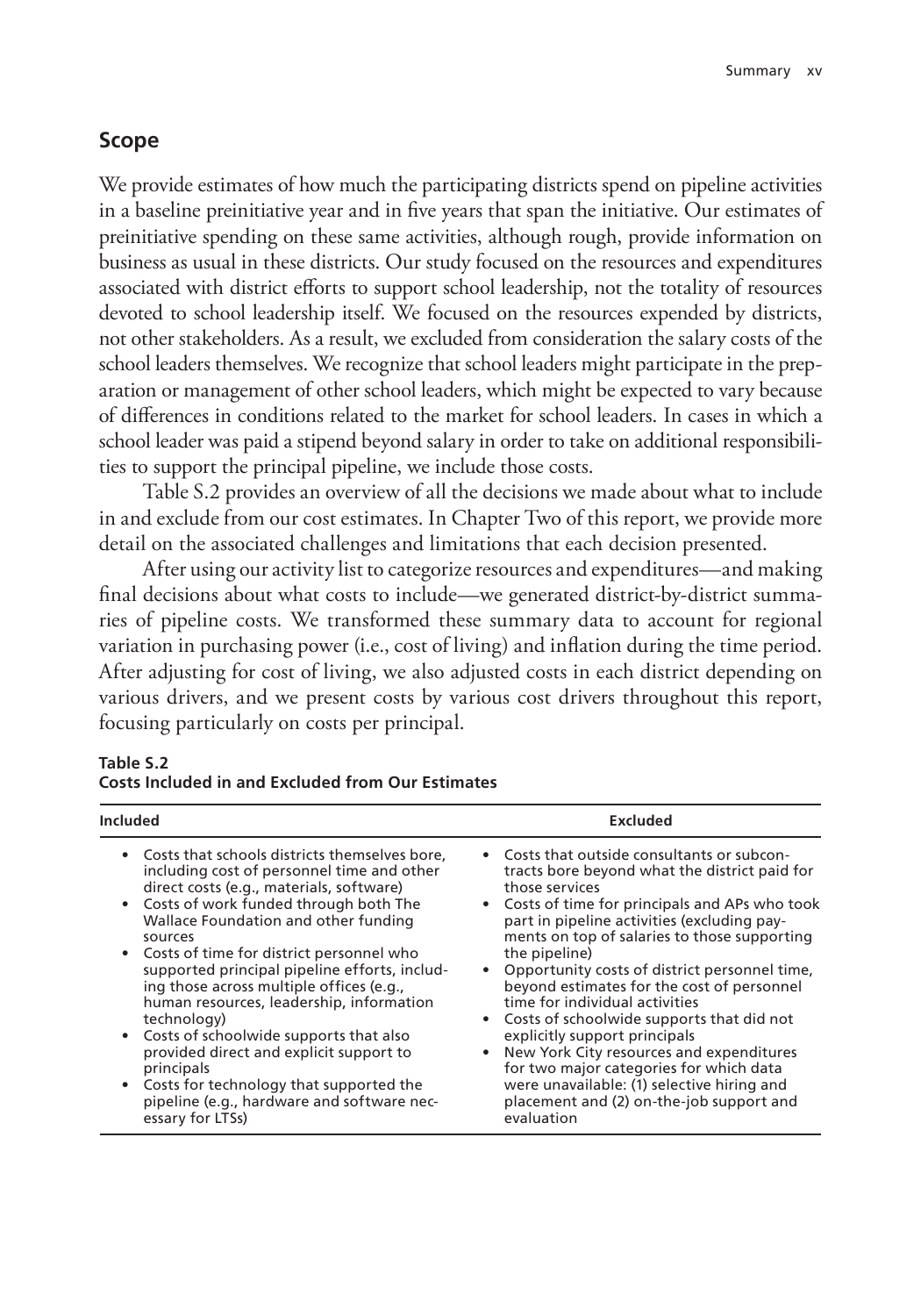# **Findings**

For all categories of principal pipeline activities and across all years of the Principal Pipeline Initiative, districts spent about \$5.6 million each year, on average, which translated to a little more than \$31,000 per principal or \$42 per pupil per year. We calculated per-principal and per-pupil costs simply by dividing the total cost by the number of principals or pupils in each district and then calculating the average perprincipal or per-pupil cost across districts. For all of these districts, pipeline costs represented just a small fraction of total expenditures in each year (0.4 percent). We estimate that a little less than half of the principal pipeline spending (or about \$14,000 per principal) is devoted to on-the-job support and evaluation of principals and APs. To put these numbers into context, a 2015 study by The New Teacher Project indicated that districts spent between \$10,000 and \$26,000 per teacher per year and between 5 and 10 percent of all district expenditures on teacher PD. We are not aware of any studies that assess the full cost of teacher pipelines, including teacher PD.

Spending on principal pipeline activities changed considerably over time across participating districts. In the year prior to the initiative's launch, we estimate that districts were spending, on average, a little less than \$9,400 per principal on these activities, although our estimate for the preinitiative period might exclude relevant costs that the districts did not track. In the first year of the initiative (SY 2011–2012), we estimate that average annual principal pipeline costs were \$20,264 per principal. From SY 2011–2012 to SY 2014–2015, average costs steadily grew to nearly \$37,000 per principal and then declined somewhat in SY 2015–2016.

Districts spent much more on the preservice and on-the-job support and evaluation categories of the principal pipeline (about \$9,400 and \$14,000 per principal, respectively) than on other categories, and the range of costs of those activities across districts—in particular, the range of preservice costs—was much larger than the ranges for the other pipeline categories. The higher cost and large range for preservice and onthe-job support costs reflected the very different strategies and preservice programs that the districts pursued. In contrast, the cost of the leader standards component was particularly small, at only \$292 per principal or about \$90,300 annually.

We summarize key findings by pipeline category in the rest of this section.

#### **Leader Standards**

The Principal Pipeline Initiative implementation studies that Policy Studies Associates conducted identified leader standards as a "quick win" (Turnbull, Anderson, et al., 2016, p. 29) for participating districts. Each district developed and used leader stan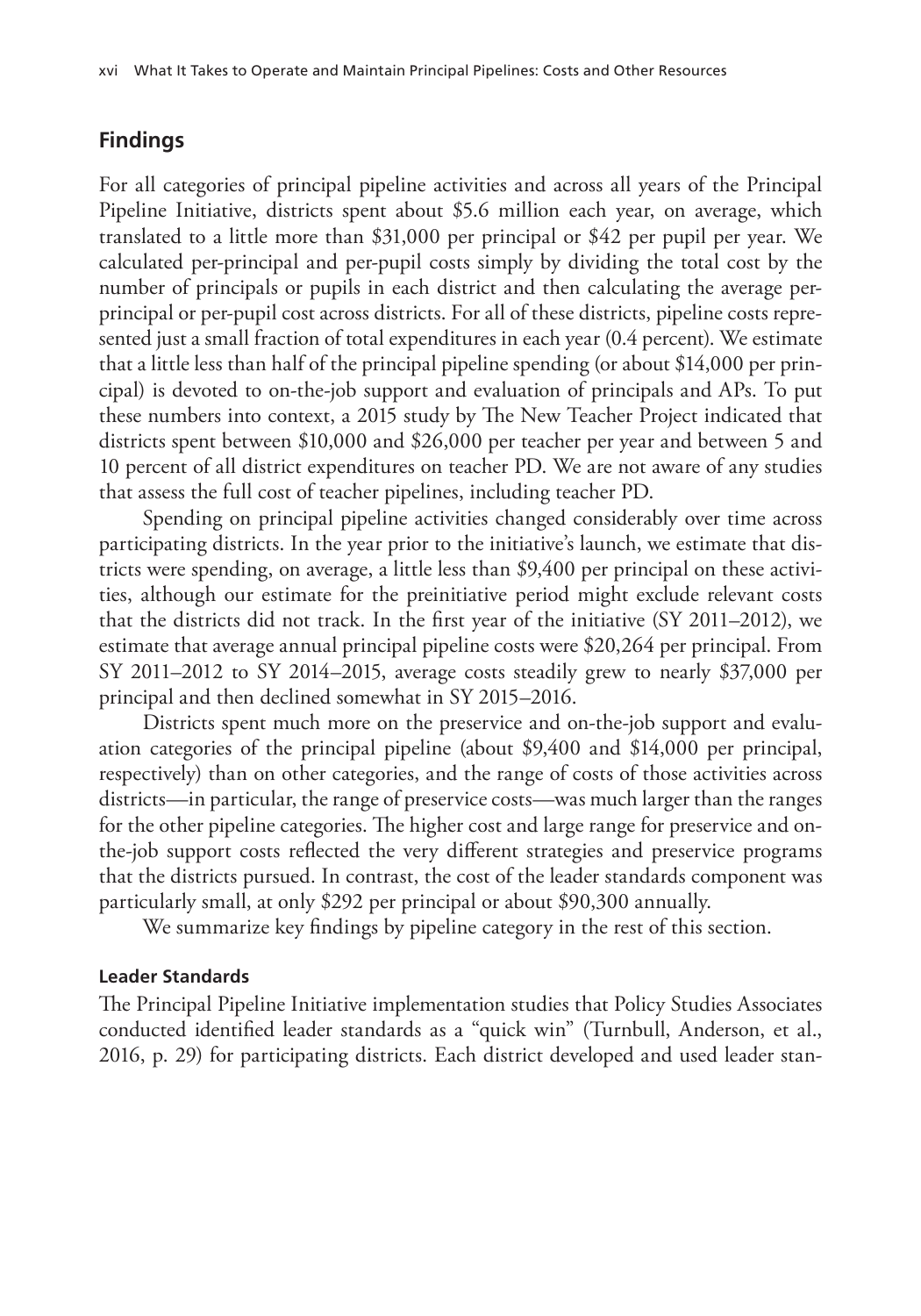dards as a tool to guide many aspects of pipeline work. Our study shows that these activities came with a relatively small price tag:

- On average, districts devoted a small share of total pipeline resources to leader standards, amounting to \$292 per principal or \$0.41 per pupil.
- Leader standards work was not a one-time proposition; districts devoted resources to leader standards in each year of the initiative.
- Some districts front-loaded their leader standards work early in the initiative, whereas other emphasized this work toward the end of the initiative.
- More than 80 percent of the costs of leader standards efforts reflected costs for personnel time to develop and refine the standards.
- A district's starting point on leader standards seemed to influence total district spending on leader standards, while district size was not related to leader standards work.

#### **Preservice Preparation**

The Principal Pipeline Initiative implementation studies found that districts took varied approaches to strengthen their role in principal preparation and to align program features with research-based recommendations for high-quality preservice preparation (see Turnbull, Anderson, et al., 2016, p. 15). Turnbull, Anderson, et al., also noted that the time between the start of principal preservice and placement as a principal in a participating district ranged from three to ten years, suggesting that it will take time to fully assess the implications of enhanced preservice preparation (Turnbull, Anderson, et al., 2016). Our study revealed wide variation across districts in the resources devoted to these efforts:

- On average, districts devoted a substantial share of total pipeline resources to preservice preparation, amounting to \$9,386 per principal or \$13.27 per pupil.
- A little more than three-quarters of all costs for the preservice component were devoted to the delivery of preservice preparation.
- Districts adopted vastly different approaches to supporting preservice preparation, and this is reflected in wide variation in spending for preservice activities across districts.
- Stipends provided to those participating in principal residencies that were a part of some preservice programs represented a large portion of the costs for those programs.

# **Selective Hiring and Placement**

All Principal Pipeline Initiative districts undertook efforts to make hiring and placement processes more systematic, rooted in leader standards and guided by objective data. According to the initiative implementation studies, top district leaders viewed the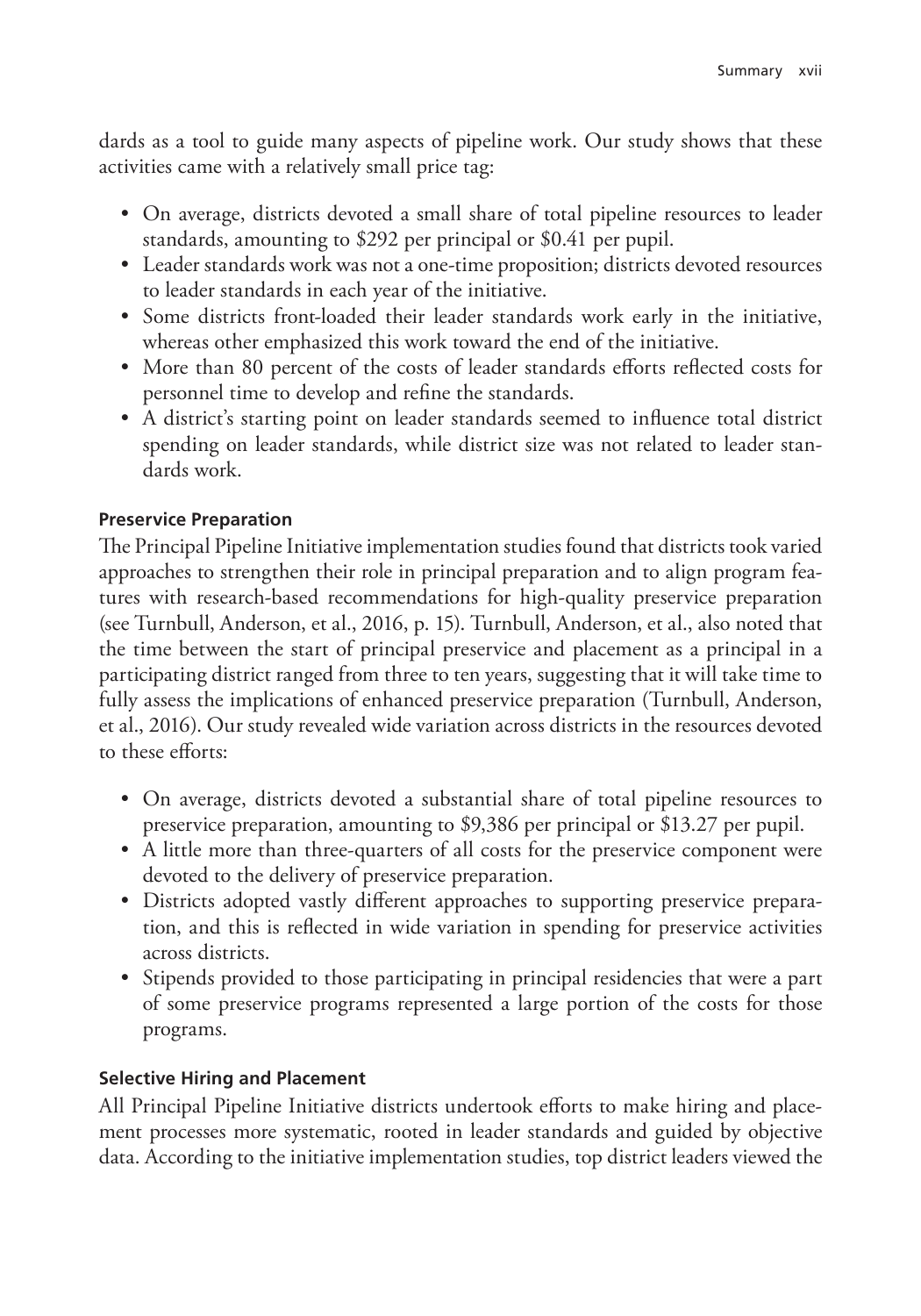changes made to hiring and placement during the Principal Pipeline Initiative as successful (Turnbull, Anderson, et al., 2016, p. 25). Our study indicates that these efforts, like leader standards efforts, had relatively low costs associated with them:

- On average, districts devoted a small share of total pipeline resources to selective hiring and placement: \$2,894 per principal or \$3.57 per pupil.
- Nearly half of the resources devoted to hiring and placement during the initiative were investments in revisions to hiring systems.
- Compared with other pipeline categories, the range of costs for hiring and placement across districts was narrow; much of the variation stemmed from differences in resources devoted to system improvements.

# **On-the-Job Support and Evaluation**

According to Turnbull, Anderson, et al., 2016, all participating districts took measures to improve principal supervision, and several districts expanded access to principal and AP coaching and mentoring, although districts differed in terms of the mix of school leader supports they provided, as well as the intensity and duration of those supports (Turnbull, Anderson, et al., 2016). Surveys suggest that new principals appreciated the one-on-one mentoring, coaching, and on-the-job support that principal supervisors provided (Turnbull, Anderson, et al., 2016, pp. 37–47):

- On average, districts devoted nearly half of their total pipeline resources to onthe-job support and evaluation (47 percent), amounting to \$13,956 per principal or \$18.53 per pupil.
- The vast majority of these resources were devoted to the provision of on-the-job support for principals and APs: Districts devoted nearly \$11,000 per principal to these activities.
- Main costs for on-the-job support included coaching and mentoring, principal supervision, the SAM process, costs for consultants, and materials and supplies necessary for delivering ongoing PD for school leaders.

# **Systems of Support**

The initiative implementation studies found that each of the participating districts also devoted staff and other resources to activities that cut across the four initiative components. Our study identified costs associated with four of those cross-cutting activities: efforts to revise the principal pipeline, oversee the implementation of pipeline activities, develop and maintain LTSs, and engage in communication about the pipeline:

• The development and maintenance of LTSs was the largest contributor to costs for systems of support, at almost \$2,000 per principal each year, on average.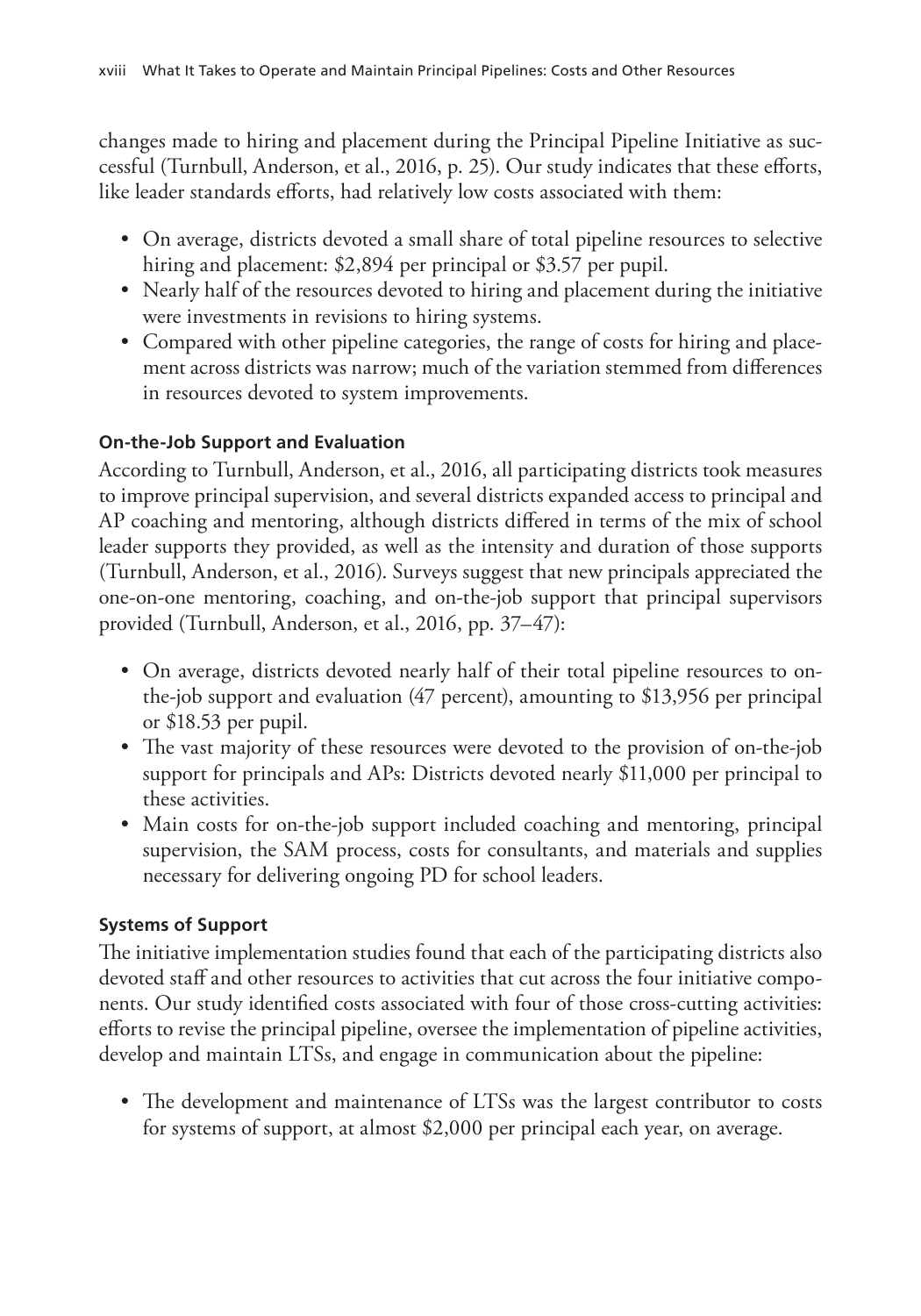- Spending on LTSs over the course of the initiative was not related to any metric of district size.
- All districts invested at least some resources and expenditures in communications about the initiative, and most hired consultants or others to help them plan communication strategies and messaging about initiative efforts.

#### **District Personnel Time**

The cost for district personnel time made up nearly half, or about 44 percent, of spending devoted to all pipeline activities. District personnel time accounted for a particularly large portion of total costs for two pipeline categories: development of leader standards and hiring and placement activities.

As is true of all resources, time that district staff spent on pipeline activities has *opportunity costs* associated with it. Opportunity costs are defined as "benefit[s] that a person could have received, but gave up, to take another course of action" ("Opportunity Cost," undated). All staff members have limited time available. For example, when a principal is pulled out of school for a day to screen school leader candidates in a hiring pool, that principal is not in the school building supporting teachers and students. The value of what the principal would have been doing in the school that day is the opportunity cost of the principal's participation in the hiring pool screening.

The concept of opportunity cost also applies to the time of central district personnel. Costs associated with central district personnel time were highest for on-the-job evaluation and support activities. Principal supervisors, as well as other district personnel, contributed to these evaluation and support activities.

During the initiative, all districts increased the amount of supervisory time on pipeline activities by increasing the number of principal supervisors overall or increasing the share of their time devoted to pipeline-related activities. Although the share of time that principal supervisors contributed to different activities in the pipeline changed very little over the course of the initiative, total supervisory time on each activity increased. Districts that wish to invest further in their principal pipelines might need to be particularly strategic in how they reconfigure district personnel time and assign district staff to work on principal pipeline activities.

#### **Conclusions**

For districts that might be interested in developing a principal pipeline, our analysis provides a sense of the investment required to do the work at the district level to promote strong leadership in schools.

Our study shows that principal pipelines are not a big-ticket item for school districts. On average, over the course of the Principal Pipeline Initiative, participating districts devoted 0.4 percent of their current expenditures to principal pipeline activities,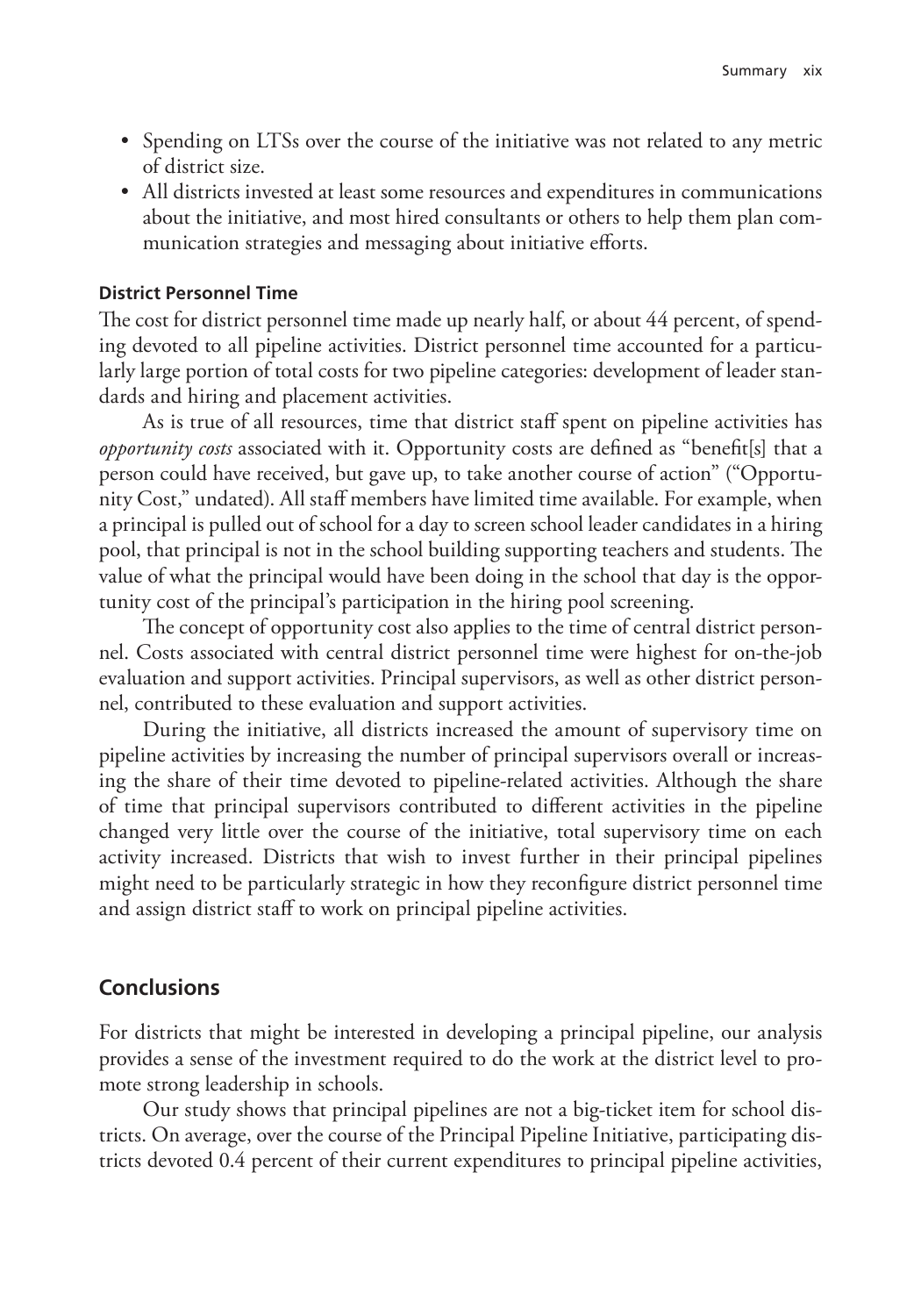during a time when they were making active investments to build, as well as operate, pipelines.

Pipeline districts devoted the vast majority of pipeline resources to preservice and on-the-job support and evaluation activities. These two categories of the pipeline accounted for roughly three-quarters of all spending on principal pipelines, on average. Perhaps more interesting for districts considering their own pipeline efforts is the finding that participating districts devoted modest resources to the development and revision of leader standards and to selective hiring and placement efforts—\$0.41 per pupil (\$292 per principal) and \$3.57 per pupil (\$2,894 per principal), respectively. These are activities that Turnbull, Anderson, et al., described as quick wins, having high impact in participating districts (Turnbull, Anderson, et al., 2016). The findings thus suggest that a district does not need an infusion of substantial grant funding to make real progress on important aspects of principal pipelines. That said, leader standards development and selective hiring and placement were also areas in which the cost of district personnel time represented a large portion of all necessary resources and expenditures. So even though funding might not be a constraint in getting initiatives in these areas off the ground, district staff time could be.

Participating districts devoted at least some resources toward systems and capacity to support principal pipelines, including the development and maintenance of LTSs (data systems designed to support improved preparation, hiring, and support of school leaders). Districts reported LTSs to be very useful, but their development required investments that varied a fair amount by district and by year, depending on the data resources that had already been developed in the district.

Our analysis revealed substantial variation across districts—and within districts over time—in terms of spending on preservice and on-the-job support. Readers might wonder whether there are lessons in that variation that point to cost-effective practices for preservice preparation and on-the-job support. Unfortunately, our study cannot provide definitive answers to that question. However, we did observe that cost variation was influenced by the way in which a district configured its pipeline; the share of the full cost of certain activities that the district funded; the activities it chose to emphasize during the initiative; and the characteristics of the district context, such as the depth of a district's pool of principal candidates. The initiative specified broad categories of activities that the districts were expected to undertake but, within those broad categories, granted districts substantial flexibility regarding the specific activities. With regard to both preservice and on-the-job support and evaluation, participating districts engaged in a substantial amount of experimentation, as reflected by the share of costs devoted to these activities that were characterized as investment in pipeline enhancements rather than ongoing costs. Over the course of the initiative, spending increased for both preservice and on-the-job support and evaluation, although on-thejob support costs were more stable, whereas preservice costs declined toward the end of the initiative. The cause of the decline in preservice costs is unclear. It could be that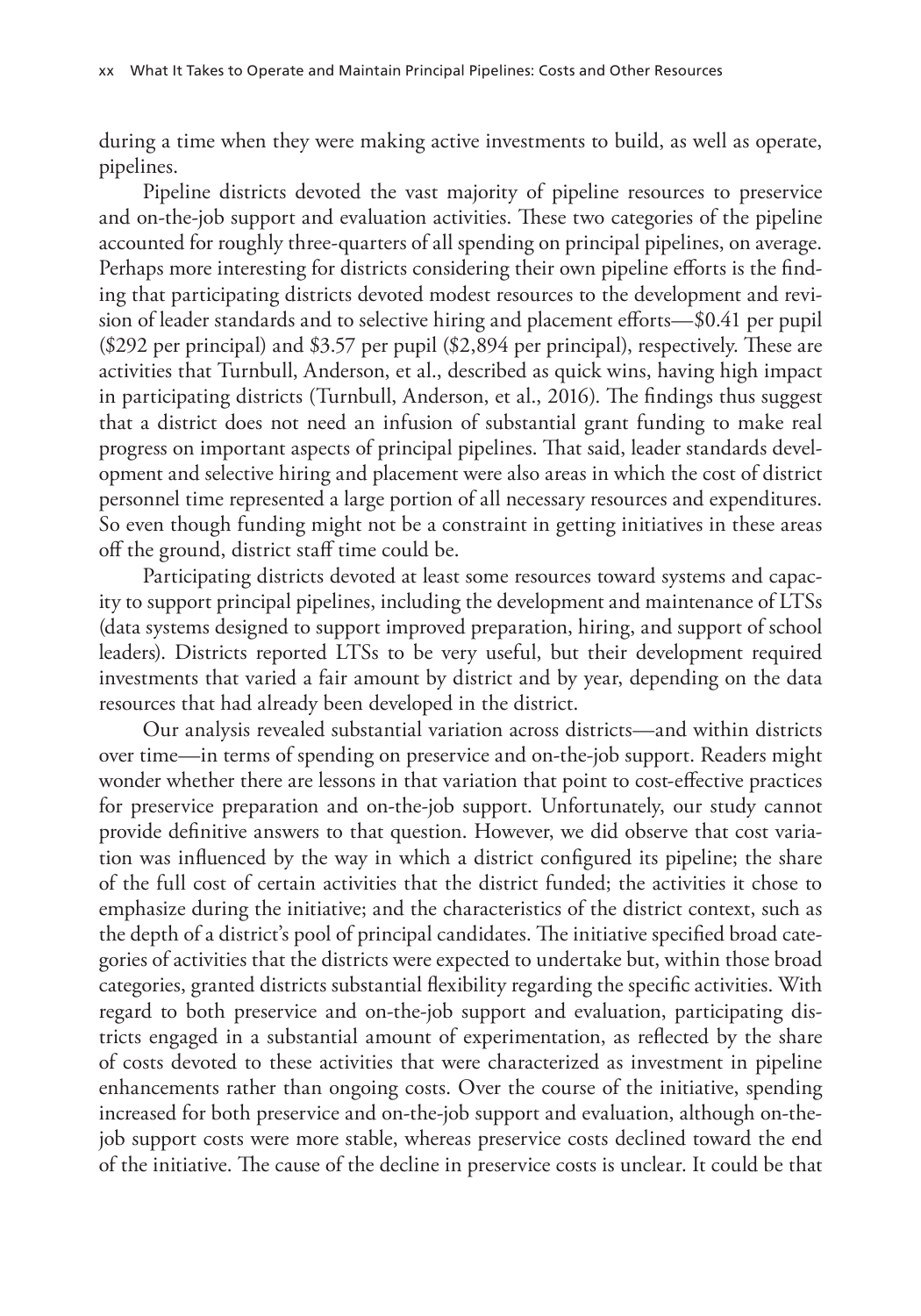some costs were short-term investments to increase the size of the pool or to pilot-test preservice preparation activities that did not work out as expected. Alternatively, districts might have identified more cost-efficient ways to provide preservice preparation activities.

By providing estimates of resources and expenditures for individual principal pipeline activities, this study provides important input for districts that are considering improvements to activities within their own principal pipelines. Coupled with information generated by a future study of the initiative's effects, these estimates will aid districts in making strategic choices about investments to improve and strengthen their principal pipelines.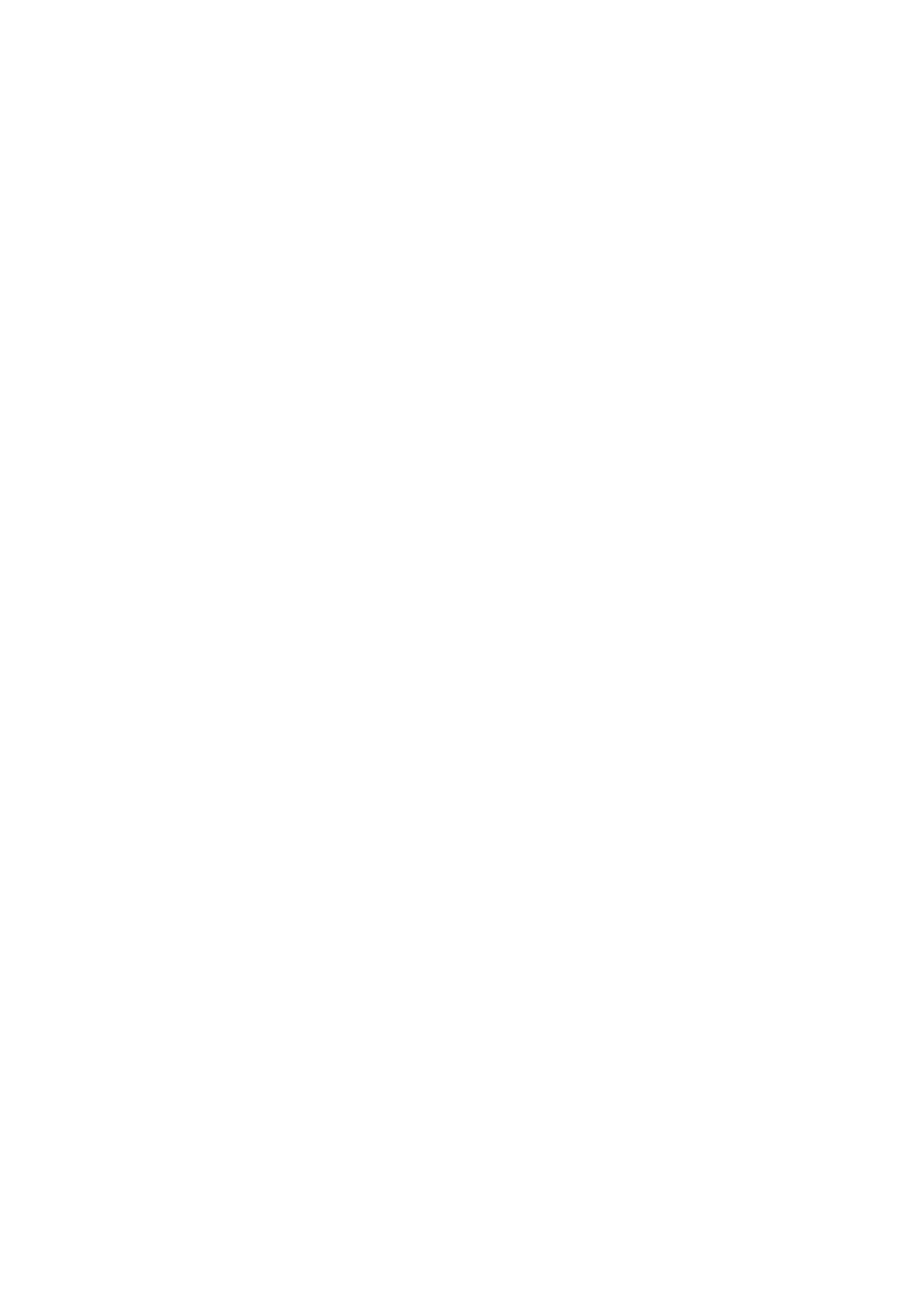This report draws on multiple sources of data about six school districts that participated in The Wallace Foundation's Principal Pipeline Initiative, and we are indebted to many people who contributed to the research in a variety of ways. First and foremost, we would like to thank staff members in the participating districts who provided us with input on our conceptual framework, responded to many rounds of data collection over the course of this project, and validated our coding of the data at multiple points throughout the study. This study would not have been possible without their input. We would also like to thank Aiesha Eleusizov of The Wallace Foundation, who provided us with expenditure information from foundation grantees and responded to numerous rounds of questions about the data. In addition, this research benefited from feedback from superintendents of the participating districts and other district staff beyond our points of contact.

We also leveraged a collaboration with Policy Studies Associates (PSA) to gather data through surveys to principals and assistant principals, as well as interviews with district staff that PSA was undertaking for the evaluation of implementation of the initiative. We appreciate the collaboration and support we received from Brenda J. Turnbull and Jaclyn MacFarlane of PSA to coordinate these efforts. Brenda also provided helpful feedback on a prior draft of this report. We would also like to thank the senior staff from participating districts who participated in interviews and the principals and assistant principals who participated in surveys.

Heather L. Schwartz of RAND provided guidance on the conceptual framework and data collection. Numerous RAND colleagues provided feedback on our conceptual framework. Paul Youngmin Yoo of RAND cleaned and analyzed some of the cost data for this study.

We would also like to thank our contacts at The Wallace Foundation who provided substantial input into the design of this study and the communication of findings. In particular, we have benefited from feedback from Elizabeth Ty Wilde, Will Miller, Jody Spiro, Aiesha Eleusizov, Nicholas Pelzer, Rochelle Herring, Edward Pauly, Lucas Bernays Held, Pamela Mendels, and Jessica Schwartz. Lynn A. Karoly of RAND and Henry M. Levin of Columbia University provided helpful feedback on an earlier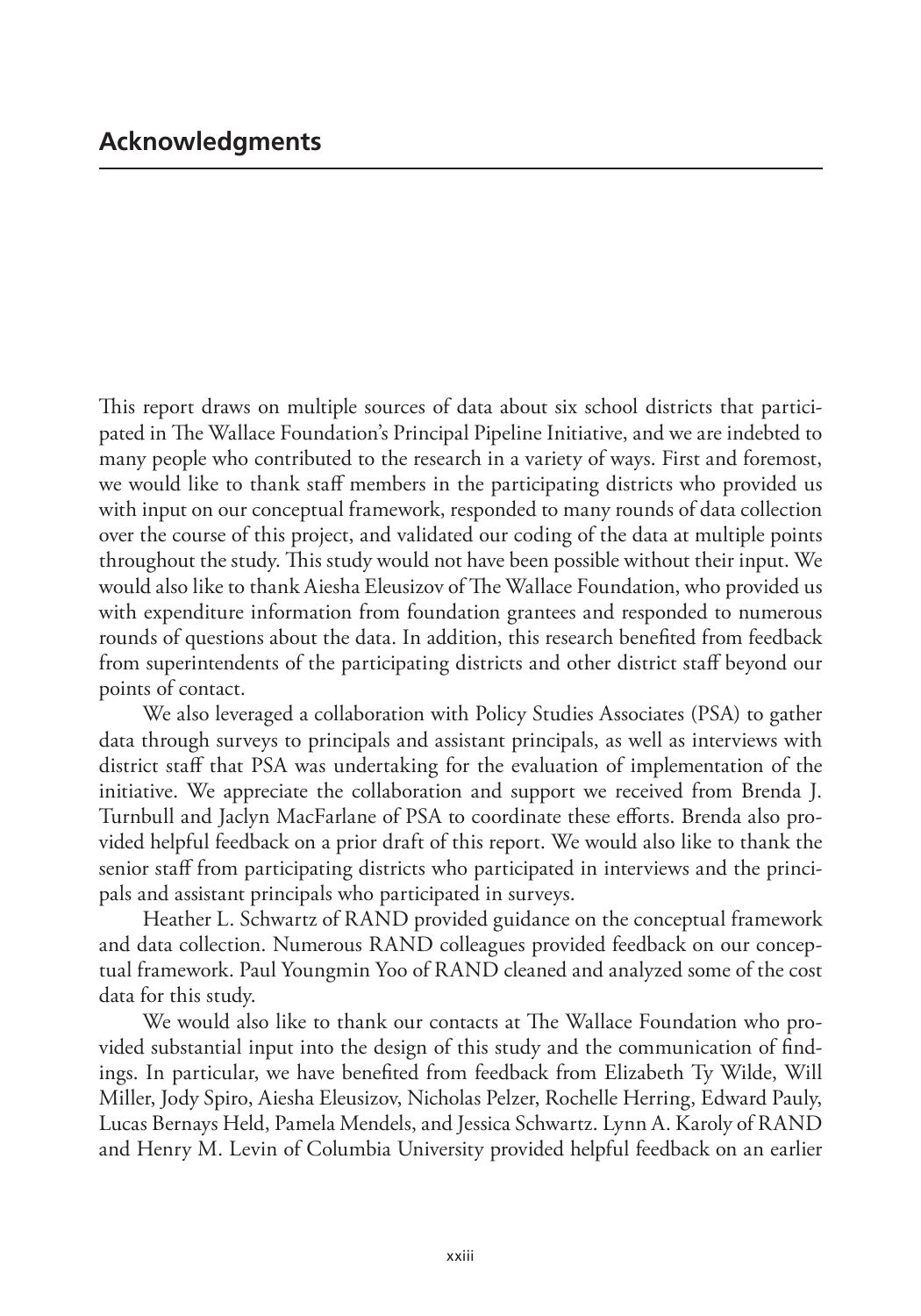version of this report. Donna White helped to compile and format the final document. Lisa Bernard and Blair Smith provided a careful edit of the final draft.

We take full responsibility for any errors.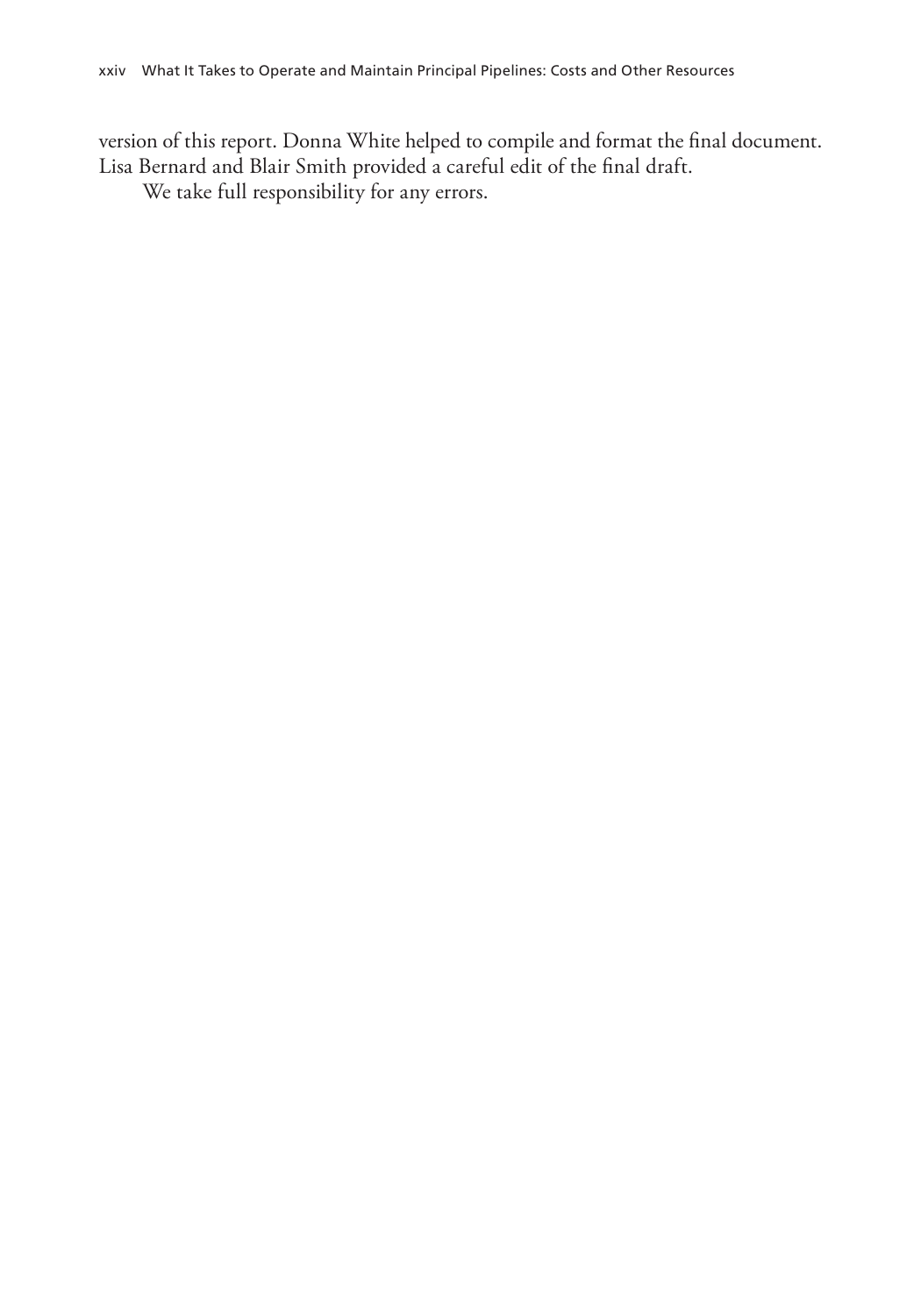| AP          | assistant principal                                 |
|-------------|-----------------------------------------------------|
| <b>CMO</b>  | charter management organization                     |
| CPI-U       | Consumer Price Index for All Urban Consumers        |
| <b>DOE</b>  | Department of Education (specific to New York City) |
| HR          | human resources                                     |
| <b>LTS</b>  | leader tracking system                              |
| <b>MSA</b>  | metropolitan statistical area                       |
| <b>NCES</b> | National Center for Education Statistics            |
| <b>ODC</b>  | other direct cost                                   |
| PD          | professional development                            |
| <b>PSA</b>  | <b>Policy Studies Associates</b>                    |
| <b>RPP</b>  | regional price parity                               |
| <b>SAM</b>  | School Administration Manager                       |
| <b>SY</b>   | school year                                         |
| VAL-ED      | Vanderbilt Assessment of Leadership in Education    |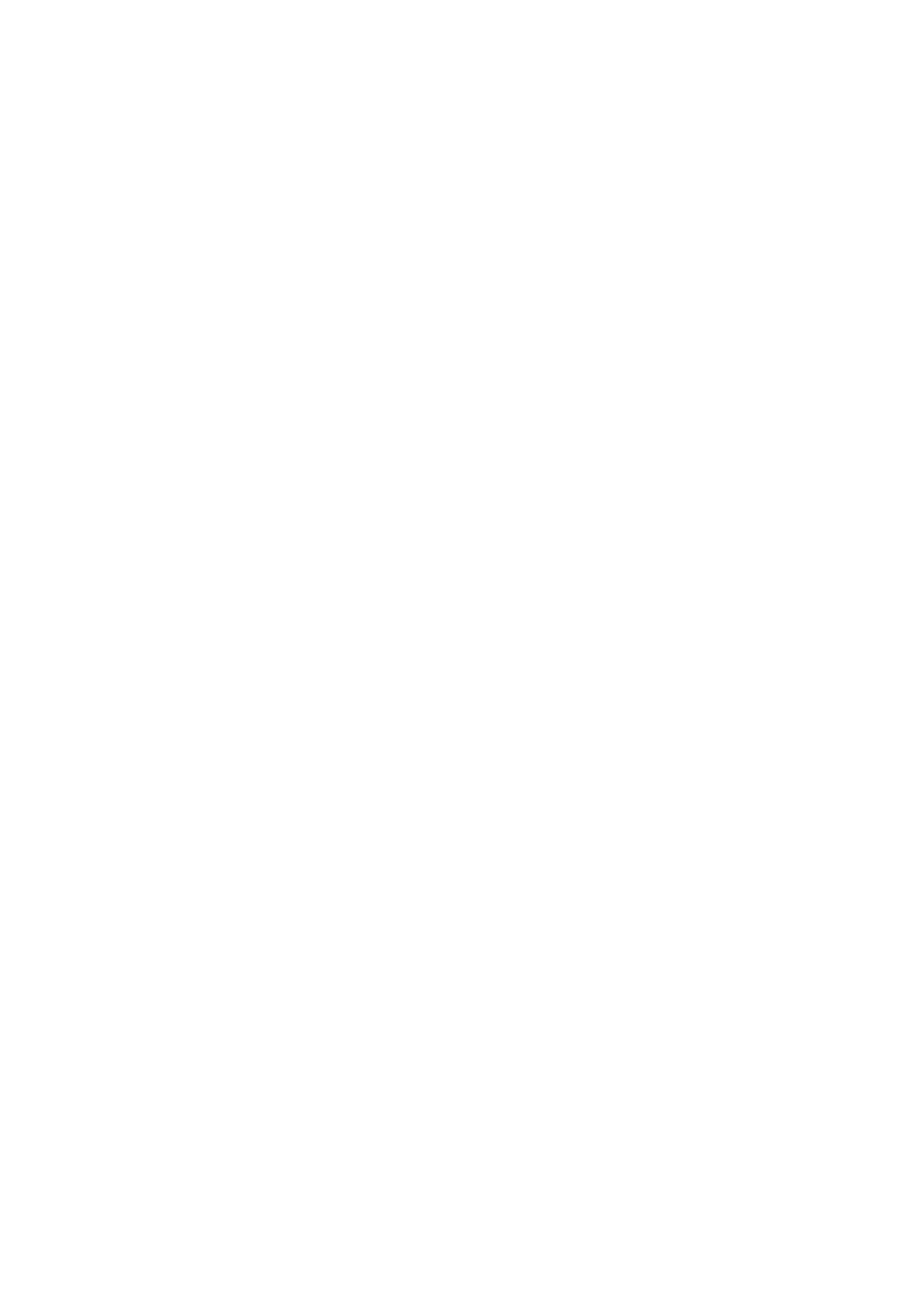Effective school leadership has tremendous potential to improve outcomes for students and promote excellence in schools. A high-quality leader in just one school could potentially improve the performance of dozens of teachers and hundreds or thousands of students. An effective leader in every school could be a means of supporting highquality teaching in every classroom across a district or state. In contrast, ineffective leaders might be unable to help teachers improve their craft and could drive away talented teachers. Ultimately, students suffer when schools have poor leaders.

Districts can increase the chances of student success through a range of efforts to more effectively prepare and support school leaders. The Every Student Succeeds Act (Pub. L. 114-95), signed into law in 2015 as a reauthorization of the federal Elementary and Secondary Education Act (Pub. L. 89-10, 1965), emphasizes the importance of school leadership for school improvement and provides opportunities for states and districts to use federal funds to support initiatives intended to improve the quality of principals and other school leaders. In selecting or designing school leadership initiatives, states and districts can draw from a solid base of research that is consistent with the requirements of the Every Student Succeeds Act, demonstrating a link between such initiatives and positive outcomes for students, schools, teachers, or principals (Herman et al., 2017). This research base can be used to support initiatives involving leader-evaluation systems, principal preparation programs, strategic staff management, professional learning for principals and other school leaders, school leader working conditions, and broader school improvement efforts that have a leadership focus.

Despite their demonstrated potential, efforts to improve the quality of school leadership can be a tough sell for districts and states.<sup>1</sup> In an era of serious resource constraints, stakeholder pressures encourage states and districts to spend money directly on students or teachers and make it difficult to justify expenditures on support for principals (see, for example, Smith, 2011). Often overlooked are the costs that districts (not to mention teachers and students) bear when they have to replace principals in quick succession or make do with inadequate leaders. Furthermore, the ongoing costs

<sup>1</sup> We use the term *district* to describe both traditional school districts and charter management organizations (CMOs).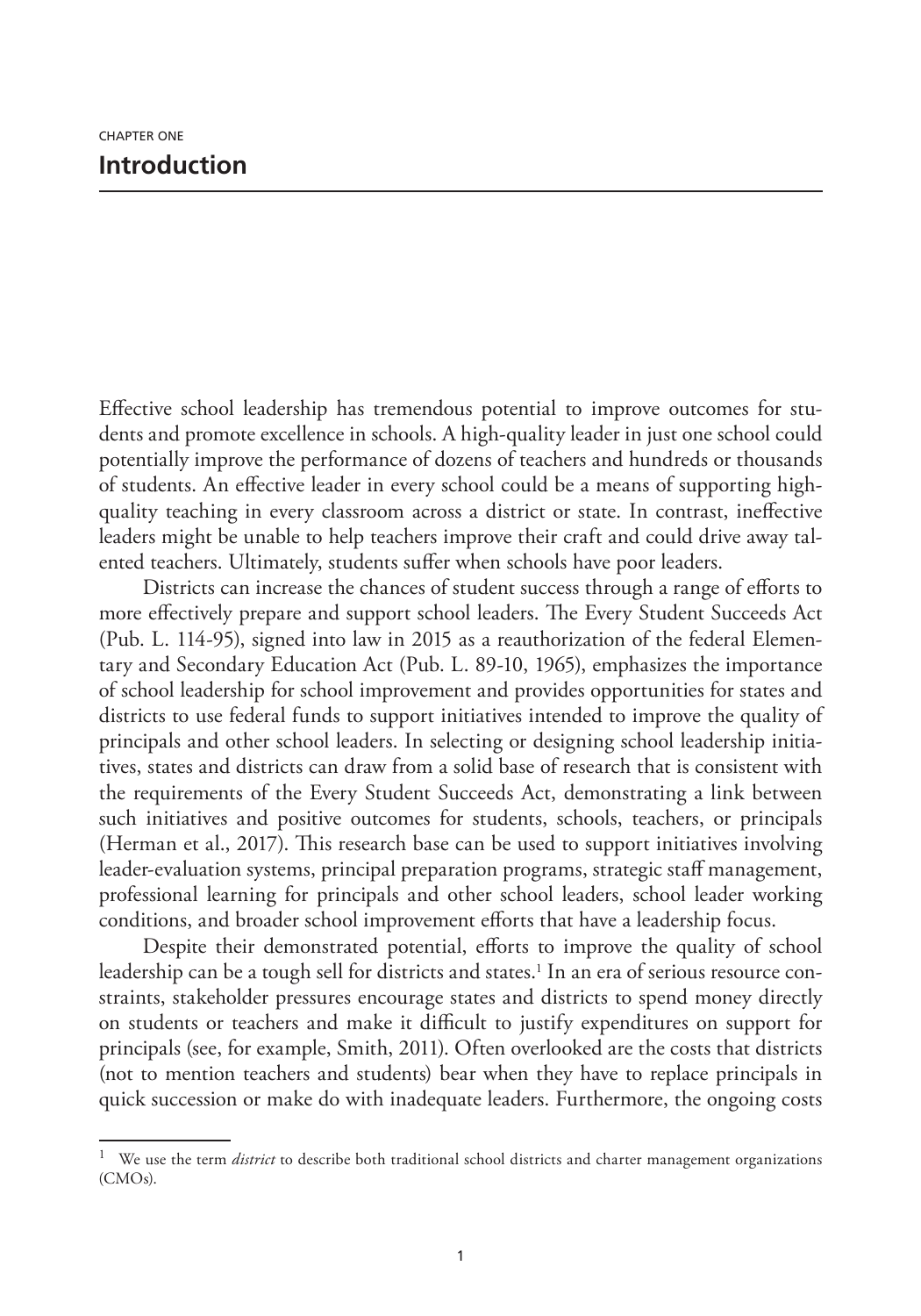of poor school leadership are less visible but arguably more significant than the costs of replacing school leaders. Higher teacher turnover, worsening school climate conditions, and declines in student achievement are all outcomes that can be tied to poor leadership (Johnson and Birkland, 2003; Leithwood et al., 2004).

More than a decade ago, Leithwood et al. concluded that "efforts to improve [school leader] recruitment, training, evaluation and ongoing development should be considered highly cost-effective approaches to successful school improvement" (Leithwood et al., 2004, p. 14). But even now, we know very little about the resources required to effectively prepare, hire, evaluate, develop, and support school leaders. One study estimated that districts might typically spend about \$75,000 to "develop, hire and onboard" a principal (School Leaders Network, 2014, p. 4), but the resulting report does not elaborate on the methods for developing such estimates. A small number of studies have examined the costs of teacher professional development (PD) in particular, although they do not examine the costs of the entire pipeline for preparing, hiring, supporting, and evaluating teachers.2

In this report, we describe an approach for understanding the resources and expenditures associated with district efforts to prepare and manage school leaders. Throughout, we use the term *manage* as shorthand for a range of talent management activities, including preservice preparation, hiring, evaluation, PD, and support once on the job (George W. Bush Institute, 2016). We also present estimates of the resources required to develop, manage, and operate principal pipelines (defined below) based on data we collected from six districts that participated in The Wallace Foundation's Principal Pipeline Initiative (described in Box 1.1). As we describe below, funding from The Wallace Foundation supported efforts in six large urban school districts to develop principal pipelines. These districts had been devoting resources to activities associated with principal pipelines prior to the launch of the initiative and continued to devote substantial resources of their own to principal pipelines throughout the initiative. As such, our analysis accounts for but is not limited to resources provided by The Wallace Foundation.

For any cost study, researchers must determine and clearly define the activities for which resources and expenditures are estimated and define the perspective from which costs are being considered (National Academies of Sciences, Engineering, and Medicine, 2016). Because this report is intended primarily to inform school district activities, the estimates we provide focus specifically on resources and expenditures that school districts bore, although we discuss costs that other organizations, such as institutions of higher education or private funders, covered.

Defining principal pipeline activities and identifying the resources associated with those activities is challenging. Pipeline activities span organizational boundaries within a school district and cut across multiple expenditure categories. Some of the offices expending these resources have responsibility for teachers and other district

<sup>2</sup> See, for example, Odden et al., 2002, and Miles et al., 2004.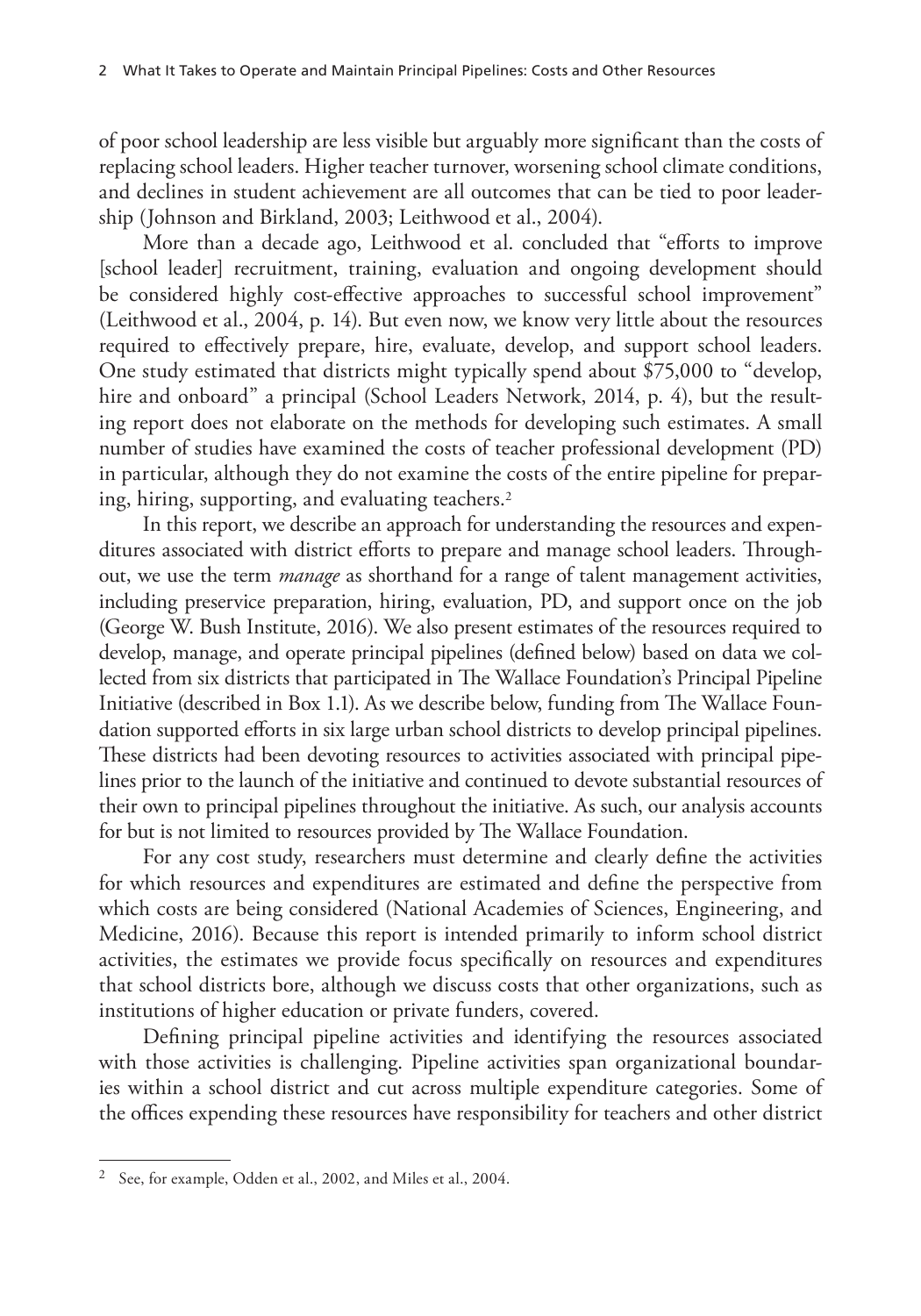#### **Box 1.1 The Principal Pipeline Initiative**

The Principal Pipeline Initiative provided resources to six urban school districts to put in place a pipeline for preparing and supporting novice principals. Each district was expected to align preservice preparation, selective hiring and placement, and support and evaluation with leadership standards (see Figure 1.1). Districts were also expected to develop systems of support to sustain these efforts after the end of the grant period. The Wallace Foundation selected six districts that already viewed school leadership as an important lever for school improvement and that were already using the principal pipeline as a strategic lever for school improvement. The foundation provided resources to these districts in order to catalyze those efforts and develop principal pipelines as defined by the grant. Those districts were

- Charlotte–Mecklenburg Schools, North Carolina
- Denver Public Schools, Colorado
- Gwinnett County Public Schools, Georgia
- Hillsborough County Public Schools, Florida
- New York City Department of Education, New York
- Prince George's County Public Schools, Maryland.

These districts are all large school districts serving students in urban areas. According to the most-recent data from the National Center for Education Statistics (NCES), $a$  they are all among the top 50 school districts in the United States in terms of enrollment. As of school year (SY) 2014–2015, at least 10 percent of the student population in each district were English language learners, at least 50 percent received free or reduced-price lunch, and between 64 and 94 percent were not white.

To support this work, The Wallace Foundation initially awarded each district \$7.5 million to \$12.5 million (see The Wallace Foundation, 2011). The foundation supplemented that initial funding with targeted technical assistance to support structured interactions with preservice preparation providers through Quality Measures (a tool that Education Development Center developed for improving partnerships between school districts and principal preservice preparation providers), the development of leader tracking systems (LTSs), and additional funding of \$430,000 to \$1 million per district to improve principal supervision (The Wallace Foundation, 2014). Districts also leveraged funding from federal sources (e.g., those under Titles I and II of the Elementary and Secondary Education Act, Race to the Top), state and local sources, and support from foundations to support initiative activities. A series of implementation reports by Policy Studies Associates (PSA), culminating in Turnbull, Anderson, et al., 2016, documented the starting point for each district, as well as the changes each district undertook.<sup>b</sup>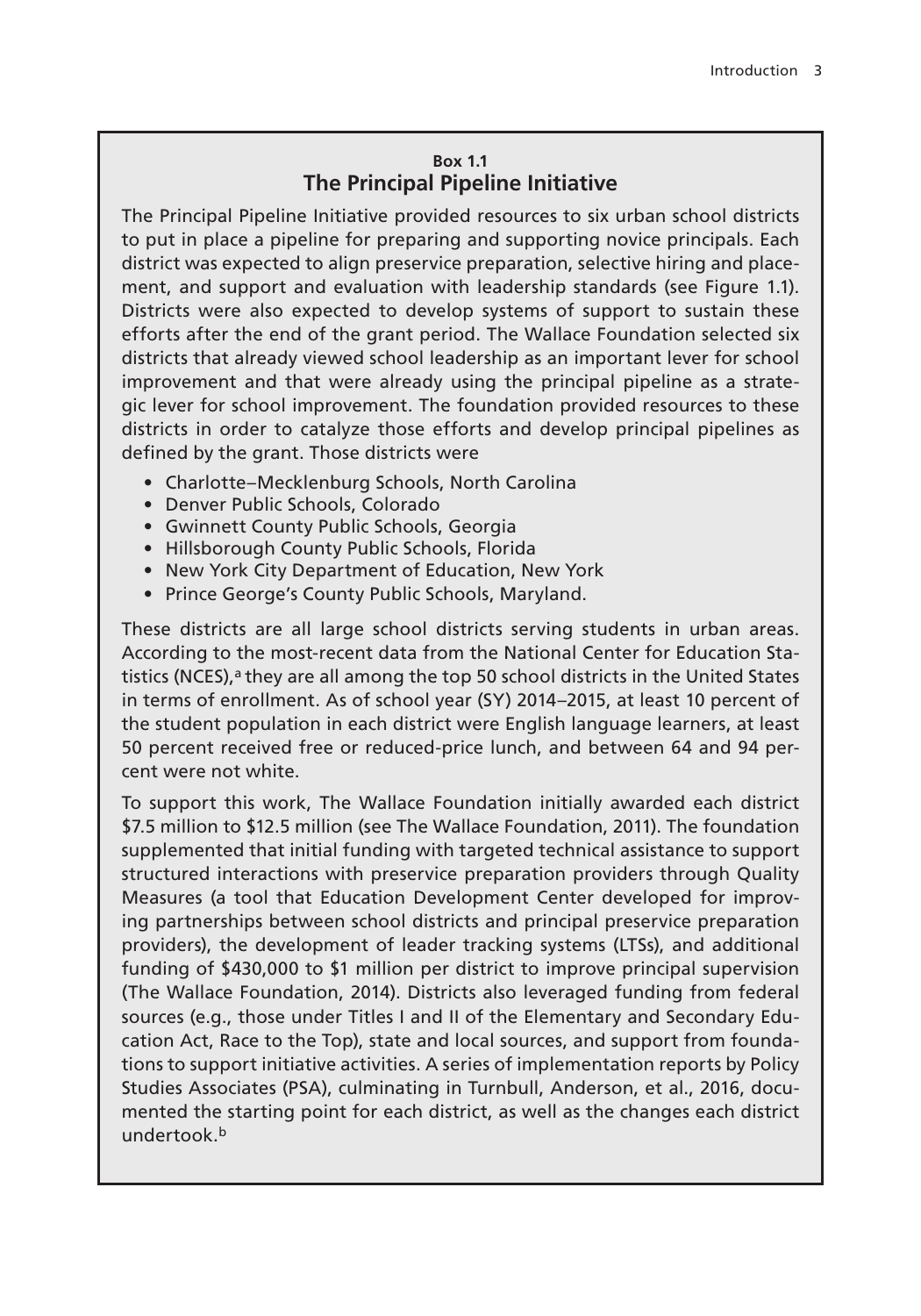These reports indicated that districts varied in terms of their starting points with respect to each initiative component, as well as areas of intended focus for the initiative. At the same time, each district was able to implement and sustain enhancements to its pipeline and institutionalize features of principal pipelines that research has indicated are critical to success. Notably, each district did the following:

- developed or revised leader standards and utilized those standards to align and guide preservice preparation, selective hiring, and on-the-job support and evaluation
- developed partnerships with principal preservice providers or developed or refined in-house principal preparation programs
- revised principal hiring and placement processes to be informed by more data and aligned with leader standards
- revised principal evaluation processes to align with leader standards and inform development and delivery of on-the-job support
- developed LTSs (see Box 1.2).

In addition, five of the six districts reduced the number of principals that each principal supervisor oversees—or the "span of control"—and reshaped the job of principal supervisors. The districts also worked to improve the quality of preservice preparation options, either developing or improving their own preservice preparation programs or promoting improvement in programs with university or nonprofit partners. Recognizing that these preservice preparation program improvement efforts take several years or more to improve the quality of sitting principals, districts participating in the Principal Pipeline Initiative prioritized efforts described in the bulleted list above (Turnbull, Riley, Arcaira, et al., 2013, Vol. 2, p. 36). Participating districts pursued and continue to pursue their pipeline enhancement work using a continuous quality improvement approach starting small and learning from preliminary implementation to make adjustments while moving forward (see Turnbull, Anderson, et al., 2016).

a See NCES, 2015, and public school data available through the NCES Elementary/Secondary Information System available at NCES, undated (a).

b See The Wallace Foundation, undated, for the complete series.

staff, as well as principals. District personnel might not be able to readily identify all the school district staff spending a substantial portion of their time on principal pipeline activities. For this study, we had to make some decisions about what to include as a principal pipeline activity and what to leave out, and we documented those decisions in this report. As ongoing research generates evidence regarding the effects of initiative investments, these estimates of the resources required to operate and enhance principal pipelines can serve as a resource for district decisionmaking about whether certain investments in the principal pipeline are worthwhile.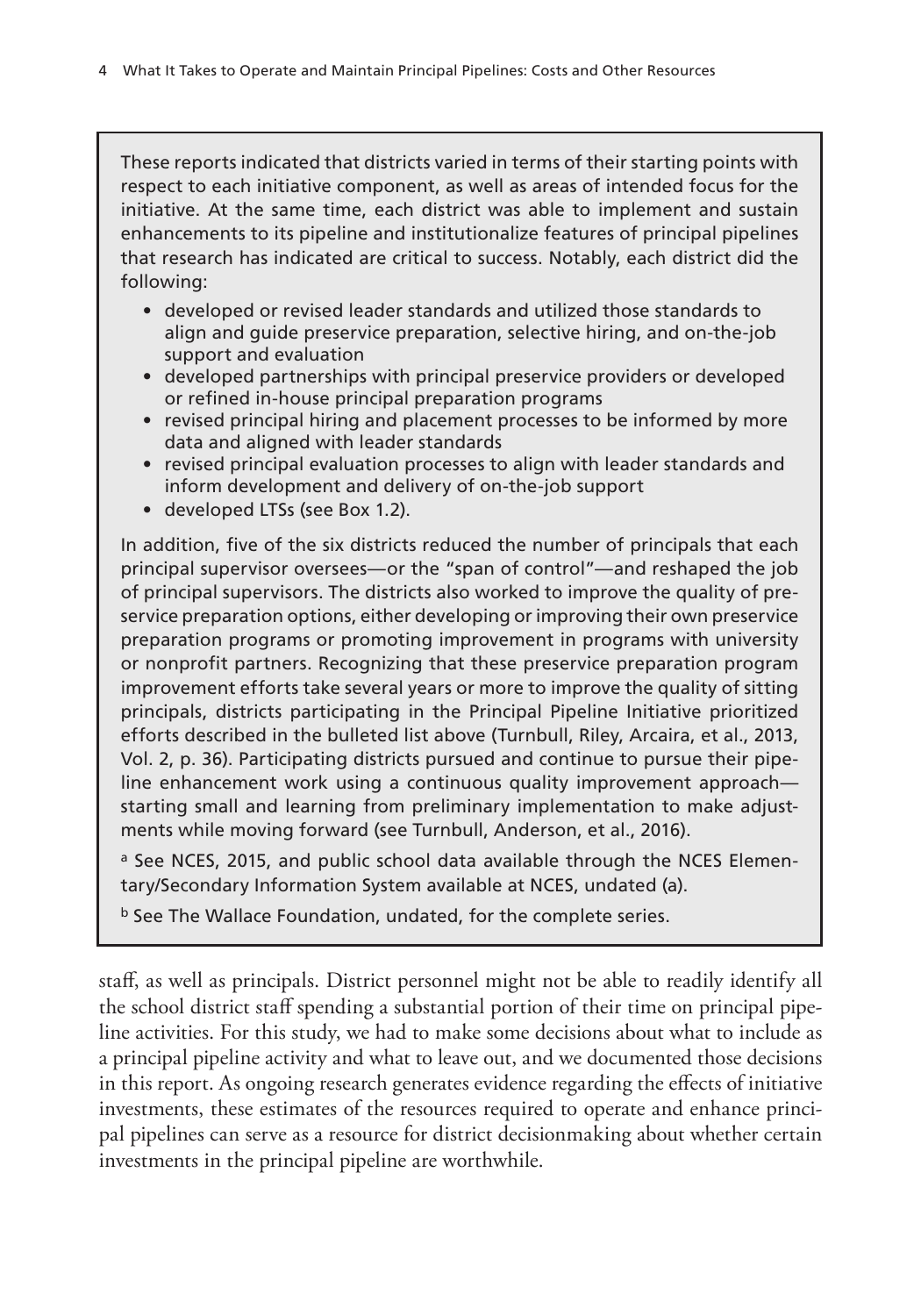#### **Box 1.2 Leader Tracking Systems**

Each of the participating districts developed an LTS: a database with longitudinal information about current and aspiring principals that would potentially support data-driven decisionmaking regarding principal selection, hiring, and support, as well as meet the data requirements of a rigorous evaluation of the initiative. Developing an LTS required each district to identify all the relevant data sources regarding current and aspiring principals (typically housed in different district offices across the district); address issues with data quality, including critical gaps in the data; compile the data into a usable, longitudinal format; and develop user-friendly systems through which district personnel could access information that would meet their most-pressing needs. To accomplish this work, each district "established cross-departmental teams" (Gill, 2016, p. 3) that included representatives from several different departments, such as human resources (HR), leadership development, talent management, information technology, business applications, and business systems. Several districts also hired outside consultants to assist with the initial information technology systems and database software development while training in-house staff to manage the work in the future. In addition, The Wallace Foundation supported work by a consulting firm—Alvarez and Marsal—to provide guidance on LTS development in each district.

The resulting LTS in each district contained information on educational background, employment history within and outside the district, ratings by teachers, ratings by supervisors, specialized skills of interest to the district, and test scores of students at current and previous schools, as well as other information. The vast majority of district officials in all participating districts indicated that they found the LTS to be worthwhile or very worthwhile, according to an informal survey conducted by The Wallace Foundation (Gill, 2016).

# **Definition of a Principal Pipeline**

After more than a decade of work on school leadership and the surrounding structures that support it, The Wallace Foundation concluded that districtwide principal pipelines could serve as a strategic lever to promote school improvement.<sup>3</sup> The foundation identified four key components of a principal pipeline: (1) leader standards that guide all pipeline activities;  $(2)$  preservice preparation opportunities for assistant principals (APs) and principals (including not only the preservice training itself but also recruitment and selection into these opportunities); (3) selective hiring and placement; and

 $3$  For more background on the initiative, see Turnbull, Riley, Arcaira, et al., 2013.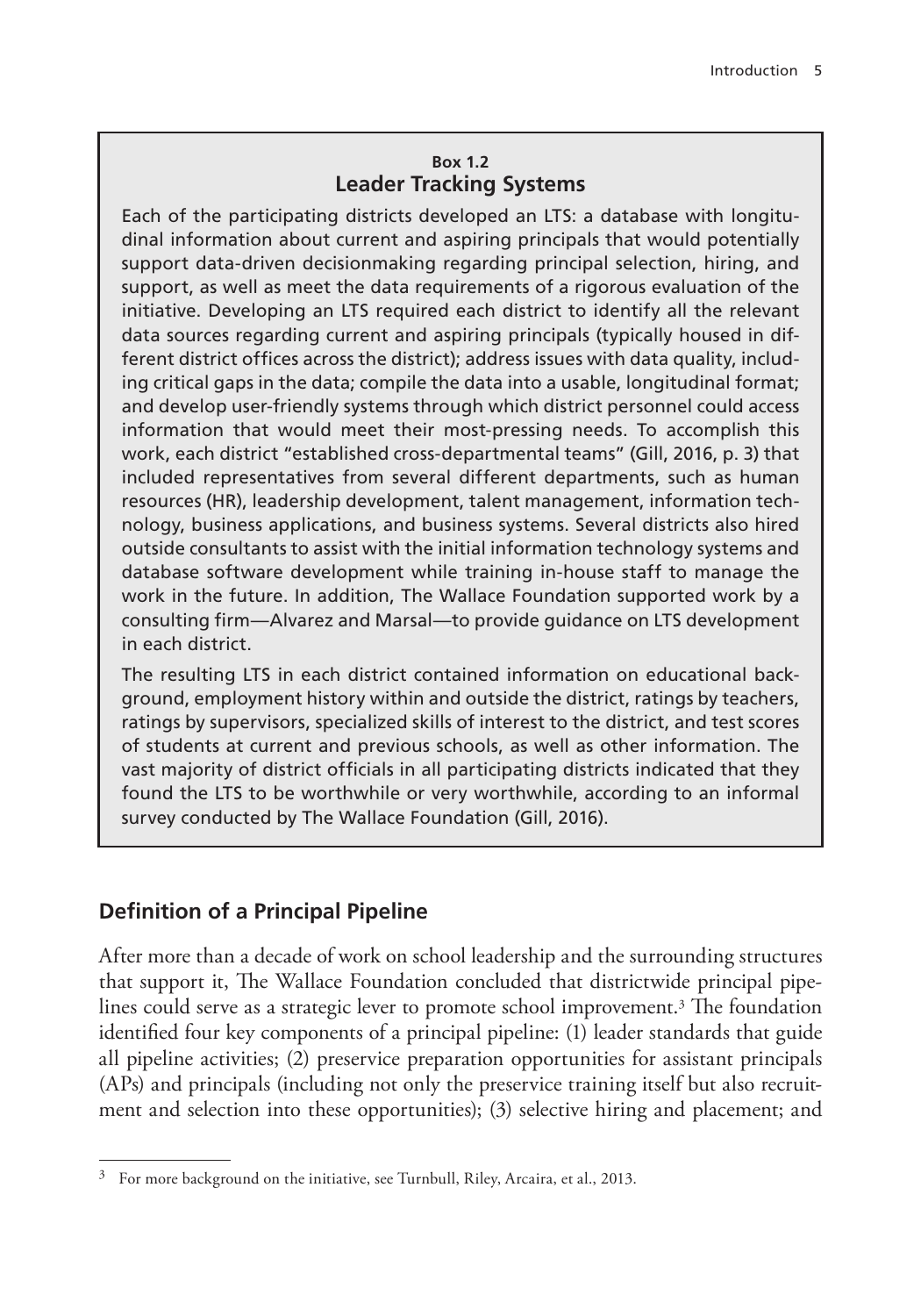(4) on-the-job induction, evaluation, and support. In addition, school districts must develop the capacity, culture, and infrastructure to sustain the work across components. Figure 1.1 provides a visual description of a comprehensive principal pipeline. The foundation posited that a comprehensive principal pipeline would be more effective than business-as-usual approaches to the preparation and management of school leaders, and it launched the Principal Pipeline Initiative in 2011 to test that hypothesis. Box 1.1 provides an overview of the initiative.

Principal pipeline activities are those activities undertaken by a *district* to prepare, support, manage, and oversee the work of school leaders in order to ensure their effectiveness. Principal pipeline activities include activities that are referred to as principal talent management or human capital management (George W. Bush Institute, 2016). Any district that employs more than a few principals devotes resources to at least some principal pipeline activities even if it does not have in place a comprehensive pipeline as defined by the initiative.

Many education interventions involve introducing a new set of activities to the daily work of schools or districts. The Principal Pipeline Initiative was different. It involved specific enhancements to what the participating districts were doing to manage and support principals. As described in Box 1.1, The Wallace Foundation chose to support the enhancement efforts of districts that were already committed to improving their principal pipelines and had taken some steps toward implementing principal pipelines.



#### **Figure 1.1 Definition of a Comprehensive Principal Pipeline**

**RAND** *RR2078-1.1*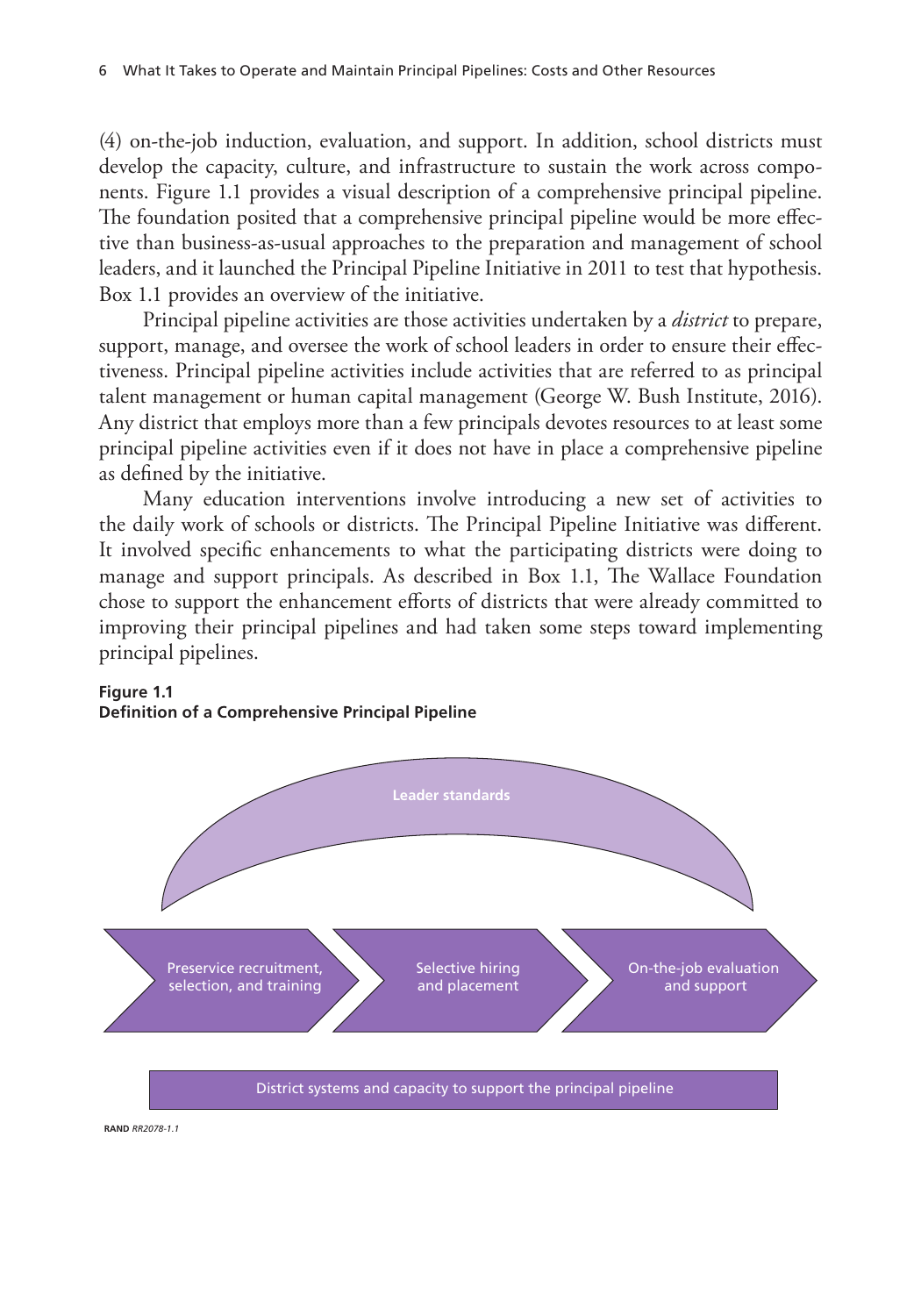# **The District Role in School Leadership**

Although the principal is, at times, described as the chief executive officer of the school (Haberman, 2011), most principals are, in actuality, employees of districts or CMOs. A principal who works in a stand-alone charter school, an independent private school, or a one-school district is responsible for everything that happens in the school and might play a role similar to that of a chief executive officer of a corporation. But a principal working in a district or CMO with several, dozens, or hundreds of schools has a role that could be seen as more equivalent to a line manager in a corporation (see Huselid, Becker, and Beatty, 2005, p. 188). That principal is responsible for executing the district strategy through use of resources provided to the district. This is why the district role in school leadership is so critical. The effectiveness with which the district defines expectations for and manages school leaders will, in turn, influence the effectiveness of those school leaders.

The school district role in school leadership is challenging because principals' work is—in itself—difficult to define. School leaders establish short-term and longterm priorities that influence what they do each day. The school and district contexts influence these priorities. Moreover, school leaders must respond to unanticipated events. For example, when the school goes into lockdown because of an active-shooter incident near the school, the principal's primary focus is to ensure the safety of all students and staff members. Responding to an active-shooter incident might not be written into the principal's job description, but responding effectively is an implicit requirement of the job.

Professional organizations have established standards describing competencies that all school leaders should possess, and most states have established standards for school leadership that guide the approval of preservice programs, state licensure for school leaders, and school leader evaluations. These standards are comprehensive but also quite general because principals' day-to-day activities can vary a great deal, depending on their school context, district expectations, and resources to support school leadership (see Box 1.3).

# **Investments to Develop Comprehensive Principal Pipelines**

The Principal Pipeline Initiative catalyzed districts to make investments in the pipeline systems that support the critically important people who lead or will lead schools. All pipeline activities are intended to improve the quality of the people leading schools and, in particular, the quality of those newly hired into leadership positions. Pipeline districts view all such expenditures (i.e., expenditures devoted to build and operate principal pipelines) as an investment in better leaders and, ultimately, in better schools. The notion that improved leadership can benefit organizations is not unique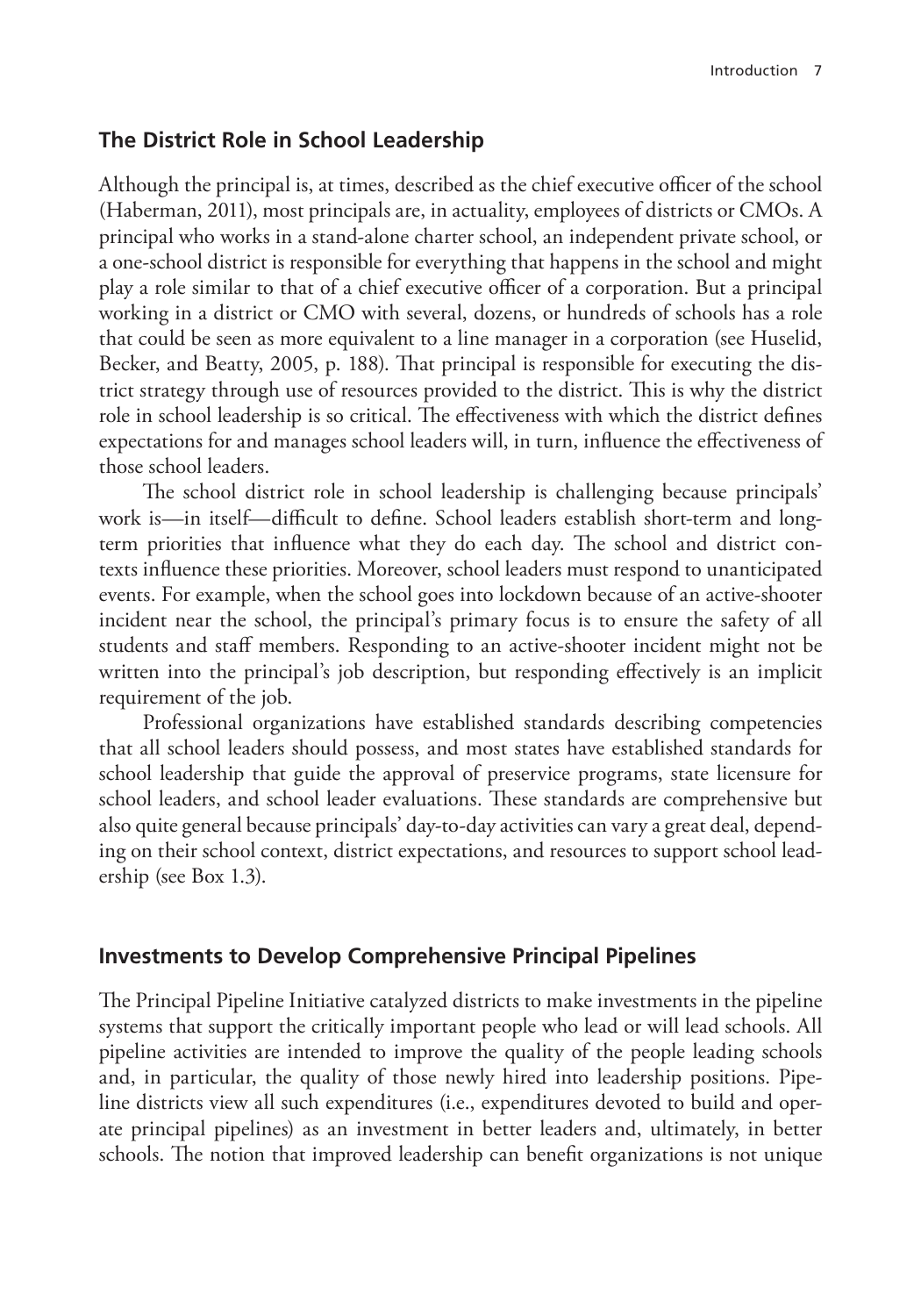#### **Box 1.3 Leader Standards**

The National Policy Board for Educational Administration released Professional Standards for Educational Leaders in 2015, updating the Interstate School Leaders Licensure Consortium Standards released in 2008. The standards are intended to inform and shape policy at the state and local levels with regard to preservice preparation, certification, evaluation, and PD of school leaders. The professional standards for school leaders cover ten domains: mission, vision, and core values; ethics and professional norms; equity and cultural responsiveness; curriculum, instruction, and assessment; community of care and support for students; professional capacity of school personnel; professional community for teachers and staff; meaningful engagement of families and community; operations and management; and school improvement.

The standards break down each domain into elements that describe the work required to meet the standards, underscoring the complexity of the principal's role. It is worth noting that "tending to their own learning and effectiveness through reflection, study and improvement, maintaining a healthy work–life balance" is an element of the domain of professional capacity of school personnel, underscoring the fact that school leaders, as well as school districts, are responsible for and bear some costs associated with ensuring effective school leadership.

No school district can anticipate the full range of circumstances that a principal might face in the job and specify actions to be taken under all circumstances. As a result, the contract between a school district and a principal is necessarily incomplete (Williamson, 2002). This implies that the districts must engage in active but flexible oversight of principals. According to Southern Regional Education Board, 2010, highly effective districts delegate responsibility for implementing a school-level strategic plan to the principal and organize the central office to support principals. Districts can also take certain responsibilities off of a principal's plate (and out of the job description) by providing certain supports centrally—freeing up the principal to do other things. For example, many school districts have district specialists who develop (or assist principals in developing) individualized education programs for special needs students or provide (or assist principals in providing) additional support for new teachers. This division of responsibilities between the school and the district varies by district, implying differences in a principal's job by district. This district role in effectively framing and overseeing the employment relationship between districts and school leaders is at the heart of the Principal Pipeline Initiative.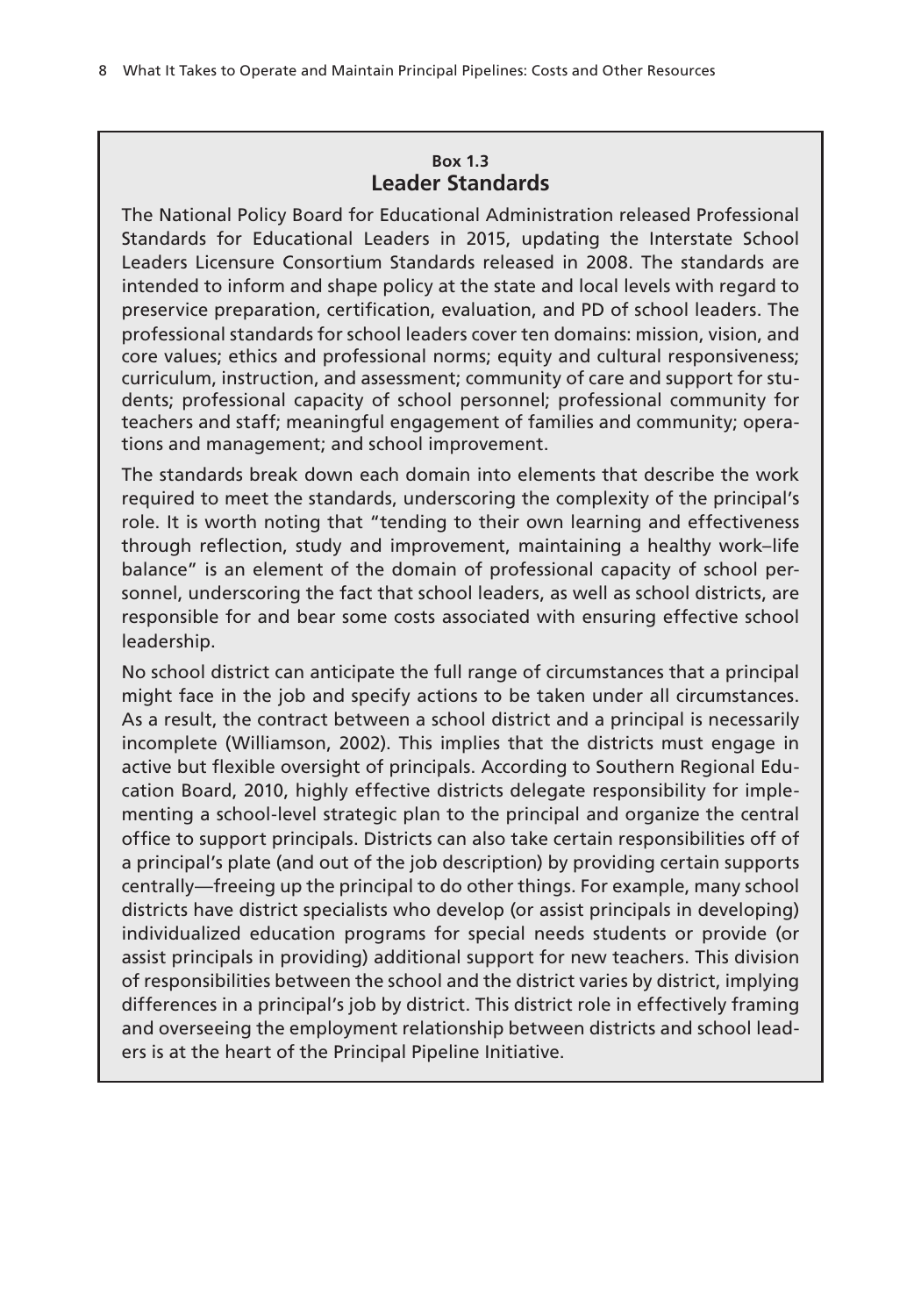to the initiative or to public education more generally. A 2016 survey of more than 7,000 businesses and HR leaders in more than 130 countries found that leadership is a high-priority issue across countries and sectors. Eighty-nine percent of respondents to that survey reported that improving organizational leadership was an important or very important priority, with more than 50 percent rating leadership as very important (Wakefield et al., 2016, p. 27). Additionally, corporate spending on leadership has been on the increase; studies suggest that high-performing companies spend as much as four times more than their competitors on leadership (Wakefield et al., 2016, p. 28).

Some might view all spending on principal pipelines (both enhancement and operation) as investments in school leaders, schools, and students. However, in this report, we use the term *investment* more narrowly to describe the resources that participating districts devoted to system enhancements, whereas we describe *ongoing costs* as those necessary to support ongoing operations for activities.

It is too early to assess whether these investments have paid off. The implications would be realized only over an extended period of time, with investments in some pipeline categories possibly yielding benefits more quickly than others. But is possible to outline the key potential payoffs from these pipeline investments:

- **Better school leadership could allow schools to be more efficient and effective.** As a result, student outcomes and stakeholder satisfaction could also improve.
- **Lower leadership turnover could reduce future district expenditures on the leadership pipeline, particularly those related to turnover.** The Principal Pipeline Initiative aligns with evidence-based recommendations from the HR management literature for reducing employee turnover (Allen, Bryant, and Vardaman, 2010). Leader standards can promote role clarity and reduce role conflict—things that have been shown to be strongly correlated with turnover (p. 54). The initiative's selective hiring and placement efforts "provide applicants the most comprehensive picture of the organization [and] assess applicant fit with the job and organization"—things that have also been shown to limit turnover (Allen, Bryant, and Vardaman, 2010, p. 56). The initiative's emphasis on early-career mentoring and support, communication of clear expectations and evaluation against those expectations, and high-quality supervision are other recommended approaches for limiting turnover (Allen, Bryant, and Vardaman, 2010, p. 57). By reducing turnover, school districts can avoid turnover costs. The HR literature suggests that turnover costs can be substantial—ranging from 75 to 200 percent of salary costs (Cascio, 2006). Lower turnover could also have implications for future spending on the principal pipeline. Having fewer leadership vacancies because of turnover could lead to reduced district spending on preparation, hiring, and early-career support over time.
- **Having higher-quality school leaders could reduce turnover among the teachers whom they supervise.** Research shows that good bosses enhance the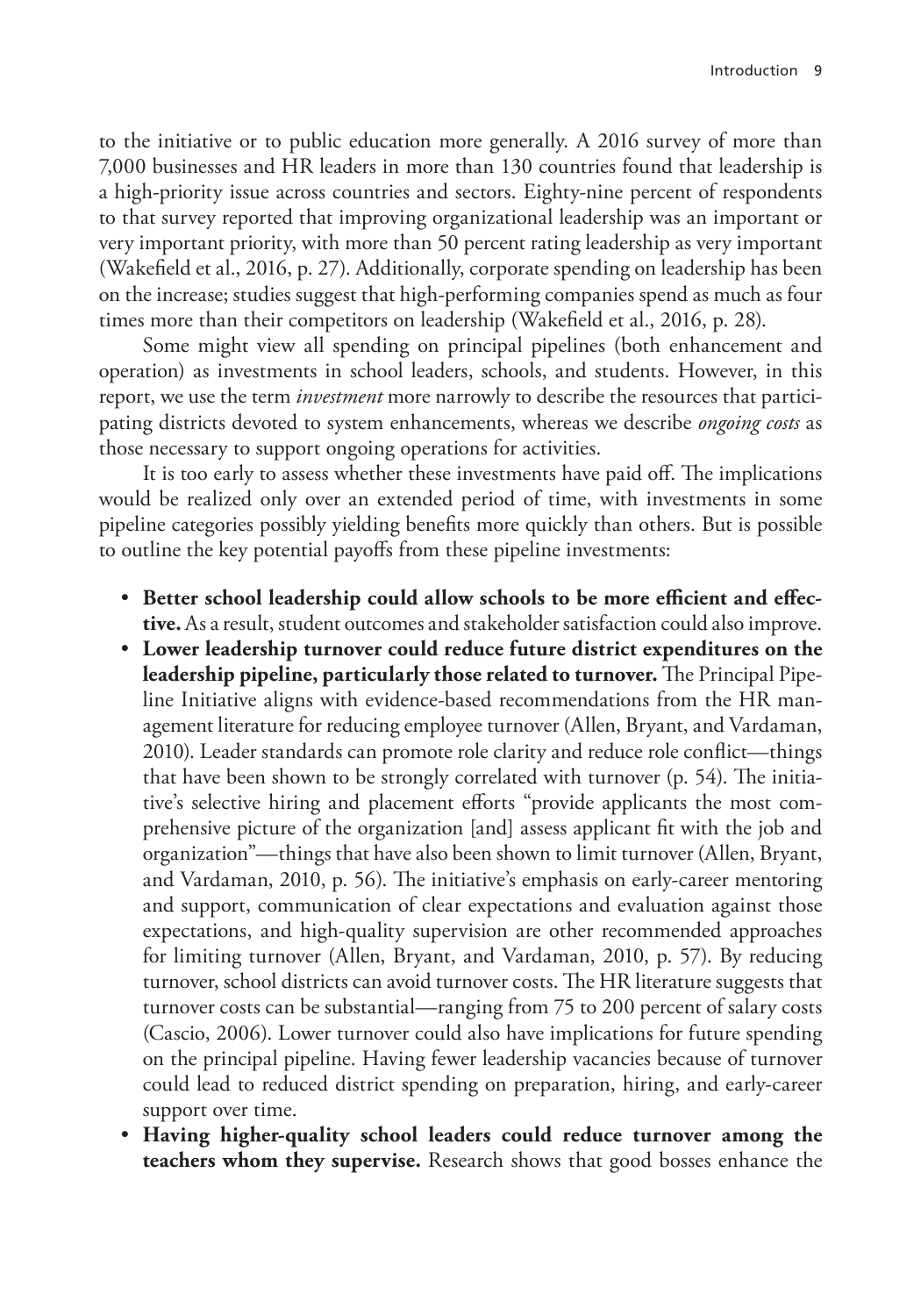productivity of the workers they supervise and that those workers are less likely than those with less good bosses to leave an organization (Lazear, Shaw, and Stanton, 2015). This implies that improved school leadership could not only improve teacher effectiveness but also reduce turnover among teachers and the associated costs that districts incur (Burkhauser, 2017; Watlington et al., 2010).

An evaluation of initiative implementation that PSA conducted identified some encouraging signs about the possible value of pipeline investments. Notably, the study found the following:

- Leader standards were a powerful tool for "helping districts align their actions and policies to their priorities for school leadership" (Turnbull, Anderson, et al., 2016, p. 9).
- "[P]olicies and procedures for principal hiring were not hard to change and results were visible in survey responses" (Turnbull, Anderson, et al., 2016, p. 25).
- "[M]ost new principals valued the support from supervisors, mentors and coaches" (Turnbull, Anderson, et al., 2016, p. 37).

As ongoing research generates evidence regarding the effects of initiative investments, the estimates of the resources required to operate and enhance principal pipelines can serve as guidance for district decisionmaking about whether certain investments in the principal pipeline are worthwhile.

# **Scope**

Our study analyzed the costs associated with district principal pipeline efforts in six large urban districts. We provide estimates of how much these districts spent in a baseline, preinitiative SY (2010–2011) and in five SYs that spanned the initiative (2011– 2012 through 2015–2016). The preinitiative year provides information on business as usual in these districts. Principal pipelines are potentially relevant in any context in which principals are employed by an organization (a district or a CMO) that is managing many principals. In such a context, the organization has to make strategic choices about how it prepares, manages, and supports school leaders.

Our study provides estimates of the cost of investing in and operating principal pipelines. Because the initiative's effects are not yet known, we cannot link cost estimates to estimates of effectiveness, benefit, or utility as required by cost-effectiveness, cost–benefit, or cost–utility analysis or an analysis of return on investment (Levin and McEwan, 2000; Levenson et al., 2014). As a result, our study does not shed light on whether the initiative is worthwhile from a cost perspective, although it lays the groundwork for such analysis in the future.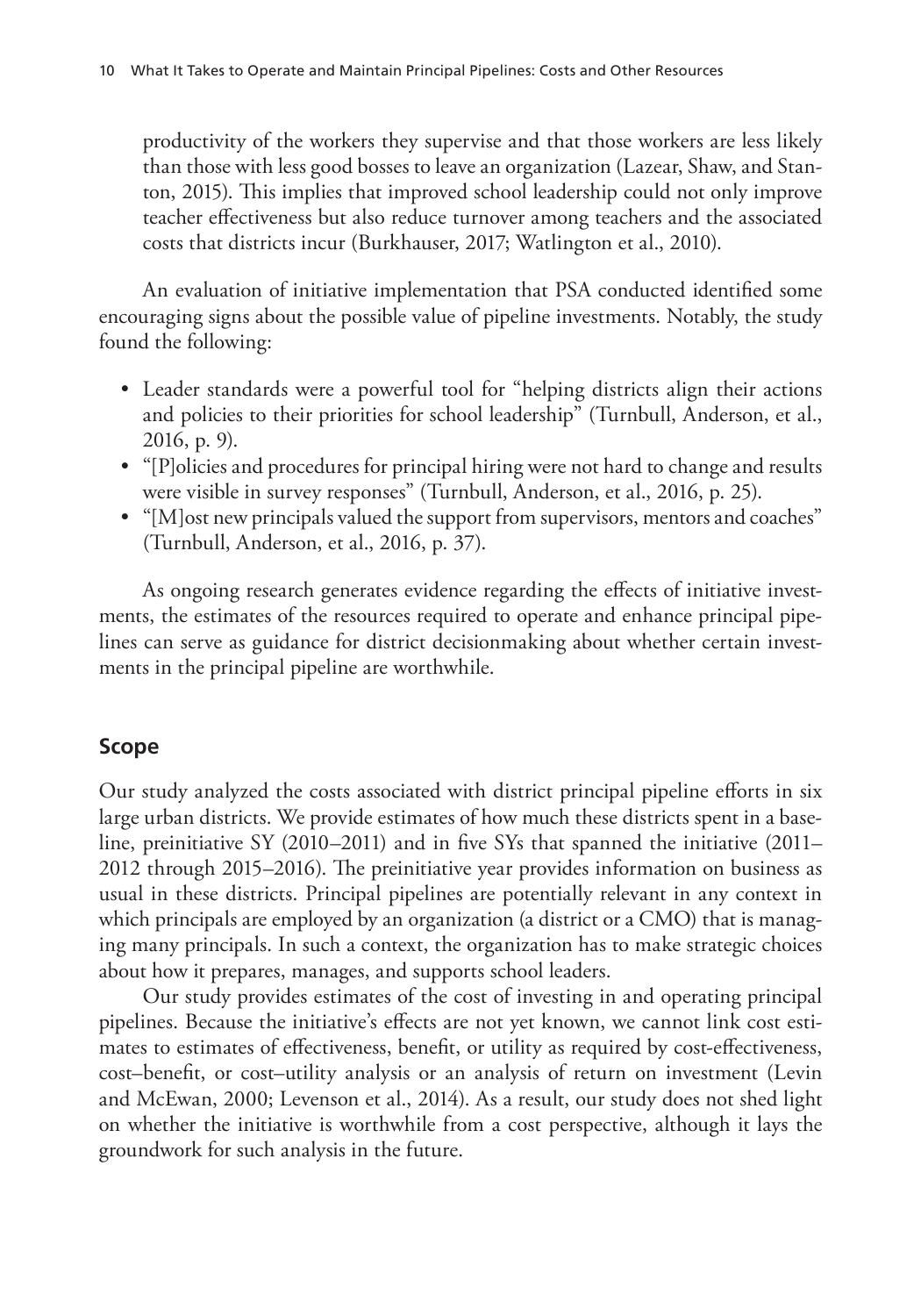The districts in this study are somewhat unusual, in that they are among the 50 largest school districts in the United States. In addition, the participating districts had already committed some resources to strengthening preparation and support for school leaders prior to the initiative. The cost estimates we present might thus be more generalizable to other large districts that view school leadership as a strategic lever for school reform. Nonetheless, many of the lessons we derive from our analysis also provide useful points of reflection for any district that is considering engaging in efforts to prepare, support, and oversee school leaders. In particular, the activities that we have identified as part of a comprehensive principal pipeline could help any district contemplating a principal pipeline.

### **Overview of This Report**

Our study aimed to develop an approach for examining the resources and expenditures that participating districts have devoted to their principal pipelines and applied that framework to generate estimates regarding how much the districts spent on their principal pipelines over the course of the initiative, both overall and for the particular pipeline categories: leader standards, preservice preparation, selective hiring and placement, and on-the-job support and evaluation. We explored both the investments districts made to further develop and revise their principal pipelines and the ongoing costs for maintaining their pipelines over time. We also considered trends in spending over time, including estimates of what districts spent on their principal pipelines prior to the initiative and what they spent as Wallace Foundation funding for the initiative drew to a close.

In Chapter Two, we describe our approach to this study, including information regarding our data collection, what we included in our estimates of pipeline resources and expenditures, and how we derived those estimates from our data sources, as well as the challenges and limitations of our work. Throughout this report, we generally refer to principal pipeline "costs" as those related to our analysis of both the resources—in terms of personnel time—and expenditures necessary to implement a comprehensive principal pipeline in each district. In Chapter Three, we begin by providing estimates of overall average costs across the participating districts for principal pipelines and for each pipeline component. In Chapter Four, we then consider what share of those costs might be considered "investment" costs versus ongoing spending necessary to operate principal pipelines, and we examine how The Wallace Foundation contributed to investment and ongoing costs. We also examine costs of district personnel in greater detail, as well as costs of principal and AP time on pipeline categories. Last, in Chapter Five, we consider key takeaways and implications based on our findings. The appendix provides some of the more-technical details of our data collection and analysis.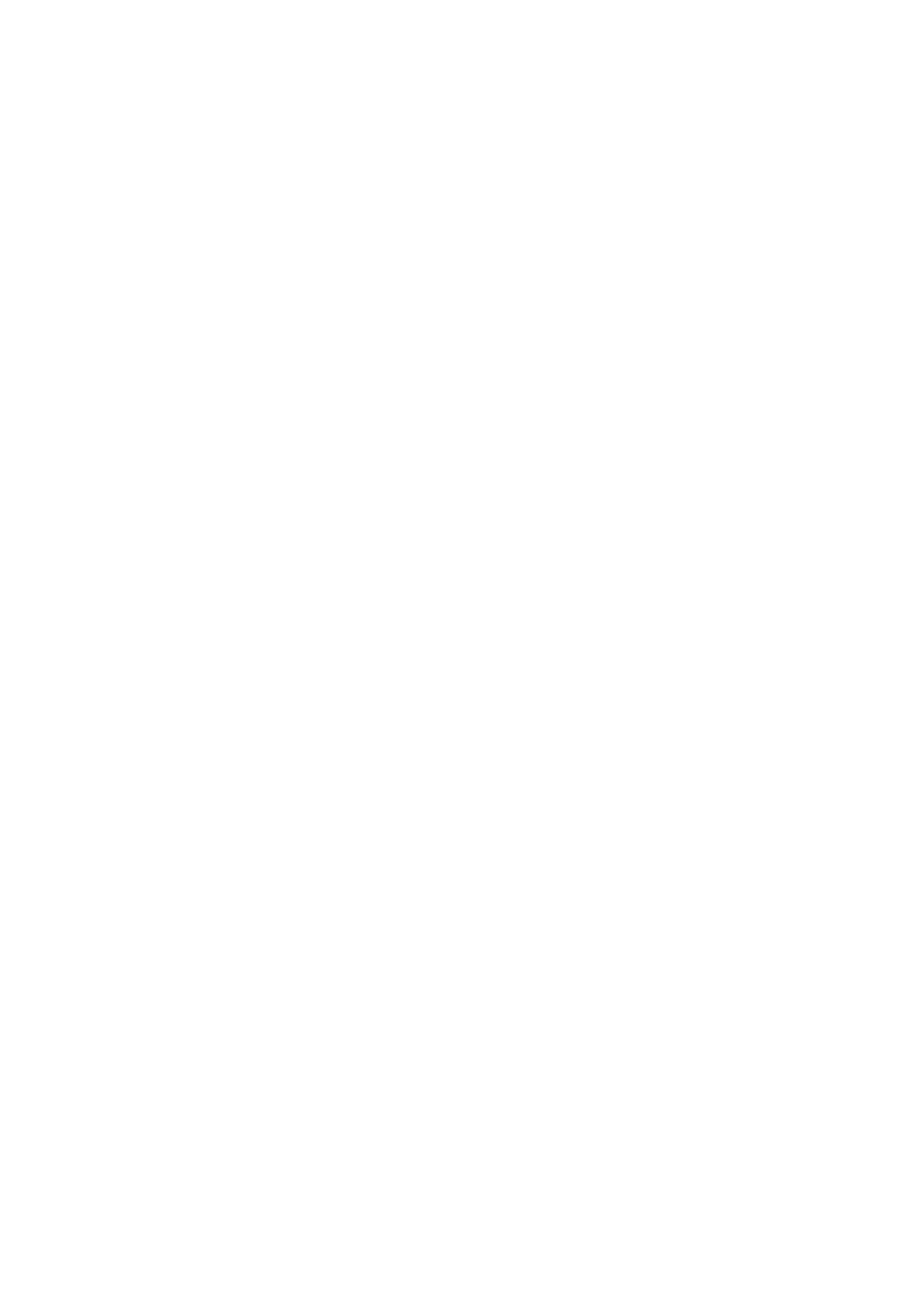We designed the approach for this study to provide clear information about the resources and expenditures associated with principal pipeline activities in the six school districts that received funding from The Wallace Foundation through the Principal Pipeline Initiative. This report offers two practical resources to school districts. First, it provides a comprehensive list of activities that could conceivably be part of principal pipelines. This list is not intended to be a prescriptive list of all the activities districts must undertake in order to build comprehensive principal pipelines. Instead, it is intended to help districts understand the range of activities that make up comprehensive principal pipelines in districts participating in the Principal Pipeline Initiative. This list can help other districts assess what they are already doing and identify options for pipeline enhancement. Second, this report provides information about the potential cost to the district of those activities based on the experience of participating districts. To that end, we provide average annual costs during the main SYs of the initiative (2011–2012 to 2014–2015), as well as costs over time for major initiative activity categories.

In presenting the cost information, we focus attention on two issues of particular interest to districts. First, we look at how much of that total district cost is due to the salary cost of district personnel versus other expenditures (e.g., materials, hardware, software, consultants). The time that personnel spend on pipeline activities will take time away from other activities and priorities, and we describe the cost of that time to help districts consider strategies for restructuring positions and staff, depending on what elements of their pipelines they wish to develop or enhance. Secondly, to underscore the fact that ongoing costs are associated with operating principal pipelines even after investments are made to build those pipelines, we provide estimates for the costs of one-time investments to principal pipelines versus the ongoing costs that are expected to repeat over time.

We begin this chapter with further description of our activity-based approach and present the list of key activities that we identified as part of a comprehensive pipeline in participating districts. We then discuss what we included in and excluded from our cost estimates, based on our aims and available data. We then provide additional information regarding our data collection, including our data sources and methods, followed by a discussion of key analyses.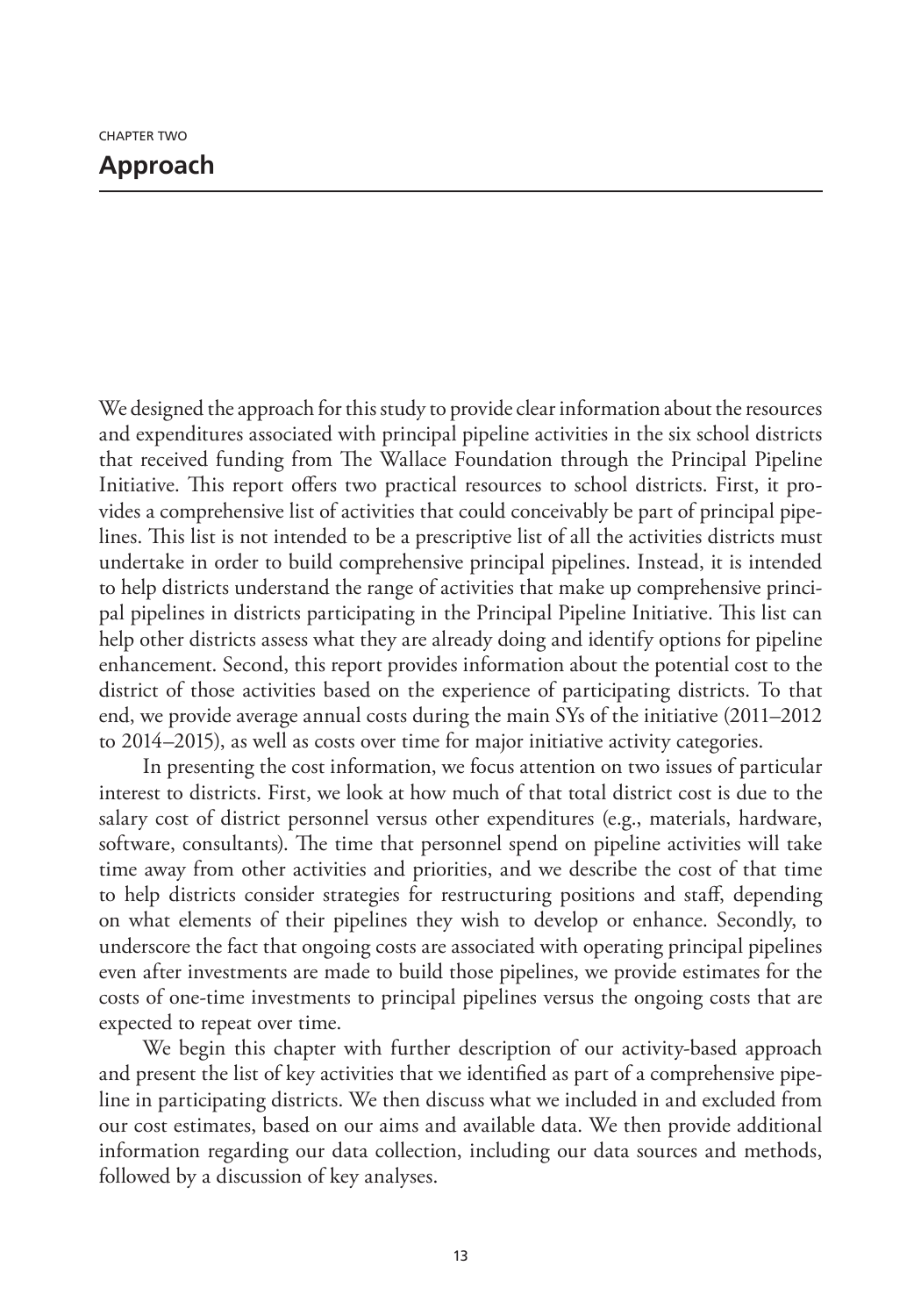# **Activities Associated with a Comprehensive Principal Pipeline**

We used an activity-based approach in our data-gathering and analysis.<sup>1</sup> Similar methods have been used to characterize school district expenditures on teacher PD (see Miles et al., 2004, and Chambers, Lam, and Mahitivanichcha, 2008). Following this approach, we first developed a list of activities that could be associated with principal pipelines.2 As noted in Chapter One, we intended this activity list to encompass the *school district's* work to support, manage, and oversee its principal pipeline. We did not intend for it to include the work that *principals themselves* do on a daily basis as part of their school leadership roles. We categorized each activity under one of the four categories of a comprehensive pipeline as already described in this report: leader standards; preservice recruitment, selection, and preparation; selective hiring and placement; and on-the-job support and evaluation. We also gathered information on systems of support for the principal pipeline, which made up a fifth category of activities for our analysis.

We identified these activities through an iterative approach, starting with expenditures included in the districts' expenditure reports to The Wallace Foundation. We mapped those expenditures into activities, and we vetted our activity list with district contacts and the foundation, updating the activity list based on their feedback. When an activity was particularly complex (e.g., districts pursued different approaches to the activity or the activity was different for principals and APs), we divided that activity into *subactivities*. We refined the major activities and subactivities through an iterative process of coding reported expenditures within each district and then gleaning additional information on reported and unreported expenditures through interviews with district personnel engaged in each activity.3

Table 2.1 provides the resulting list of activities and subactivities. We have noted activities and subactivities for which we placed principal and AP resources and expenditures in two separate categories so that we could examine these costs separately (although we generally decided to combine principal and AP costs in our reporting).

In components 2 and 4, some of the main activities and subactivities reflect whether the activity's or subactivity's target was principals or APs.<sup>4</sup> In addition, some

 $^{\rm 1}$  See, for example, the activity-based costing framework outlined in Kaplan and Cooper, 1998.

<sup>2</sup> In the cost study literature, these activities are referred to as *cost ingredients*. See Levin and McEwan, 2000. It should be noted that Levin and McEwan recommend applying a cost ingredient approach to capture the full social cost of an intervention. As discussed, our study takes a more limited view, estimating costs from the district's perspective and thus omitting some pipeline costs that other stakeholders might incur.

 $3$  Qualitative coding processes like the ones we used for this work are described in detail in, for example, Strauss and Corbin, 1998, and Lincoln and Guba, 1985.

 $4$  Even if APs are the focus of a particular activity, that activity could ultimately be viewed as principal preparation. Prior research emphasizes the assistant principalship as a key step to the principalship in participating districts (Turnbull, Riley, and MacFarlane, 2015).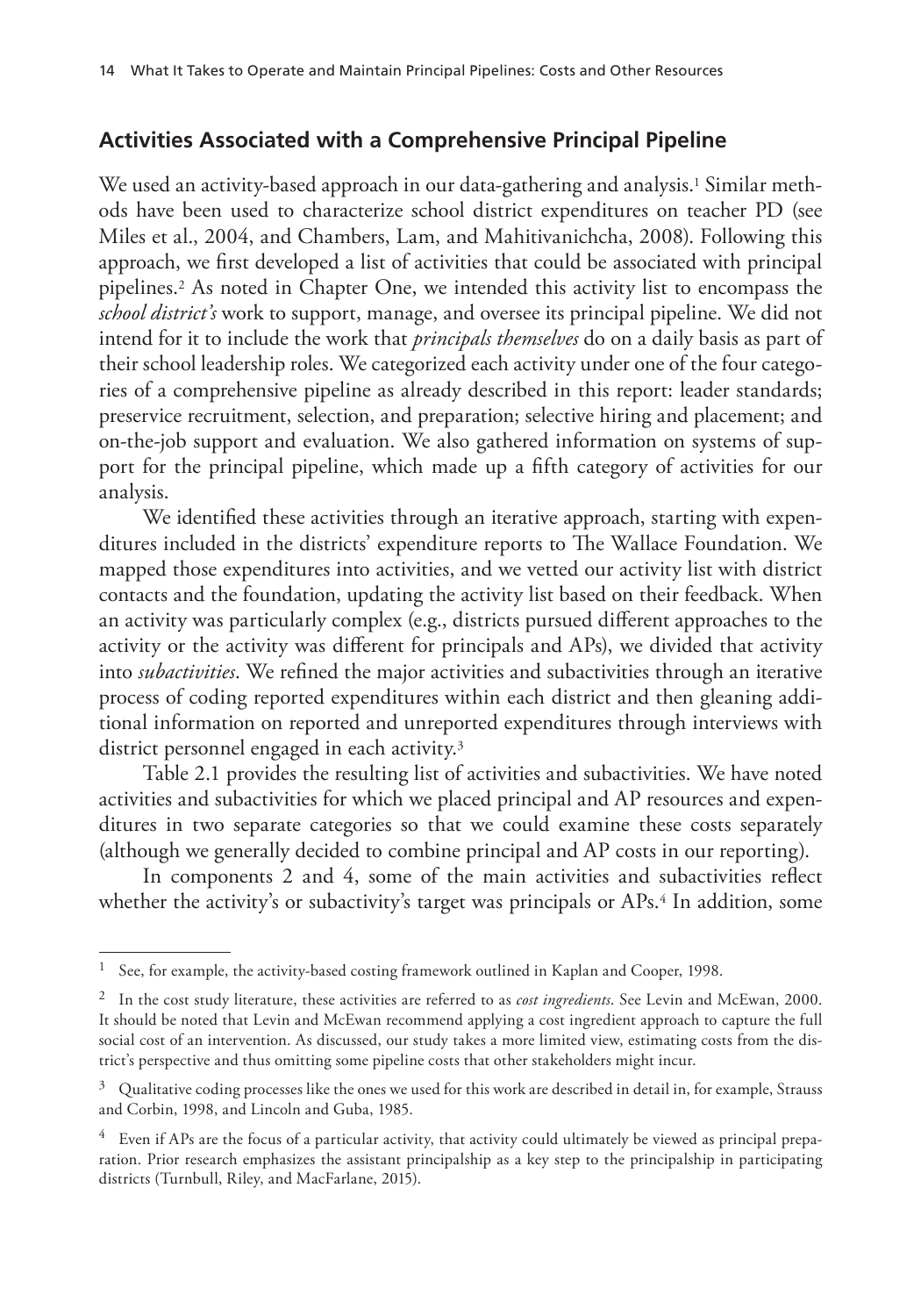preservice preparation programs were in-house programs that the districts delivered, whereas other programs were provided at higher education institutions in partnership with districts. Thus, we broke the main activity of preservice preparation program delivery into four subactivities: internal district preservice to prepare principals, internal district preservice to prepare APs, external preservice to prepare principals, and external preservice to prepare APs.

Some of the other activities and subactivities listed in the table require elaboration. Quality Measures is a tool that Education Development Center developed for improving partnerships between school districts and principal preservice providers. School Administration Manager (SAM) is a daily PD set of practices designed to help leaders increase time spent on instructional leadership activities and reflect on impact and next steps. The National SAM Innovation Project, a nonprofit organization, provides SAM services to schools, districts, and states. Vanderbilt Assessment of Leadership in Education (VAL-ED) is a principal-evaluation tool for assessing principal behaviors. The Wallace Foundation supported the development of all three tools— Quality Measures, SAM and VAL-ED—prior to the launch of the initiative. The Wallace Foundation required all participating districts to use Quality Measures during the initiative, and all districts did. The foundation also required participating districts to use behavioral assessment to evaluate principals. Four of the six participating districts chose to use VAL-ED for this purpose. Districts were introduced to the SAM process. The National SAM Innovation Project requires that principal and district leader participation be voluntary. All six districts elected to offer the SAM process to select school leaders. We listed these as subactivities so that we could explore spending on principal pipelines with and without these tools and approaches. In describing our findings, we combined the costs associated with these specific activities with the broader, related category of activities.

We developed our principal pipeline activity list through an examination of all resources and expenditures that participating districts devoted to principal pipelines. Not every participating district engaged in every subactivity or activity, and other school districts might be engaged in principal pipeline–related activities that are not reflected here. However, this activity list does reflect key principal pipeline activities in districts that were deeply engaged in supporting and improving their pipelines, so the list represents a fairly comprehensive illustration of the possible activities that other districts could implement and improve in order to strengthen their principal pipelines. This list of activities guided our data-collection and analysis process, which we describe in more detail in the next section. The activity list itself can also serve as a practical resource to other districts by helping them identify what pieces of their principal pipelines are already in place in their districts and what additional activities they might consider undertaking in their contexts.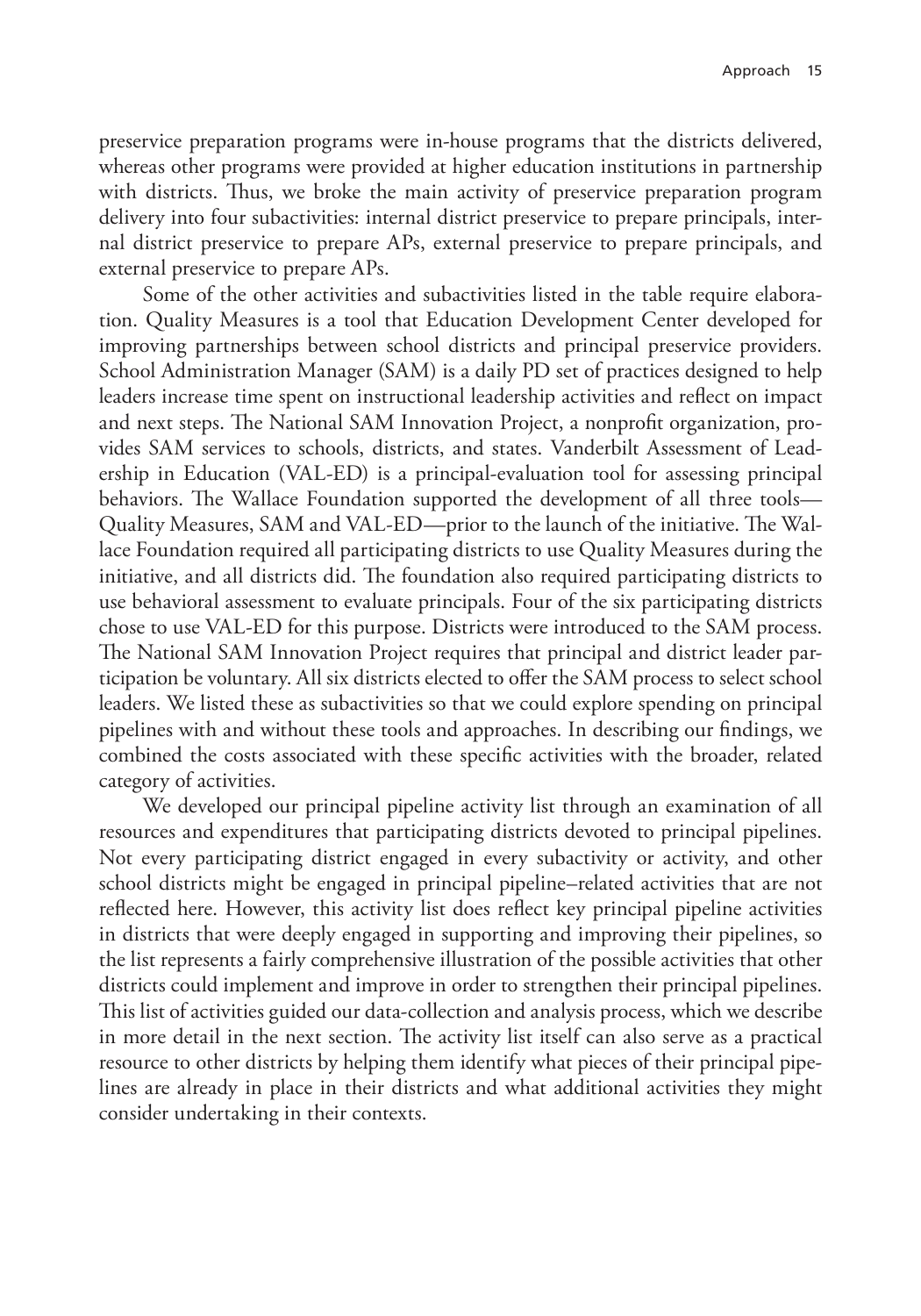| Table 2.1             | Principal Pipeline Activities and Subactivities, by Major Category |                                                                                                                 |                                                                                                                                                                                                                                                                                 |
|-----------------------|--------------------------------------------------------------------|-----------------------------------------------------------------------------------------------------------------|---------------------------------------------------------------------------------------------------------------------------------------------------------------------------------------------------------------------------------------------------------------------------------|
| Category              | Component                                                          | Activity                                                                                                        | Subactivity                                                                                                                                                                                                                                                                     |
| component<br>Pipeline | 1. Leader standards                                                | Develop or revise leader standards and secure<br>their approval.                                                |                                                                                                                                                                                                                                                                                 |
|                       | 2. Preservice preparation                                          | Revise the system of preservice preparation.                                                                    | Prepare and train personnel to use the new screening<br>Ф<br>Develop internal, district-led preservice courses.<br>Develop external program or university-based<br>courses. <sup>a</sup><br>Develop screening and selection processes. <sup>a</sup><br>and selection processes. |
|                       |                                                                    | Recruit principal and AP candidates for<br>preservice preparation.                                              |                                                                                                                                                                                                                                                                                 |
|                       |                                                                    | Screen and select candidates for preservice<br>preparation. <sup>a</sup>                                        |                                                                                                                                                                                                                                                                                 |
|                       |                                                                    | Deliver preservice preparation.                                                                                 | Deliver external contractor- or partner-led<br>Deliver internal, district-led preparation. <sup>a</sup><br>preparation. <sup>a</sup>                                                                                                                                            |
|                       |                                                                    | Oversee the quality of the portfolio of<br>preservice preparation programs.                                     | Oversee the quality of preservice preparation<br>Conduct a Quality Measures review. <sup>b</sup><br>(beyond Quality Measures).                                                                                                                                                  |
|                       | ᅙ<br>3. Selective hiring an<br>placement                           | hiring, and placement (design processes and<br>Revise the system for principal recruiting,<br>train personnel). |                                                                                                                                                                                                                                                                                 |
|                       |                                                                    | Recruit principal and AP candidates.                                                                            | $\overline{\phantom{a}}$                                                                                                                                                                                                                                                        |
|                       |                                                                    | Screen, select, and support the candidate<br>pool. <sup>a</sup>                                                 | I                                                                                                                                                                                                                                                                               |

Interview and hire school leaders.a —

Interview and hire school leaders.<sup>a</sup>

 $\bigg|$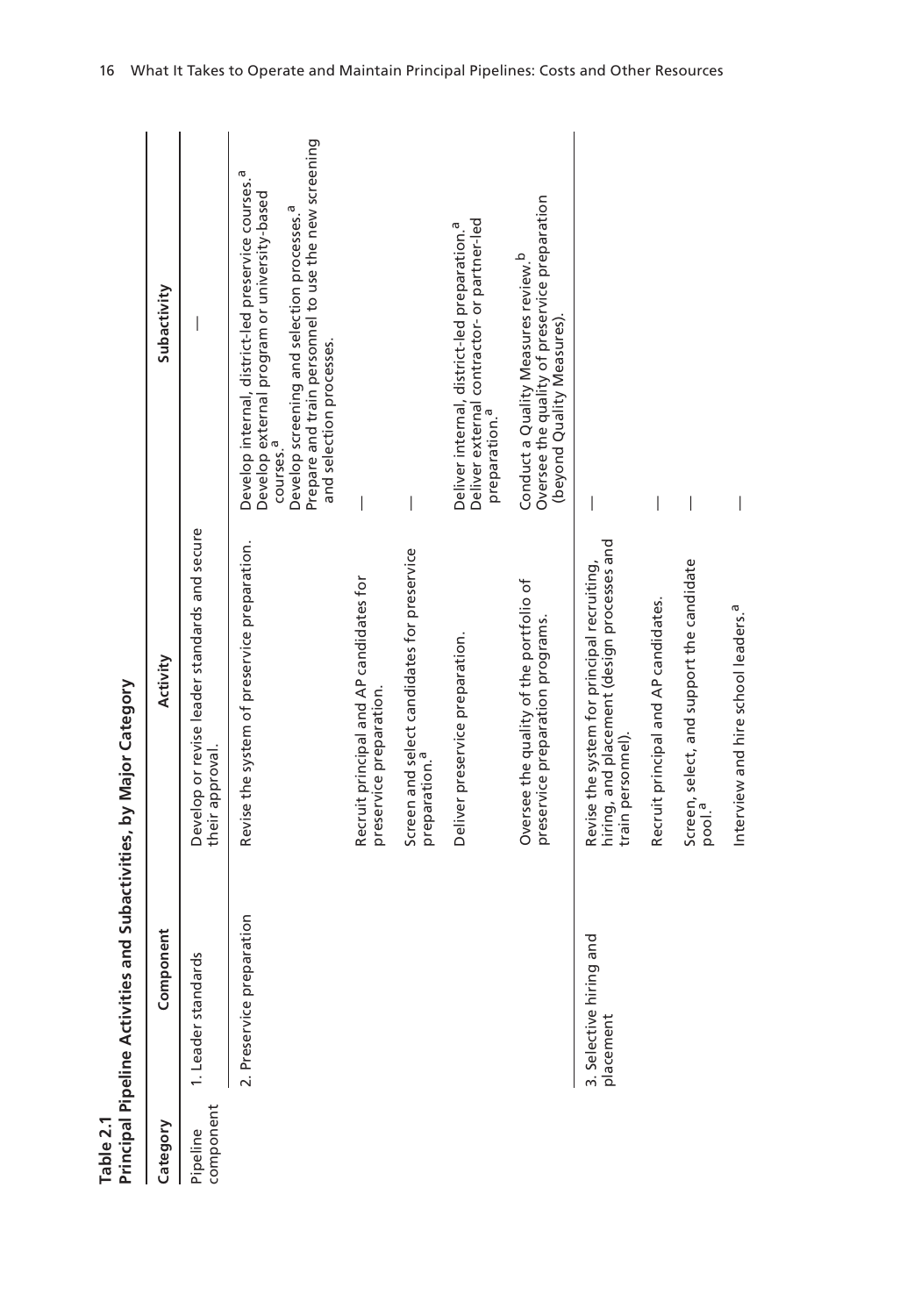|                                            | Table 2.1-Continued                                            |                                                                                              |                                                                                                                                                                                                                                   |
|--------------------------------------------|----------------------------------------------------------------|----------------------------------------------------------------------------------------------|-----------------------------------------------------------------------------------------------------------------------------------------------------------------------------------------------------------------------------------|
| Category                                   | Component                                                      | Activity                                                                                     | Subactivity                                                                                                                                                                                                                       |
|                                            | 4. On-the-job support and<br>evaluation                        | support and evaluation for principals and APs.<br>Revise the system for providing on-the-job | Design new on-the-job support and induction<br>processes and courses and provide personnel<br>technology, and provide personnel training.<br>Design new evaluation processes, including<br>training.                              |
|                                            |                                                                | Provide on-the-job support and induction for<br>principals and APs.                          | Provide schoolwide support via teams and networks.<br>Support the implementation of SAM. <sup>b</sup><br>Provide induction and first-year on-the-job PD. <sup>a</sup><br>Provide on-the-job PD after the first year. <sup>a</sup> |
|                                            |                                                                | Evaluate principals and APs.                                                                 | Evaluate principals and APs aside from the use of<br>Evaluate principals using VAL-ED.<br>VAL-ED.                                                                                                                                 |
|                                            |                                                                | those who supervise and support principals.<br>Provide executive coaching and support to     |                                                                                                                                                                                                                                   |
| Systems and                                |                                                                | Revise the overall principal pipeline.                                                       |                                                                                                                                                                                                                                   |
| the pipeline<br>capacity for<br>supporting |                                                                | Develop and disseminate communication<br>about the initiative.                               |                                                                                                                                                                                                                                   |
| components                                 |                                                                | Develop and maintain an LTS.                                                                 |                                                                                                                                                                                                                                   |
|                                            |                                                                | Oversee implementation of the pipeline<br>(quality assurance).                               |                                                                                                                                                                                                                                   |
|                                            | a Separate activity or subactivity for principals and for APs. | the National SAM Inpovation Project developed it with support from The Mallace Equipmention  | <sup>b</sup> SAM is a daily PD set of practices designed to help leaders increase time spent on instructional leadership activities and reflect on impact and next                                                                |

<sup>C</sup>VAL-ED is a principal-evaluation tool for assessing principal behaviors. Vanderbilt University developed it with support from The Wallace Foundation. c VAL-ED is a principal-evaluation tool for assessing principal behaviors. Vanderbilt University developed it with support from The Wallace Foundation. steps. The National SAM Innovation Project developed to those incommens of the National SAM Incommentation. steps. The National SAM Innovation Project developed it with support from The Wallace Foundation.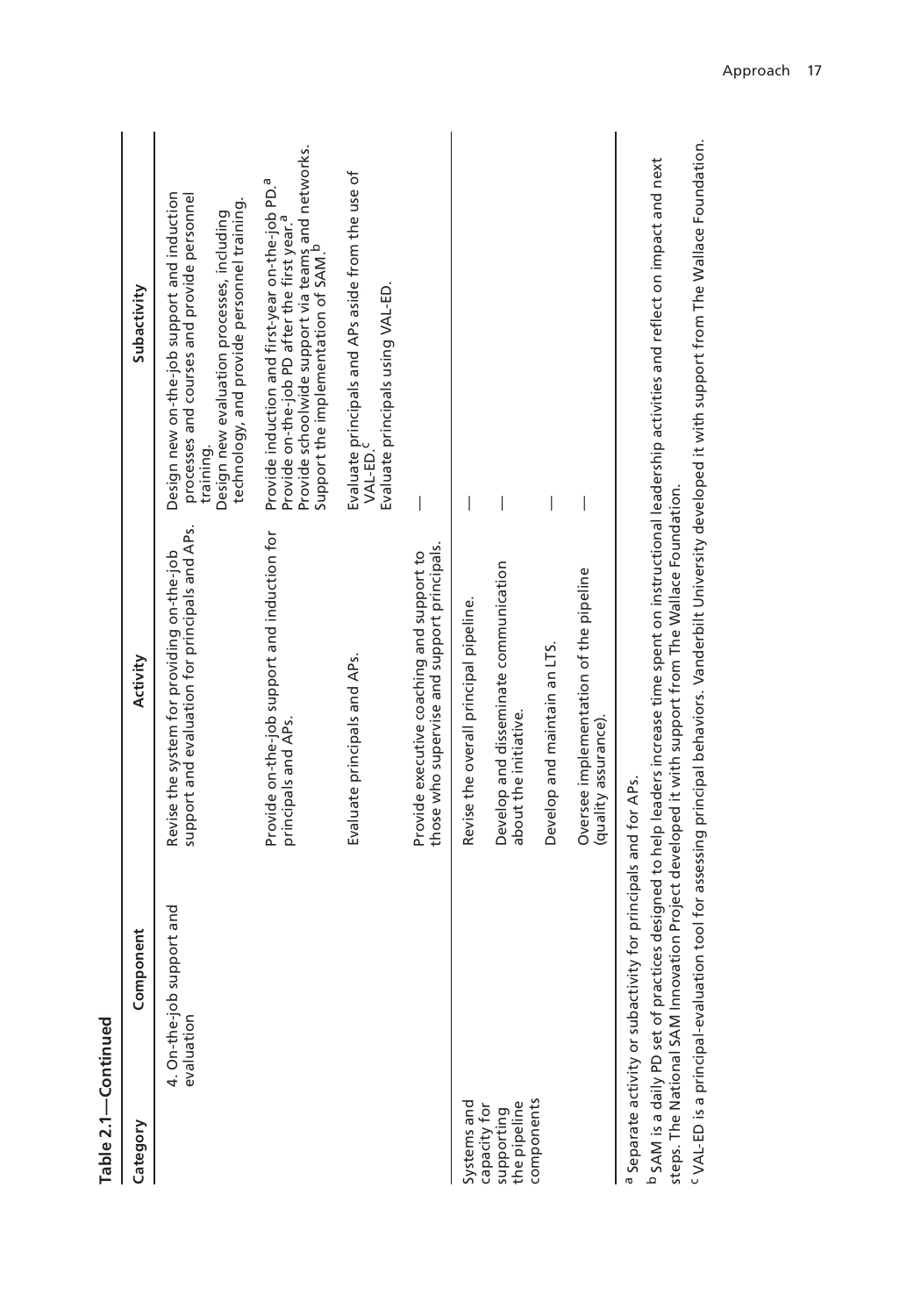# **What We Included in and Excluded from Our Estimates**

As with any cost study, we had to make decisions about what to include in and exclude from our cost estimates. Table 2.2 provides an overview of those decisions, which we also describe in more detail below, along with the associated challenges and limitations that each decision presented.

### **Inclusion of Costs That School Districts Bore**

Because this study strived to provide school districts with clear information about district costs for developing and maintaining principal pipelines, our accounting focused on the costs borne by the district and not exhaustive costs borne by other stakeholders, including outside organizations, consultants, contractors, and aspiring or current leaders themselves. For example, in accounting for the costs associated with an external preservice preparation program, we accounted for the personnel time that the district incurred in partnering with an external program, and we accounted for any subcontract expenditures with that preservice preparation program provider. However, we did not account for the time that external consultants might have spent on such a program beyond what was reported in subcontracts or consultant agreements. We accounted only for the documented expense of a vendor's activities to the district; we did not account for any profit or loss to the vendor, nor did we account for philanthropic, public, or endowment funds that might be used to supplement the revenue that the vendor receives from the district. We took into account district expenditures for pipeline activities funded through The Wallace Foundation's investments, as well as costs funded through any other source, including district funds.

| <b>Included</b>                               | <b>Excluded</b>                                 |
|-----------------------------------------------|-------------------------------------------------|
| Costs borne by school districts themselves,   | • Costs that outside consultants or subcon-     |
| $\bullet$                                     | tracts bore beyond what the district paid for   |
| including cost of personnel time and ODCs     | those services                                  |
| (e.g., materials, software)                   | Costs of time for principals and APs who took   |
| Costs of work funded through both The         | part in pipeline activities (excluding pay-     |
| Wallace Foundation and other funding          | ments to those supporting the pipeline on       |
| sources                                       | top of salaries)                                |
| Costs of time for district personnel who      | • Opportunity costs of district personnel time, |
| supported principal pipeline efforts, includ- | beyond estimates for the cost of personnel      |
| ing those across multiple offices (e.g., HR,  | time for individual activities                  |
| leadership, information technology)           | Costs of schoolwide supports that did not       |
| Costs of schoolwide supports that also        | explicitly support principals                   |
| provided direct and explicit support to       | New York City resources and expenditures        |
| principals                                    | for two major categories for which data         |
| Costs for technology that supported the       | were unavailable: (1) selective hiring and      |
| pipeline (e.g., hardware and software nec-    | placement and (2) on-the-job support and        |
| essary for LTSs)                              | evaluation                                      |

#### **Table 2.2**

| <b>Costs Included in and Excluded from Our Estimates</b> |
|----------------------------------------------------------|
|----------------------------------------------------------|

NOTE: ODC = other direct cost.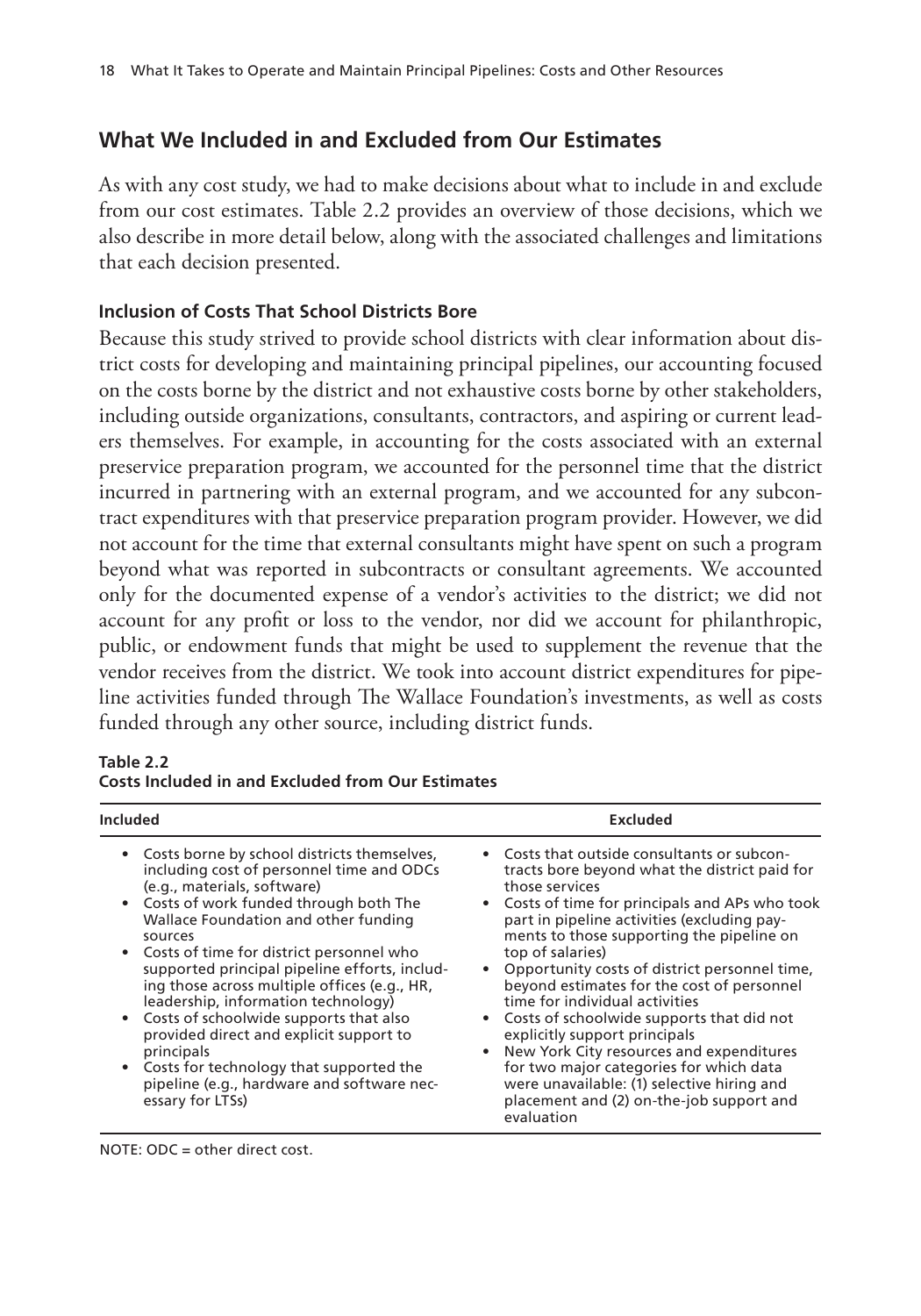Our estimates regarding the costs of specific activities included both the time of district personnel who directed or supported those activities and the nonpersonnel costs for expenditures related to contracted services, technology, materials, supplies, travel, or any other costs that the district paid for those activities. *However, we did not include costs for the time that principals and APs invested in particular principal pipeline activities unless those principals or APs received supplemental stipends or payments beyond their regular salaries for that time or in the rare case that someone was explicitly assigned as a substitute for an administrator who was participating in a pipeline activity and was therefore out of the building.* We also excluded time or out-of-pocket costs that people incurred to participate in preservice programs, PD, or mentoring of others.

#### **Challenges of Accounting for District Personnel Time**

No single office or department in a school district handles all aspects of the principal pipeline. An important step in identifying key pipeline personnel was building a shared understanding with the districts about the activities included in a principal pipeline. After districts understood what we were including as part of the principal pipeline, they were better able to direct us to all the offices and departments doing pipeline-related work. Through discussion with those who directed or managed particular aspects of the pipeline, we then worked with districts to identify all the personnel who spent substantial portions of their time (i.e., 5 percent or more of all their district work) on principal pipelines. Those few district personnel who had a bird's-eye view of the pipeline could usually direct us to the district offices or departments that handled hiring, placement, PD support, and evaluation. Such offices include the obvious ones, such as those focused on HR, school support, and principal supervision. But they also included offices and departments that maintain the information technology that supports personnel hiring, support, and supervision; budget offices that oversee spending and initiatives related to principals; or offices housing administrative support personnel who might help with, for example, registration of principals for PD programs or planning (e.g., ordering coffee, food) for screening and hiring events. But occasionally, in larger districts, even personnel leading the initiative work might not be aware of some activities or new funding for programs that affect the pipeline. Even in a district with a single department or office that handles leadership-related work, at least a handful of other offices are involved with the principal pipeline in some way. It is possible that we did not count the time of at least some personnel who do contribute some portion of their time to principal pipeline activities.

One limitation of our personnel cost estimates is that self-reported estimates of time and percentage of effort on pipeline activities are inevitably imprecise, particularly given that some of these data were gathered retrospectively (e.g., personnel data and preinitiative expenditures). We received initial estimates of personnel time on pipeline activities through our main district point of contact, who typically managed, coordinated, and oversaw all staff who spent time on pipeline activities. We then confirmed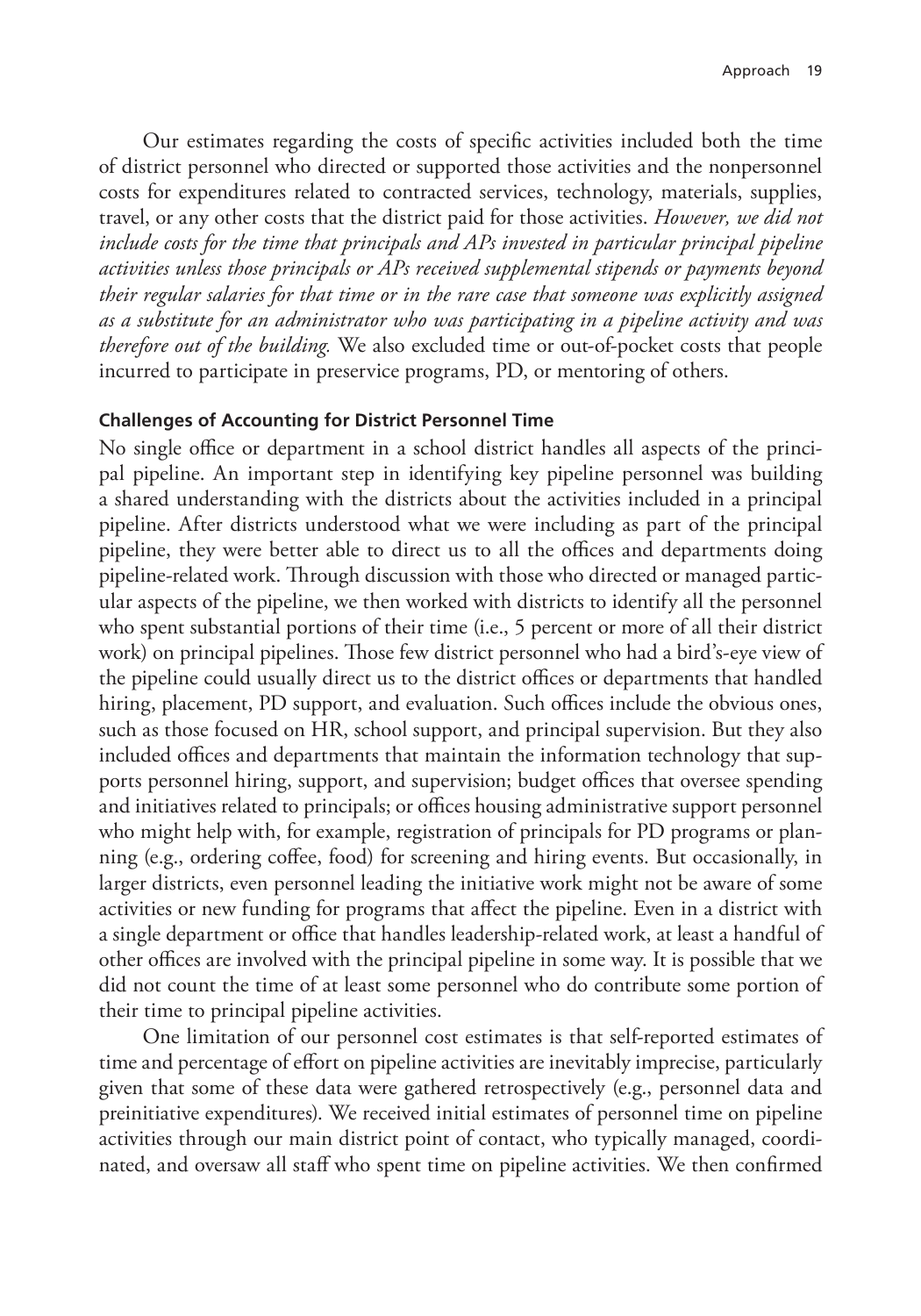those time estimates with individual personnel who did that work or managed others who did that work. One issue was that personnel with whom we spoke often found it challenging to provide percentage of time estimates even for more-recent time periods, given that so much of their work is intertwined and cross-cutting. The goal of our cost study was to understand approximate costs of principal pipelines and the relative costs of the activities that are part of that pipeline.

### **Exclusion of Opportunity Costs for Personnel Time**

Even though we accounted for the time that district central office staff reported spending on various activities and included that in the cost of those activities, our estimates might not fully capture the costs of those activities. Specifically, all district staff members have limited time available. Therefore, time that staff spent on pipeline activities has *opportunity costs* associated with it. Opportunity costs are defined as "benefit[s] that a person could have received, but gave up, to take another course of action" ("Opportunity Cost," undated). As described in Levin and McEwan, 2000, "[b]y using resources in one way, we are giving up the ability to use them in another way, so a cost has been incurred" (p. 44). For example, when a principal is pulled out of school for a day to participate in hiring pool screening, that principal is not in the school building supporting teachers and students. The value of what the principal would have been doing in the school that day is the opportunity cost of that principal's participation in the hiring pool.5 The concept of opportunity cost also applies to the time of central office personnel. If the superintendent participates in a leader standards development committee, that superintendent is spending less (or no) time on other initiatives or programs. We discuss this opportunity cost as part of our report, but we do not directly account for it other than accounting for the cost of personnel time on particular activities. As noted, Table 2.2 provides additional information about key principal pipeline costs that we included in our study and what we did not include as part of our estimates.

As a separate input to guide district decisionmaking, we do provide information about principal and AP reports of the time and money that they invested in various activities. Specifically, we present some information on average costs of the principal pipeline to principals and APs based on a survey of novice principals and APs in their first three years on the job in each district. These data have some limitations, given that they include only novice leaders. But they do include information about costs that all school leaders might be expected to invest at some point in their careers, including average out-of-pocket costs for preservice leadership preparation, as well as investments of time in various aspects of the principal pipeline, including hiring of new leaders and coaching or mentoring new leaders. These data give districts a picture of the opportunity costs associated with principal and AP time devoted to pipeline activities.

<sup>5</sup> It is worth noting that school districts rarely provide substitutes when administrators are absent.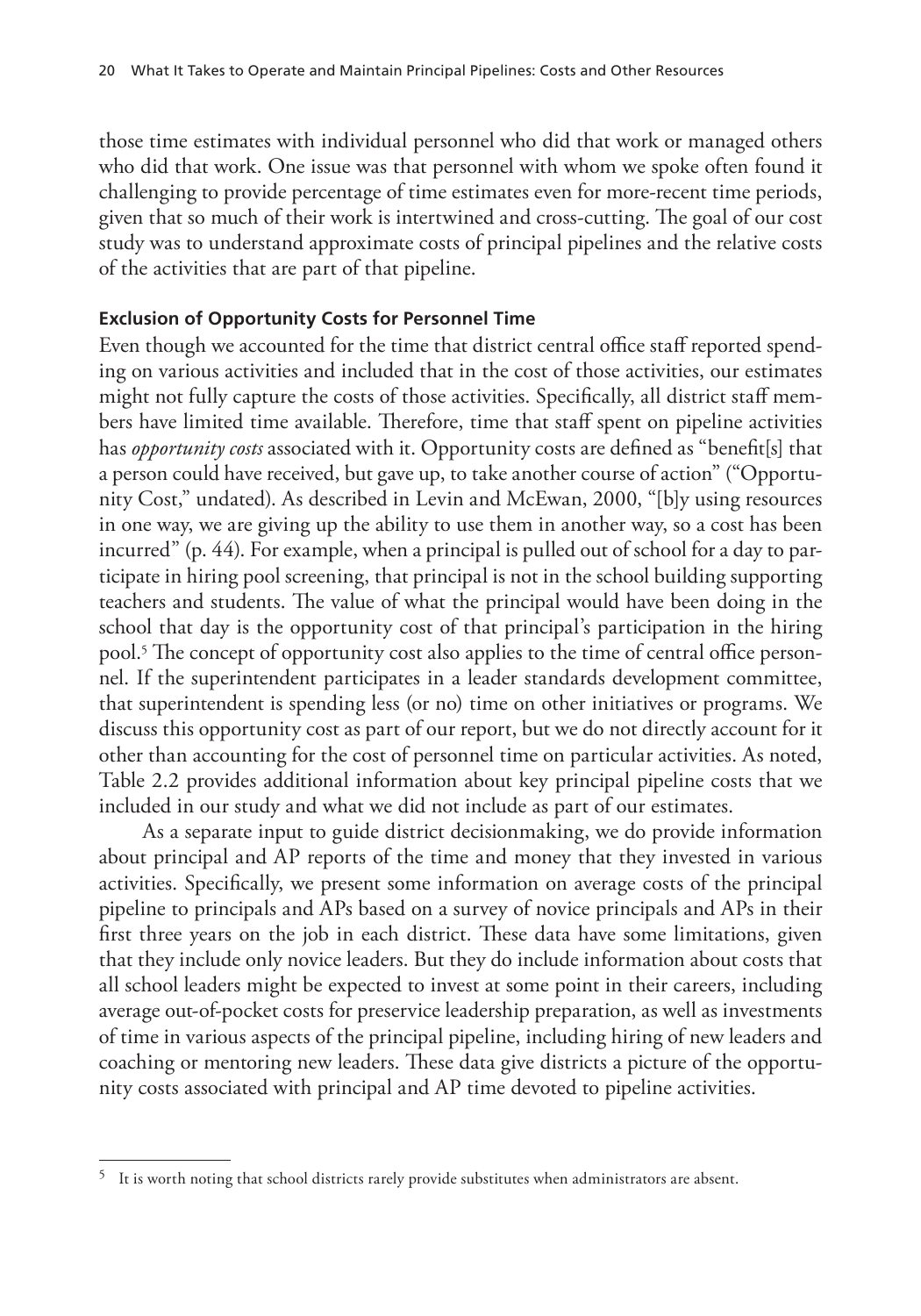#### **Inclusion of Schoolwide Support That Districts Provided**

A key challenge with which we grappled during this study was when to account for schoolwide support that a district provided to individual schools. Variation in these supports reflects variation across districts in the way in which they allocate responsibilities to the district central office versus the school. Larger districts organize some types of specialized support in centralized offices and deploy that support to schools. Some of that support (e.g., principal coaching and mentoring) is focused directly on school leaders. But much of that centralized support targets teachers or students and is not specifically intended to support school leadership. For example, special needs coordinators, support teams for novice teachers, or math specialists would typically work directly with teachers or students. District decisions about supports provided through district central offices influence the scope of the principal's job. For example, a behavioral support specialist might provide demonstrations for and coach teachers who are struggling with classroom management—something a principal might spend time doing if those district supports were not available.

Through interviews conducted at the start of this project, we realized that districts participating in the Principal Pipeline Initiative took dramatically different approaches to providing and accounting for provision of school support. In some cases, districts shifted their approaches to school support during the initiative. For this study, we had to make a choice about where to draw the line between school supports and principal supports. We chose to draw that line in a very conservative way. Although we agreed that "schoolwide support via teams and networks" is one activity that is part of the on-the-job support and evaluation component of the principal pipeline, we counted support as support for the principal only if the support was directly targeting the principal and that principal's skills or PD. By this measure, an executive coach for principals is clearly included, but the aforementioned behavioral specialist or a communityrelations liaison is excluded, even if that person's support takes some responsibility off of the principal's plate. We acknowledge that the level of schoolwide supports that a district provides to the school will have implications for principal workload and, ultimately, principal effectiveness. And there might be trade-offs between the level of schoolwide support provided and principal support needed. In other words, a district that provides little schoolwide support might provide substantially more support for principals.6 In addition, districts might organize these school supports differently and allocate different levels of resources to them. Our estimates might be capturing principal supports that some districts provide that are similar to school supports that are not captured in other districts.

 $^6$  For a useful overview of how shifts in support for principals can influence overall school funding, see G. Johnson, 2014.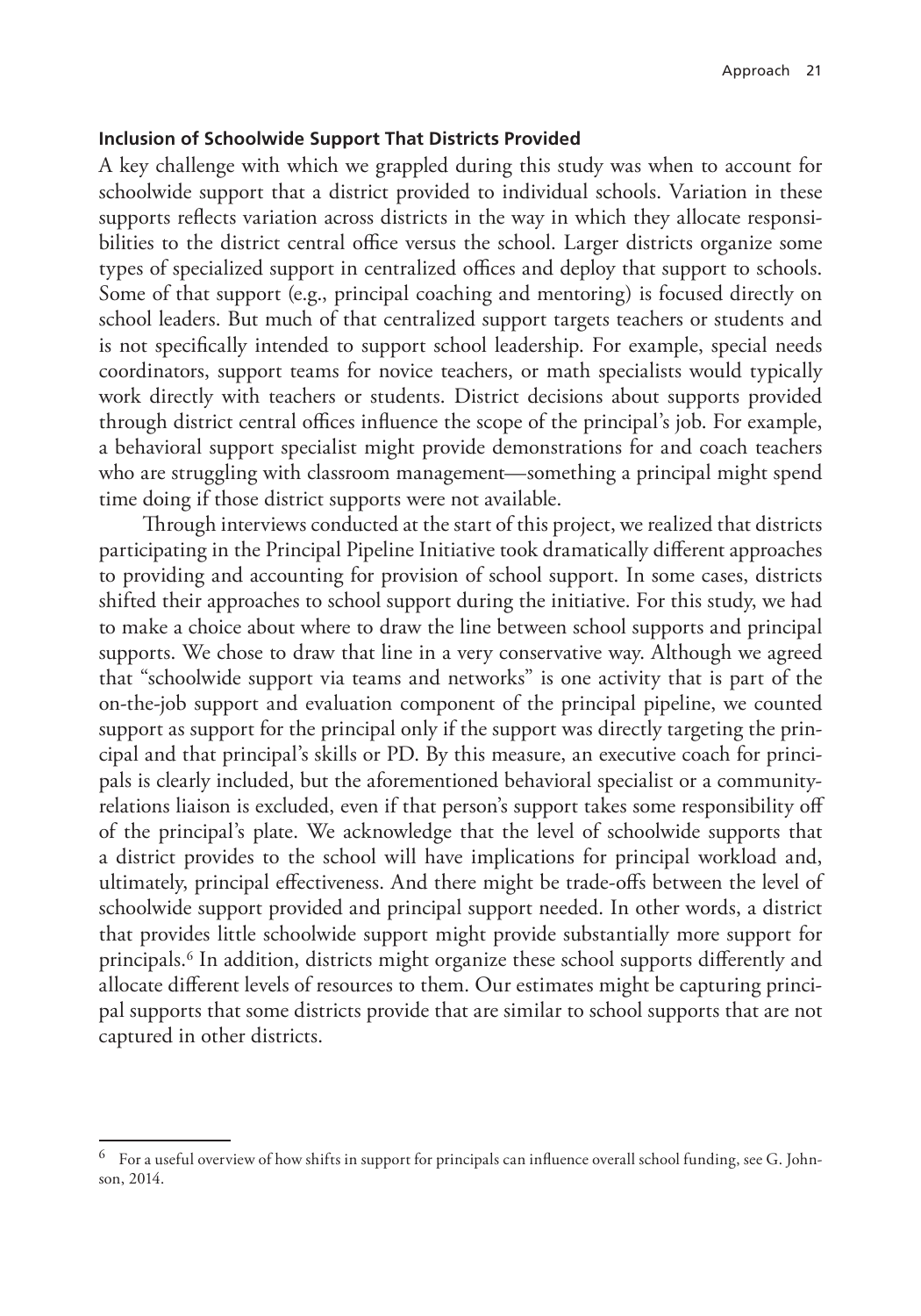### **Inclusion of Data from New York City**

One additional issue was that some data in regard to costs for all major categories of principal pipeline activities in New York City were not available. In New York City, schools are managed by a citywide department rather than a school district per se. As a result, New York City Department of Education (DOE) budgetary and expenditure information is housed in many different offices and in many different forms. Furthermore, how principal supervisors spend their time and support principals is extremely variable in New York City and dependent on specific guidelines and choices in individual districts in the New York City DOE. For these reasons, we include the New York City DOE in our average calculations only for the major categories for which we could get reasonable comprehensive estimates of costs from the New York City DOE Office of Leadership. Those categories are component 1 (leader standards) and component 2 (preservice preparation), as well as systems and capacity for supporting pipeline components. Given that we lack complete information on New York City's spending related to all pipeline activities, we also exclude the city from reports on average costs for all pipeline categories across participating districts.

### **Accounting for Technology Costs**

Beyond the time investment of personnel, other direct costs (ODCs) are involved in supporting the principal pipeline. One direct cost that might not be immediately evident is the cost of the technology supporting the pipeline. The Wallace Foundation encouraged all participating districts to create LTSs that utilized existing and new information systems and technology to help districts systematically collect data on potential and current leaders. An LTS draws on multiple existing data systems notably, HR data systems. We did not include the costs of these existing, underlying data systems in our estimates. We did include the costs involved in figuring out what data resources are available, aligning different data systems, and developing new visualization tools focused on pipeline issues (Gill, 2016).

Despite these challenges and caveats, our cost estimates provide an overview of the key principal pipeline activities with associated costs and average approximate spending for these activities overall and over time in the six participating districts. As a result, our work provides a unique look at what it takes to build and maintain principal pipelines in large urban districts that have already invested some thought and time in developing their pipelines. Even small districts without similarly developed principal pipelines can glean useful information on major categories of pipeline activities and potential resources and expenditures necessary to upgrade particular pieces of their pipelines.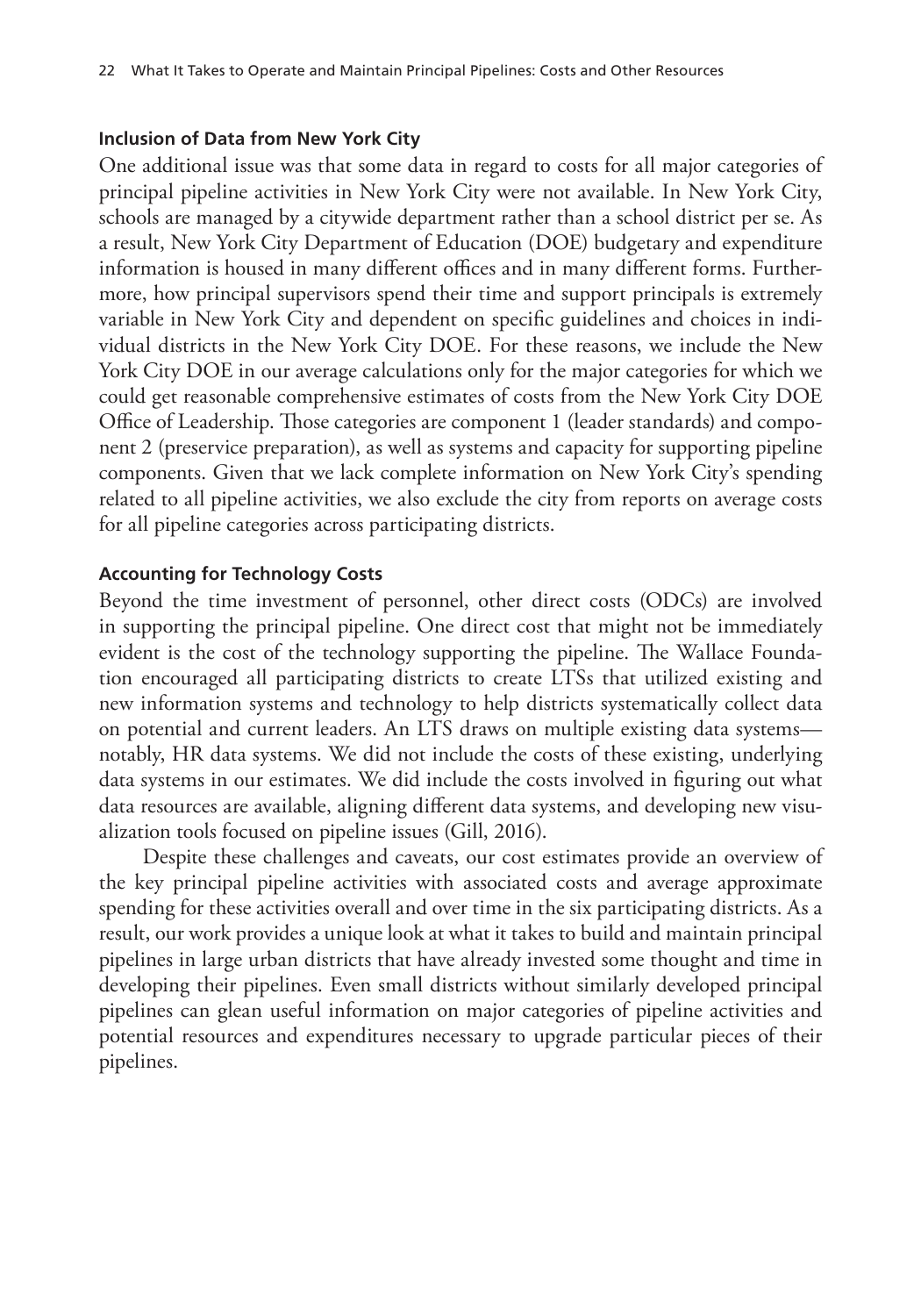# **Data Sources**

Principal pipeline costs are not a line item in school budget and expenditure reports. For our cost study, we gathered information about the costs of activities through multiple data sources. We strived to capture all expenditures and personnel resources associated with principal pipelines that a district incurred, regardless of what funding sources the district used to cover them. The data sources for our study included the following:

- **District principal pipeline expenditure reports.** Each participating district provided regular expenditure reports to The Wallace Foundation on its principal pipeline–related spending over the course of the initiative—from August 2011 through December 2015—on all spending on their principal pipelines, including both Wallace and non-Wallace resources.
- **Expenditure reports for technical assistance.** The Wallace Foundation also collected expenditure reports from consultants and organizations with which they contracted to provide guidance to districts for aspects of the Principal Pipeline Initiative, which we used to identify technical assistance work key to districts' pipeline work.
- **In-depth interviews with district personnel.** We conducted numerous interviews with district personnel who managed or played key roles in the initiative to gather more information about costs from the expenditure reports and gaps in initiative expenditures—as we defined them—that might not have been reported in expenditure reports to The Wallace Foundation.
- **District personnel resource-allocation data.** We developed a separate tool to gather data from the district on all the staff involved in principal pipeline activities, the percentage of their time spent on the pipeline over the course of the year, the specific activities on which they focused, and their annual salaries and benefits.
- **Survey data.** PSA and RAND collaborated to administer a survey to all novice principals and APs who had been in their roles for three years or less. We administered the survey in 2014 and 2015. The survey asked these novice principals and APs to estimate the percentage of time they spent on specific pipeline activities, including their own PD and formal mentoring of other school leaders. The survey also asked principals and APs for their agreement about whether their time on pipeline activities supported or hindered their work on other important school priorities. Last, the survey included a question to school leaders about how much they paid out of pocket for their own leadership preparation. More information about the survey is available in Turnbull, Anderson, et al., 2016, Appendix A.7

<sup>7</sup> The response rates for the survey were relatively high in both 2014 and 2015. As reported in Turnbull, Anderson, et al., 2016, the number of novice principals across participating districts who responded to the survey was 541 in 2014 and 514 in 2015, for average response rates of, respectively, 66 and 65 percent. The number of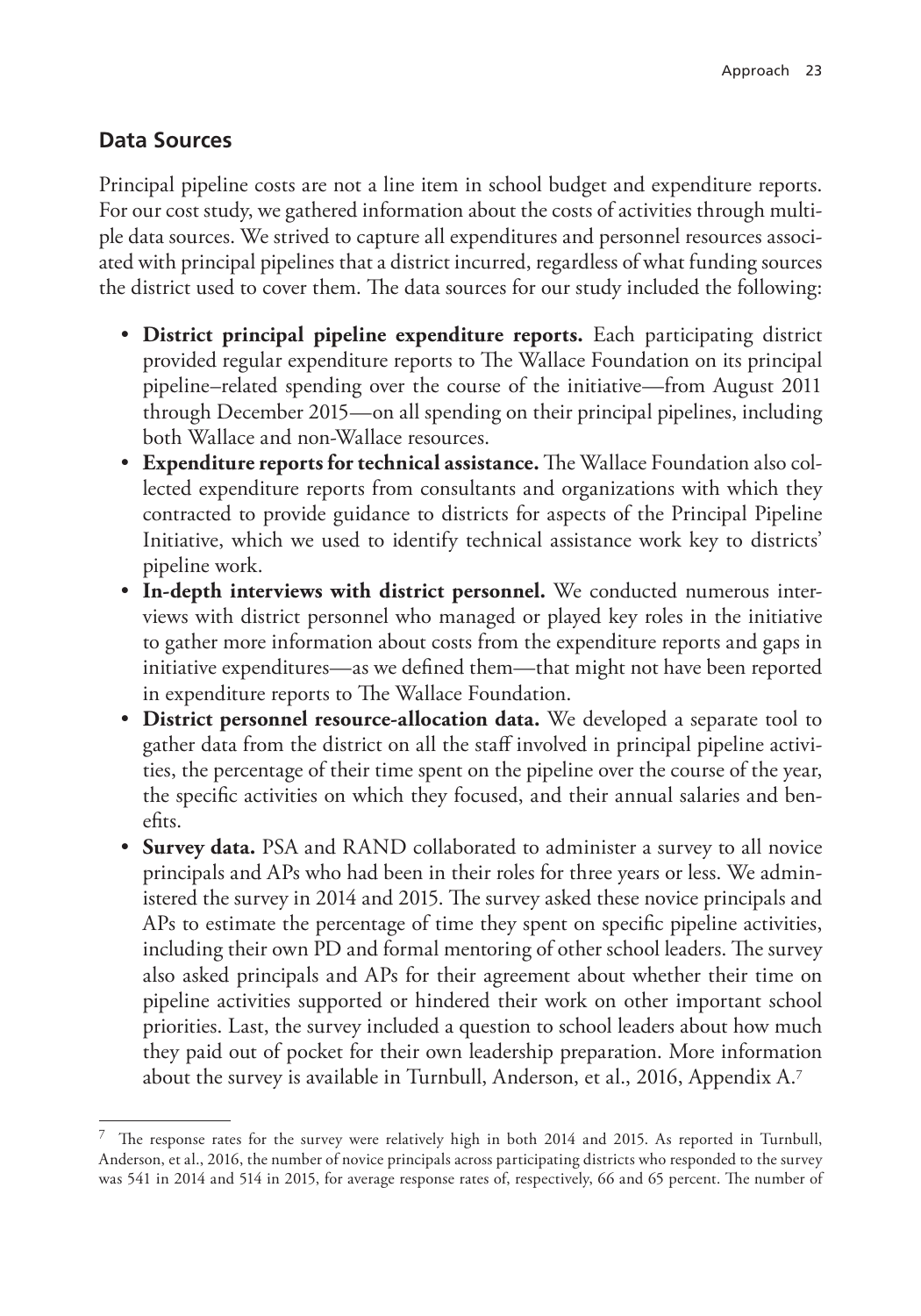# **Capturing and Categorizing Data Through Our Data-Collection Tools**

To facilitate data collection of all resources and expenditures devoted to principal pipelines, we developed a tool for gathering personnel costs and a tool for categorizing all expenditures. Our activity list served as a facilitation tool as well. Specifically, the list prompted districts to consider the full range of resources devoted to an activity. For example, the activity of providing PD to school leaders could include time from any district personnel involved in registering, planning, and delivering a PD event for principals or APs; payments to any external consultants delivering the preparation; costs of materials, supplies, or food or any ODCs for the preparation; cost of any facilities rented for the preparation; and stipends to those attending the preparation (if provided).

The activity list also enabled district personnel to indicate the activities on which they spent their time so that we could estimate the personnel "cost" for those activities. We provide a little more detail in this section on the content of our tools; the appendix also includes snapshots of those tools. Despite our work with districts to identify any resources and expenditures related to each pipeline activity, districts might have differed in their interpretations of what costs were included as part of particular pipeline activities. Thus, we might have missed some pipeline costs for some districts in our data-gathering work.

#### **Personnel Data-Collection Tool**

Although expenditure reports that districts provided to The Wallace Foundation were an excellent resource for our study, we realized early on that those reports did not always include information on costs associated with everyone across all district offices who was contributing to the pipeline activities we had identified. For example, to develop a robust LTS, a district must draw on expertise and time from people in multiple district departments, including HR, leadership and supervision, and information technology. Districts might neglect to include all those people in their reporting to The Wallace Foundation because they were not part of the office or department that was leading the initiative. For this reason, we queried districts extensively in interviews about all district staff spending time on any activities on our cost activity list. We created a tool in which districts could provide all the information necessary for us to estimate costs of personnel time on particular pipeline activities, including lists of people spending time on pipeline activities, their salary data, fringe benefit rates, and rough estimates of the proportion of time staff spent on pipeline activities. We then allocated each district staff member's salary and fringe benefit costs to principal pipeline activi-

novice APs who responded to the survey was 671 in 2014 and 688 in 2015, for response rates of, respectively, 73 and 68 percent. When we excluded New York City from the response rate calculations, the average response rates were more than 85 percent in each year for both principals and APs.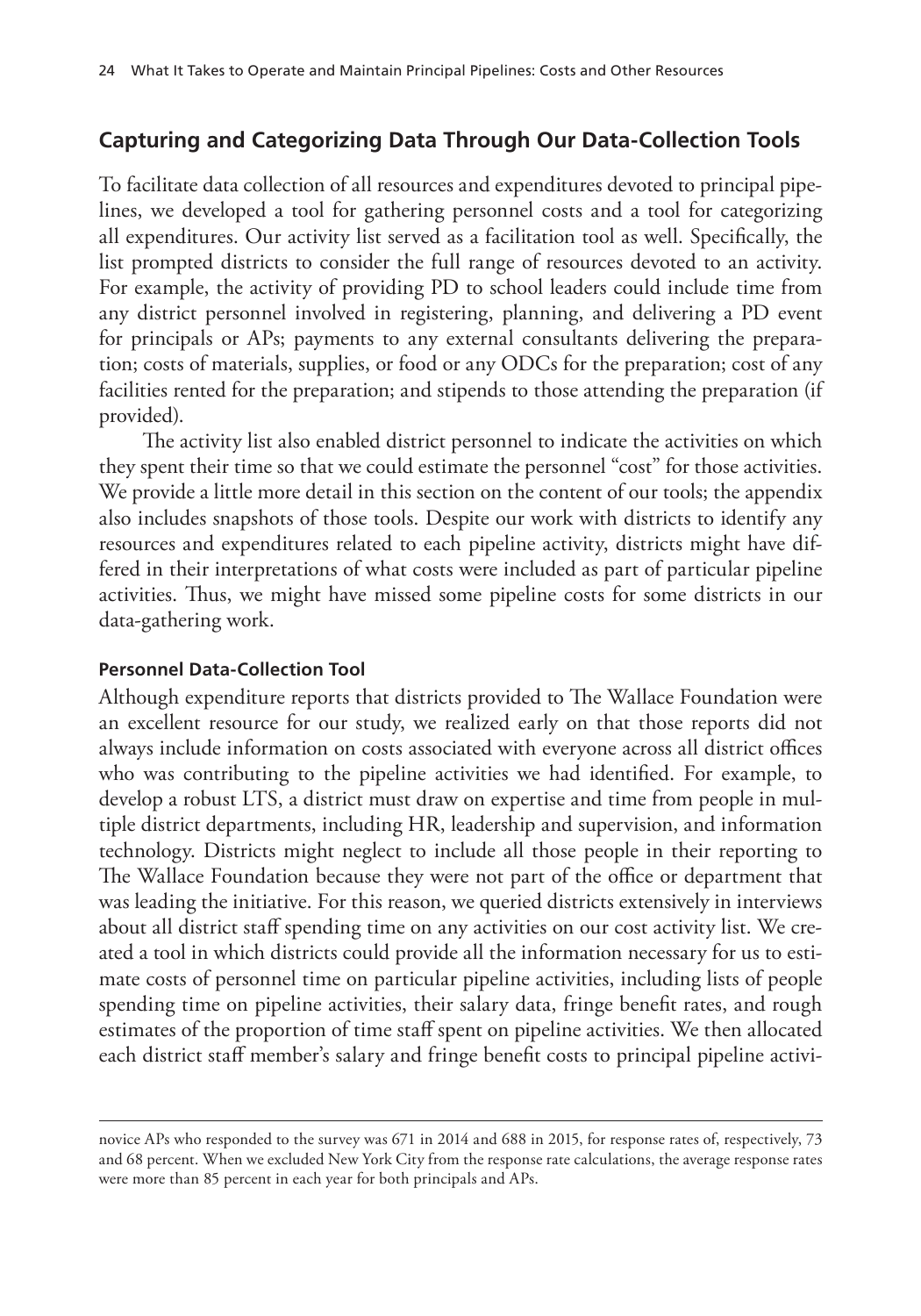ties based on estimates about the proportion of time that staff member spent on each of those activities.

### **Activity Categorization Tool**

Our activity categorization tool was where we entered information about each pipeline expenditure. We entered initial information and categorizations for each expenditure gleaned from our data sources into the tool. We then shared that tool with district points of contact so that they could provide feedback on how we categorized the data and respond to any of our specific questions about those categorizations. The activity categorization tool thus enabled us to keep school districts informed about all the costs we were recording for each pipeline activity over time, and it allowed us to vet the data through multiple rounds of interaction with the districts to ensure accuracy.

When entering data into our tool, we categorized costs as follows:

- **By activity and subactivity.** We associated resources and expenditures with individual pipeline activities in our activity categorization tool. For example, an expenditure for materials or supplies for a district preservice preparation event for principals would be coded under the activity "internal, district-led preparation for principals," whereas the cost of personnel time on the development of a strategy for providing PD to APs would be coded under the activity "revise the system for providing on-the-job support for APs." Sometimes, because staff could not account for their time with such specificity, we coded personnel time into main activities rather than subactivities. Districts confirmed our coding of expenditures by activity and subactivity.
- **By year.** We determined the SY in which a cost occurred, from the start of the initiative through the first six months of 2015–2016.8 We also gathered retrospective rough estimates of pipeline expenditures from 2010–2011, to which we refer in this report as preinitiative costs.<sup>9</sup>

<sup>8</sup> Data sources for this report provided expenditure data through December 31, 2015. Our 2015–2016 estimates are thus projected estimates based on the first six months of expenditures (through December 2015).

 $9$  Preinitiative costs are very rough estimates of 2010–2011 costs. We used interview data and data from the district proposals to The Wallace Foundation for the initiative to identify activities that occurred in 2011–2012 and that we know also occurred in 2010–2011. In the case of nonpersonnel expenditures (e.g., subcontracts, consultants, ODCs for materials), for those costs we knew had occurred in both years, we simply took the amount for each expenditure reported for 2011–2012 and repeated the cost in 2010–2011. In the case of district personnel expenditures, we estimated costs similarly to how we accounted for personnel time in 2011–2012 and beyond: We retrieved salary and benefit data for personnel whom we knew were working on principal pipeline activities in 2010–2011, allocated their salaries according the percentage of total time that they spent on the pipeline, and divided their percentage time among various pipeline activities that we knew had occurred in 2010–2011. We asked district points of contact to verify our judgments about the 2010–2011 principal pipeline expenditures. We did not categorize preinitiative costs as investment or ongoing because we lacked sufficient information to make those judgments. Because we based preinitiative costs on estimates rather than actual expenditure data, readers should be cautious in drawing interpretations or implications based on preinitiative information.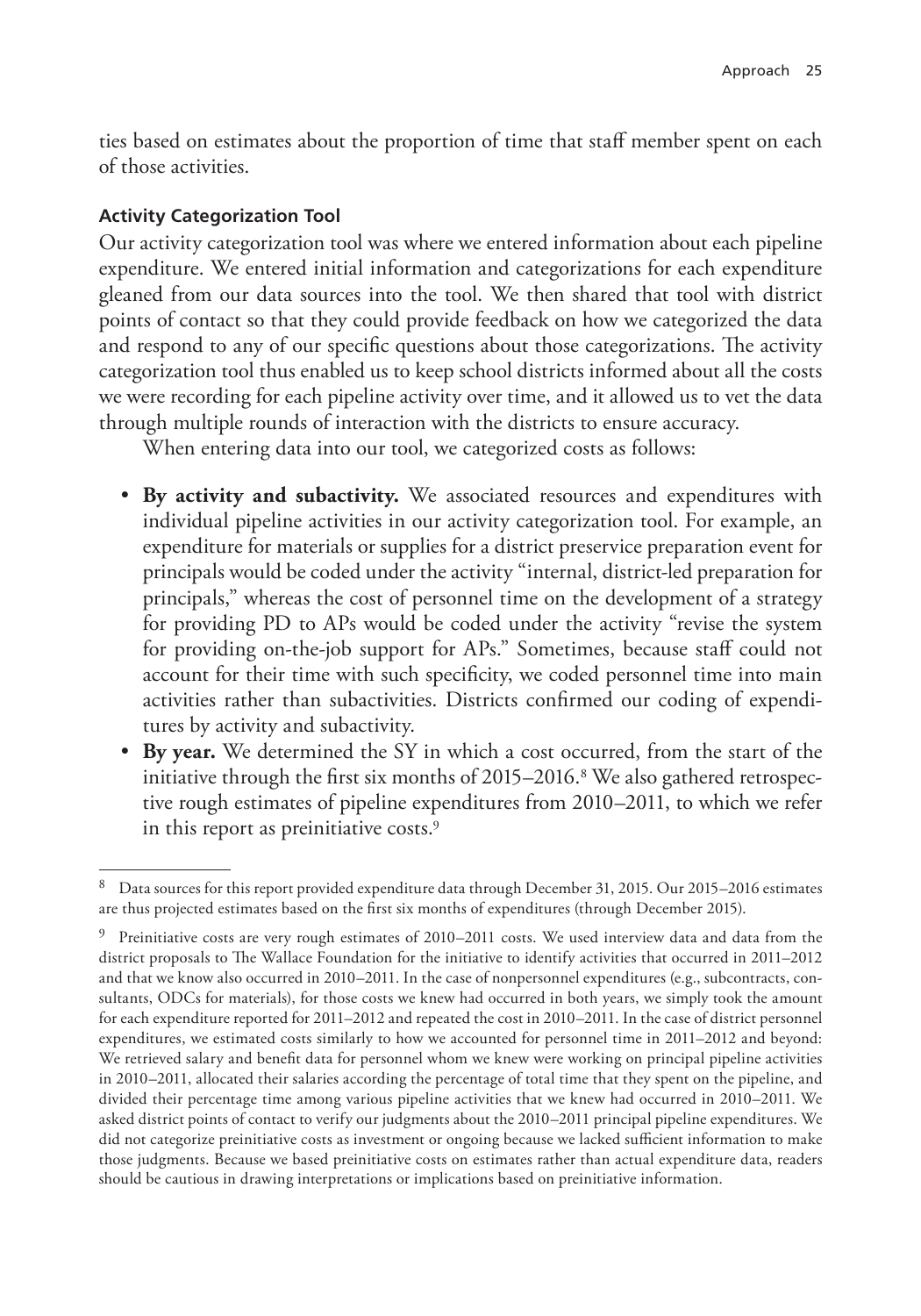- **By investments and ongoing.** We coded resources and expenditures according to whether they represented investments or pilot tests that would be expected to take place over only a limited time (e.g., a few years) or ongoing costs that would be expected to repeat for the foreseeable future as the costs of maintaining activities or efforts. For example, the initial delivery of a PD course or program could require one-time development costs that would not be incurred if the program or course were delivered in future years.10 Districts made judgments about whether a nonpersonnel cost was an investment or ongoing. Personnel costs were determined as investment or ongoing costs based on activity; we classified the costs of personnel time on certain activities as both investment and ongoing costs (e.g., personnel time on development of leader standards), whereas we classified the costs of personnel time on other activities just as ongoing costs (e.g., personnel time to provide on-the-job support).<sup>11</sup>
- **By cost type.** We coded expenditures according to their cost type. Cost types included costs for district personnel (e.g., personnel salary costs or stipends provided to personnel); costs for consultants or subcontracts; and ODCs, such as materials and supplies. In discussing our findings in this report, we distinguish between expenditures related to the time of district personnel and other types of costs, such as materials and consultants.

Categorizing expenditures in these ways supported various types of analyses, including, for example, analyses of trends of change in initiative expenditures over time, differences in personnel and nonpersonnel costs over time, and differences in investment and ongoing costs for each year of the initiative. In the next section, we provide an overview of our analysis and how we used the analysis to address each of our research questions.

# **Analyzing the Data**

We used the activity categorization tool to generate district-by-district summaries of pipeline resources and expenditures. These summary tables included total costs for each activity overall, as well as costs for each year, beginning with the preinitiative SY (2010–2011), continuing through 2014–2015, and including estimates for the first half of 2015–2016. The summary tables also included costs for personnel only, investment costs, and ongoing costs overall and by year.

<sup>&</sup>lt;sup>10</sup> We did discuss with districts the time frame in which they expected to conduct certain activities again, which would have been a time frame over which they might amortize these investment activities. Districts could not provide accurate estimates of this time frame. However, depreciating the costs of these investments over time would have accounted for cost in a way that is more consistent with standard cost methodology.

 $11$  The appendix contains more details on how we determined investment and ongoing costs for personnel.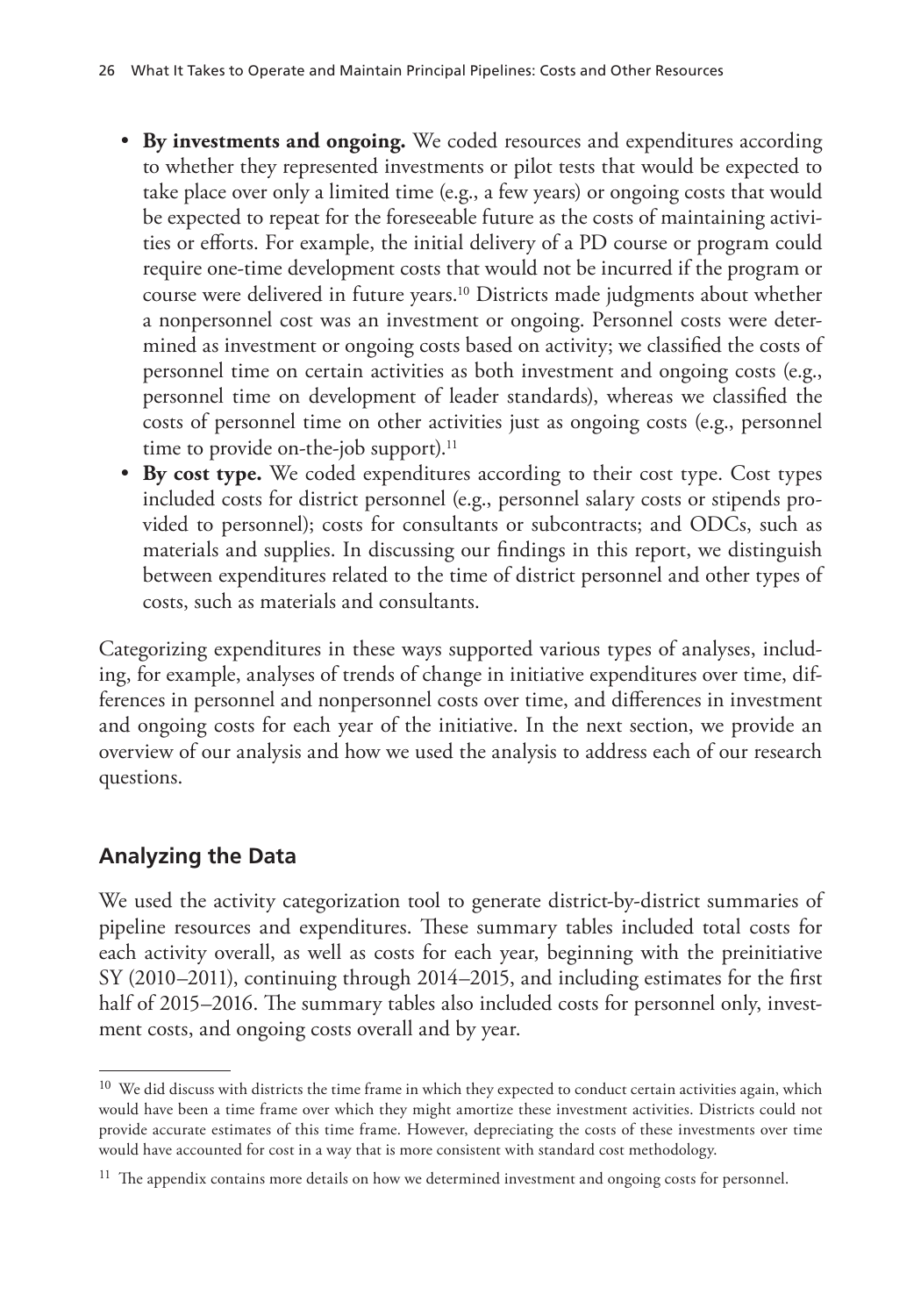We transformed these summary data to account for regional variation in purchasing power (i.e., cost of living) and inflation during the time period. To make these adjustments, we first identified regional price parities (RPPs) for each year from 2010 to 2014 for the metropolitan statistical area (MSA) in which each district was located.12 RPPs measure the differences in the price levels of goods and services across metropolitan areas for a given year. We used the RPPs for each district's MSA to adjust dollar amounts for each year of our initiative expenditure data. To make the adjustment, we simply divided the costs by the RPP adjustment factor for that year; the RPP adjustment factor for a particular region is the RPP index for that region divided by 100. So, for example, if the RPP adjustment factor for a particular school district geographical area is 95.9 percent in a particular year—meaning that the average price level for that geographical area is just more than 4 percent lower, on average, than other areas each dollar spent on the initiative in that school district in that year is worth \$1.04. To adjust the cost estimates for inflation, we used the Consumer Price Index for All Urban Consumers (CPI-U) to inflate expenditures from earlier years of the initiative to equivalent dollars for the 2015–2016 SY.13 As a result of these adjustments, costs are reported in terms of real dollar expenditures for the 2015–2016 SY for an average MSA.

Even after making the adjustments for regional variation in purchasing power and inflation, districts varied dramatically in terms of dollars spent. Each pipeline activity is likely to have a fixed and variable cost aspect associated with it. A fixed cost aspect is one that does not vary based on the size of the district or the number of people in the pipeline. For example, the development of LTSs could potentially require a basic level of effort regardless of the size of the district. A variable cost aspect is one that does vary directly based on the size of the district or the number of people participating in or served by a particular activity. Most activities have both fixed and variable costs associated with them, although the relative importance of the two will vary by activity.

Cost drivers are those things that could influence variable costs. In this report, we present cross-district averages in terms of average annual expenditures by some potential cost drivers that would be appropriate to all categories and to which other districts might relate. These are the total number of principals in the district, the number of

<sup>&</sup>lt;sup>12</sup> The RPP index indicates whether the costs of goods and services for a particular MSA are higher or lower than the national average. The index pegs the national average cost of goods and services at 100. Areas where the costs of goods and services are above the national average have indexes above 100; areas where the costs are below the national average have indexes below 100. At the time of this writing, RPPs were available from the Bureau of Economic Analysis through 2014 (Bureau of Economic Analysis, undated). For each SY, we applied the relevant RPP for the first part of that SY (i.e., for the 2010–2011 SY, we used 2010 RPPs). There was not much variation in RPP indexes during this time period. For 2015–2016, we applied the 2014 RPP rate.

<sup>&</sup>lt;sup>13</sup> Specifically, we used the U.S. city average, a semiannual average for the second half of the calendar year corresponding to the fall semester of the relevant SY. We created an adjustment factor for year *x* by dividing the relevant CPI-U index for 2015 by the relevant CPI-U index for year *x*. We then multiplied our cost estimates for year *x* by that cost factor.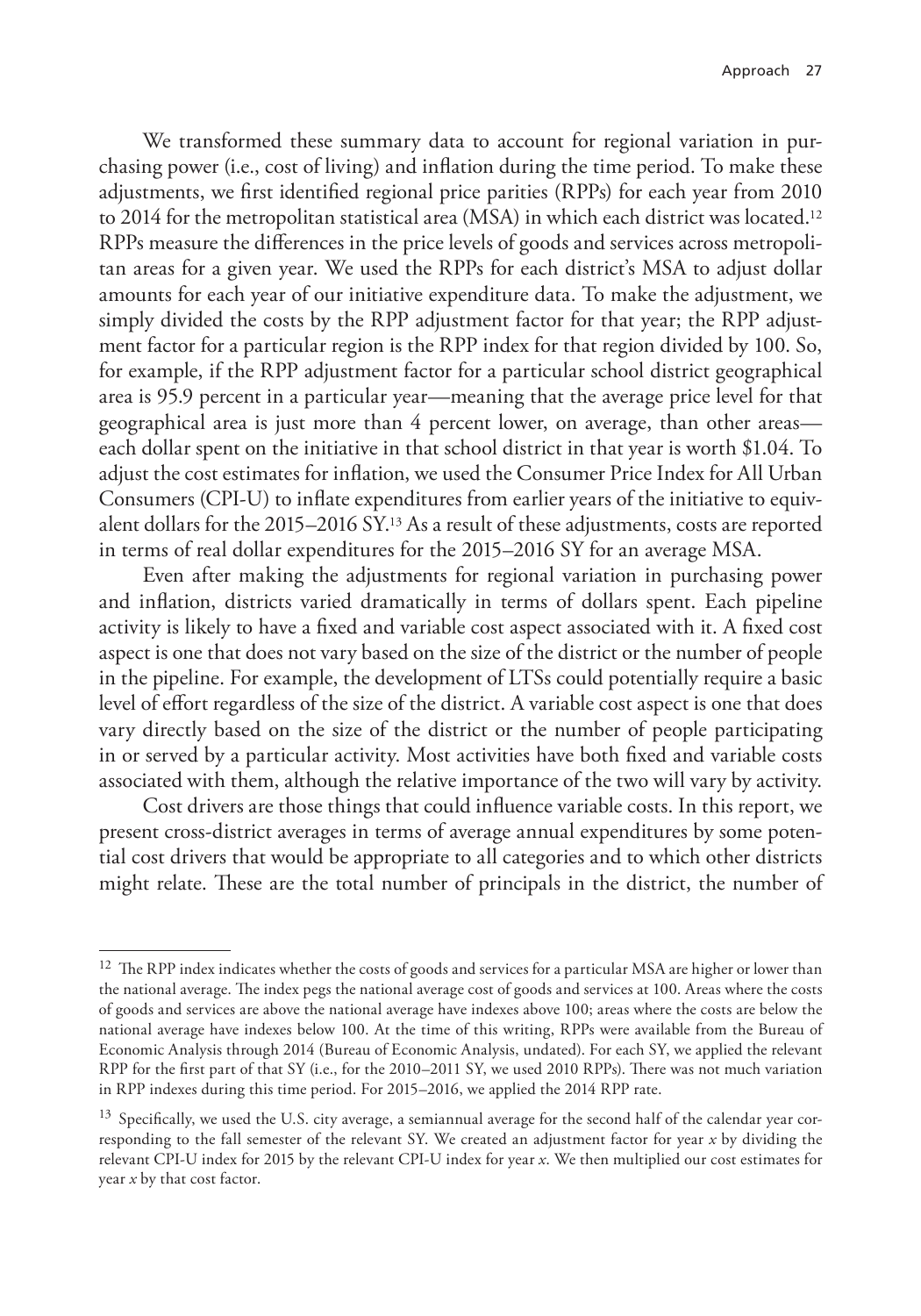pupils, and average current expenditures per pupil (per-pupil cost).<sup>14</sup> The number of principals is a potential cost driver because the pipeline supports principals directly; each additional principal in the district places more demands on the pipeline as a whole—more principals to be trained, hired, evaluated, and supported. For some pipeline categories and activities, a subset of principals could potentially be a more direct cost driver. For example, the number of principals hired in a particular SY would directly influence the hiring costs for that SY. The number of people participating in preservice preparation could influence the cost of preservice delivery. Where relevant, we did analyze data with regard to other cost drivers and comment on relevant findings. However, use of a common cost driver, such as cost per principal, facilitates comparison across all main categories of pipeline activities. Presenting costs on a perprincipal basis also helps districts understand the resources needed to maintain a cadre of principals; per-principal costs might be relevant for district planning because the number of principals is more stable and predictable than the number of vacancies and characteristics of new hires.

The number of pupils is another useful cost driver to consider. Assessing pipeline spending in terms of cost per pupil might account for variation in average school size for which estimates of per-principal spending do not necessarily account. Principals in districts that have larger schools might need additional supports to accomplish the same job. Another advantage of the per-pupil expenditure metric is that it allows for comparison with expenditures on initiatives that have nothing to do with principals. Average current expenditures per pupil, to which we refer as average per-pupil cost, is another useful cost driver because it reflects aspects of the local context that might lead a district to spend more in order to meet the needs of its students than other districts because of either different values and objectives or different community needs.15

Table 2.3 summarizes some of these key drivers of total resources and expenditures on principal pipelines in each district. New York City is substantially larger than the other districts in terms of the number of pupils, number of principals, and per-pupil spending. The other districts serve between 78,000 and 213,000 students (depending on the SY) and have between 130 and 276 principals. Table 2.3 suggests that most of the pipeline districts have experienced growth in the number of pupils served during the initiative's time frame and in the number of principals. We did not have complete

<sup>&</sup>lt;sup>14</sup> In this study, cost drivers are an attempt to capture a very general notion of variable costs. Many cost studies distinguish between fixed and variable costs. Fixed costs are those incurred regardless of the number of units produced. Variable costs are those costs that vary depending on how many units are produced. The challenge with using the concept of fixed and variable costs in this study is that the relevant "unit" of analysis differs depending on the subactivity. For example, for preservice delivery, the relevant unit is the number of program participants at a particular point in time. For hiring processes, the relevant unit might be the total number of new hires.

<sup>&</sup>lt;sup>15</sup> We calculated the average current expenditures per pupil for each district by dividing the total current expenditures (excluding capital improvements and interest on debt) by the total number of pupils as reported in NCES, undated (b).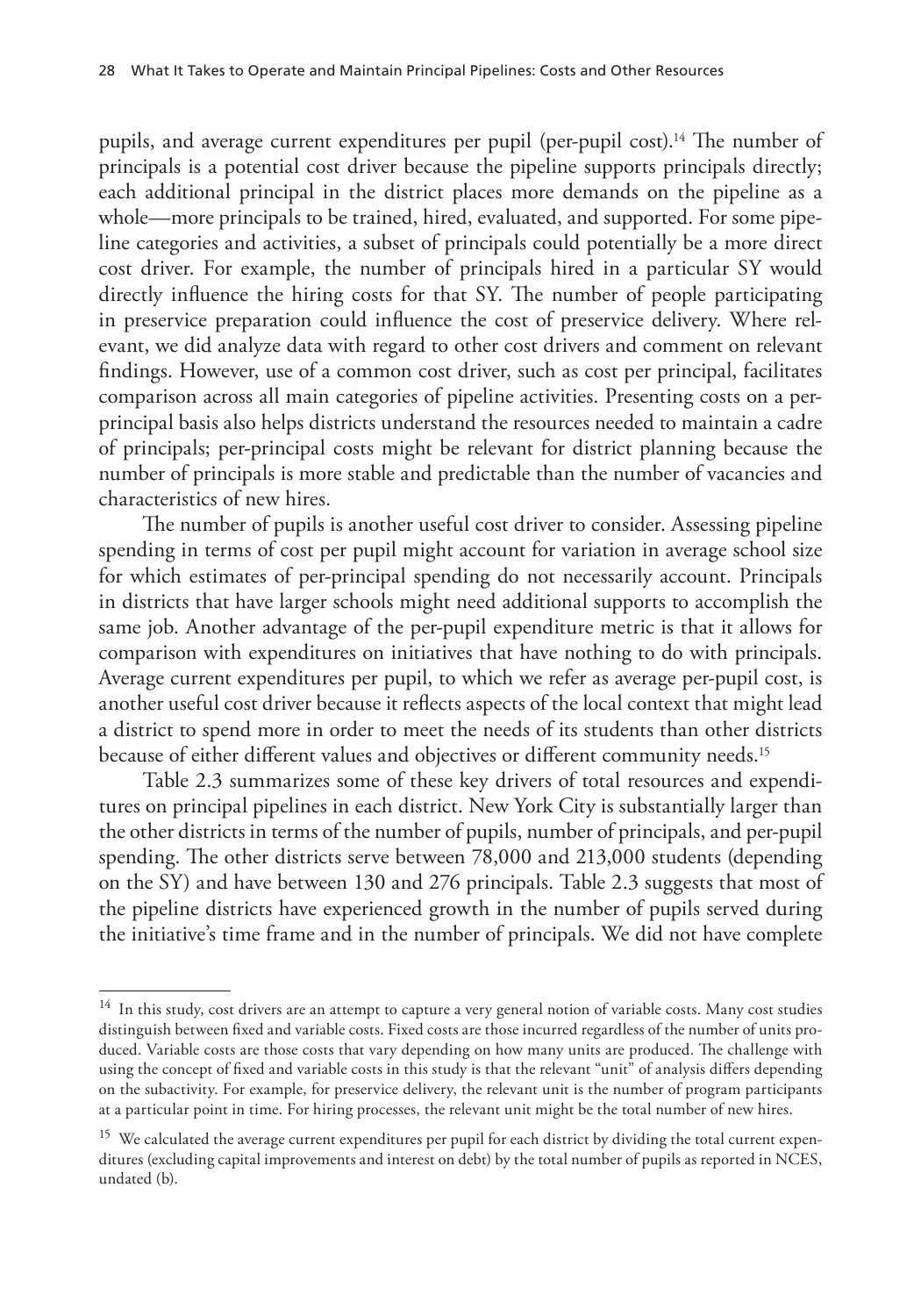information on the number of APs for every district and for every year and therefore could not use the number of principals and APs combined as a cost driver. According to available data for SY 2014–2015, Charlotte, Hillsborough, and Prince George's County have between 1.6 and 1.8 APs for each principal. Gwinnett has substantially more APs per principal (3.8 APs for each principal). As can be inferred from Table 2.3, Gwinnett also has more pupils per principal, suggesting a larger average school. Denver has at least 1.1 APs per principal. In Denver, principals have autonomy to use schoollevel funding to hire APs who might not be recorded in district figures. After adjusting for cost of living, we also adjusted costs in each district depending on various drivers, and we present costs by some cost drivers throughout this report, focusing particularly on cost per principal.

To calculate annual average spending, we took the average of the costs over a particular time span (generally 2011–2012 through 2014–2015) for each district and then calculated the average across districts by adding up those average annual costs and dividing by 6. Because we did not include New York City in the average calculations for components 3 and 4, we divided the summed annual average costs by 5 for those pipeline categories. When we present costs by year, they represent a calculation of average cross-district costs in the same way—by summing the district-by-district costs and dividing by the total number of districts that we summed together.

Because we had only six months' worth of data for SY 2015–2016, we had to extrapolate those data to develop an estimate of resources and expenditures for the entire SY. In addition, expenditures that districts reported for the first six months of 2015–2016 might not be a clear signal of spending across the whole year, given that The Wallace Foundation's funding for the initiative was ending. For example, some districts could have spent more in the first six months of 2015–2016 because they had more funding to support their principal pipelines during that period than they expected to have for the last six months of 2015–2016. We thus have less confidence in our estimates for 2015–2016 and did not include them in our estimates of average annual costs over the entire initiative. We did, however, refer to these extrapolations when describing changes in annual resources and expenditures over time. We used two different sets of assumptions to estimate costs for the entire 2015–2016 SY, and we present a predicted range for pipeline costs based on these different assumptions. We calculated the upper bound or maximum predicted annual costs for 2015–2016 as twice the amount of observed costs for the first half of 2015–2016. The lower bound or minimum predicted annual costs doubled the observed costs for personnel only. The latter approach assumes that the personnel contributed to each pipeline activity over the course of 2015–2016 but that nonpersonnel pipeline costs were front-loaded into the first part of the SY.

In summary, our study approach was particularly intended to provide information to other school districts and those who support districts about what it could take to build a strong principal pipeline. Our report offers two types of practical resources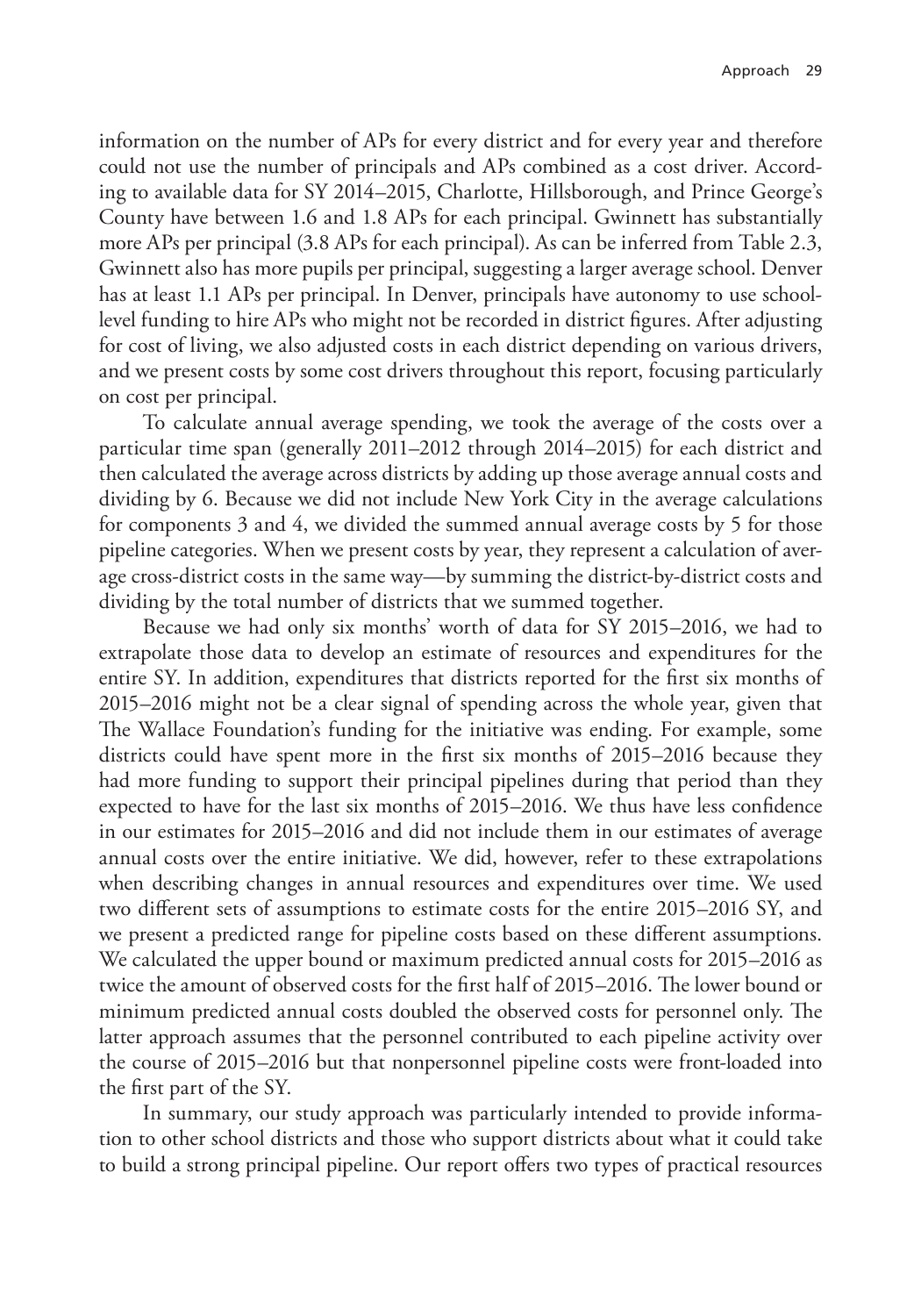| Table 2.3       | Key Cost Drivers in Each Distric         | t, by School Year |           |           |           |           |           |  |
|-----------------|------------------------------------------|-------------------|-----------|-----------|-----------|-----------|-----------|--|
| <b>District</b> | Driver                                   | $2010 - 2011$     | 2011-2012 | 2012-2013 | 2013-2014 | 2014-2015 | 2015-2016 |  |
| Charlotte       | Pupils                                   | 134,598           | 137,016   | 140,161   | 142,389   | 144,497   | 145,444   |  |
|                 | Principals                               | 178               | 159       | 159       | 160       | 164       | 168       |  |
|                 | expenditures, in<br>Per-pupil<br>dollars | 8,628             | 8,365     | 8,716     | 8,906     |           |           |  |
| Denver          | Pupils                                   | 78,317            | 80,890    | 83,377    | 86,043    | 88,839    | 90,234    |  |
|                 | Principals                               | 130               | 142       | 148       | 144       | 152       | 157       |  |
|                 | expenditures, in<br>Per-pupil<br>dollars | 10,075            | 9,678     | 9,683     | 10,138    | 10,090    |           |  |
| Hillsborough    | Pupils                                   | 194,528           | 198,164   | 200,427   | 205,743   | 212,915   |           |  |
|                 | Principals                               | 241               | 254       | 267       | 271       | 276       |           |  |
|                 | expenditures, in<br>Per-pupil<br>dollars | 8,770             | 8,318     | 8,191     | 8,659     | 8,676     |           |  |
| Gwinnett        | Pupils                                   | 160,744           | 162,370   | 164,976   | 169,150   | 173,246   | 176,052   |  |
|                 | Principals                               | 132               | 132       | 132       | 133       | 141       | 148       |  |
|                 | expenditures, in<br>Per-pupil<br>dollars | 9,531             | 9,359     | 9,216     | 9,687     | 9,697     |           |  |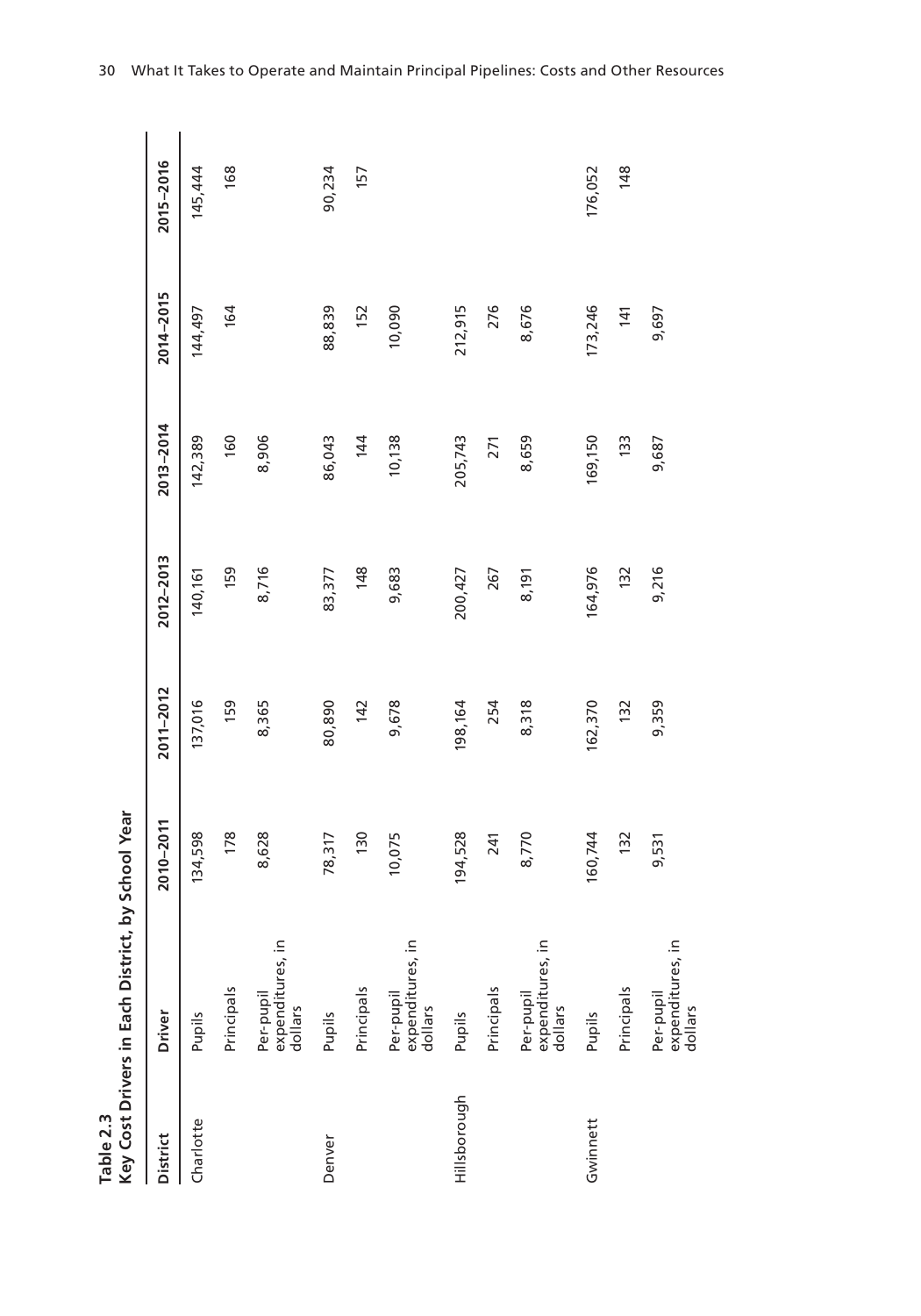| Table 2.3-Continued    |                                            |           |                       |           |             |           |             |
|------------------------|--------------------------------------------|-----------|-----------------------|-----------|-------------|-----------|-------------|
| District               | Driver                                     | 2010-2011 | 2011-2012             | 2012-2013 | 2013-2014   | 2014-2015 | 2015-2016   |
| New York City          | Pupils                                     |           | 1,089,537             | 1,094,945 | 1,104,479   | 1,122,783 | 1,133,963   |
|                        | Principals                                 |           | 1,654                 | 1,706     | 1,781       | 1,821     | 1,856       |
|                        | Ξ<br>expenditures,<br>Per-pupil<br>dollars | 16,178    | 16,525                | 16,610    | 17,311      | 17,297    |             |
| Prince George's Pupils |                                            | 127,039   | 126,671               | 123,833   | 123,737     | 125,136   | 127,576     |
|                        | Principals                                 | 210       | 213                   | 212       | 211         | 213       | 216         |
|                        | c<br>expenditures,<br>Per-pupil<br>dollars | 11,413    | 1,260                 | 11,800    | 11,701      | 11,720    |             |
|                        |                                            |           | .<br>.<br>.<br>.<br>. |           | .<br>.<br>. |           | .<br>.<br>. |

NOTE: In cases for which data for 2010–2011 were unavailable, we used data for 2011–2012. In the cases for which data for 2011–2012 were unavailable, NOTE: In cases for which data for 2010–2011 were unavailable, we used data for 2011–2012. In the cases for which data for 2011–2012 were unavailable, we used data from the prior year. For per-pupil expenditures, in particular, data were not publicly available beyond 2013–2014 in some cases. In those<br>cases, we adjusted 2013–2014 per-pupil expenditures by 2014–2015 RPPs, we used data from the prior year. For per-pupil expenditures, in particular, data were not publicly available beyond 2013–2014 in some cases. In those cases, we adjusted 2013–2014 per-pupil expenditures by 2014–2015 RPPs, and we used the 2014–2015 data for 2015–2016 (because RPPs beyond 2014– 2015 were not available). In addition, we used 2014-2015 data for the numbers of pupils and principals in Hillsborough because pupil and principal 2015 were not available). In addition, we used 2014–2015 data for the numbers of pupils and principals in Hillsborough because pupil and principal numbers were not available through the Florida Department of Education. numbers were not available through the Florida Department of Education.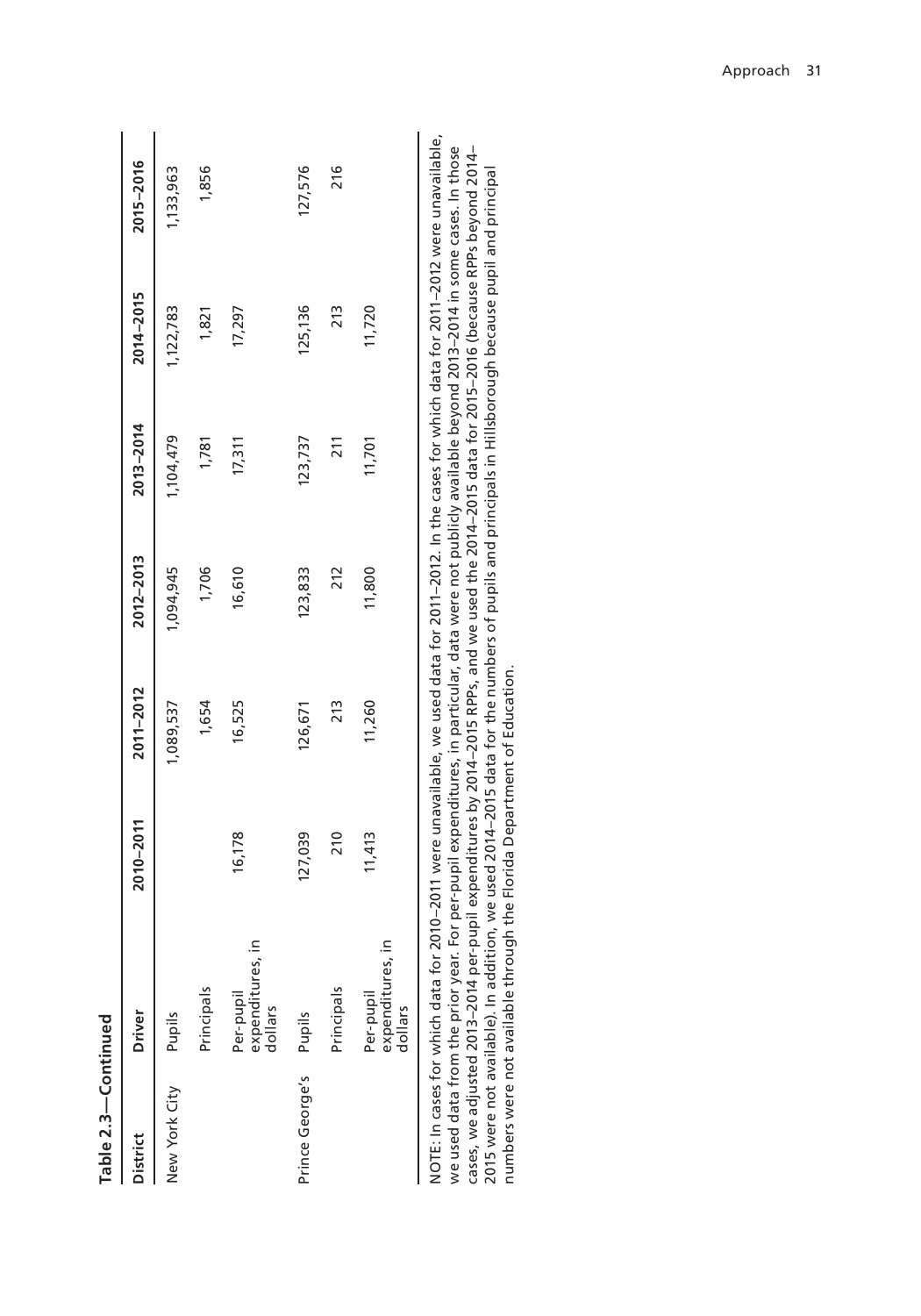to readers: (1) a comprehensive list of potential activities with their costs that could be part of district efforts to build and improve their principal pipelines and (2) guidance regarding the potential district costs for these efforts overall and for specific pipeline activities. We used an activity-based approach to develop our list of potential principal pipeline activities and gather data from individual districts. We made decisions about what to include in and exclude from our cost estimates. Each decision has associated challenges and limitations. Nevertheless, our work provides a unique look at the cost of building and maintaining principal pipelines in urban school districts. We know of no other studies that provide this level of cost information and provide resources that can help any district reflect on how it might work to build a principal pipeline based on what is possible in its own context. This report also points to gaps in spending for some districts compared with others and might inform additional work to understand payoff of investments in terms of improved principal and school outcomes.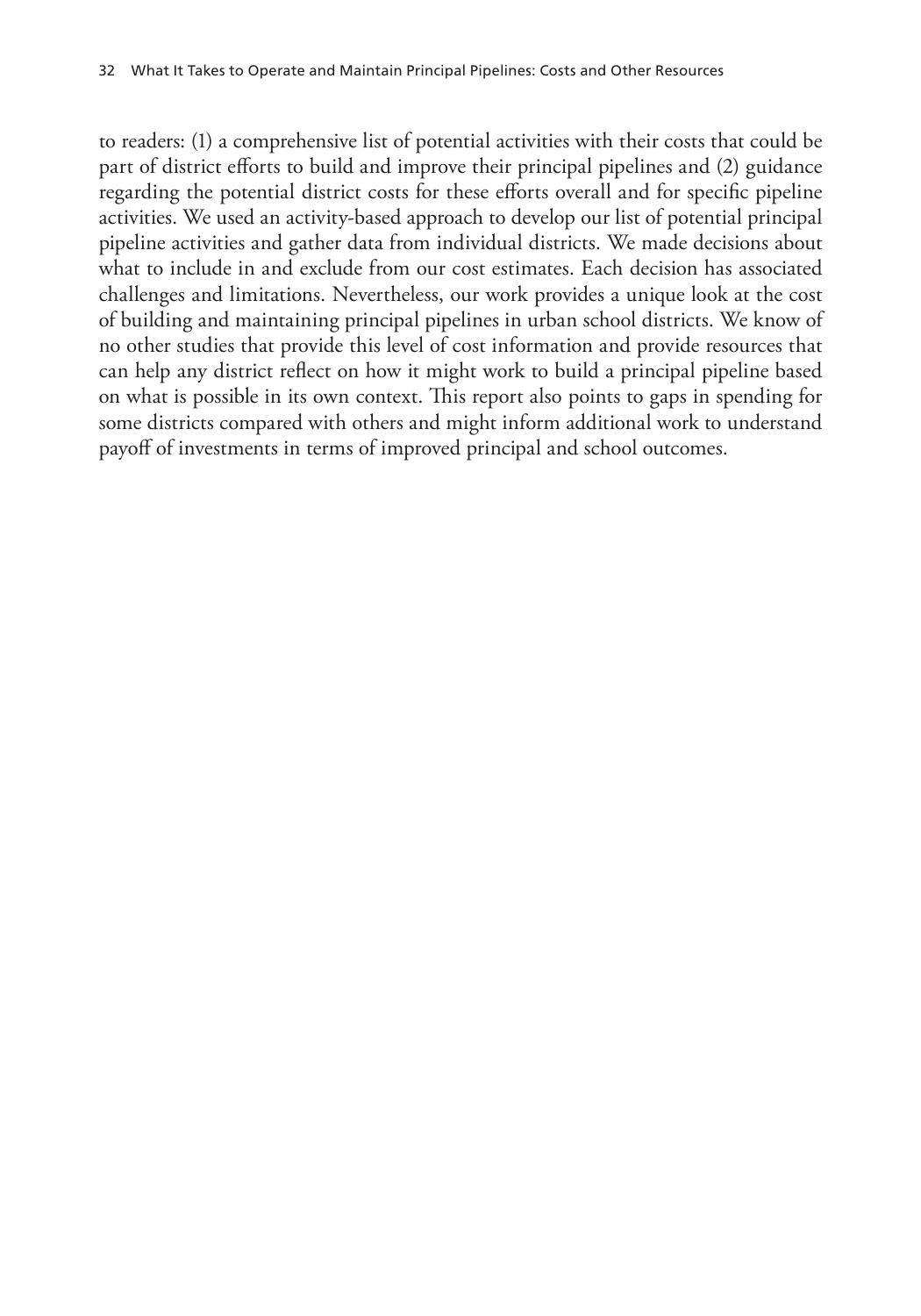In this first findings chapter of our report, we present estimates of overall principal pipeline costs and costs for each major category of pipeline activity, as well as trends in principal pipeline spending, by category, from year to year. We organize these findings by major pipeline category so that we can explore all the costs for each component and describe different ways of considering those costs. In Chapter Four, we consider investment and staffing expenditures for principal pipelines. As noted in Chapter Two, describing our approach, we adjusted all resources and expenditures included in our findings for regional purchasing power and inflation.

# **Overall Principal Pipeline Resources and Expenditures**

Table 3.1 provides the average annual resources and expenditures across all districts participating in the Principal Pipeline Initiative, including the overall average annual costs and the costs when taking into account particular cost drivers for each district; the number of principals or pupils in each district; and the costs, as a percentage, of per-pupil expenditures in each district. Our estimate of average annual resources and expenditures for the initiative takes into account the first four SYs of the initiative, from 2011–2012 to 2014–2015. We do not include costs for 2015–2016 in our average annual cost estimates, given that these estimates are extrapolations. However, we do refer to data about average resources and expenditures for 2015–2016 when we examine change in costs, by year, for each major category.

The maximum and minimum costs in Table 3.1 represent the costs for the district that spent the most and least on each category. The district with the maximum costs for a particular category might not be the same district with the maximum perprincipal or per-pupil costs, and, similarly, the district with the minimum costs for a particular category might not be the same district with the minimum per-principal or per-pupil costs. Figure 3.1 provides the same data as Table 3.1 but on a per-principal basis only. Throughout this report, we generally focus on per-principal costs for consistency's sake, although we occasionally present data by other cost drivers in special cases. Figure 3.2 presents the percentage of total pipeline costs devoted to each major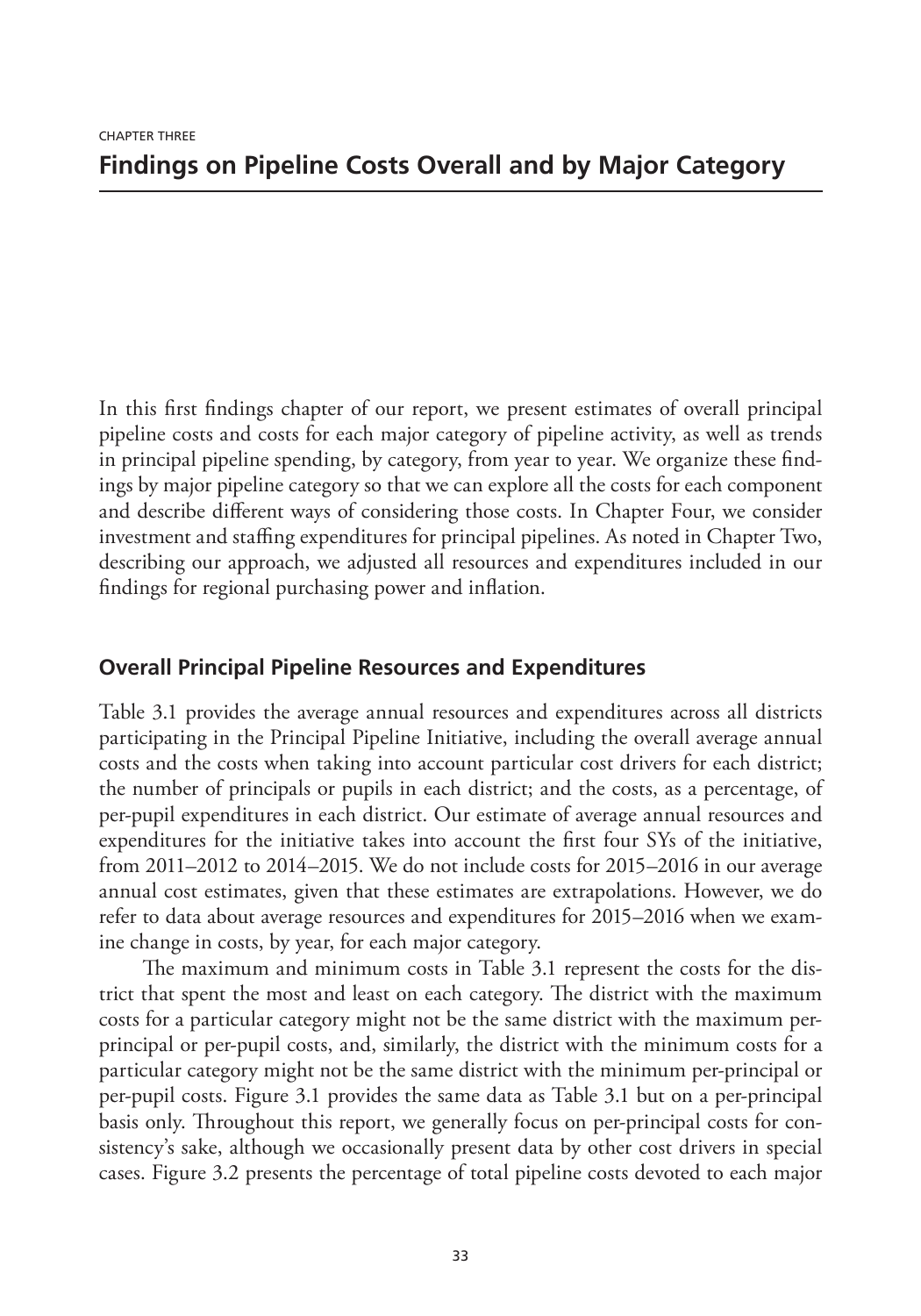| ₹                 |  |
|-------------------|--|
| m                 |  |
| $\mathbf{\Omega}$ |  |
| ≏                 |  |
| რ.                |  |
|                   |  |

| Average Annual Resources and Expenditures for Principal Pipeline Initiative Districts for School Years 2011–2012 Through 2014–2015,<br>by Cost Driver<br>Table 3.1                                                                                                                                                                        |           |                       |                                                                                                |        |                                 |                         |         |                             |       |         |                                            |       |
|-------------------------------------------------------------------------------------------------------------------------------------------------------------------------------------------------------------------------------------------------------------------------------------------------------------------------------------------|-----------|-----------------------|------------------------------------------------------------------------------------------------|--------|---------------------------------|-------------------------|---------|-----------------------------|-------|---------|--------------------------------------------|-------|
|                                                                                                                                                                                                                                                                                                                                           |           | All Costs, in Dollars |                                                                                                |        | Per-Principal Costs, in Dollars |                         |         | Per-Pupil Costs, in Dollars |       |         | Percentage of All District<br>Expenditures |       |
| Category                                                                                                                                                                                                                                                                                                                                  | Average   | Minimum               | Maximum                                                                                        |        |                                 | Average Minimum Maximum | Average | Minimum Maximum             |       | Average | Minimum Maximum                            |       |
| standards<br>Leader                                                                                                                                                                                                                                                                                                                       | 90,299    | 28,080                | 262,851                                                                                        | 292    | 179                             | 547                     | 0.41    | 0.17                        | 0.95  | 0.004   | 0.001                                      | 0.010 |
| preparation<br>Preservice                                                                                                                                                                                                                                                                                                                 | 2,892,639 | 714<br>783,           | 9,226,567                                                                                      | 9,386  | 2,907                           | 23,015                  | 13.27   | 3.80                        | 39.49 | 0.128   | 0.044                                      | 0.397 |
| Selective hiring<br>and placement                                                                                                                                                                                                                                                                                                         | 475,605   | 516<br>220            | 785,723                                                                                        | 2,894  | 817                             | 5,867                   | 3.57    | 1.07                        | 5.17  | 0.036   | 0.012                                      | 0.049 |
| support and<br>On-the-job<br>evaluation                                                                                                                                                                                                                                                                                                   | 2,718,385 | 1,614,059             | 5,309,588                                                                                      | 13,956 | 10,903                          | 19,790                  | 18.53   | 9.86                        | 25.91 | 0.193   | 0.103                                      | 0.303 |
| supporting the<br>Systems and<br>capacity for<br>initiative                                                                                                                                                                                                                                                                               | 672,252   | 260,575               | 1,148,870                                                                                      | 3,425  | 176                             | 5,406                   | 4.69    | 0.30                        | 9.16  | 0.047   | 0.002                                      | 0.079 |
| placement and on-the-job support and evaluation. Preservice costs were highest of any category in terms of overall costs, but on-the-job support and<br>NOTE: We adjusted costs for regional purchasing power and inflation. We excluded New York City from cost estimates for selective hiring and<br>evaluation had a higher cost after |           |                       | application of cost drivers because of variation in costs across larger and smaller districts. |        |                                 |                         |         |                             |       |         |                                            |       |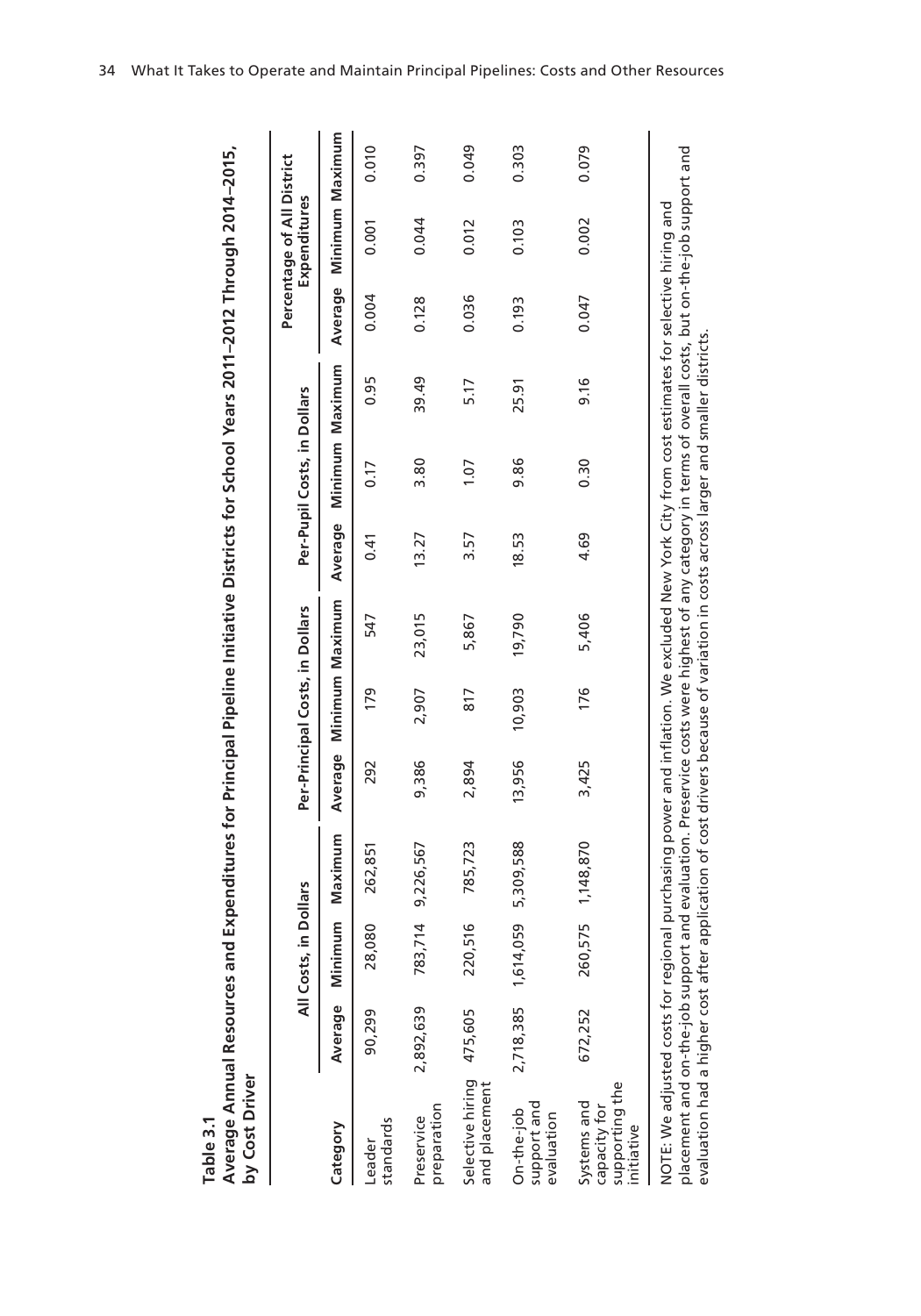

#### **Figure 3.1 Average Annual Per-Principal Resources and Expenditures, by Major Category, School Years 2011–2012 Through 2014–2015**

NOTE: The purple bar for each component represents the average of the overall costs in each district. Because we have cost estimates for spending on only three of the five major pipeline categories for New York City, we did not include data for that city for the two missing categories (selective hiring and placement and on-the-job support and evaluation). The error bar for each year shows the range from the district with the highest resources and expenditures to the one with the lowest resources and expenditures for each component. **RAND RR2078-3.1** 

category. Each estimate of overall average pipeline costs represents an average of the overall costs in each district. We do not include data from New York City in overall average annual resource and expenditure estimates because we have cost estimates for spending on only three of the five major pipeline categories in New York City.

For all major categories of pipeline activities, districts spent about \$5.6 million each year, on average, which translates to a little more than \$31,000 per principal or \$42 per pupil per year. For all districts, this is just a small fraction of their total per-pupil expenditures in each year. As can be seen in the table and figures, districts spent much more on the preservice preparation and on-the-job support and evaluation categories of the principal pipeline (approximately \$9,400 and \$14,000 per principal, respectively) than on other categories. Together, preservice preparation and on-the-job support and evaluation for principals and APs accounted for about three-quarters of all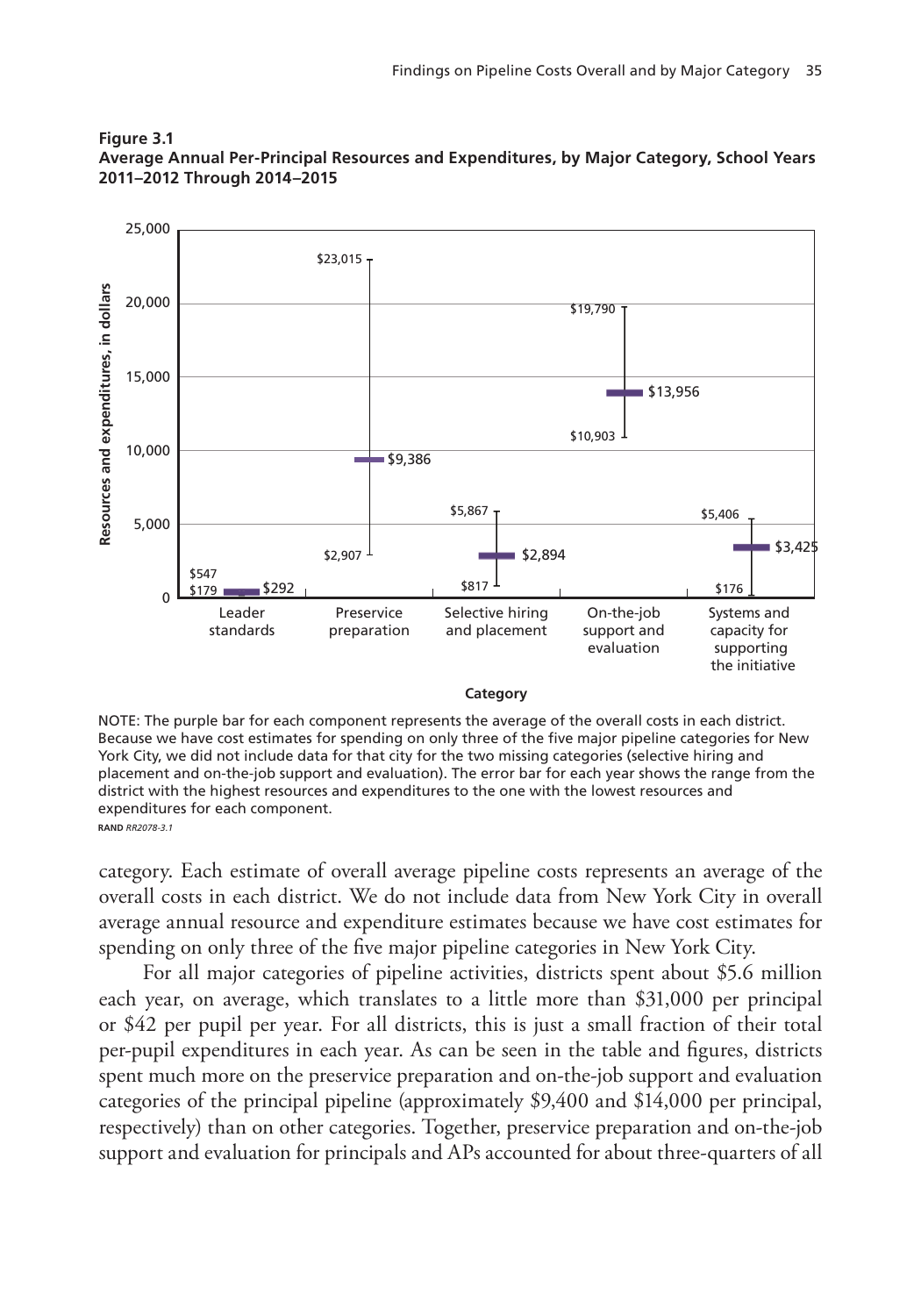

NOTES: We based the percentages on our estimates of total principal pipeline resources and expenditures for school years 2011–2012 through 2014-2015 for the five Principal Pipeline Initiative districts for which we had data for all categories of pipeline activities (i.e., excludes New York City). **RAND** *RR2078-3.2*

principal pipeline expenditures. Furthermore, the range of costs for preservice and onthe-job support and evaluation activities—particularly the range of preservice preparation costs—was much larger than the ranges for the other categories. The higher cost and large range for preservice preparation resources and expenditures reflect districts' different approaches to preservice preparation. In contrast, the cost of the leader standards category was particularly small, at only \$292 per principal or \$90,299 annually; leader standards resources and expenditures took up just 1 percent of all pipeline costs.

Figure 3.3 illustrates the change in overall principal pipeline costs over time. Spending on principal pipeline activities changed considerably over time across participating districts. For the year prior to the start of the initiative, we estimate that average district spending on principal pipeline activities was a little less than \$9,400 per principal. Our estimate for the preinitiative period might exclude relevant costs that districts did not track. For the first SY of the initiative (2011–2012), we estimate principal pipeline costs to be more than twice that amount, at \$20,264 per principal. From 2011–2012 to 2014–2015, average resources and expenditures steadily grew to nearly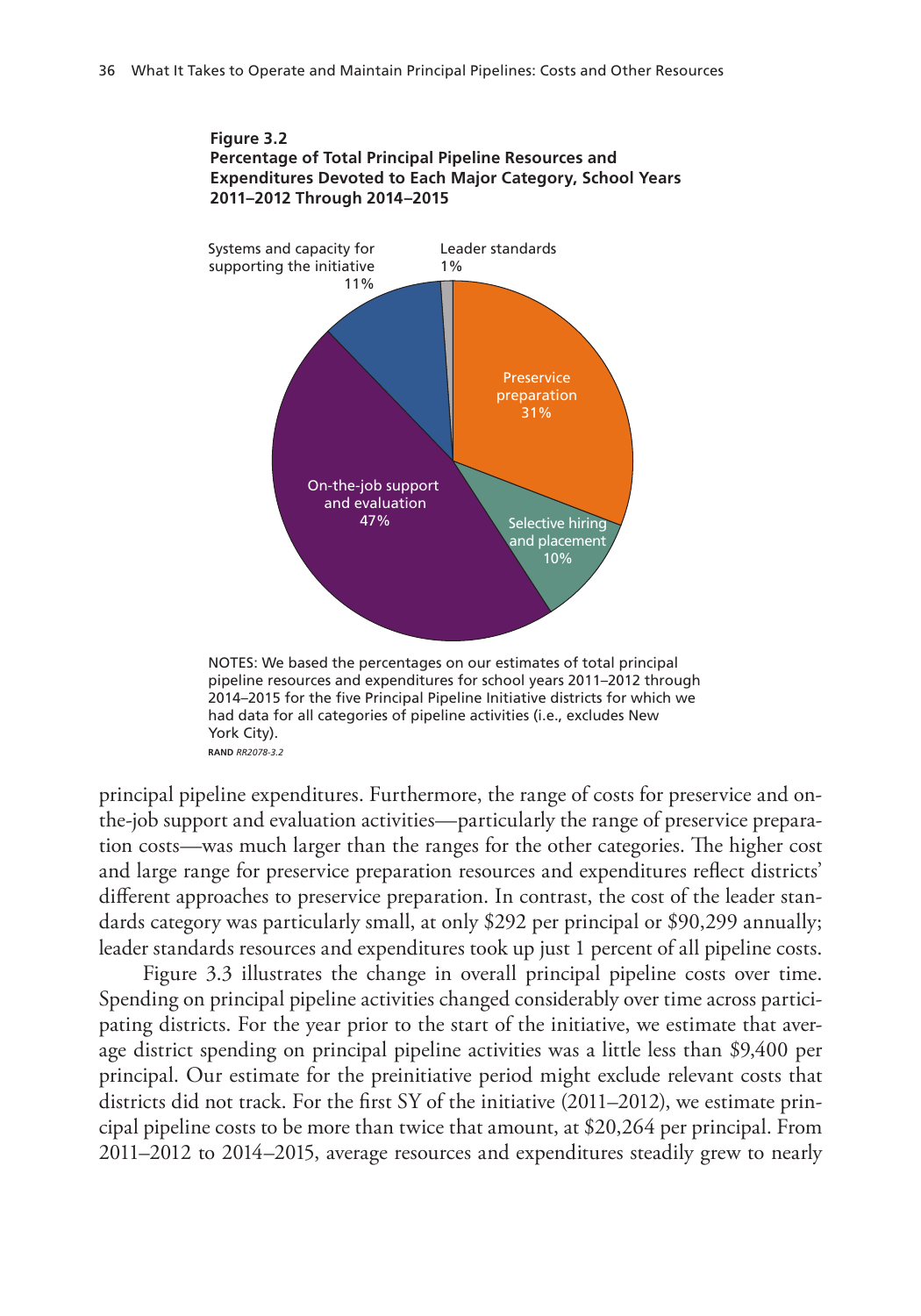

**Figure 3.3 Average Per-Principal Resources and Expenditures, by Year, for All Principal Pipeline Activities**

NOTE: The purple diamonds represent the estimates of average principal pipeline expenditures across the five Principal Pipeline Initiative districts for which we have data for all categories of pipeline activities (i.e., excludes New York City). The lower bound or minimum average cost (as depicted by the bottom of the diamond for 2015–2016) represents projected costs when only personnel costs are doubled. The upper bound or maximum average cost (as depicted by the top of the diamond for 2015–2016) represents projected costs when all costs—personnel and nonpersonnel—are doubled. The error bar for each year shows the range from the district with the highest resources and expenditures to the one with the lowest resources and expenditures. **RAND RR2078-33** 

\$37,000 per principal and then declined somewhat in 2015–2016; the predicted range of principal pipeline costs for 2015–2016 was between about \$22,000 and \$29,800.

Readers should keep in mind that—as we noted in Chapter Two—the estimates of 2015–2016 costs are extrapolations based on data from the first half of 2015–2016. The lower bound or minimum average cost (as depicted by the bottom of the diamond in Figure 3.3 for 2015–2016) represents projected costs when only personnel costs are doubled. The upper bound or maximum average cost (as depicted by the top of the diamond for 2015–2016) represents projected costs when all costs—personnel and nonpersonnel—are doubled. The error bar in the figure for each year shows the range from the district with the highest resources and expenditures to the one with the lowest resources and expenditures for leader standards. For 2015–2016, the minimum costs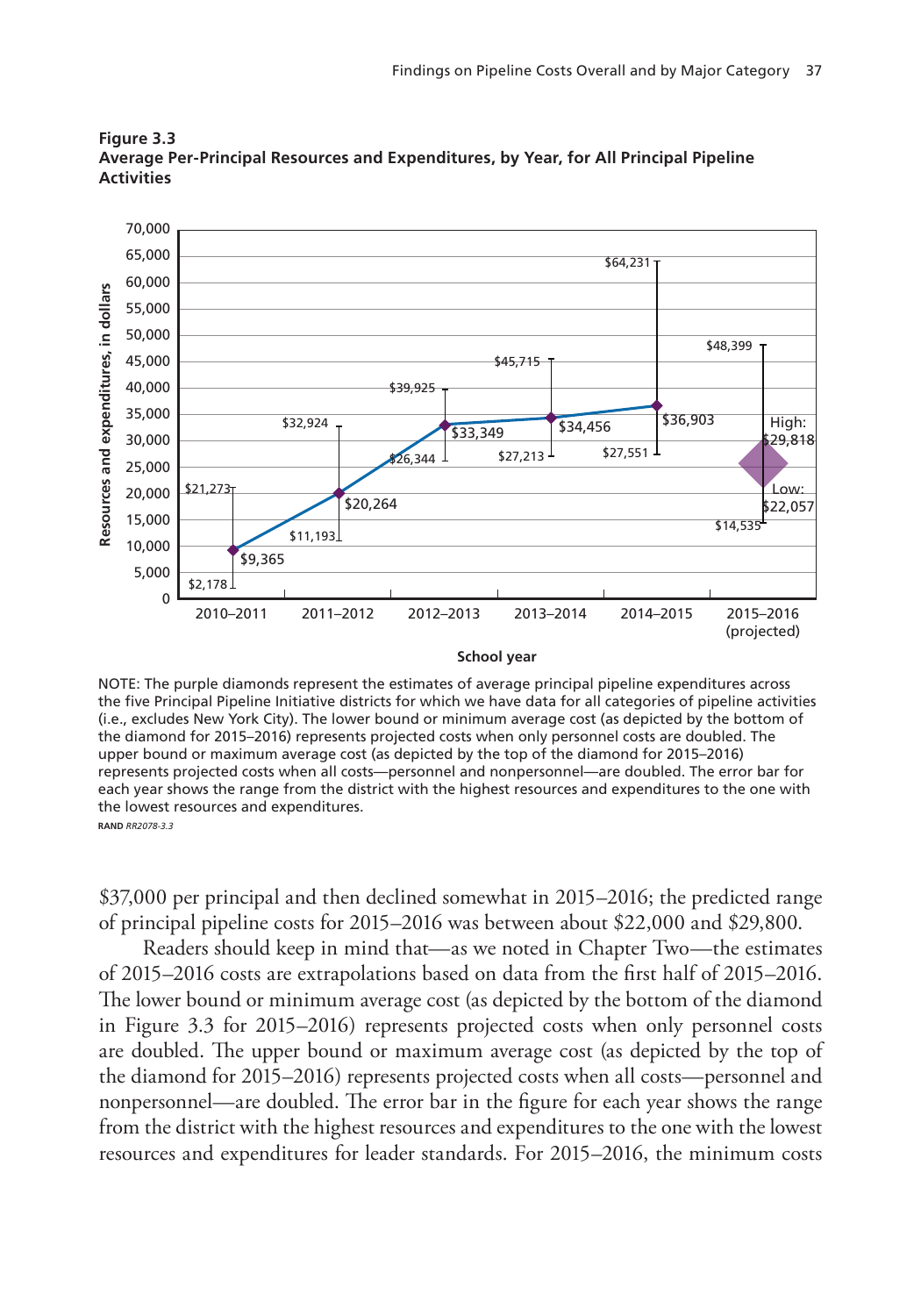are for the district with the lowest projected resources and expenditures when only personnel costs are doubled, whereas the maximum resources and expenditures are for the district with the highest projected costs when all costs are doubled.

Readers might be struck by the steady rise in average pipeline costs from 2011– 2012 to 2014–2015 in Figure 3.3. However, it is important to keep in mind that these annual costs represent averages across six districts, and districts with particularly large increases in costs can pull that average up. After 2012–2013, pipeline costs increased in only two of the five participating districts—excluding New York City because we lacked costs for two categories of pipeline activities there—and costs decreased in the other districts. One district in particular experienced a rise in costs of nearly \$25,000 per principal from 2012–2013 to 2014–2015, mostly because of rises in preservice costs. If we remove that district from our cost estimates, overall costs decrease by about \$1,800 from 2012–2013 to 2014–2015. In addition, increases in costs for some of the later years of the initiative could reflect the approaching end of grant funding for the initiative. For example, districts might be expected to spend more toward the end of their grant funding than they might spend if funding were not expected to end. Nonetheless, the slight decrease in spending for the last six months of the initiative suggests that districts could have also adjusted their spending patterns to be more conservative, given the anticipated end of Wallace funding.

# **Resources and Expenditures Devoted to Component 1: Leader Standards**

State school leader standards—when present—and Professional Standards for Educational Leaders developed and updated by the National Policy Board for Educational Administration served as essential guides for leader standard development. However, as noted by Turnbull, Anderson, et al., 2016, each district developed and used leader standards as a powerful tool to "align [district] actions and policies to their priorities for school leadership" (p. 9). Leader standards provided key guidance for the design and development of preservice preparation programs, hiring foci, and ways to support and evaluate principals. Turnbull, Anderson, et al., 2016, states that leader standard development "was not a one-time event" (p. iii). Instead, districts regularly revisited their standards in order to reflect on leader standard foci and what those foci mean for other pieces of the pipeline. Turnbull, Anderson, et al., 2016, also notes that changes to other pipeline activities—such as hiring and principal evaluation—sometimes spurred districts to revisit and revise their standards. Box 3.1 summarizes the main takeaways from our analysis of pipeline expenditure information related to leader standards.

If leader standards were indeed a powerful tool for supporting the principal pipeline, as our analysis of the data suggested, work on leader standards was also remarkably inexpensive compared with other principal pipeline categories. As noted in Table 3.1,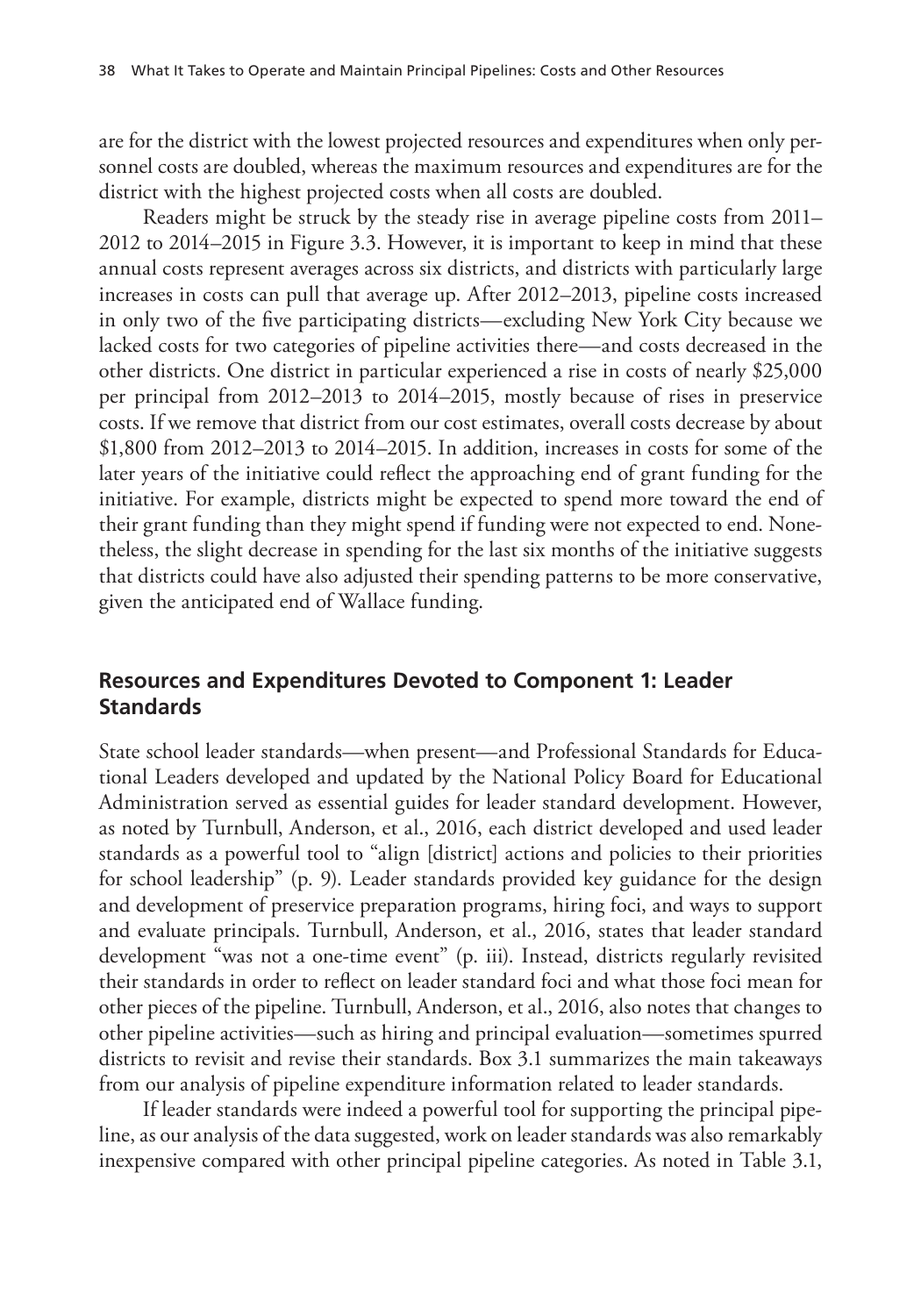#### **Box 3.1**

### **Key Takeaways: Resources Devoted to Leader Standards**

- Districts devoted fewer resources to the development and refinement of leader standards than to other principal pipeline categories.
- Leader standards work was not a one-time proposition; districts devoted resources to leader standards in each year of the initiative.
- Some districts front-loaded their leader standards work early in the initiative, whereas other emphasized this work toward the end of the initiative.
- More than 80 percent of the costs of leader standards efforts were costs for personnel time to develop and refine the standards.
- Total district costs for leader standards activities appear to be influenced by the districts' starting point on leader standards rather than by district size.

the cost of leader standards was, on average, just \$292 per principal annually, or a total annual average cost of \$90,299. The range of costs for leader standards across the participating districts was also relatively small, with minimum annual average costs of \$28,080 (or \$179 per principal) in one district and maximum annual average costs of \$262,851 (or \$547 per principal) in another district.

Expenditures on leader standards do not appear to be driven by district size, as measured by the number of students or the number of principals. The three lowerspending districts each spent between \$180,000 and \$220,000 on leader standards efforts over the time frame of the initiative. The three districts that spent the most on leader standards were quite different from one another in terms of the cost drivers that we considered for our study. Overall, spending on leader standards efforts seemed to be influenced by whether the district already had leader standards (from the district or the state) at the start of the initiative and the breadth of engagement in the leader standards effort within the district.

Our analysis reinforces that the development of leader standards was not a onetime event. As seen in Figure 3.4, the average costs of leader standards across all districts ramped up from 2010–2011 to 2011–2012, as districts began to invest more time and effort on leader standards. However, many districts reported doing at least some work to think about their leader standards prior to 2011–2012, which is why we note some leader standards costs in 2010–2011. Costs for leader standards then steadily decreased from after 2011–2012 to 2014–2015. However, the projected average costs of leader standards in 2015–2016 were even higher than the average costs in 2011–2012. The observed average resources and expenditures for the first half of 2015–2016 were about the same as those for the entire 2014–2015 SY, and the high and low range of projected costs for 2015–2016 was also higher than spending in 2014–2015. These data thus suggest that resources and expenditures devoted to leader standards were higher in 2015–2016 than in 2014–2015.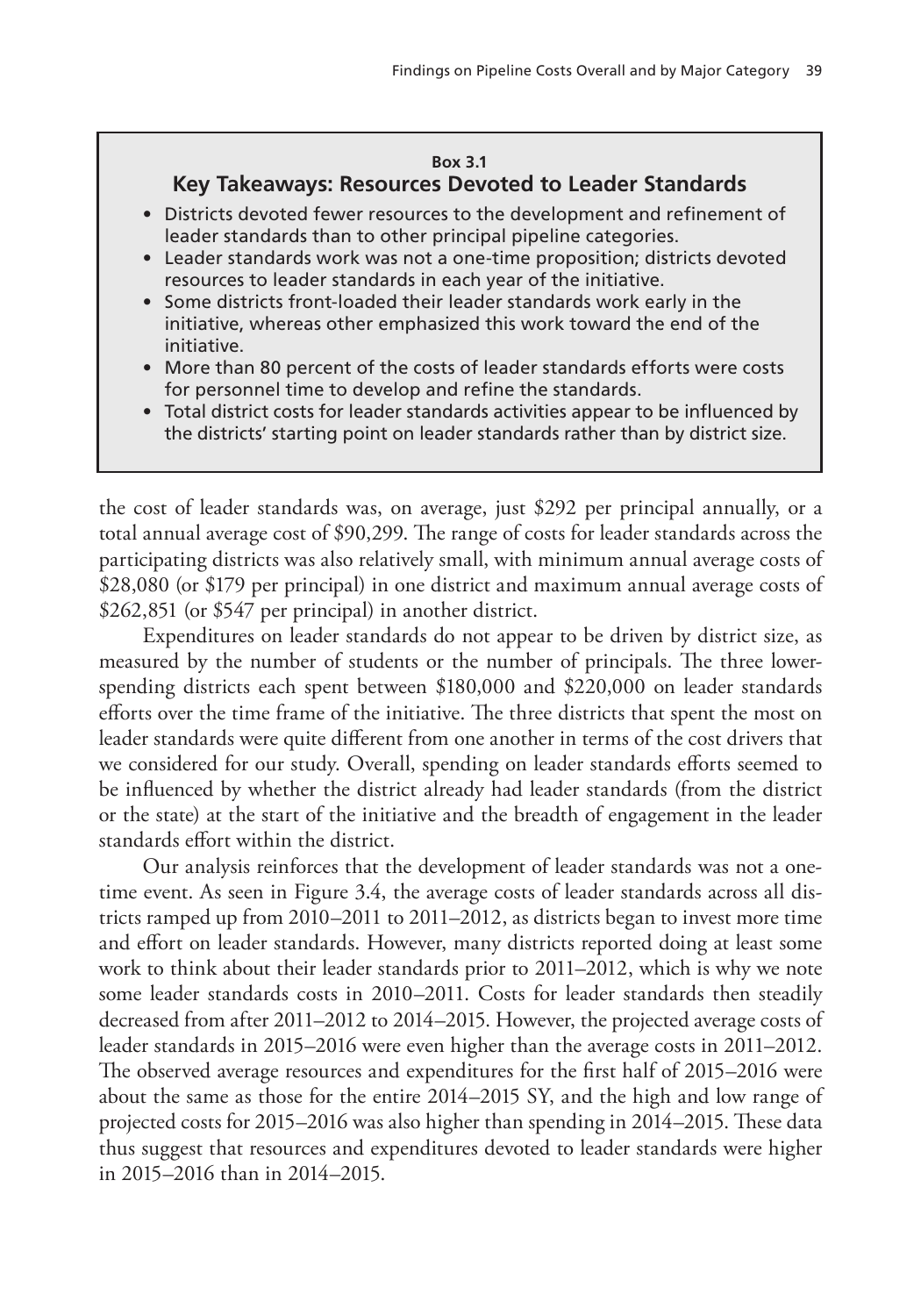

**Figure 3.4 Average Per-Principal Resources and Expenditures, by Year, for Leader Standards Activities**

NOTE: The purple diamonds represent the estimates of average principal pipeline expenditures across all Principal Pipeline Initiative districts. The lower bound or minimum average cost (as depicted by the bottom of the diamond for 2015–2016) represents projected costs when only personnel costs are doubled. The upper bound or maximum average cost (as depicted by the top of the diamond for 2015–2016) represents projected costs when all costs—personnel and nonpersonnel—are doubled. The error bar for each year shows the range from the district with the highest resources and expenditures to the one with the lowest resources and expenditures. **RAND RR2078-3.4** 

This increase for 2015–2016 was due to a rise in leader standard development costs in two districts that utilized Wallace funding to pay consultants who supported further reflection and work on leader standards. The National Policy Board for Educational Administration released the Professional Standards for Educational Leaders in October 2015, the first update to the Interstate School Leaders Licensure Consortium Standards since 2008. This major revision to national standards might have prompted a focus on leader standards at the district level and a rise in costs for leader standard revision activities in 2015–2016.

More than 80 percent of the annual average costs for leader standards were costs for personnel. Specifically, the annual average costs of district personnel who contributed their time to examination of leader standards were \$244 per principal (compared with the annual average costs of \$292 for all leader standards work). In most districts, the key district personnel who contributed substantial portions of their time to work on other pipeline categories—such as preservice preparation for school leaders or on-thejob support for principals—also invested time on the development and refinement of leader standards. As noted in Turnbull, Anderson, et al., 2016, many districts formed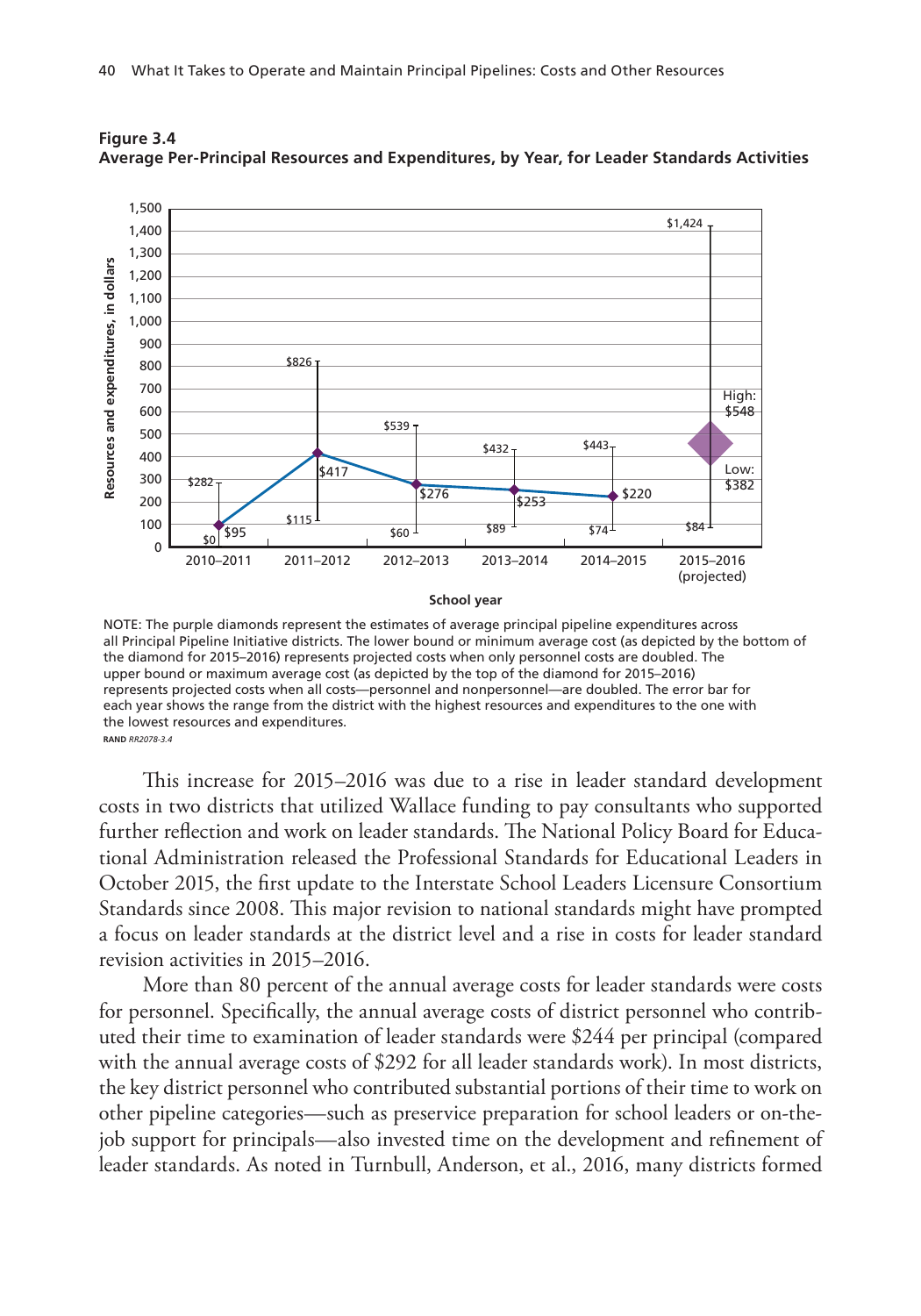committees composed of district administration and other personnel—including principals themselves, in some districts<sup>1</sup>—who met regularly to discuss and refine leader standards. Thus, although the costs of leader standards were low, our analysis indicates that they did take some district personnel time in every year. Districts need to consider the opportunity cost of this time, which could have been directed to other important activities related or unrelated to principal pipelines. The costs for leader standards beyond personnel costs were mostly costs for consultants who helped districts reflect on and improve their leader standards.

Even though annual average costs for leader standards decreased from 2011–2012 to 2014–2015, that decrease masks some shifts in annual average costs for leader standards in each year. The projected costs for leader standards in 2015–2016 were higher than costs in previous years for two participating districts. However, in one district, leader standards costs were highest in SY 2012–2013 because that was the year during which they had the most personnel and time invested in that work. In three other districts, costs for leader standards were highest in 2011–2012, at the start of the initiative. However, our analysis suggests that costs of leader standards will likely fluctuate across districts for the foreseeable future as districts revisit their leader standards and continually use them to guide and shape their pipelines.

## **Resources and Expenditures Devoted to Component 2: Preservice Preparation**

District spending for preservice preparation includes resources devoted to operating preservice programs for both principals and APs, revising preservice preparation for principals and APs, and overseeing the quality of the portfolio of programs. Preservice preparation program operation encompasses candidate recruitment, screening and selection for preservice programs, and the delivery of preservice programs.

From the start of the initiative, leaders in participating districts took varied approaches to strengthen the district role in the preparation of principals and to align program features with research-based recommendations for high-quality preservice preparation (see Turnbull, Anderson, et al., 2016, p. 15). At the start of the initiative, participating districts differed substantially in terms of their overall involvement in preservice preparation and in the extent to which they relied on in-house programs versus external partners for preservice preparation. A primary concern of most of the participating districts at the launch of the initiative was developing a pool of highquality candidates for leadership positions (Turnbull, Riley, Arcaira, et al., 2013). By the end of the initiative, many districts characterized their candidate pools as robust

As noted above, we excluded the cost of time spent by principals and APs from our estimates unless they received a payment or stipend for their work.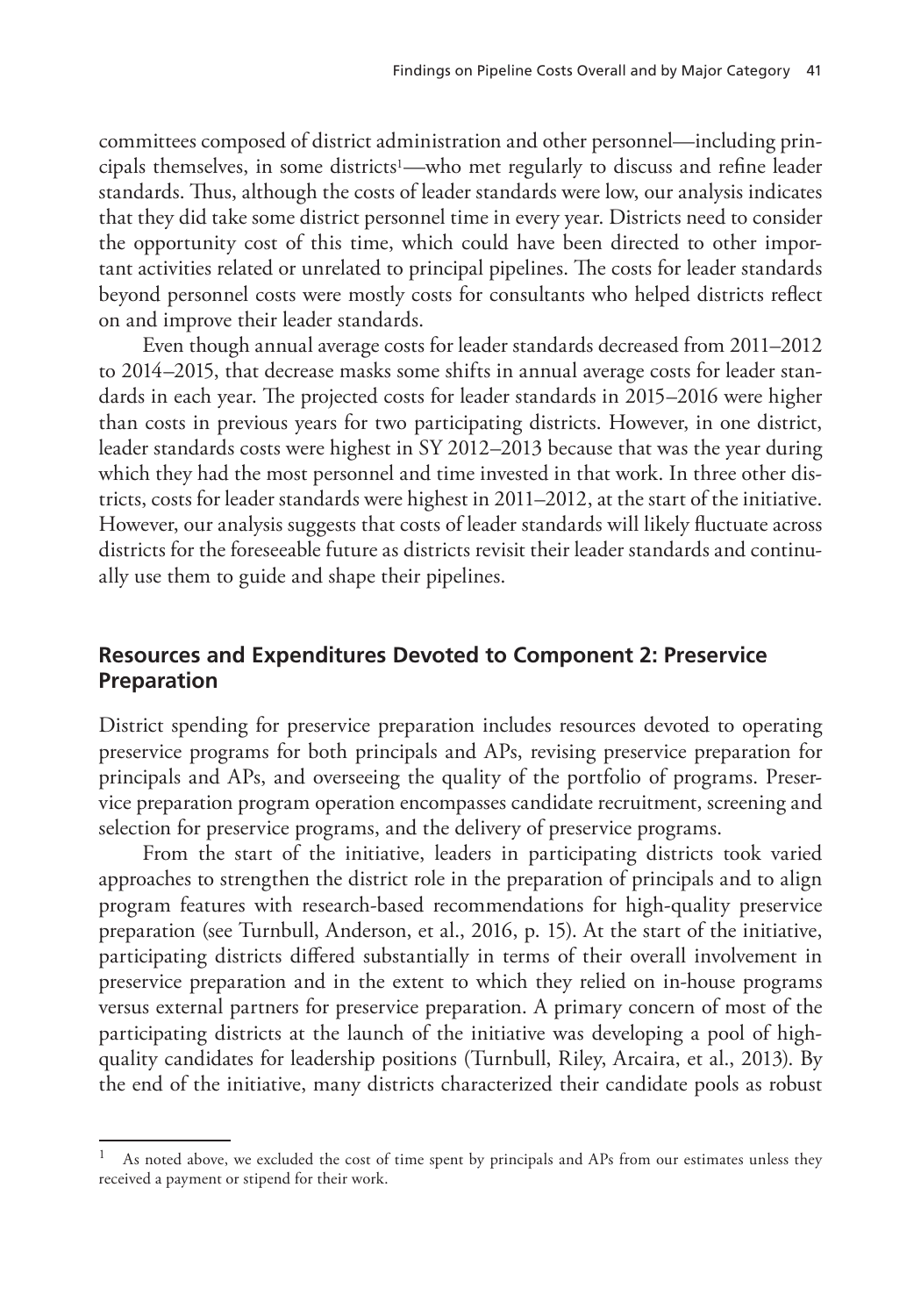and were discussing challenges related to keeping good candidates motivated while awaiting a vacancy (Turnbull, Anderson, et al., 2016). During the initiative, participating districts developed new in-house programs and external partnerships and worked to improve existing ones through the Quality Measures process and other efforts. Despite the variation in strategies that participating districts pursued for preservice preparation, two common emphases emerged. First, all participating districts took a more active role in identifying preservice candidates over the course of the initiative, using data collected through LTSs. And, second, all participating districts worked to improve clinical learning experiences for preservice candidates.

The initiative was grounded in research that emphasized the importance of onthe-job or clinical learning experiences (Darling-Hammond et al., 2007). Participating districts undertook efforts to enhance these clinical experiences in both in-house and external programs, experimenting with a variety of approaches for identifying clinical sites and mentors and structuring the experiences. Clinical experiences can be provided in the context of an aspiring leader's current position or through placement in a new setting under the guidance of a high-quality leader or mentor principal. The second option—placement in a new setting—is usually referred to as a residency for a school leader candidate. The duration of the residency for specific preservice programs in participating districts varied from a month to an entire SY (Turnbull, Anderson, et al., 2016, p. 19). During the initiative, three of the districts dramatically expanded the clinical aspect of their programs (Turnbull, Anderson, et al., 2016, p. 19). Other districts supported clinical experiences for preservice programs from external providers.

Although preservice preparation was a focus for all participating districts during the initiative, assessing the effect of any changes in the quality of new principals will take time. Turnbull, Anderson, et al., 2016, indicates that the time between the start of principal preservice and placement as a principal in a participating district ranged from three to ten years.

Box 3.2 summarizes the main takeaways from our analysis of pipeline resource and expenditure information related to preservice preparation activities.

The adjusted average annual cost of preservice preparation was about \$2.9 million per year (see Table 3.1), which translates to about \$9,400 per principal or \$13 per pupil. Spending on preservice preparation was also extremely variable across districts, which is unsurprising given the array of approaches and programs in the participating districts. As reflected in Table 3.1 and Figure 3.1, the annual average resources and expenditures for preservice preparation in the district that spent the least on those activities were about \$2,900 per principal, whereas the annual average resources and expenditures in the district that spent the most on preservice preparation were about \$23,000 per principal. Also as seen in Table 3.1, adjusted average annual costs for preservice preparation were higher than for all other pipeline categories. However, when measured on a per-principal or per-pupil basis, on-the-job support and evaluation had a higher cost. Readers should keep in mind that per-principal estimates are based on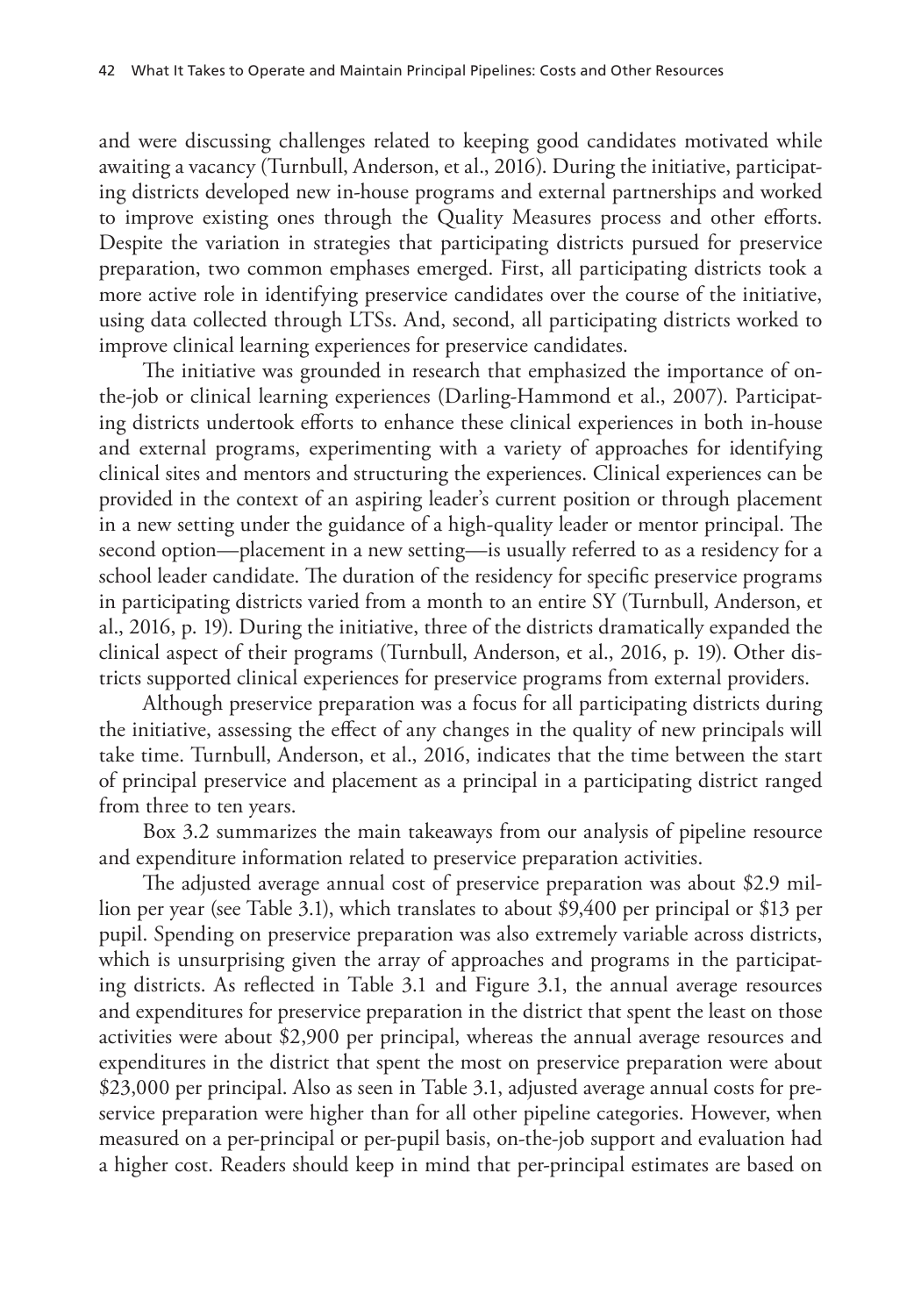#### **Box 3.2**

## **Key Takeaways: Resources Devoted to Preservice Preparation**

- The work to plan for and maintain preservice preparation programs was relatively small compared with the cost of actually running preservice preparation on an ongoing basis.
- A little more than three-quarters of all costs for the preservice preparation component were devoted to the delivery of preservice preparation.
- Districts adopted vastly different approaches to supporting preservice preparation, and this is reflected in wide variation in expenditures across districts.
- Stipends provided to those participating in principal residencies that were a part of some preservice preparation programs represented a large portion of the costs for those programs.

the total number of principals currently serving in each district, not on the number of people who have completed preservice programs in a given year. The people going through a preservice program in a given year are not serving as principals—rather, they are potential candidates for future principal vacancies. Per-principal and per-pupil costs are intended to provide readers with cost estimates that account for district and school size. In some additional analysis below, we also examine costs per preservice program completer.

Figure 3.5 illustrates the resources and expenditures by preservice preparation activity. As seen here, a little more than three-quarters of all costs for preservice preparation were for preservice preparation program delivery. Preservice preparation delivery costs were about \$7,250 per principal annually, on average. Preservice preparation delivery could include any personnel focused on delivering preservice preparation programming (mostly the case for internal, district-led programs); costs (including tuition) for any external subcontractors the district paid to prepare principals or APs; spending for materials, supplies, facility rental, tuition reimbursement, or any other nonpersonnel costs that districts bore; and payments to program participants for residencies that were part of some preservice programs.

Beyond preservice preparation delivery, other preservice preparation activities that had costs included districts' work to revise the preservice preparation system, recruit candidates for preservice preparation, screen and select candidates for preservice preparation, and oversee the whole district portfolio of preservice preparation programs. But costs for all these activities apart from preservice preparation delivery were only 23 percent of the total preservice preparation cost and did not vary a great deal from district to district. Thus, we surmise that the resources and expenditures necessary to plan for and maintain preservice preparation programs are relatively small and stable compared with the cost of operating preservice preparation programs on an ongoing basis.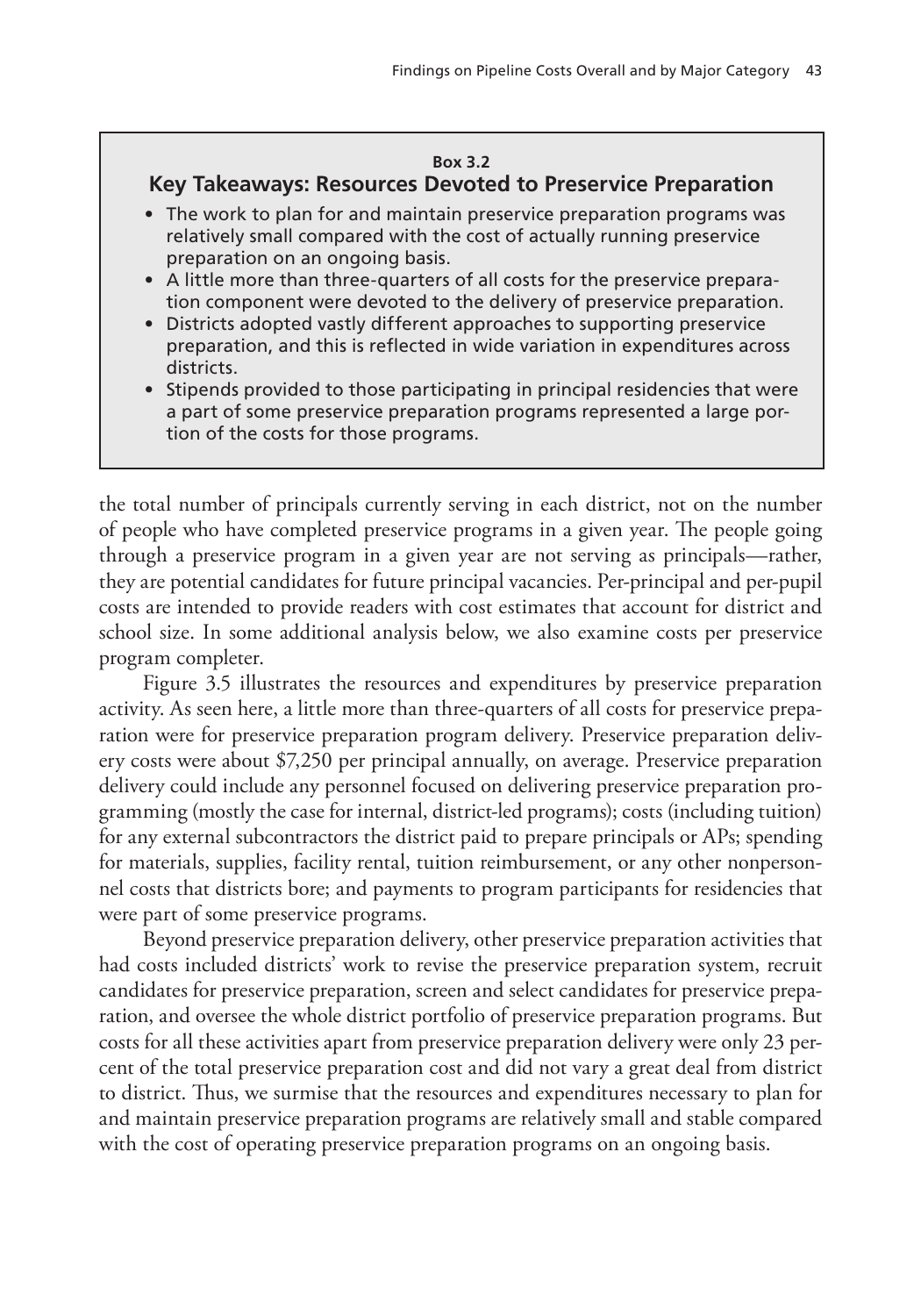



NOTE: The purple bar for each component represents the average of the overall costs in each district. The error bar for each year shows the range from the district with the highest resources and expenditures to the one with the lowest resources and expenditures. **RAND RR2078-3.5** 

It is worth noting that aspiring leaders who received administrative licensure rarely moved directly from such programs into principalships. Among first- and second-year principals whom PSA surveyed in the spring of 2015, "the median elapsed time from starting preparation to becoming a principal had been six years" (Turnbull, Anderson, et al., 2016, p. 20). More typically, these aspiring leaders first become APs and were then appointed to principalships after gaining experience as APs. We categorized resources devoted to programs intended to provide licensure or preparation for aspiring leaders who had not yet become APs as AP preservice preparation expenditures,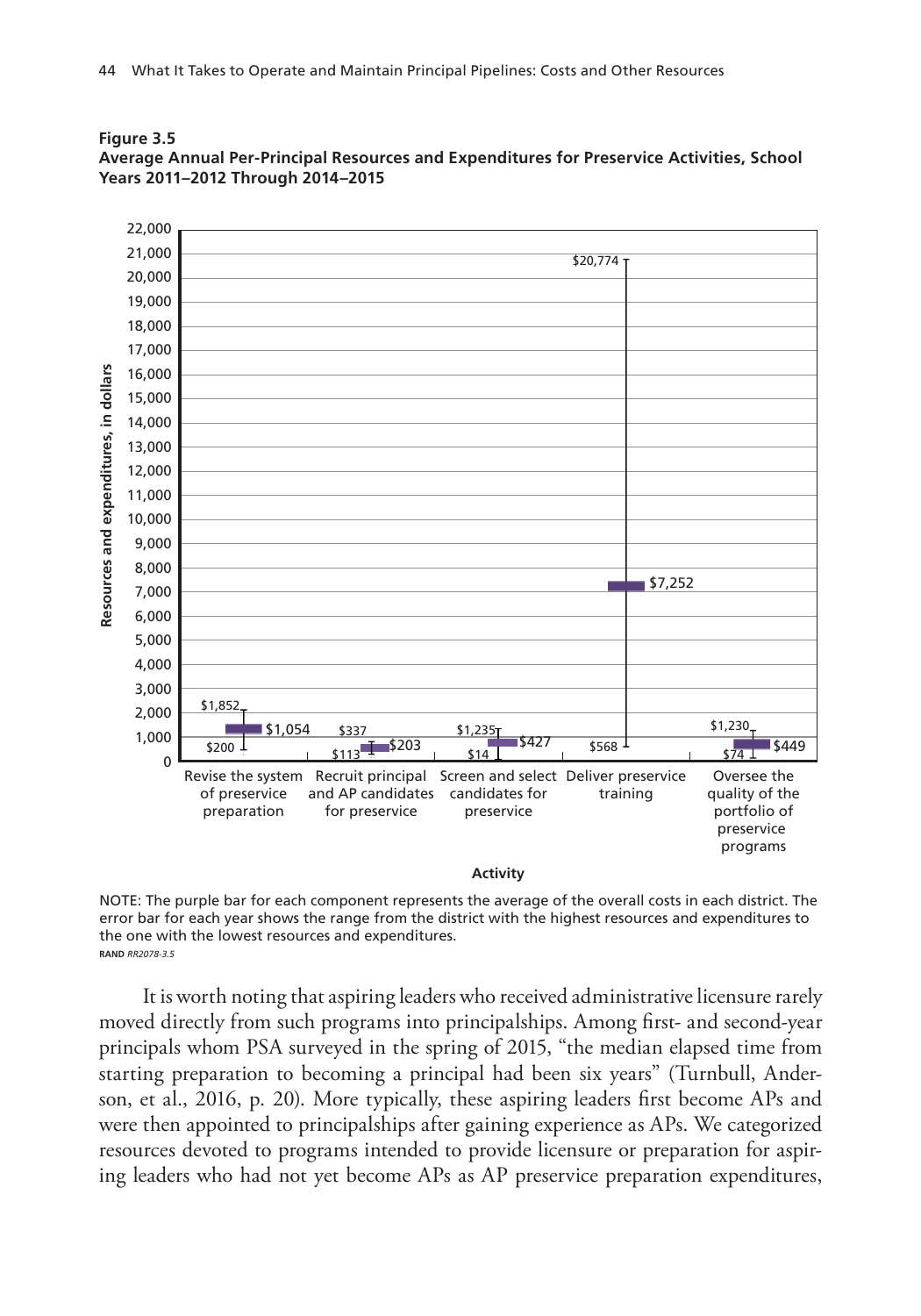whereas we categorized resources for programs intended to provide preparation for the principalship, often (but not always) offered to current APs, as principal preservice preparation expenditures.

Turnbull, Anderson, et al., 2016, describes the trade-offs that districts face in designing robust clinical experiences for principal preparation, noting that "moving aspiring principals out of their schools for a residency in a different school could be disruptive and expensive" (p. 22). Our analysis confirms this sentiment that districts reported. We found that residencies made up a large portion of the costs for delivery of preservice preparation programs. Three districts had principal and AP residencies as part of their preservice preparation programs. Payments to principals to do these residencies or payments to the substitutes hired to fill in for them while on residency—as well as smaller payments to mentors overseeing the residencies—represented a large portion of preservice preparation costs in those districts. In districts where preservice preparation programs did not involve payments for residencies, preservice preparation expenditures were much lower. Given that residency costs were sometimes intertwined with other preservice costs within districts, we cannot provide precise dollar amounts for the cost of residencies. That said, average annual per-principal costs for preservice preparation in districts that did not have residency programs were \$5,168, whereas they were \$13,604 in districts with residency programs.

The costs for residencies contributed to the generally higher costs for delivery on a per-principal basis of internal preservice programs within districts compared with costs for delivery of preservice programs through partnerships that districts had with external preservice providers. Specifically, the delivery of internal preservice preparation programs for principals or APs costs districts an annual average of \$5,640 per principal or an annual average cost of nearly \$1.5 million, whereas the delivery associated with external partnerships for principals or APs—typically spent through district subcontracts with preservice providers—costs districts an annual average of \$1,612 per principal or an annual average cost of a little less than \$656,000. Furthermore, the range of costs for internal programs was very large: from a minimum of just \$108 in one district that had one small internal program to prepare APs to a maximum of \$19,928 in another district that operated several internal programs to prepare APs and principals. In contrast, the range for costs of partnerships with external preparation programs was much smaller: from \$0 in one district that did not focus on preservice program delivery for external partnerships to \$4,747 in another district with several preservice partnerships for preparation of both APs and principals. Some but not all of the external partners offered residency-based programs. That said, as we noted in Chapter One, our cost analysis does not take into account all the potential costs borne by external providers. Staff at some institutions who provided preservice in partnership with districts might have contributed a great deal of time and effort to preservice partnerships for which we do not account in district expenditures to subcontracts or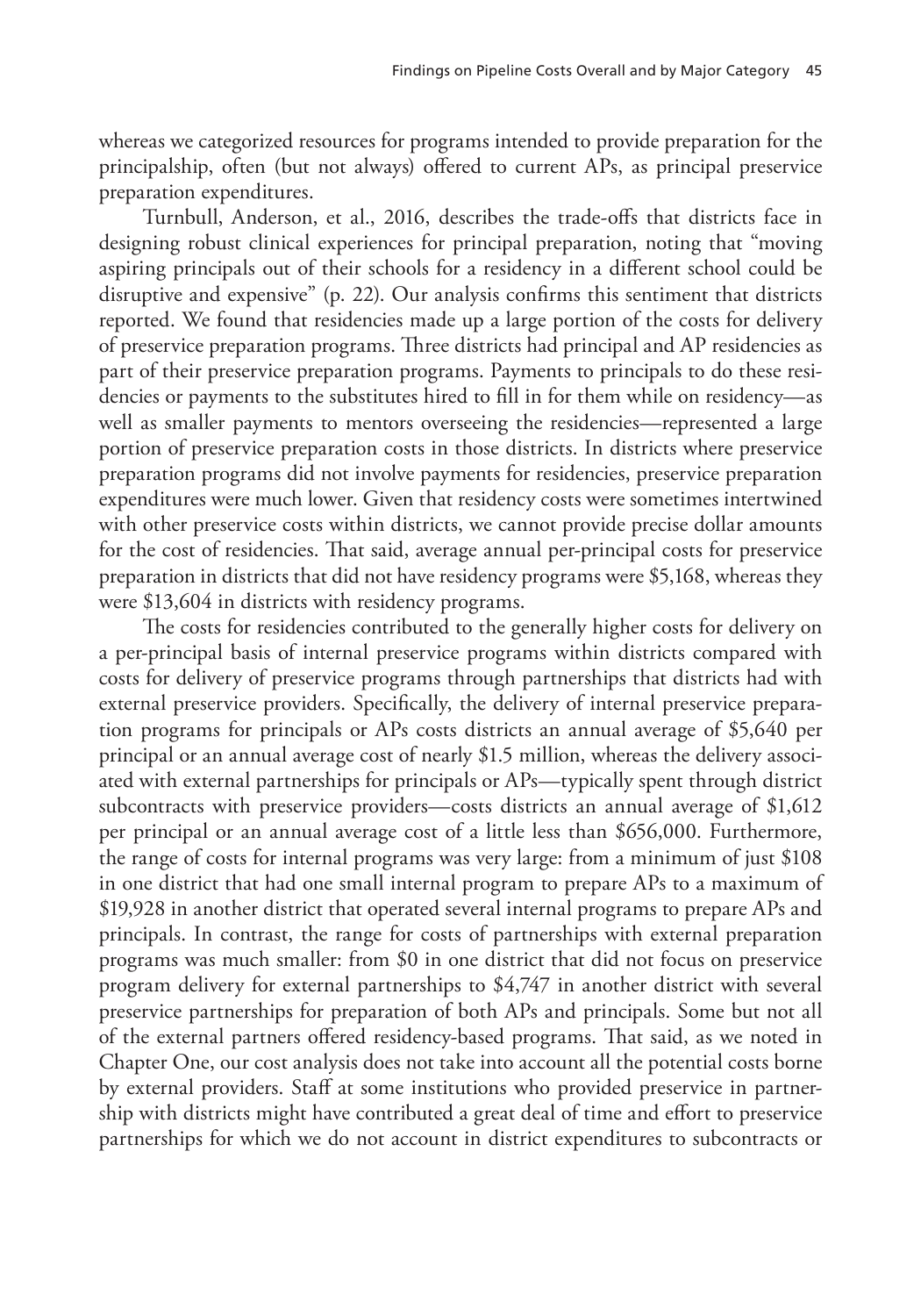consultants. Additionally, some external partners relied on tuition payments from participants, and those are not accounted for here.

Personnel costs for preservice preparation were relatively low compared with personnel costs for other pipeline categories. Just over one-quarter of all annual average resources and expenditures for preservice preparation were for district personnel. Unsurprisingly, most of the district personnel costs for preservice preparation delivery were in internal, district-led programs. Specifically, a little less than one-third of the costs for district-led principal and AP programs were for personnel. In contrast, districts reported no personnel costs for delivery of external preservice preparation programs for principals, and personnel costs made up less than 1 percent of the costs for delivery of external AP preservice preparation programs. This does not mean that district personnel did not spend any time supporting these external programs. Instead, that personnel time is likely documented under other preservice preparation activities, such as work on the revision and development of programs overall and overseeing the quality of districts' preservice preparation portfolios.

The trends in district spending for preservice preparation are also interesting to consider. Figure 3.6 suggests that the costs for preservice preparation actually increased in districts over time to a high of almost \$12,000 per principal in 2014–2015, although variability in district spending also increased from 2011–2012 to 2014–2015. These year-to-year changes in costs for preservice preparation—and variability in preservice preparation costs—stem mainly from change and variability in one particular preservice preparation activity: delivery of preservice preparation. Costs for delivery of preservice preparation increased from an average annual cost of almost \$3,400 in 2011– 2012 to about \$10,000 in 2014–2015.

The largest rise in preservice costs occurred from 2011–2012 to 2012–2013. In this year, the costs of preservice rose in all but one district, with costs for the specific activity of preservice delivery rising the most. The rise in costs from 2012–2013 to 2013–2014 and 2013–2014 to 2014–2015 stemmed from rises in preservice costs and particularly preservice delivery costs—in three districts. One district experienced particularly high rises in preservice delivery costs in all these years, mostly as the result of that district's investments in preservice preparation for APs, including stipends for differentiated teacher leader roles as a way to encourage a career ladder from teaching to the principalship. As we point out below, these rises in costs for preservice delivery somewhat follow increases in the numbers of candidates completing preservice programs, although the number of completers does not completely explain increased preservice delivery costs.

We also examined the extent to which increases in preservice preparation program delivery costs in particular reflected growth in the numbers of people participating in and graduating from preservice preparation programs. Districts provided information on the numbers of people who completed the preferred preservice preparation programs on which they focused their resources and expenditures each year.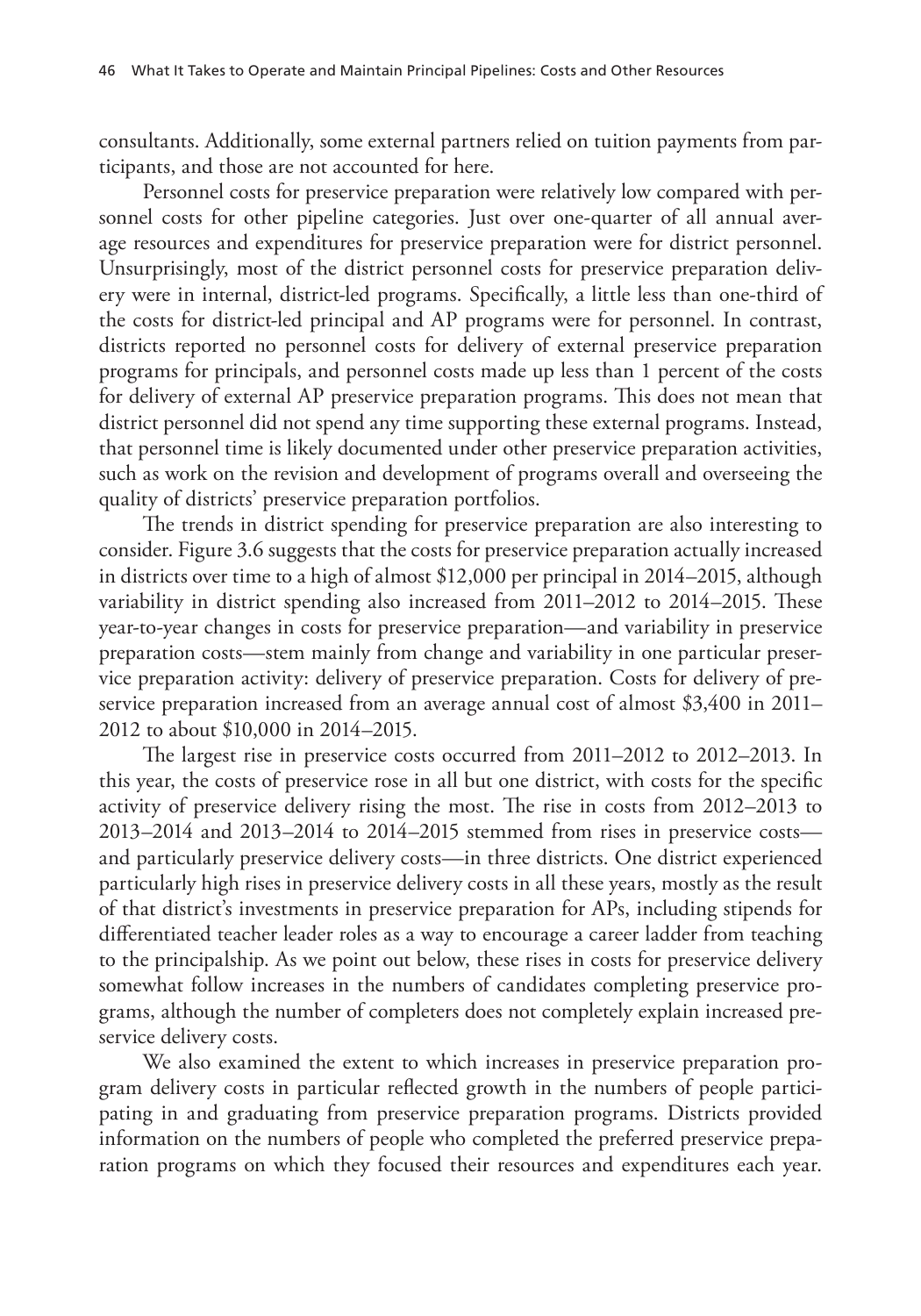

**Figure 3.6 Average Per-Principal Resources and Expenditures, by Year, for Preservice Activities**

NOTE: The purple diamonds represent the estimates of average principal pipeline expenditures across all Principal Pipeline Initiative districts. The lower bound or minimum average cost (as depicted by the bottom of the diamond for 2015–2016) represents projected costs when only personnel costs are doubled. The upper bound or maximum average cost (as depicted by the top of the diamond for 2015–2016) represents projected costs when all costs—personnel and nonpersonnel—are doubled. The error bar for each year shows the range from the district with the highest resources and expenditures to the one with the lowest resources and expenditures. RAND RR2078-3.6

In Table 3.2, we present the average number of people completing preservice preparation programs in each year, from 2011–2012 through 2014–2015, along with the average cost of preservice preparation delivery (just that one activity within the preservice preparation component) by principal preparation program completer. Readers should not interpret these costs as costs of "tuition" for a program completer. Instead, these costs encompass everything that goes into the actual delivery of preservice, from costs of instructors and training materials to any technology used for instructional delivery to district payments for residents and those who support residents.

As seen in Table 3.2, the average number of participants completing preservice preparation programs did increase over time, from an average of just 53 completers in 2012 to an average of 170 in 2015. The largest jumps in program completions occurred between 2011–2012 and 2012–2013 and between 2012–2013 and 2013–2014. These rises in preservice completions can be partially attributed to a growing focus on preparation programs for APs in some districts, but they also reflect an effort on the part of some districts to build the pool of principal candidates during the time frame of the initiative. No districts documented having any preferred providers for AP preparation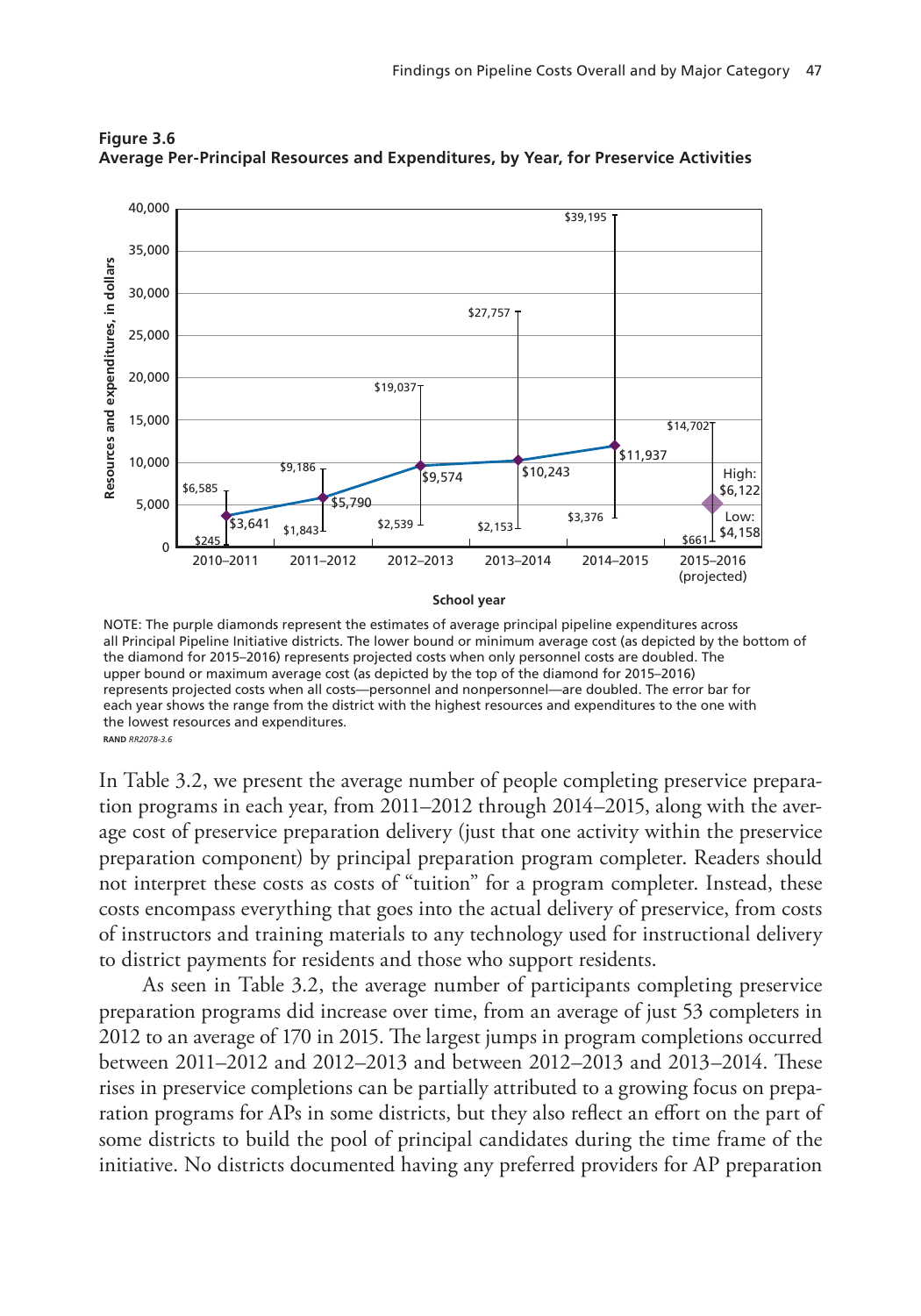| <b>SY</b> | <b>Average Number of</b><br><b>Completions</b> | <b>Cost per Completer, in Dollars</b> |                |                |
|-----------|------------------------------------------------|---------------------------------------|----------------|----------------|
|           |                                                | Average                               | <b>Minimum</b> | <b>Maximum</b> |
| 2011-2012 | 53                                             | 36,967                                | 477            | 76,684         |
| 2012-2013 | 121                                            | 28,726                                | 1,007          | 71,244         |
| 2013-2014 | 166                                            | 30,879                                | 1,633          | 75,826         |
| 2014-2015 | 170                                            | 27,296                                | 951            | 67,417         |
| Average   | 128                                            | 30,967                                | 1.017          | 58,962         |

| Table 3.2                                                                           |
|-------------------------------------------------------------------------------------|
| Average Number of People Completing Principal Preservice Programs and Resources and |
| Expenditures per Program Participant for Preservice Delivery in Each Year           |

NOTE: The minimum costs each year result in the average because the same district is represented in each year. This is not the case for the maximum costs, so the average is not the average of the numbers in that column.

in 2011–2012. Thus, we did not document any AP program completers in that year. However, by 2014–2015, five districts had developed external partnerships or created internal programs intended to prepare people specifically for AP positions.

As can also be seen in the table, the average cost per completer was highest at the start of the initiative, in 2011–2012 (at nearly \$37,000 per completer), and then decreased to a low of \$27,296 per program completer in 2014–2015. As noted previously, although the rise in the numbers of those completing preservice programs tracks somewhat with rises in total preservice delivery costs (as noted in Figure 3.6), the number of completers does not fully explain changes in preservice costs or cost per completer over time. We surmise that the change in costs might also be connected to district decisions regarding how much school leader preparation they are willing to subsidize. In some cases, particularly when districts partnered with external programs, program participants might have paid more of the costs themselves. We caution readers against interpreting these figures as a cost for particular principal preservice preparation programs. As mentioned previously, many districts were devoting resources to preservice preparation for APs as well as principals, especially during later years of the initiative.

Another observation from Table 3.2 is that there is wide variation in annual spending per program completer. This wide variation reflects the large differences among preservice preparation programs and their costs. In four districts, for example, average annual spending per preservice preparation program completer was more than \$50,000 in at least one year, whereas the costs in the two other districts were under \$5,000 per preservice preparation program completer in some years. Box 3.3 summarizes information about additional expenditures for preservice preparation that aspiring leaders bore themselves, which we do not directly include in our estimates.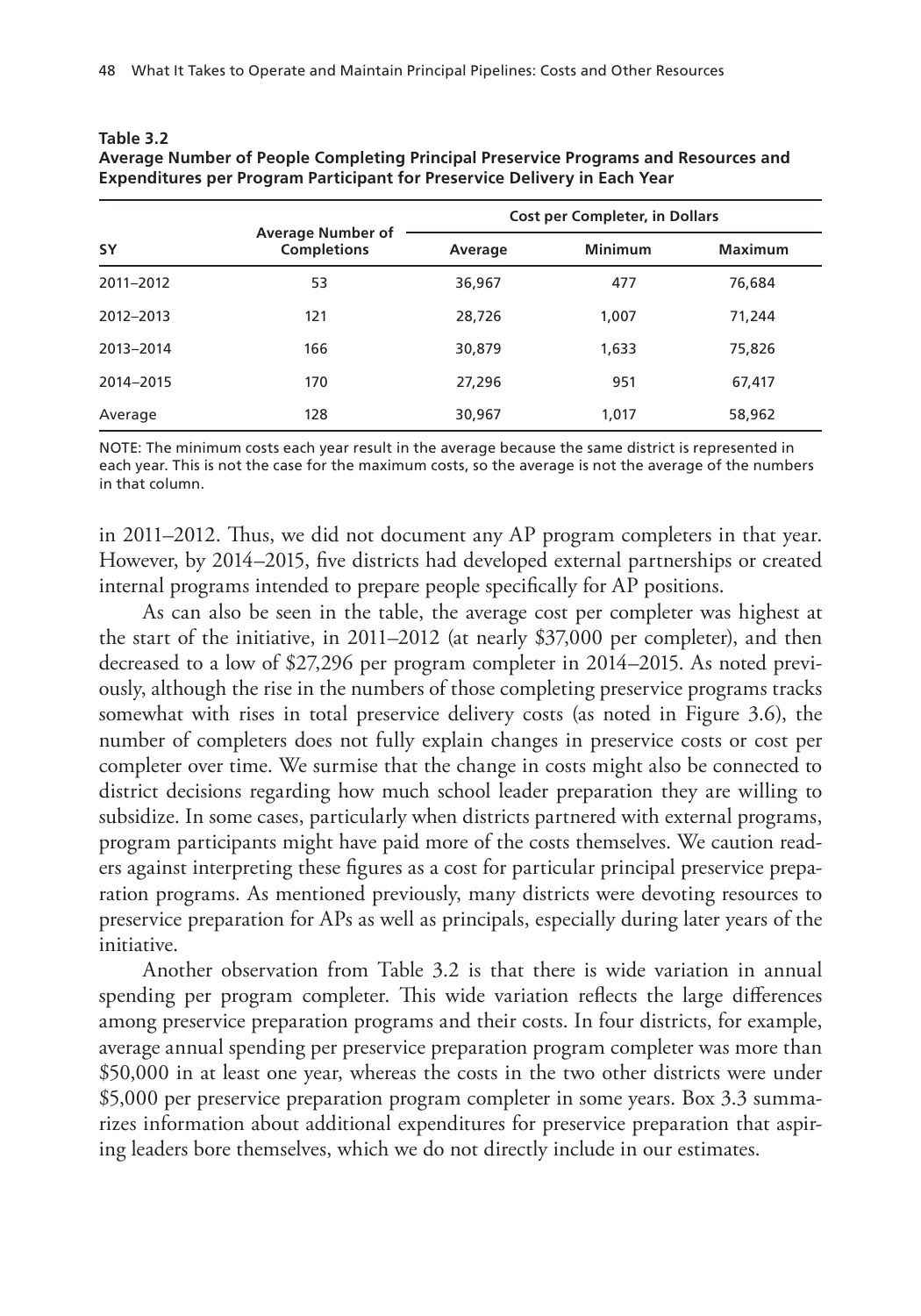As with leader standards, we found that expenditures for preservice preparation were not always clearly related to our measures of district size. Although districts with more principals typically have more principal vacancies to fill in a given year, even the number of school leader vacancies in school districts did not directly drive the number of preservice candidates supported by the district or total spending on preservice. Other factors, such as the quality of the candidate pool at the start of the initiative, growth in the number of schools in the district, and strategic decisions about how to support preservice, likely also play a significant role in preservice costs. At the same time, as we mentioned in Chapter One, most of the participating districts are relatively similar in terms of numbers of pupils and schools. Thus, we have limited ability to pinpoint ways in which district size drives costs.

Two strategic district decisions that could affect preservice costs borne by the district are worth noting. The first is a decision regarding the share of preservice preparation costs borne by the district versus the aspiring leader. Some participating districts chose to cover some or all of the cost of preservice preparation for some or most candidates. This approach provided the district with an opportunity to influence who pursued preservice preparation, as well as the content of the preservice preparation. How-

### **Box 3.3**

# **Preservice Preparation Costs from Novice Principals' and Assistant Principals' Perspectives**

Although our study focused on costs from the district perspective, it is important for districts to acknowledge that people incur out-of-pocket financial costs associated with preparation. The survey that PSA administered to novice principals and APs asked administrators about their total out-of-pocket expenditures for tuition and other expenditures related to administrative licensure and AP or principal preparation programs that the district did not reimburse. Novice principals surveyed in 2014–2015 reported spending an average of \$3,747 on their preservice preparation, and novice APs surveyed in 2014–2015 reported spending an average of \$4,931 on their preservice preparation.

Overall, the average spending by individuals on preservice preparation—as noted through their principal and AP survey responses—was not as variable across districts as the districts' spending on preservice preparation activities. Across districts, novice principals reported spending an average of \$2,119 to \$4,966, and novice APs reported spending an average of \$2,701 to \$9,264. Interestingly, novice principals' and APs' average spending on preservice preparation tended to be lower in districts spending higher average amounts on preservice preparation. This suggests that some districts might be paying a greater share of preservice preparation costs than their trainees. Yet, spending on preservice preparation at the individual level was extremely variable within districts, which likely corresponds to differences in preservice preparation programs.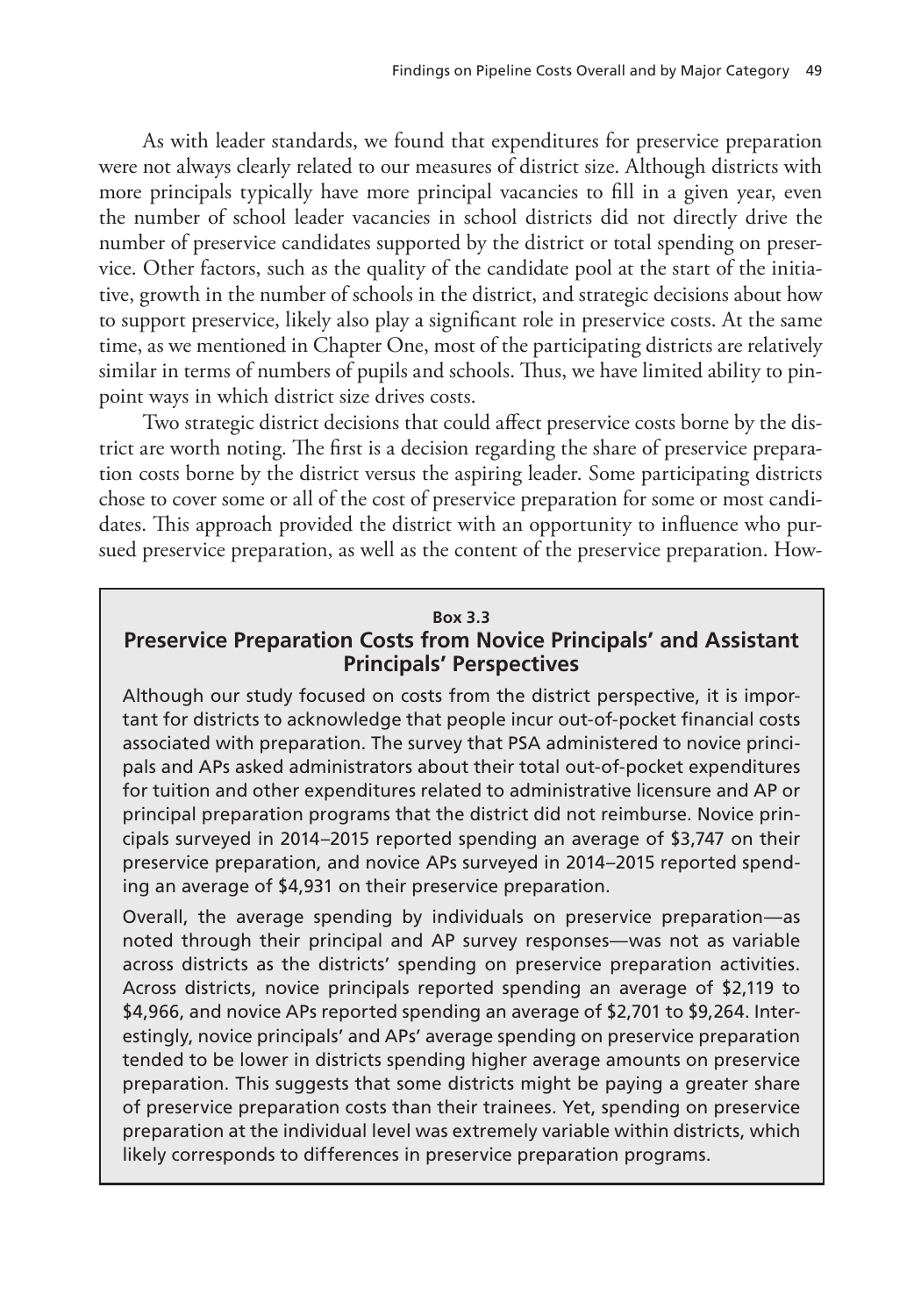ever, districts face a risk that program completers might not become principals in the district after completion. Districts balance the costs of investing in preservice preparation with other considerations, such as the district culture and local labor market conditions. The most sensible approach for one district might not work for another district. The other strategic district choice that would affect the cost of preservice is the choice between spending on preservice preparation and spending on induction and on-thejob support. The participating district that spends the least on preservice preparation might end up spending the most on on-the-job support. One leader in a participating district described this as a "pay now or pay later" perspective.

# **Resources and Expenditures Devoted to Component 3: Selective Hiring and Placement**

Resources devoted to selective hiring and placement include the resources involved in recruiting, screening, and hiring school leaders, as well as resources devoted to revising hiring and placement systems. Top district leaders viewed the changes made to hiring and placement during the initiative as successful (Turnbull, Anderson, et al., 2016, p. 25). In addition, a higher fraction of principals who started on the job between 2013 and 2015 felt that their skills were an excellent fit with the needs of their schools than novice principals who started from 2010 to 2012 did (Turnbull, Anderson, et al., 2016, p. 33). All participating districts undertook efforts to make hiring and placement processes more systematic, rooted in leader standards and guided by objective data. Two of the districts had already taken steps in that direction at the time the initiative was launched, and the others quickly followed their lead. All districts worked over the course of the initiative to refine these processes by engaging in vacancy planning, creating hiring pools or selection stages, and using simulation exercises to assess candidates' skills against their leader standards. Districts also developed and used data systems to inform hiring and placement processes (Turnbull, Anderson, et al., 2016, pp. 25–36). It is too early to conclusively assess the implications that the hiring investments or investments in other categories of the pipeline had for turnover in participating districts. However, our preliminary analysis of available data from participating districts suggests that, in three of the districts, the percentage of newly hired principals who continue to serve as principals in the district after two years increased substantially between 2010–2011 and 2013–2014.

Box 3.4 summarizes the main takeaways from our analysis of pipeline cost information related to selective hiring and placement. As with leader standards and preservice, we found that expenditures for selective hiring and placement were not strongly related to district size.

Figure 3.7 describes the average spending on selective hiring and placement activities during the time frame of the initiative. On average, across districts and across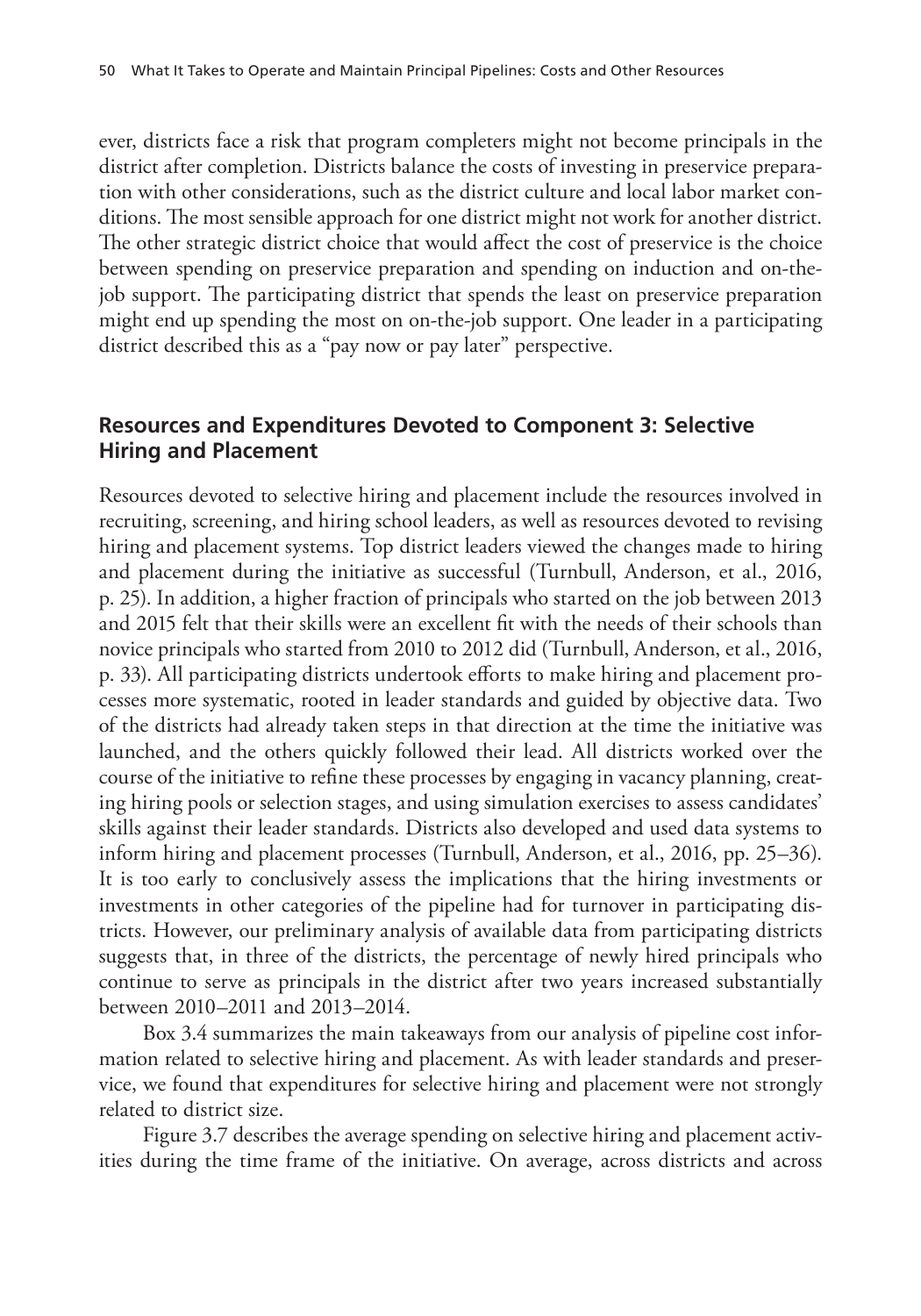### **Box 3.4 Key Takeaways: Resources Devoted to Selective Hiring and Placement**

- On average, districts devoted a small share of total pipeline resources to selective hiring and placement (about 9 percent of all pipeline expenditures), amounting to \$2,894 per principal or \$3.57 per pupil.
- Nearly half of the resources devoted to hiring and placement during the initiative were investments in revisions to hiring systems.
- Compared with ranges for other pipeline categories, the range of expenditures across districts was narrow; much of the variation stemmed from differences in resources devoted to system improvements.

years, participating districts devoted \$2,894 per principal or \$3.57 per pupil each year to selective hiring activities. The range of costs was \$817 per principal to \$5,867 per principal—much narrower than for preservice preparation.

Forty-six percent of that spending (\$1,338 per principal) was devoted to revising the system of principal screening, hiring, and placement. However, the high average costs for revision of hiring and placement were particularly driven by high costs in one district that spent more than \$4,000 per principal each year, on average, on hiring and placement revision activities. In that district, hiring and placement revision activities included the time and effort of some district personnel who weighed in on revisions, subcontracts with organizations and people who helped the district evaluate and revise its recruitment and hiring efforts, and work to design the tools used to evaluate candidates and train personnel to administer those tools. If that district were excluded from our analysis, the cost of hiring and placement revision activities would be about \$650 per principal.

Variation in resources devoted to recruiting, candidate pool screening and interviewing, and hiring school leaders reflected differences in local contexts, as well as differences in the way principal pipelines operated in different districts. For example, in one district, the candidate pool consisted entirely of people who had successfully completed the preservice preparation program. That district reported devoting no resources to screening for the candidate pool. As another example, resources devoted to recruiting candidates tended to be lower in districts using a "grow your own" approach and higher for districts that were actively seeking candidates from outside the district.

Figure 3.8 presents information on the average spending on selective hiring and placement by year. As illustrated in Figure 3.8, average spending on selective hiring and placement increased about threefold in the first year of the initiative over our preinitiative estimates, increased again in the second year of the initiative, and then began to decline. Four of the five districts included in our analysis of the selective hiring and placement component experienced a rise in costs from 2011–2012 to 2012–2013, with particularly large rises in two districts, both of which increased their spending on activities related to revision of hiring and placement, including the involvement of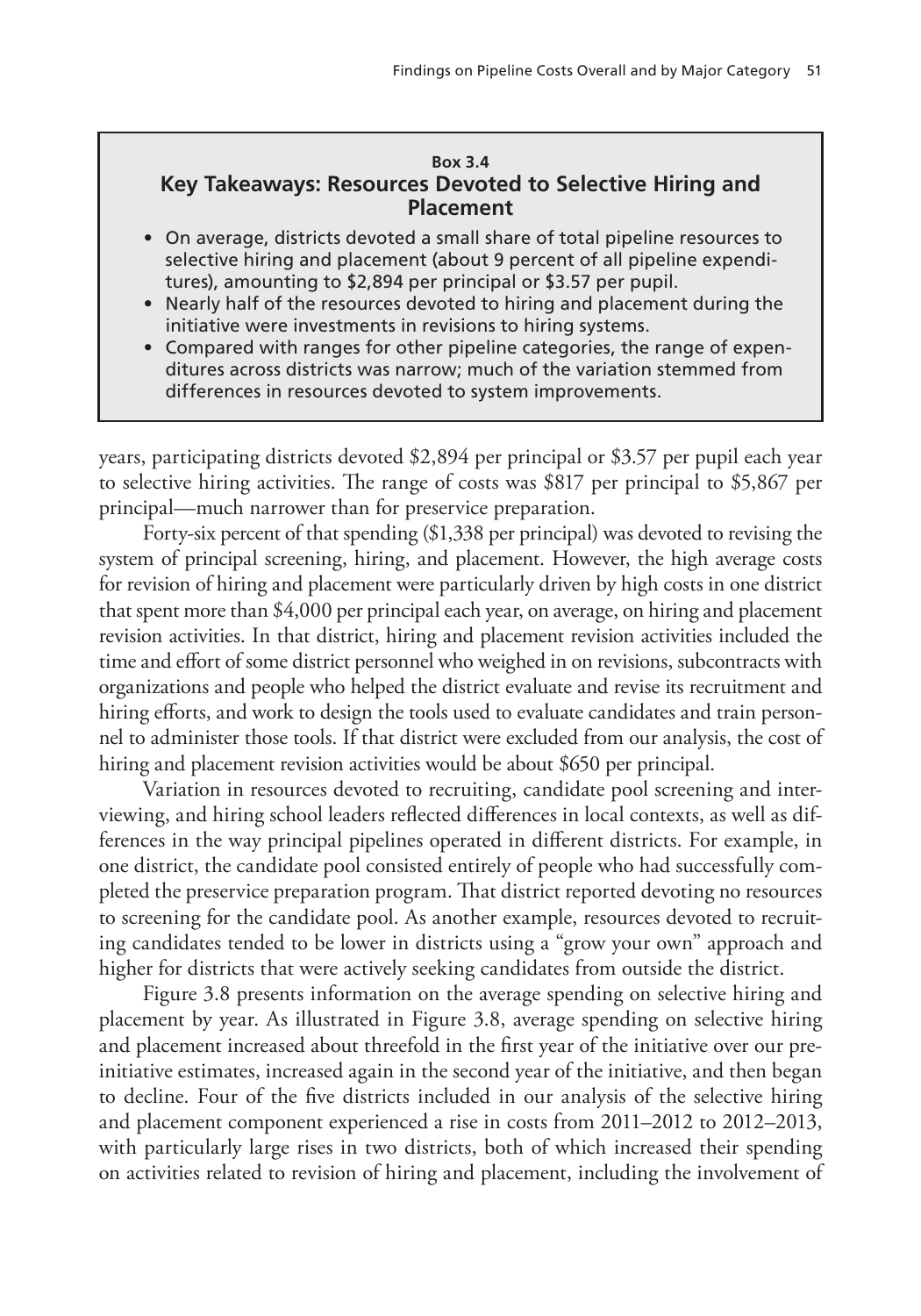



NOTE: We based estimates on average principal pipeline resources and expenditures across the five Principal Pipeline Initiative districts for which we had data for selective hiring and placement activities (i.e., excludes New York City). **RAND RR2078-3.7** 

more district personnel in hiring and placement revision processes and additional consultants to help assess and further develop recruitment and hiring strategies.

The predicted range of costs for  $2015-2016$  was very small  $(\$2,031$  to  $2,083)$ , which reflects that personnel made up 95 percent of the resources and expenditures for hiring activities in 2015–2016. Thus, the predicted range of resources and expenditures for  $2015-2016$ —which compares doubled costs for the first half of  $2015-2016$  with costs that were doubled only for personnel who worked on hiring activities in the first half of 2015–2016—was also very small. Personnel costs made up 70 percent of the annual average spending for hiring activities from 2011–2012 to 2014–2015. Within these general trends, one district was consistently on the low end of spending on this component, and two districts were consistently on the higher end. Regardless of where they fell, all districts made investments to improve their hiring processes during the initiative.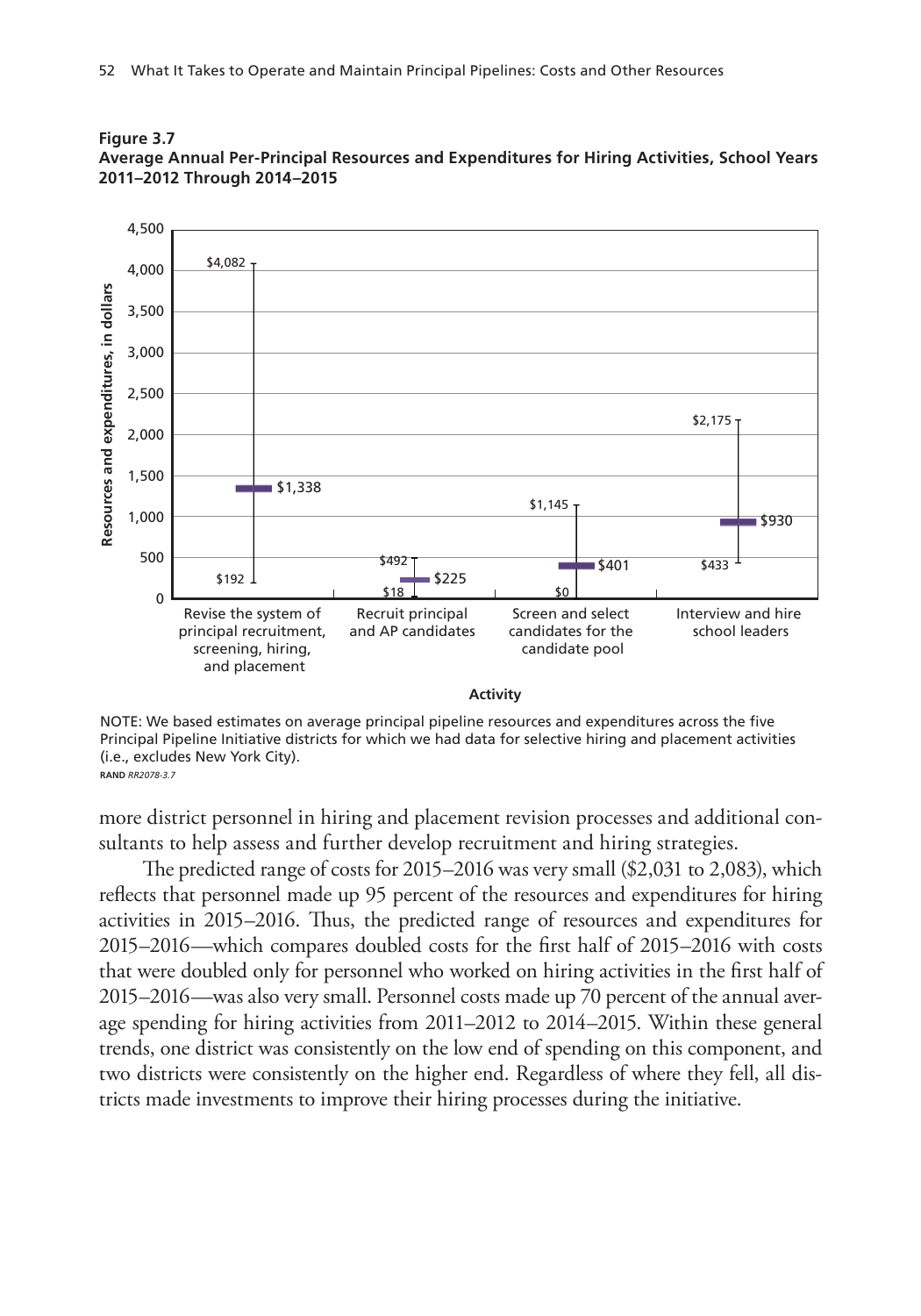

**Figure 3.8 Average Per-Principal Resources and Expenditures, by Year, for Hiring Activities**

NOTE: We based estimates on average principal pipeline resources and expenditures across the five Principal Pipeline Initiative districts for which we had data for selective hiring and placement activities (i.e., excludes New York City). RAND RR2078-3.8

# **Resources and Expenditures Devoted to Component 4: On-the-Job Support and Evaluation**

Resources devoted to on-the-job support and evaluation include the resources involved in evaluating principals and APs, providing on-the-job support for them, and revising support and evaluation systems for them. Surveys suggest that new principals viewed the principal-evaluation systems favorably and appreciated the one-on-one mentoring,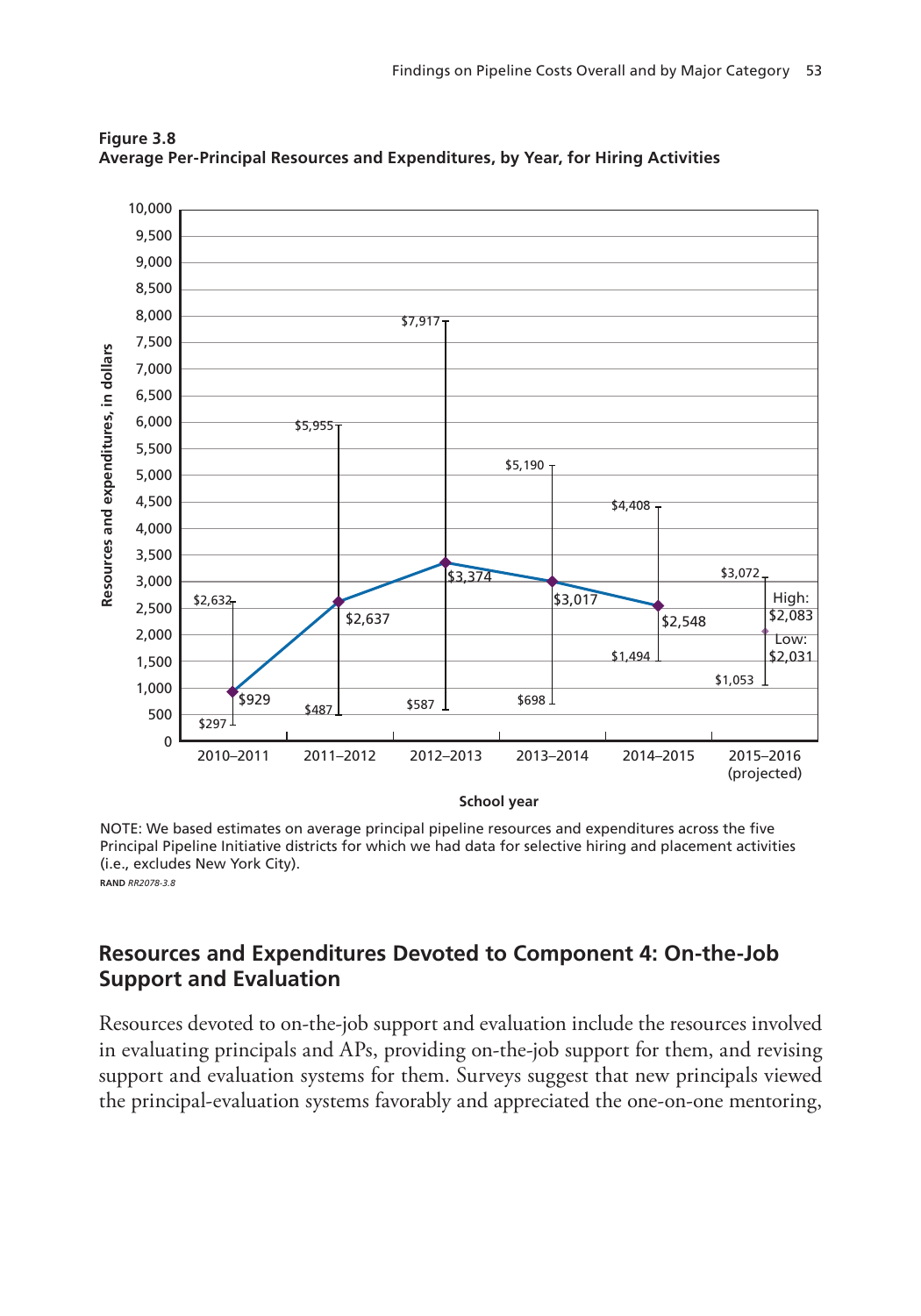coaching, and on-the-job support provided by principal supervisors (Turnbull, Anderson, et al., 2016, pp. 37–47).2

All participating districts undertook efforts to align their school leaders' on-thejob support and evaluation systems with leader standards, and districts also considered how to provide professional learning and improvement opportunities that better aligned with their evaluation systems. As a part of this work, all districts took measures to improve principal supervision, and several districts expanded access to principal and AP coaching and mentoring. All districts used the SAM process to help school leaders increase time spent on instructional-leadership activities and improve effects on teaching and learning. Districts differed in terms of the mix of school leader supports they provided, as well as the intensity and duration of those supports. For example, one district developed an induction program that provided a structured sequence of support for novice principals over five years. Other districts focused on supporting principals in the first year or two.

Box 3.5 summarizes the main takeaways from our analysis of pipeline cost information related to on-the-job support and evaluation.

On average, across districts and across years, participating districts devoted \$13,956 per principal or \$18.53 per pupil to on-the-job support and evaluation activities. Figure 3.9 shows the average spending devoted to on-the-job support and evaluation, by year, during the initiative. Resources devoted to on-the-job support and evaluation varied substantially, both across districts and within districts over time, but to a lesser degree than we observed with preservice preparation. The average for the lowest-

### **Box 3.5 Key Takeaways: Resources Devoted to On-the-Job Support and Evaluation**

- On average, districts devoted nearly half of total pipeline resources to onthe-job support and evaluation (47 percent), which amounted to \$13,956 per principal or \$18.53 per pupil.
- The vast majority of these resources were devoted to the provision of onthe-job support for principals and APs, including SAM. Districts devoted about \$10,942 per principal to these activities, and on-the-job support was the most expensive activity of all principal pipeline activities across participating districts.
- Expenditures for on-the-job support included coaching and mentoring, principal supervision, the SAM process, costs for consultants, and the materials and supplies necessary for delivering ongoing PD for school leaders.

<sup>2</sup> As discussed in Turnbull, Anderson, et al., 2016, participating districts used the terms *coaching* and *mentoring* to refer to individualized support or guidance provided to aspiring or current leaders. In this report, we do not distinguish between mentoring and coaching and use the term *mentoring and coaching* to refer to this broad category of support.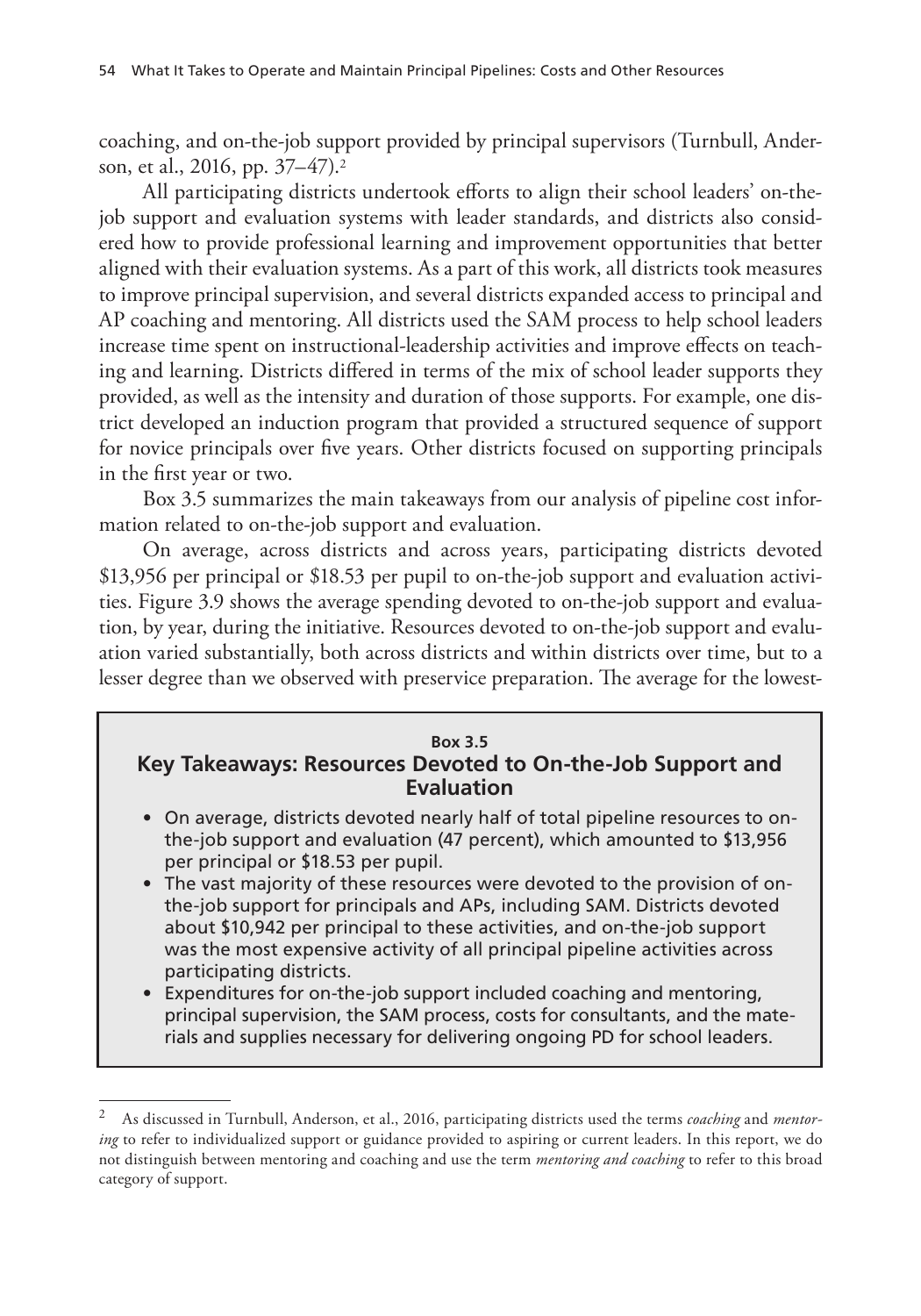

**Figure 3.9 Average Per-Principal Resources and Expenditures, by Year, for Support and Evaluation Activities**

NOTE: We based estimates on average principal pipeline expenditures across the five Principal Pipeline Initiative districts for which we had data for on-the-job support and evaluation activities (i.e., excludes New York City). **RAND RR2078-3.9** 

spending district was \$10,903 per principal, and the average for the highest-spending district was \$19,790 per principal. All districts increased the resources devoted to onthe-job support and evaluation during the initiative, and the resources did not seem to be declining substantially as the initiative was winding down. Expenditures for onthe-job support and evaluation did appear to be related to the number of principals in the district. Districts with more principals tended to have higher expenditures in this category of activity, although other factors related to districts' starting points and strategies for preparing and supporting principals appeared to play a role as well.

The largest increase in costs for the on-the-job support and evaluation occurred from 2011–2012 to 2012–2013, when spending jumped by about \$8,000 per principal,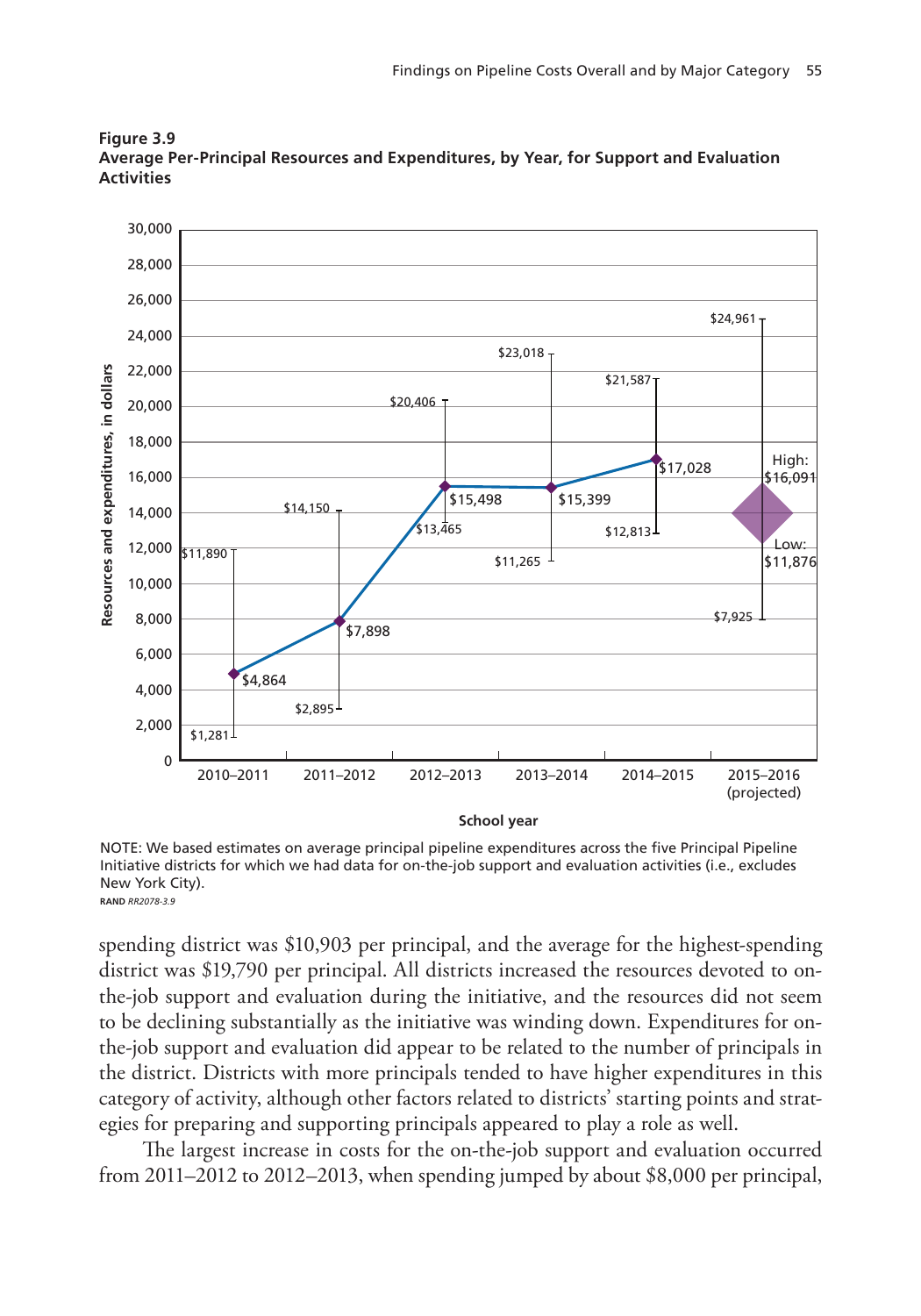or \$1.3 million on average, across participating districts. That is the largest year-to-year increase in spending for any pipeline component. The increase was not driven by any one district; all five districts for which we estimated costs of on-the-job support and evaluation saw large increases in costs for that component between 2011–2012 and 2012–2013. These increased costs were mostly due to large rises in the costs of on-thejob support for school leaders and—in the case of two districts—more spending for executive coaching as well. Average costs for on-the-job support and evaluation rose by a much smaller amount—about \$1,600 per principal—between 2013–2014 and 2014–2015 because of rises in spending in three districts.

Figure 3.10 shows the average spending, by activity. As illustrated in Figure 3.10, the vast majority of resources directed toward this component were devoted to the provision of on-the-job support, including SAM support (\$10,942 per principal per year, on average). In contrast, districts devoted only \$1,385 per principal on average to principal and AP evaluation. Although all districts engaged in efforts to revise both evaluation systems and systems for on-the-job support, those reform efforts consumed relatively few resources. Over the course of the initiative, districts devoted an average of \$513 per principal to revise their systems of providing on-the-job support and \$381 per principal to revise systems for evaluation. They also devoted \$734 per principal to provide executive coaching to those supporting leaders. As a reminder, the costs reported here on a per-principal basis are averaged over the total number of principals in a district, not the number who participate in a particular type of support activity.

A 2015 study by The New Teacher Project indicated that districts spend between \$10,000 and \$26,000 per teacher and between 5 and 10 percent of all district expenditures just on teacher PD (akin to what we define as on-the-job support for principals). Although PD expenditures are comparable on a per-teacher or per-principal basis, teacher PD consumes a much larger share of district spending because there are many more teachers than principals in a school district.

Not only was the delivery of on-the-job support for principals and APs the most costly activity in the fourth component of the pipeline (on-the-job support and evaluation); it was also the activity with the greatest cost across the entire principal pipeline. Given the high costs for delivery of on-the-job supports for school leaders, we investigated this activity in more detail. This investigation revealed several important takeaways. First, costs for principal on-the-job support made up a little more than 70 percent of the annual average cost for on-the-job school leader support overall (\$6,411 per principal, annually), whereas AP on-the-job support made up only about 20 percent of all on-the-job support costs. If SAM support is also included as principal on-the-job support, the percentage of on-the-job support for principals swells to 77 percent of the total costs of on-the-job support for school leaders. More-generalized school support which could assist both principals and APs—made up a little less than 10 percent of the total costs for on-the-job school leader support.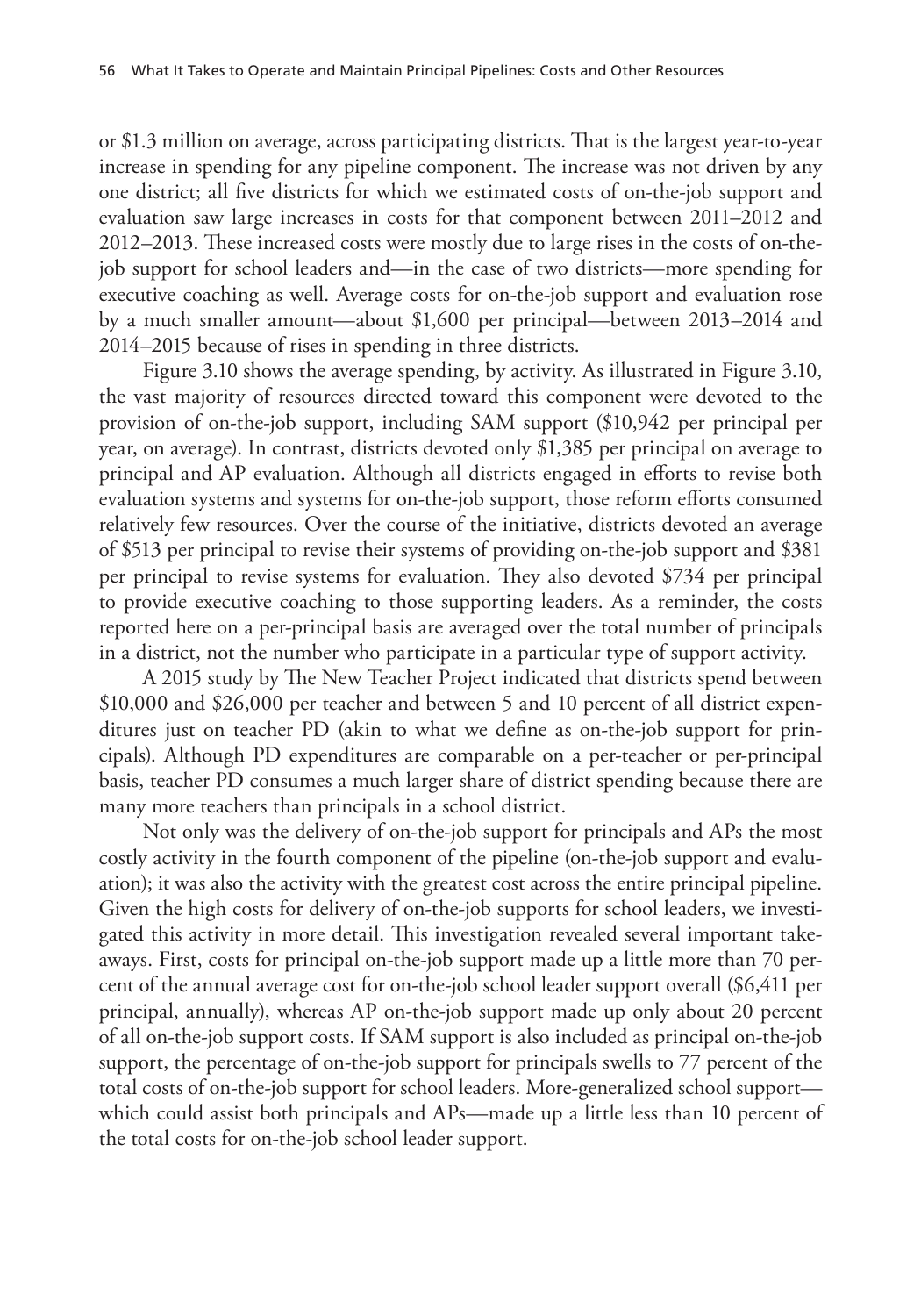**Average Annual Per-Principal Resources and Expenditures for Support and Evaluation Activities, School Years 2011–2012 Through**  Average Annual Per-Principal Resources and Expenditures for Support and Evaluation Activities, School Years 2011-2012 Through Figure 3.10 2014-2015 **Figure 3.10 2014–2015**



NOTE: We based estimates on average principal pipeline expenditures across the five Principal Pipeline Initiative districts for which we had data<br>for on-the-job support and evaluation activities (i.e., excludes New York Ci NOTE: We based estimates on average principal pipeline expenditures across the ve Principal Pipeline Initiative districts for which we had data for on-the-job support and evaluation activities (i.e., excludes New York City). **RAND RR2078-3.10 RAND** *RR2078-3.10*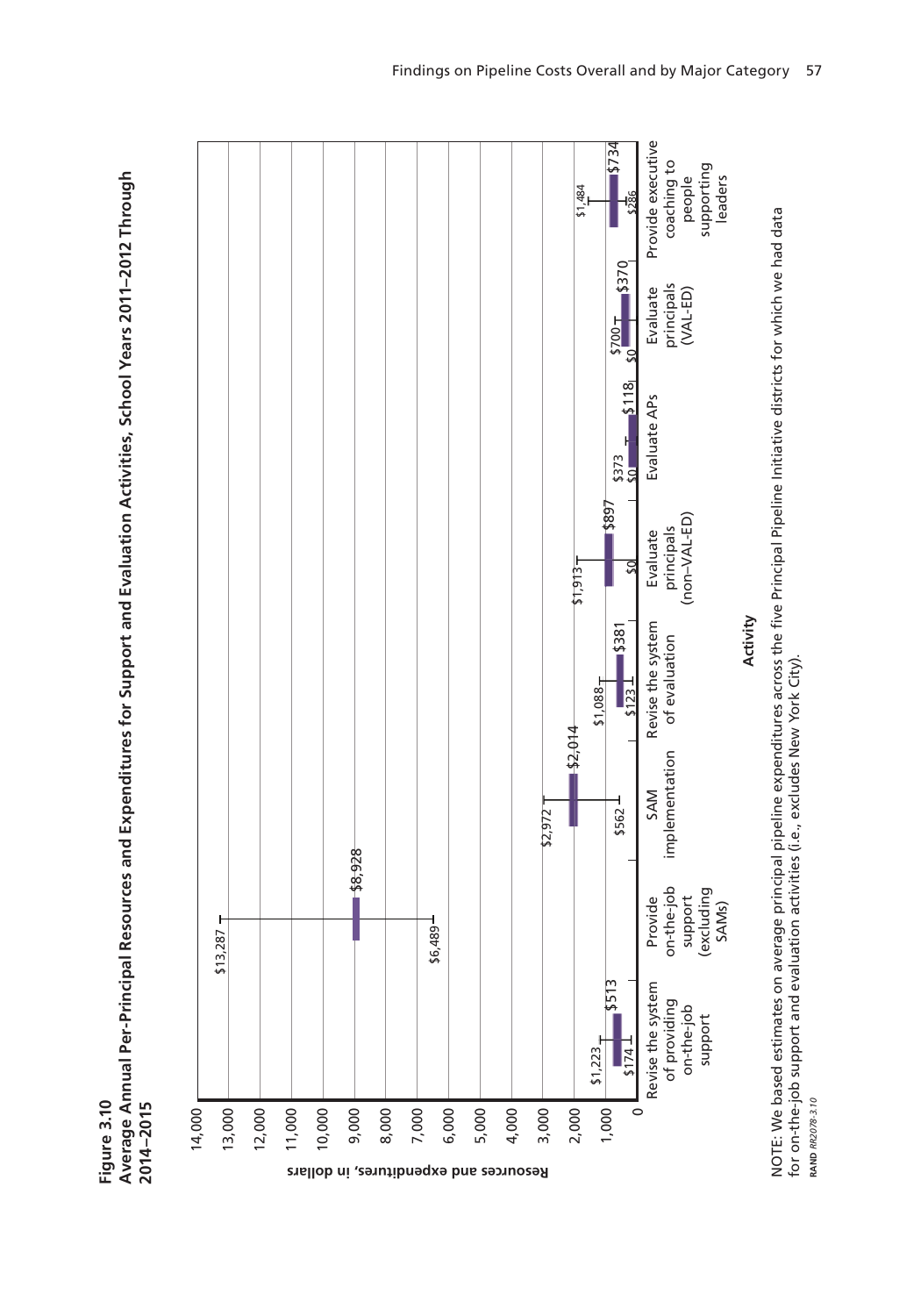The costs for on-the-job support for principals and APs were somewhat varied across districts, although some substantial portion of that cost in every district was a general line item for "principal professional development/PD," which—according to the districts—was a line item covering the costs of all materials, supplies, travel, and consultants supporting principal PD. In addition, the cost of principal supervisor time to provide on-the-job support was relatively high. Specifically, principal supervisors generally spent about 15 percent of their time on on-the-job support for principals during and after the first year, on average, including support for SAMs. In addition, salaries and stipends for principal and AP coaching and mentoring amounted to about \$1,500 per principal, on average over all principals, annually. Thus, the cost of coaching and mentoring represented more than 10 percent of the total on-the-job support costs. Other on-the-job support costs that were included in some districts included the costs for specific PD institutes, support for principals and APs in struggling or highneeds schools, and costs of HR staff who served specific schools and supported principal on-boarding.

# **Resources and Expenditures Devoted to Systems and Capacity for Supporting Pipeline Components**

Each of the participating districts also devoted staff and other resources to four activities that cut across the four initiative components. Those activities included efforts to revise the principal pipeline, oversee the implementation of pipeline activities, develop and maintain LTSs, and engage in communication about the pipeline. According to an informal survey conducted by The Wallace Foundation, the vast majority of district officials in all participating districts indicated that they found the LTSs to be worthwhile or very worthwhile (Gill, 2016), although this finding could reflect a desire on the part of initiative participants to tell the funder something positive about a key aspect of the initiative. Over the course of the initiative, districts devoted \$3,425 per principal on average annually—or an average of \$672,252 per year—toward these four activities. The average annual per-principal costs for pipeline systems of support in one district were substantially lower than in other districts (\$176). Average annual per-principal resources and expenditures in the other districts ranged from \$3,395 to \$5,406 per principal per year.

Box 3.6 summarizes the main takeaways from our analysis of pipeline cost information related to systems of support. Figure 3.11 describes the average annual perprincipal resources and expenditures for systems of support activities over time during the initiative. Although the overall resources dedicated to systems of support were stable over time, there was variation from year to year within each district. This is reflected in Figure 3.11 by the wide range of average costs each year and, particularly, at the start of the initiative in 2011–2012. For the most part, districts devoted very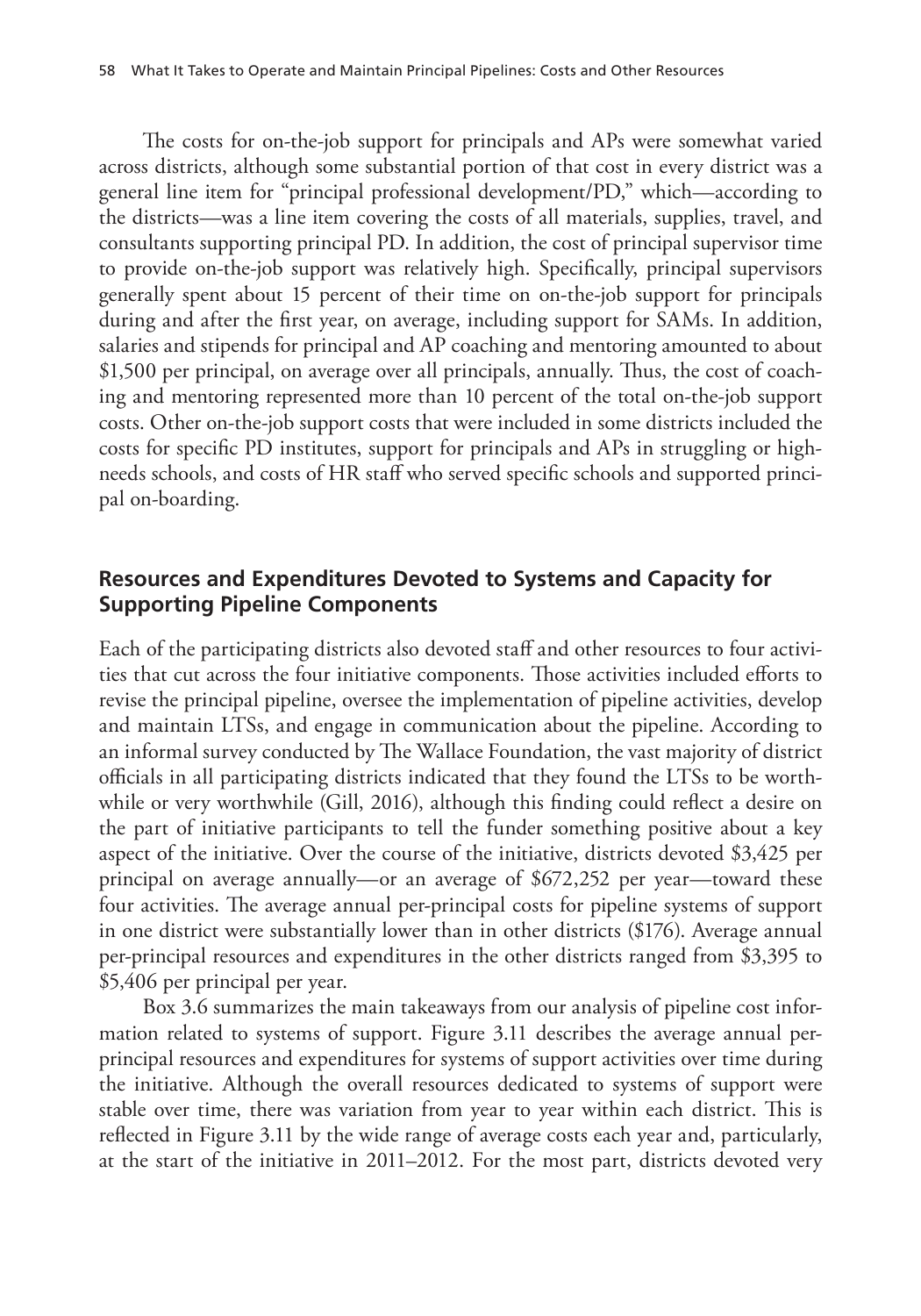### **Box 3.6**

### **Key Takeaways: Resources Devoted to Systems of Support**

- The development and maintenance of LTSs were the largest drivers of costs for systems of support for principal pipeline components, at almost \$2,000 per principal each year, on average.
- Spending on the LTSs over the course of the initiative was not related to any metric of district size.
- All districts invested at least some resources and expenditures in communications about the initiative, and most hired consultants or others to help them plan communication strategies and messaging about initiative efforts. All districts also invested resources in quality assurance of pipeline efforts.

few resources to these activities prior to the launch of the initiative. Preinitiative costs were represented mostly by a few district personnel who spent time thinking about and overseeing the entire pipeline of preparation, hiring, support, and evaluation for school leaders prior to the initiative.

Figure 3.12 describes the average annual per-principal resources and expenditures, by activity. Variation in the costs of this component during the initiative was driven by higher costs of LTS activities in certain years for some districts. Some districts devoted substantial resources to the LTSs early in the initiative, whereas others postponed these efforts until later. The LTS efforts accounted for about half of the resources devoted to systems of support (on average, nearly \$400,000 per year or about \$1,990 per principal per year). For leader tracking, one district had substantially lower costs on a per-principal basis than other districts (an average of \$52 per principal per year); other districts devoted between \$1,451 and \$4,247 per principal per year (or between about \$215,000 and just over \$900,000 overall per year) to LTSs. Some of these leader tracking resources came to the districts in the form of technical assistance, which was paid for directly by The Wallace Foundation.

Total spending on the LTSs over the course of the initiative was not related to any metric of district size. Variation in spending for LTSs can be better explained, in part, by different starting points in different districts. Prior to receiving Wallace funding, participating districts had made diverse investments in technology that supported preparation, hiring, support, and evaluation for principals. For instance, some districts had already made at least some investments in systems that tracked school leader and teacher applicants. One district had purchased online PD modules for school leaders and teachers and tracked completion of those modules. Our estimates included the time of personnel who used these systems regularly to enter and maintain data, technical personnel who supported upgrades to these systems and could troubleshoot when problems arose, and any costs of updated software and hardware.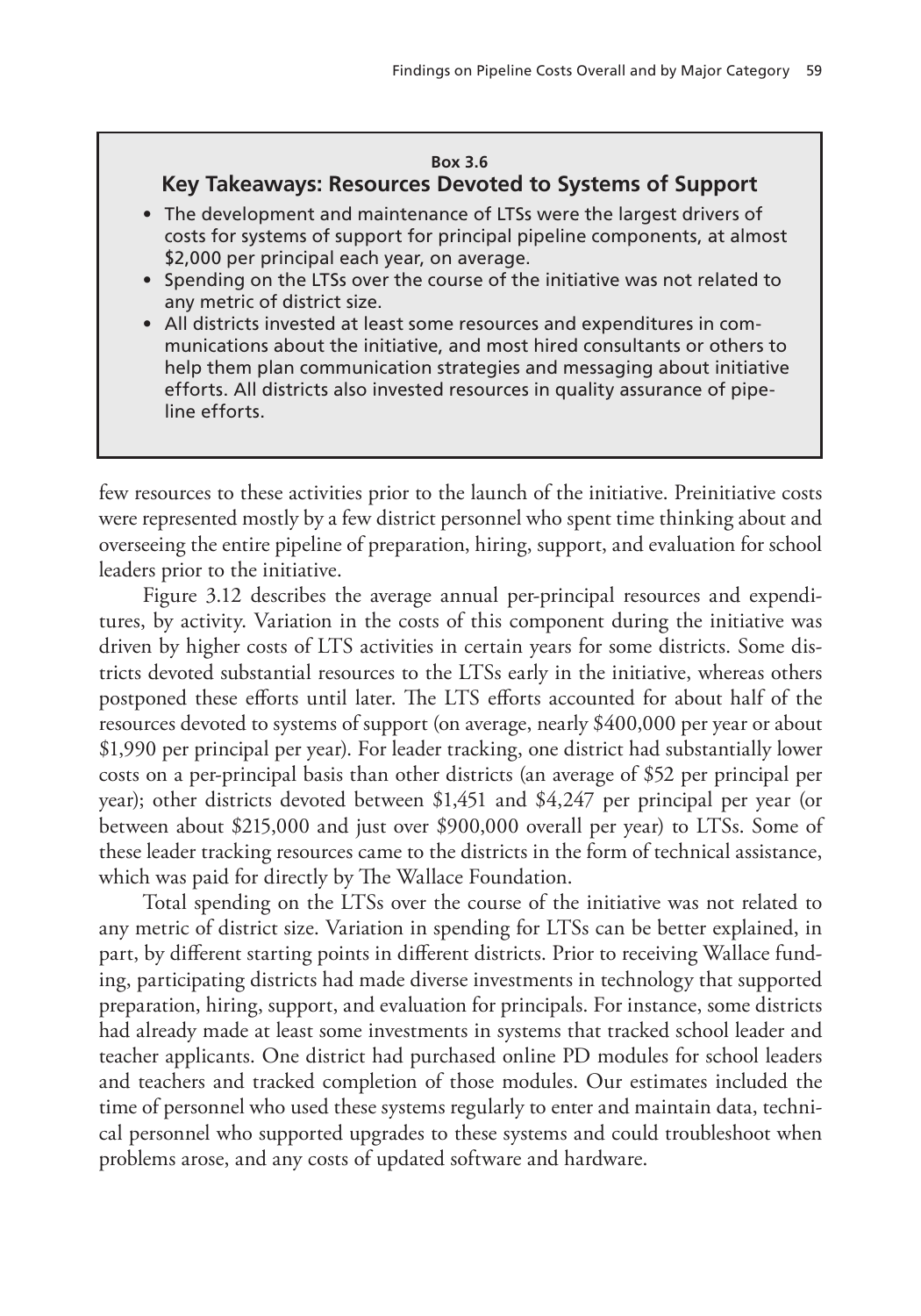

**Figure 3.11 Average Per-Principal Resources and Expenditures, by Year, for Systems and Capacity Activities**

NOTE: We based estimates on average principal pipeline resources and expenditures across all Principal Pipeline Initiative districts. **RAND RR2078-3.11** 

All districts also committed at least some resources across years to develop and disseminate communication about the initiative (\$608 per principal per year, on average). Some districts relied on district personnel, such as principal supervisors and principal pipeline managers, to provide that communication, although districts also worked with web designers and communication consultants to ensure that they were providing other district staff, school leaders, partners, and others with clear information about leader standards and their principal pipeline efforts.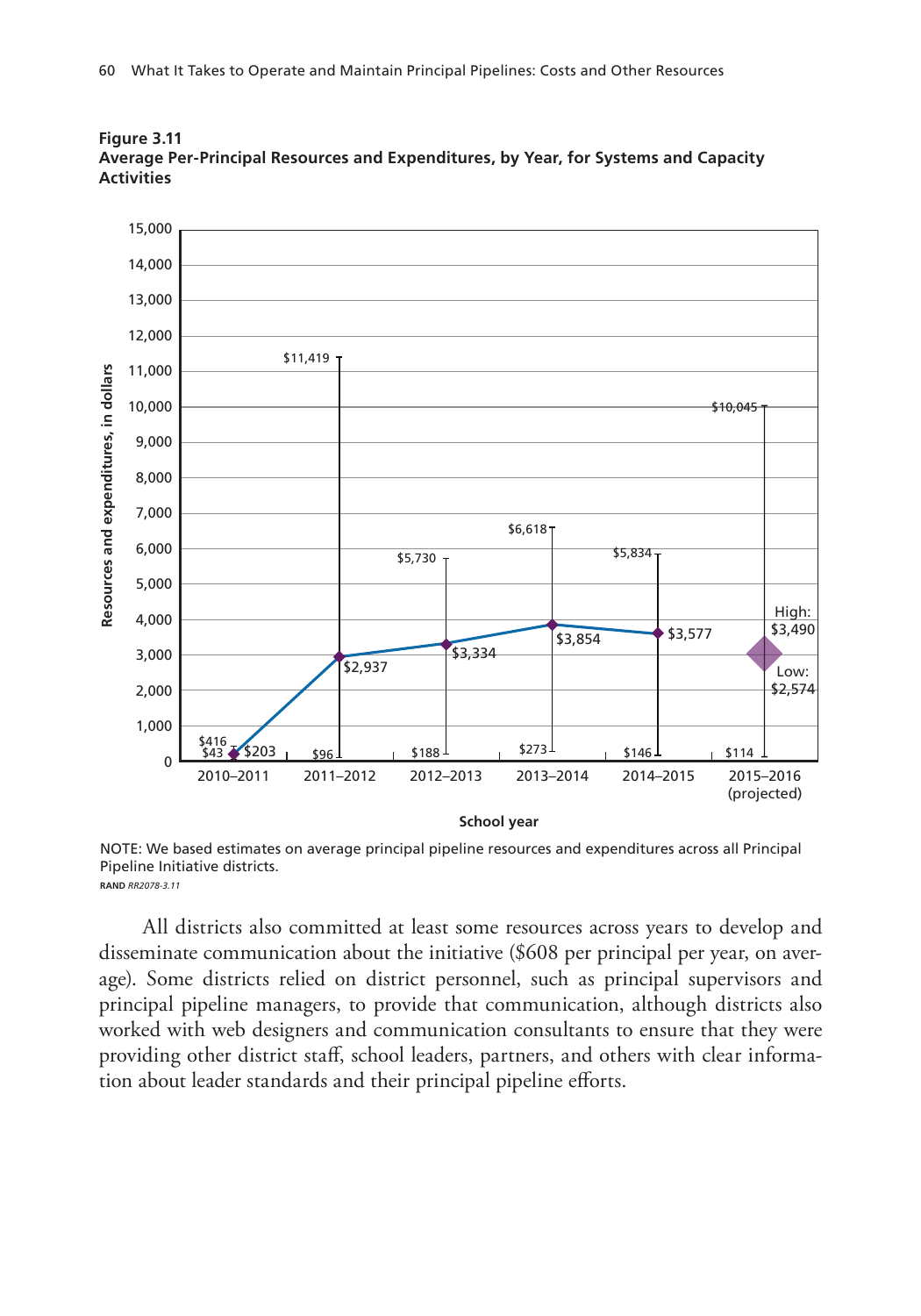



**Activity**

RAND RR2078-3.12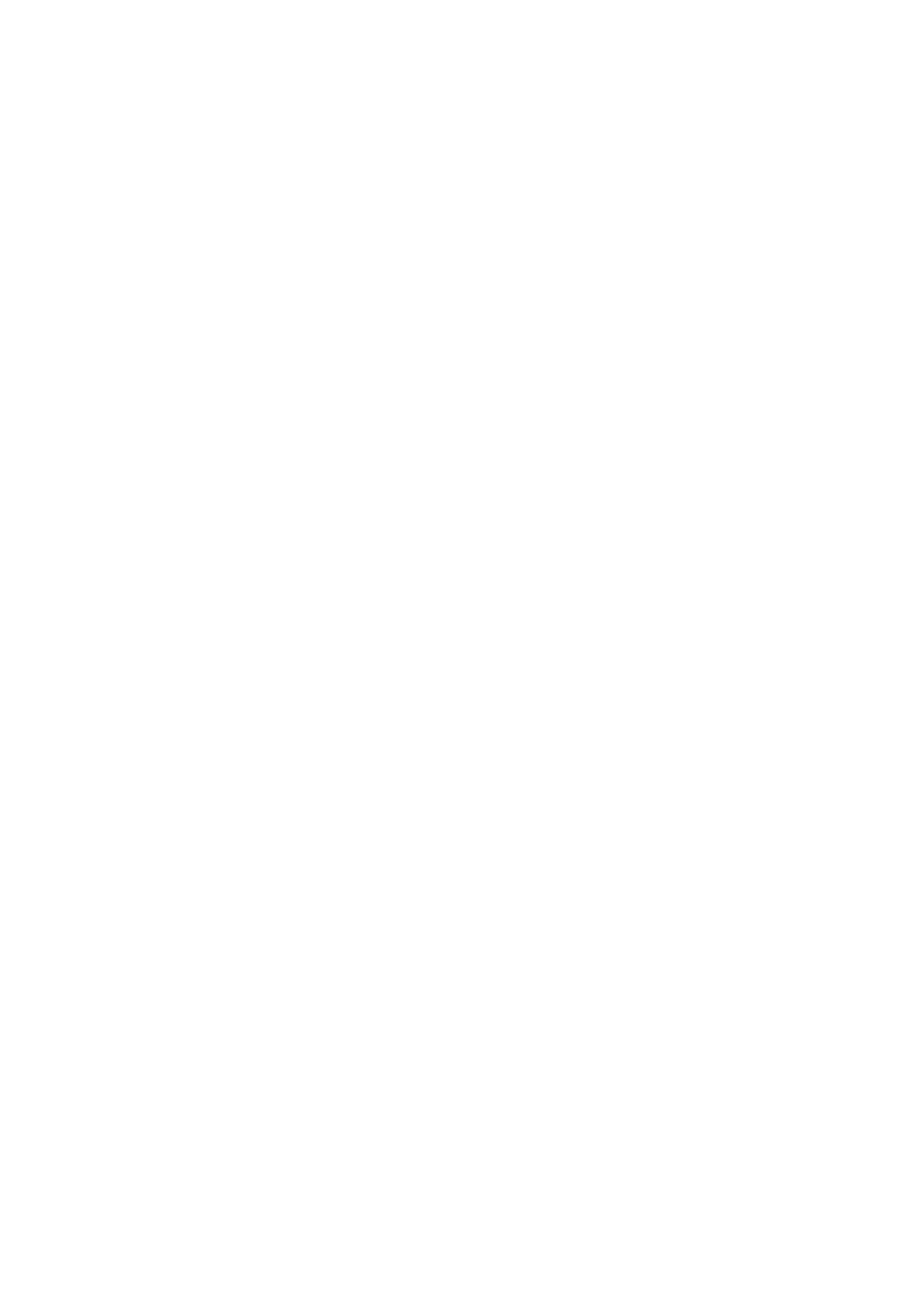# **Findings on Investments and Staffing Necessary for Pipeline Enhancements**

The Principal Pipeline Initiative catalyzed districts to make investments in their pipelines. These investments in the pipelines were intended to support work to design, develop, and refine district systems. Investments were thus intended to support reflection and new approaches in all districts. All districts were expected to incur costs for these investments. The grants from The Wallace Foundation were expected to defray some of those investment costs while preparing districts to sustain ongoing pipeline activities on their own.

In this chapter, we consider what share of spending went to pipeline investments and what share focused on ongoing costs, as well as what share of the investment and ongoing costs were funded by The Wallace Foundation. We also take a closer look at what it takes to build and maintain comprehensive principal pipelines in terms of district personnel involved in pipeline activities, taking into account all personnel but also taking a closer look at the time that principal supervisors contribute to pipeline activities. In addition, we explore the costs associated with the time spent on pipeline activities by principals and APs who participated in those activities.

# **Investments in Pipeline Enhancements**

There are two lenses through which to consider investment in pipeline enhancements and distinguish them from resources devoted to the ongoing operation of principal pipelines. One is to examine the resources devoted to pipeline activities that explicitly pertain to revision of the pipeline or development of new systems. These include the following activities that are part of the entire list of principal pipeline activities (see Table 2.1 in Chapter Two for the full list):

- Develop or revise leader standards and secure their approval.
- Revise the system of preservice recruitment, selection, and preparation.
- Revise the system for principal recruiting, hiring, and placement (design processes and train personnel).
- Revise the system for providing on-the-job support for principals and APs.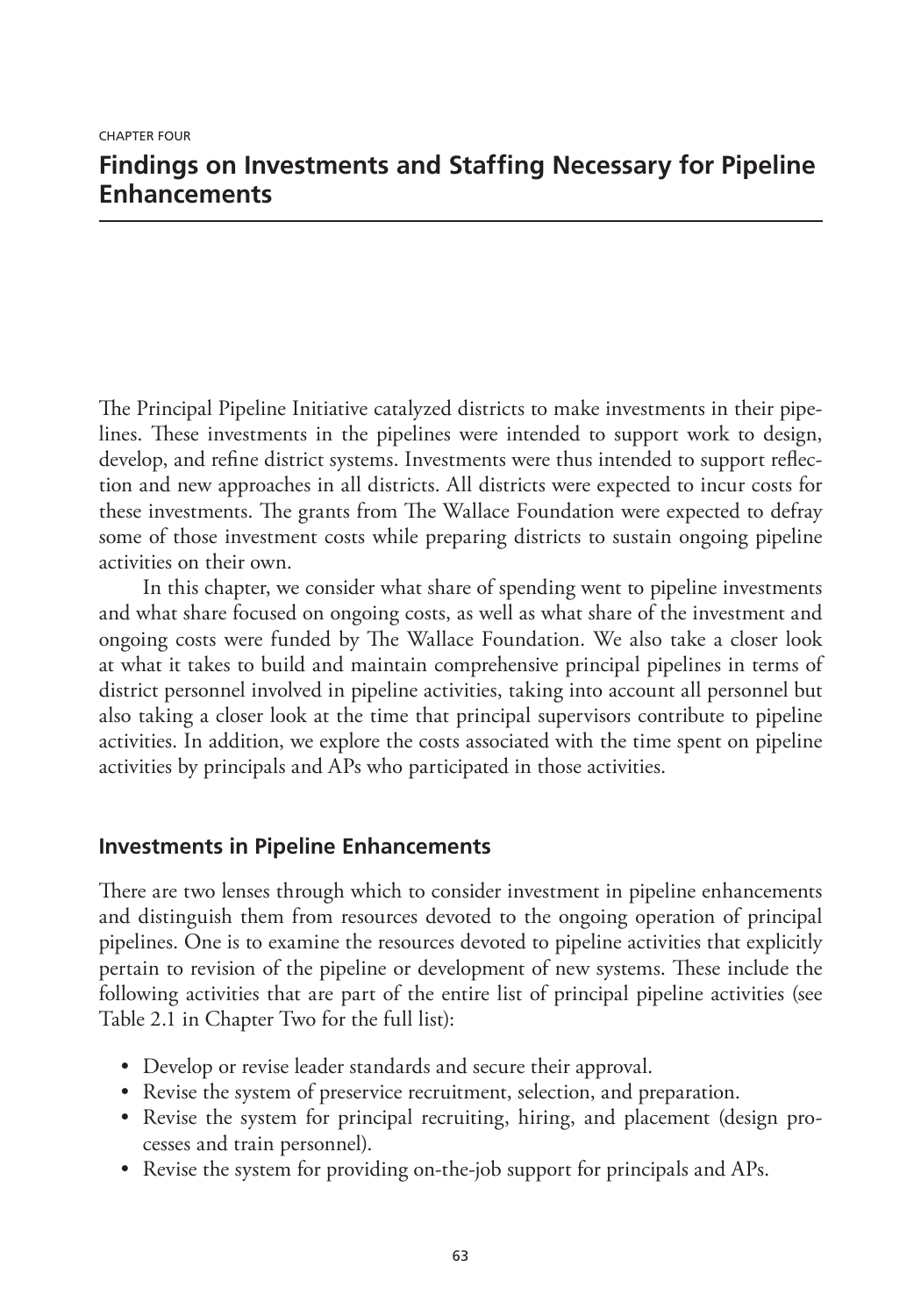- Revise the system for providing evaluation for principals and APs.
- Revise the overall principal pipeline.
- Develop and disseminate communication about the initiative.
- Develop and maintain LTSs.

The average total per-principal expenditures for the activities listed above pertaining to pipeline revision or development of new systems were \$7,108 per principal per year, ranging from a low of \$5,676 in one district to a high of \$9,732 in another district.<sup>1</sup>

The problem with this way of identifying investments as pipeline enhancement activities is that districts approached pipeline improvement by trying out new approaches and systems across multiple activities (Turnbull, Anderson, et al., 2016, p. 61). New strategies for implementing evaluation, on-the-job training, or preservice preparation were piloted in most districts. In some cases, pilots worked out well and the approach was incorporated into the districts' pipeline (possibly after some modification). In other cases, pilots revealed fundamental flaws with particular strategies, so those strategies were discarded. This pilot-testing was another form of investment. By the same token, districts viewed some efforts to revise key aspects of the pipeline (i.e., the activities described in the list above) not as one-time investments but rather as part of an ongoing continuous quality improvement process that would be sustained after the initiative ended (Turnbull, Anderson, et al., 2016, p. viii). For example, investments in revision of hiring and placement—or revision to any component—were not expected to cease entirely at the end of the initiative. District personnel planned to revisit and reflect on the pieces of their pipelines on a regular basis, drawing on data from LTSs, and revise pipeline categories accordingly.

Through substantial back and forth discussions with district points of contact, we worked to distinguish between resources devoted to pipeline investments and those for the ongoing operation of the pipeline in a way that addresses the concerns described above. To accomplish this aim, we leveraged information in expenditure reports that districts provided to The Wallace Foundation. In these reports, The Wallace Foundation asked districts to distinguish between expenditures related to "one-time" costs for investment and "ongoing" costs to sustain and maintain pipeline systems. In expenditure report requests, The Wallace Foundation instructed districts to consider "onetime" investment costs as "innovation and development costs that may be borne primarily by Wallace in a given time frame and sustained by the grantee subsequently through ongoing costs."2 In our own work to categorize expenditures as investment or ongoing costs, we generally adhered to the determinations the districts had already

<sup>1</sup> We did not include New York City in these average calculations because we could not estimate costs for all activities included here.

<sup>&</sup>lt;sup>2</sup> This was noted in informal expenditure report request documents that Wallace gave to districts.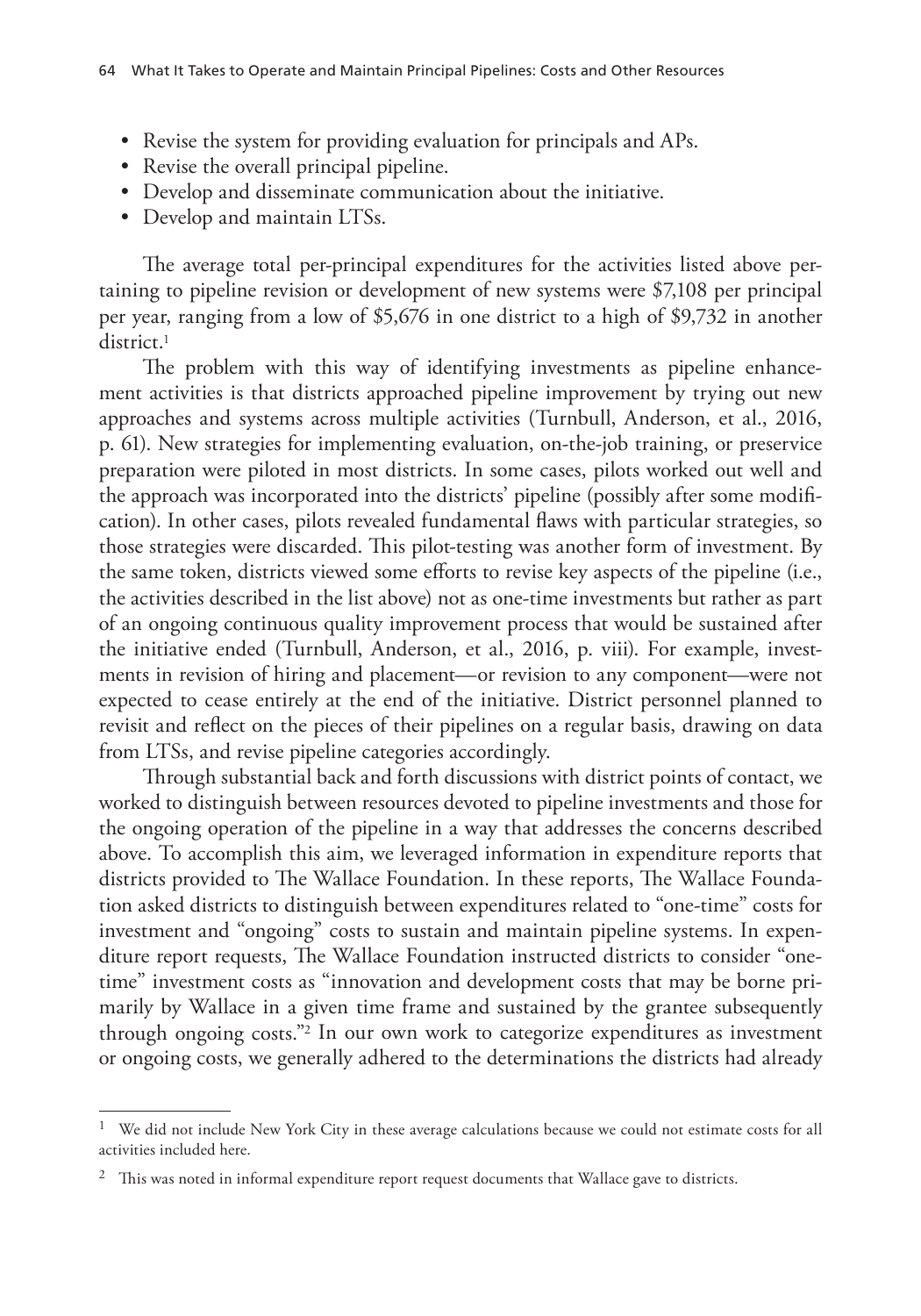made. However, district personnel costs were categorized as investment or ongoing costs based on the activities in which personnel were involved. Chapter Two and the appendix include more details on how we categorized investment and ongoing expenditures. However, readers should keep in mind that, given all participating districts' commitments to continuous quality improvement, resources devoted to "investment" in pipeline enhancement were not expected to disappear completely for any districts in the foreseeable future.3

As seen in Figure 4.1, districts considered 30 percent of district expenditures on the principal pipeline to be "investments" in pipeline enhancements, whereas 70 percent was dedicated to ongoing pipeline operation. The share of resources devoted to one-time investments did not vary a great deal across districts (19 percent at the low end and 38 percent at the high end). The districts with the most-developed principal pipelines at the start of the initiative did not necessarily invest less in their pipelines than those with the least developed ones. Instead, those with lower investments might not have chosen to make as many costly revisions to their pipelines over the course of the initiative as others did. Unsurprisingly, the major activities with the highest investment costs included those requiring substantial development and revision time and lower ongoing costs after development and revision took place. For example, leader standards was the category with the highest percentage of total resources devoted to investment, whereas selective hiring and placement had the lowest share of expenditures devoted to investment.

A relatively high share of resources devoted to systems and capacity for supporting the initiative were characterized as investments rather than ongoing pipeline operations, especially when it came to LTSs. Sixty-three percent of the resources devoted to LTSs were considered to be investments.

Although a relatively low share of resources devoted to hiring and placement overall were investments, we were able to identify some specific activities within the hiring and placement category for which a large share of spending was considered to be investments. For example, districts considered 61 percent of the average annual resources devoted to the revision of hiring and placement to be investments.<sup>4</sup> Districts varied in the extent to which they viewed resources associated with hiring system revi-

 $3$  Ideally, we would have liked to treat investment costs in a more rigorous way by estimating the life span of the investments and allocating the costs incurred in one SY across that estimated life span. That was not possible to do for this study because of the nature of the investment expenditures, none of which were capital assets of that sort (e.g., building purchases). The "assets" in which participating districts were investing were processes that have unknown or even flexible life spans. Although we did ask district officials to think about how often they might repeat certain investment activities, district officials could not provide concrete estimates and indicated that the time frame would depend on a variety of factors.

<sup>&</sup>lt;sup>4</sup> One might think that the entirety of spending involved in the revision of systems would be viewed as investments. However, participating districts viewed some system revision activities as an inherent part of continuous quality improvement processes. As a result, all districts reported that at least some share of the system revision costs should be considered operation rather than investment spending.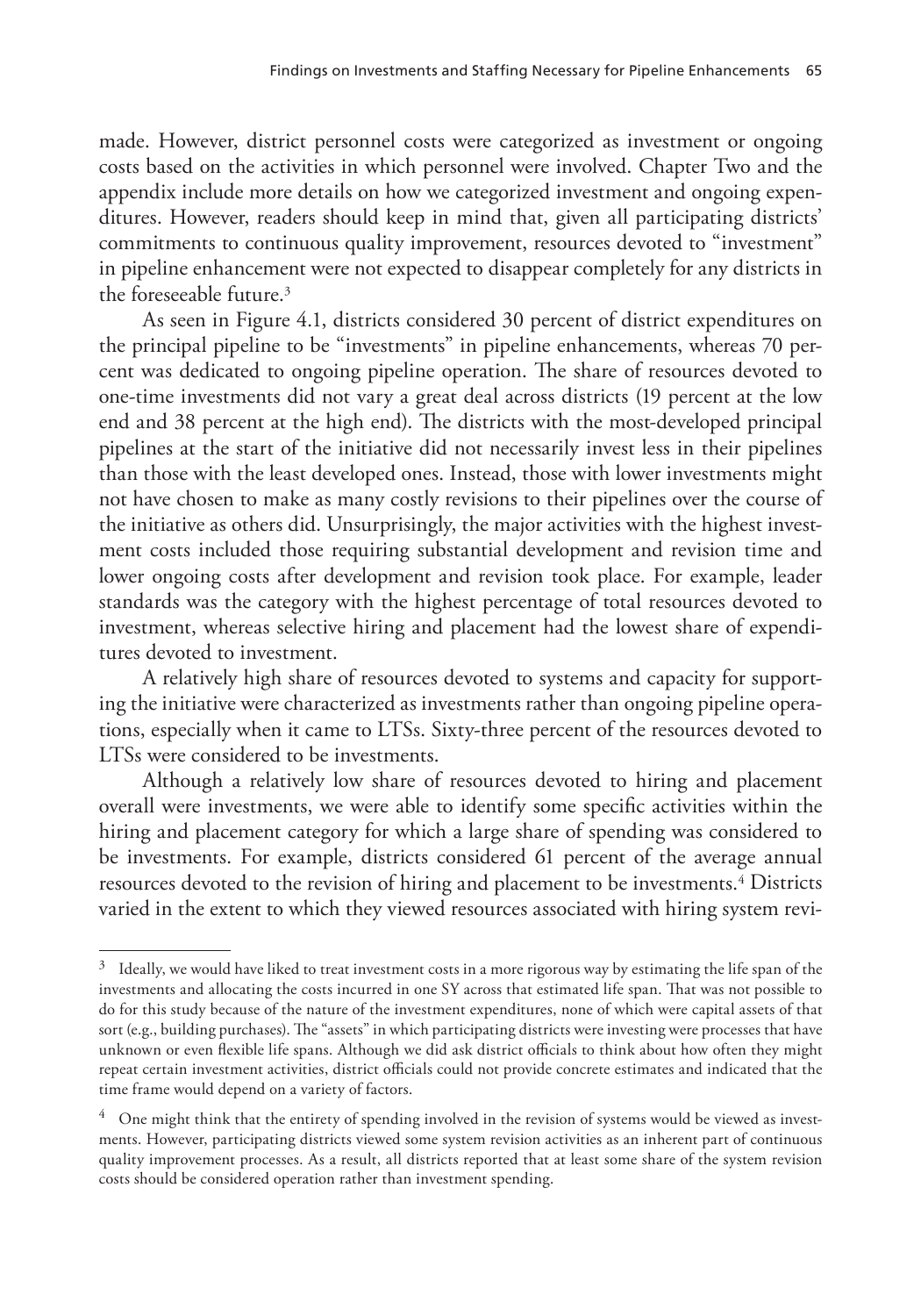

40 30 20

 $\overline{0}$ 

10

Overall

30%

 $\mathsf{T}$ 

Leader standards



#### **Category**

Selective hiring and placement

23%

On-the-job support and evaluation

25%

Systems and capacity for supporting the initiative

NOTE: We based overall percentage estimates and those for the selective hiring and placement and onthe-job support and evaluation activities on investment and ongoing resources and expenditures across the five Principal Pipeline Initiative districts for which we had those data (i.e., excludes New York City). The error bars represent the range from the district with the lowest percentage of investment and ongoing costs for each component to the district with the highest percentage of investment and ongoing costs. RAND RR2078-4.1

Preservice preparation

30%

sion to be an investment rather than an ongoing cost. In one district, nearly 90 percent of the costs for revision of hiring and placement were characterized as investments, compared with just one-quarter of all costs in another district.

As indicated in Figure 4.2, the percentage of total costs that the districts characterized as investments was highest in 2012–2013 and then steadily decreased through 2014–2015, increasing slightly in 2015–2016.5 The greatest variation across districts in terms of the share of costs characterized as investment was evident at the beginning of the initiative, which is perhaps unsurprising, given that all the districts began the initiative with very different systems and needs for supporting and improving their principal pipelines.

 $5$  The percentage of investment and ongoing costs for 2015–2016 is based only on pipeline costs for the first six months of 2015–2016. The slight rise in percentage of investment costs represented in the figure might not reflect spending for the entirety of 2015–2016.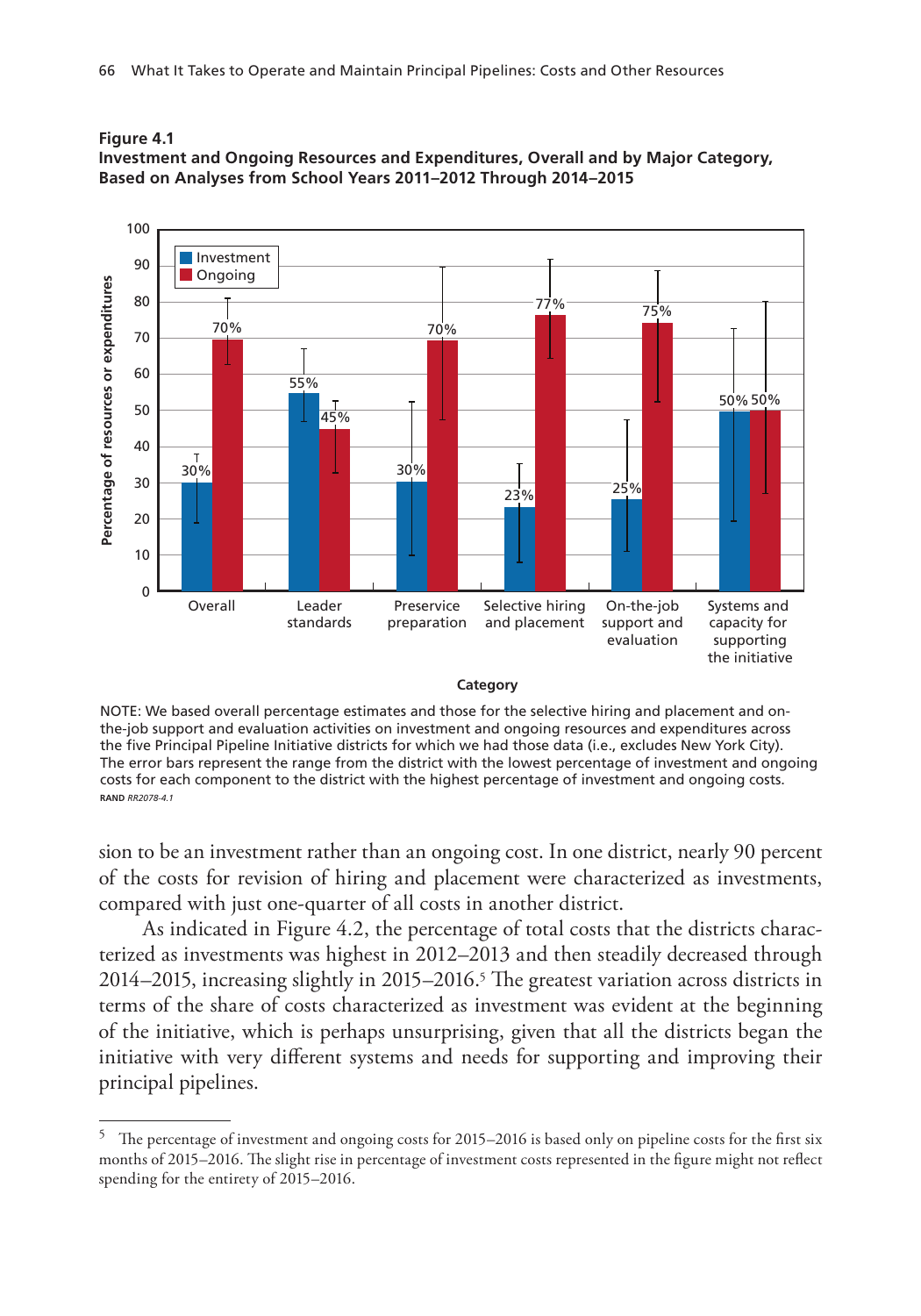

**Figure 4.2 Investment and Ongoing Resources and Expenditures, by Year**

NOTE: We based percentage estimates on investment and ongoing resources and expenditures across the five Principal Pipeline Initiative districts for which we had data for all pipeline costs (i.e., excludes New York City). **RAND RR2078-4.2** 

# **What Role Did Funding from The Wallace Foundation Play?**

Other districts considering whether to undertake efforts to enhance their principal pipelines might wonder what role the funding from The Wallace Foundation played in the overall pipeline efforts. In this section, we describe our efforts to characterize how the districts used funding from The Wallace Foundation. The Wallace Foundation provided funds for each district's pipeline work, ranging from \$7.5 million to \$12.5 million over five years. The foundation expected that districts would also devote their own resources to principal pipelines, reflecting the fact that operating principal pipelines is a district responsibility. All districts used funds from a range of other sources beyond The Wallace Foundation to support their pipeline efforts. For example, many districts reported using several sources of federal funding—e.g., Race to the Top, Title II, and the Teacher Incentive Fund—to support principal effectiveness efforts and support principals in the most-struggling schools. Most districts also noted receiving foundation funding to support specific aspects of their principal pipeline efforts, such as a particular leader development program or technology to support leader tracking.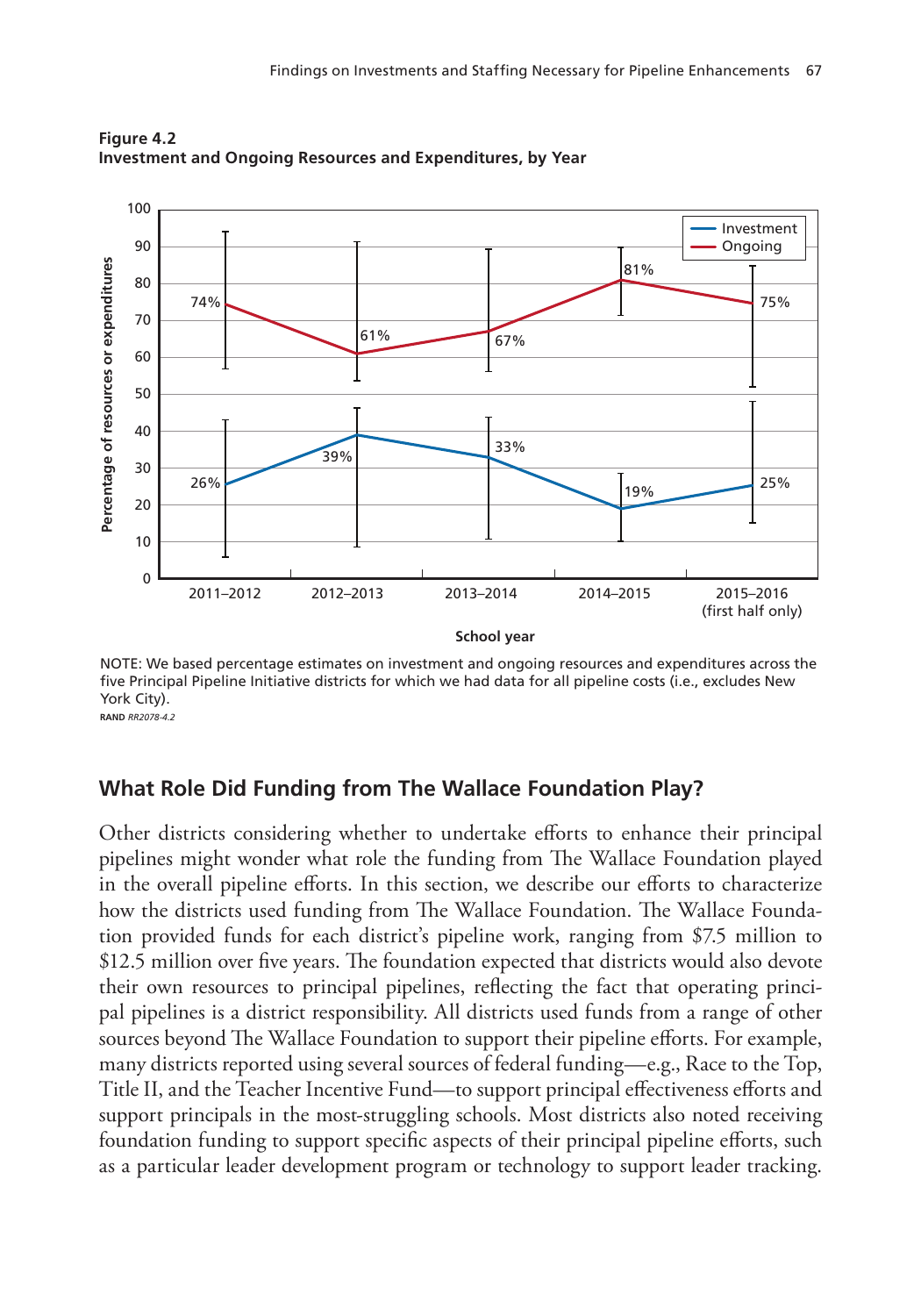In addition, districts used state and local funds for salaries and stipends of personnel supporting school leadership, among other, more-routine costs.

The grants from The Wallace Foundation to the districts were structured in such a way as to encourage districts to take on a larger percentage of the total cost of their pipelines over time. In their expenditure reports to The Wallace Foundation, districts indicated which expenditures the foundation funded. They were also asked to report on pipeline expenditures funded by district funds and other sources. The expenditure reports provided a fairly comprehensive picture of the share of pipeline activities covered by Wallace funds, although those expenditure reports did not include all of the resources and expenditures that we gathered through our study and thus provided a less comprehensive picture of the non-Wallace spending.

We calculated the percentage of total costs funded by Wallace by taking the Wallace-funded expenditures that the districts reported for each year—plus the expenditures associated with technical assistance provided by external providers to the district that The Wallace Foundation funded directly<sup>6</sup>—and dividing it by the total pipeline costs we calculated for that year for the district.

As seen in Figure 4.3, the percentage of pipeline expenditures that funds from The Wallace Foundation supported was highest in 2012–2013. Over the course of the initiative, the portion of the total funding that Wallace contributed steadily decreased to 27 percent in 2015–2016. The range of expenditures that Wallace supported also steadily decreased over time. Thus, toward the end of the initiative, the portion of each district's total funding that Wallace supported was more similar to the portion that Wallace supported in the earliest years of the initiative.

As we noted earlier, Wallace support was intended to fund mostly investment costs. In our analysis, we attempted to distinguish between activities that Wallace supported and non-Wallace funds based on reports that districts submitted to The Wallace Foundation. Because district resources are highly fungible, we urge caution in interpreting findings about the source of funding. Districts might have reported using more of the Wallace funding on investment costs but in actuality did not have that much control over what Wallace funding paid for. As seen in Figure 4.4, Wallace Foundation funds supported a majority of the expenditures that districts characterized as investments. On average, about two-thirds of investment in pipeline enhancements across districts was supported by The Wallace Foundation, compared with just 20 percent of the ongoing pipeline operation spending. Although the portion of each district's pipeline spending that The Wallace Foundation supported decreased over time overall, the portion of districts' investments in pipeline enhancements that Wallace supported fluctuated somewhat over the course of the initiative. Specifically, Wallace Founda-

 $^6$  The technical assistance costs we included were those costs that both The Wallace Foundation and the districts agreed provided essential and important support for particular pipeline activities. The Wallace Foundation provided us with separate expenditure reports for the technical assistance providers.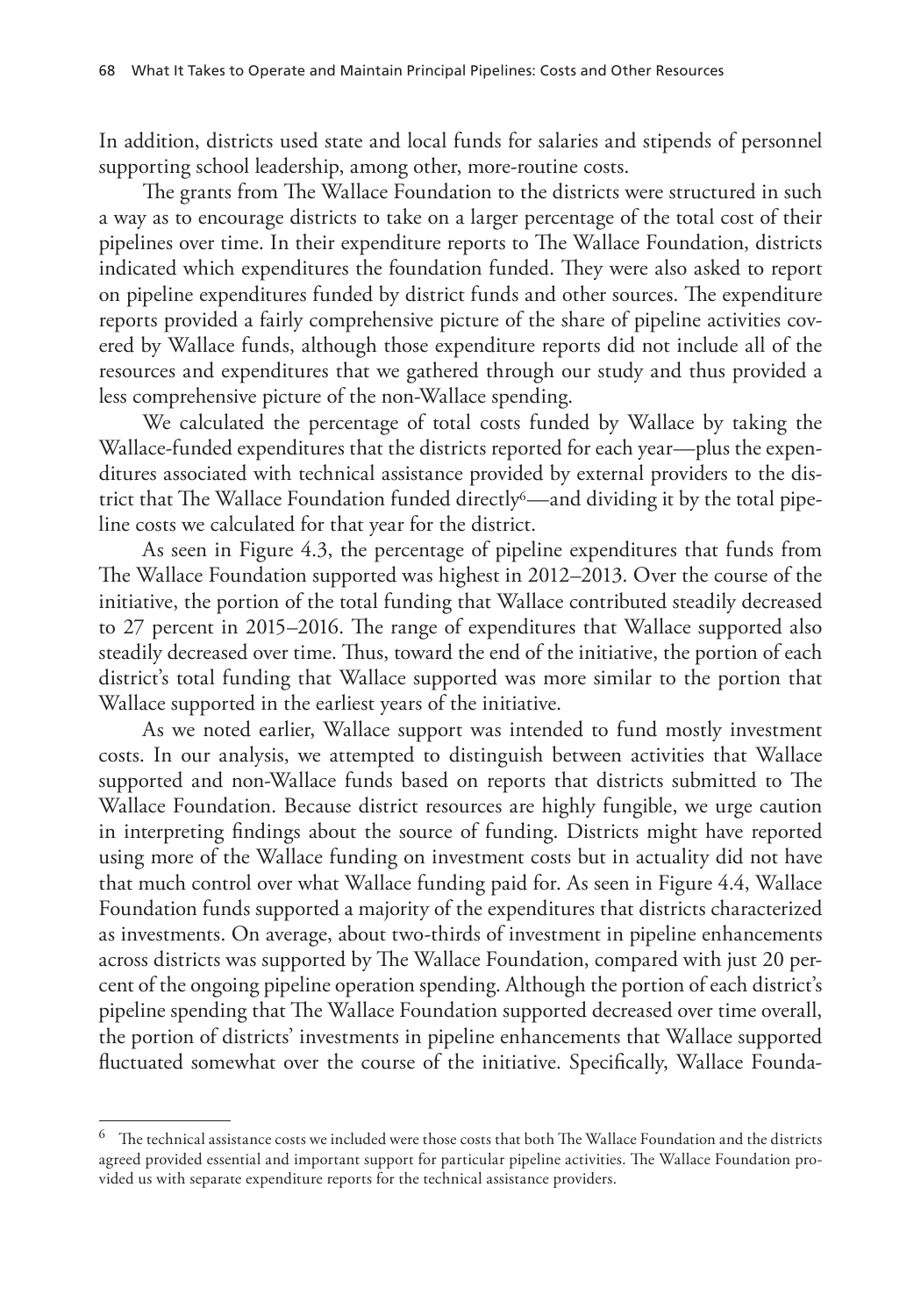

**Figure 4.3 Percentage of Resources and Expenditures That The Wallace Foundation Funded in Each Year**

NOTE: We based percentage estimates on Wallace and non-Wallace resources and expenditures across the five Principal Pipeline Initiative districts for which we had data for all pipeline costs (i.e., excludes New York City). **RAND RR2078-4.3** 

tion support for investments started out high at the beginning of the initiative and then decreased through 2013–2014. However, in 2014–2015, the share of investment expenditures that Wallace funds supported increased to a high of nearly 80 percent, then decreased again in the following year. Although Wallace funds supported a larger share of investments in pipeline enhancements in 2014–2015, the total investment expenditures in each district decreased in that year. Thus, the total investment funding that Wallace provided in 2014–2015 increased by only about \$500,000 from 2013– 2014 to 2014–2015 despite a large jump in the percentage of investment expenditures that Wallace funds covered.

### **District Personnel Time on Principal Pipeline Activities**

Some portion of the cost for every principal pipeline activity is cost for the time and work of district staff, even keeping in mind that we did not include the time of principals and APs in our cost estimates. As described in Chapter Two and the appendix, we calculated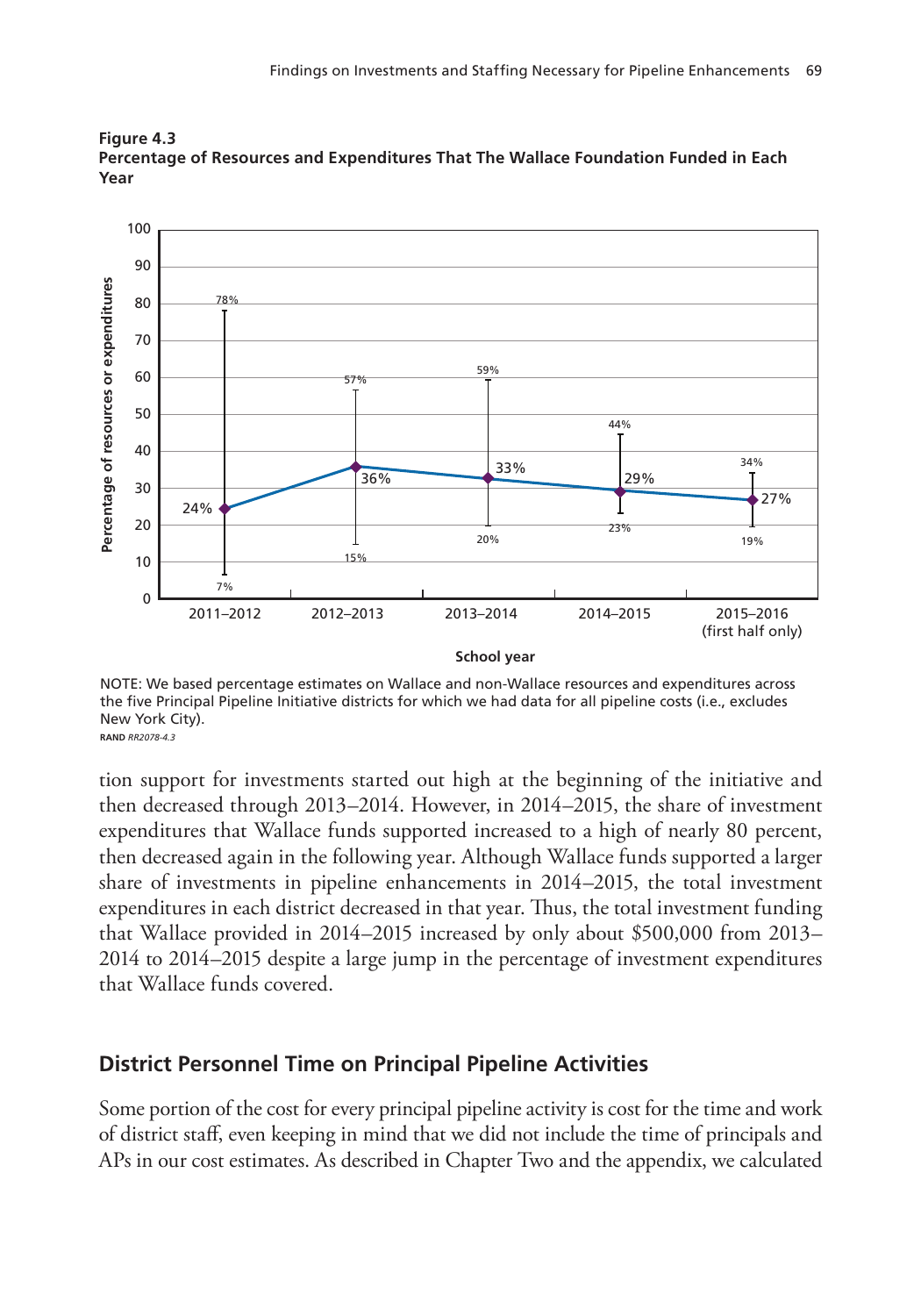

#### **Figure 4.4 Percentage of Resources and Expenditures That The Wallace Foundation Funded, by Investment and Ongoing**

NOTE: We based percentage estimates on Wallace and non-Wallace resources and expenditures across the five Principal Pipeline Initiative districts for which we had data for all pipeline costs (i.e., excludes New York City). RAND RR2078-4.4

the cost of that time by asking personnel to estimate the percentage of their time spent on various pipeline activities and allocating that percentage of their salary and benefits to those activities. For this section, we discuss personnel costs in more depth.7 Box 4.1 summarizes key takeaways related to expenditures related to the time of district personnel.

Table 4.1 summarizes the resources that participating districts devoted to district personnel expenditures and their share of total pipeline expenditures. On average, the cost of district personnel time devoted to the principal pipeline amounted to about \$13,045 per principal, or \$2.42 million, per year across all pipeline activities. District personnel time accounted for an average of 44 percent of the resources devoted to all pipeline activities over the course of the initiative, although the time of district personnel played a bigger role in some activities than others. District personnel time accounted for 84 percent of the resources devoted to work on leader standards. In each

<sup>7</sup> As a reminder, we did *not* consider supplemental payments to principals or APs as part of personnel costs because we wanted to provide districts with clear information about what it takes in terms of personnel to support and direct pipeline work.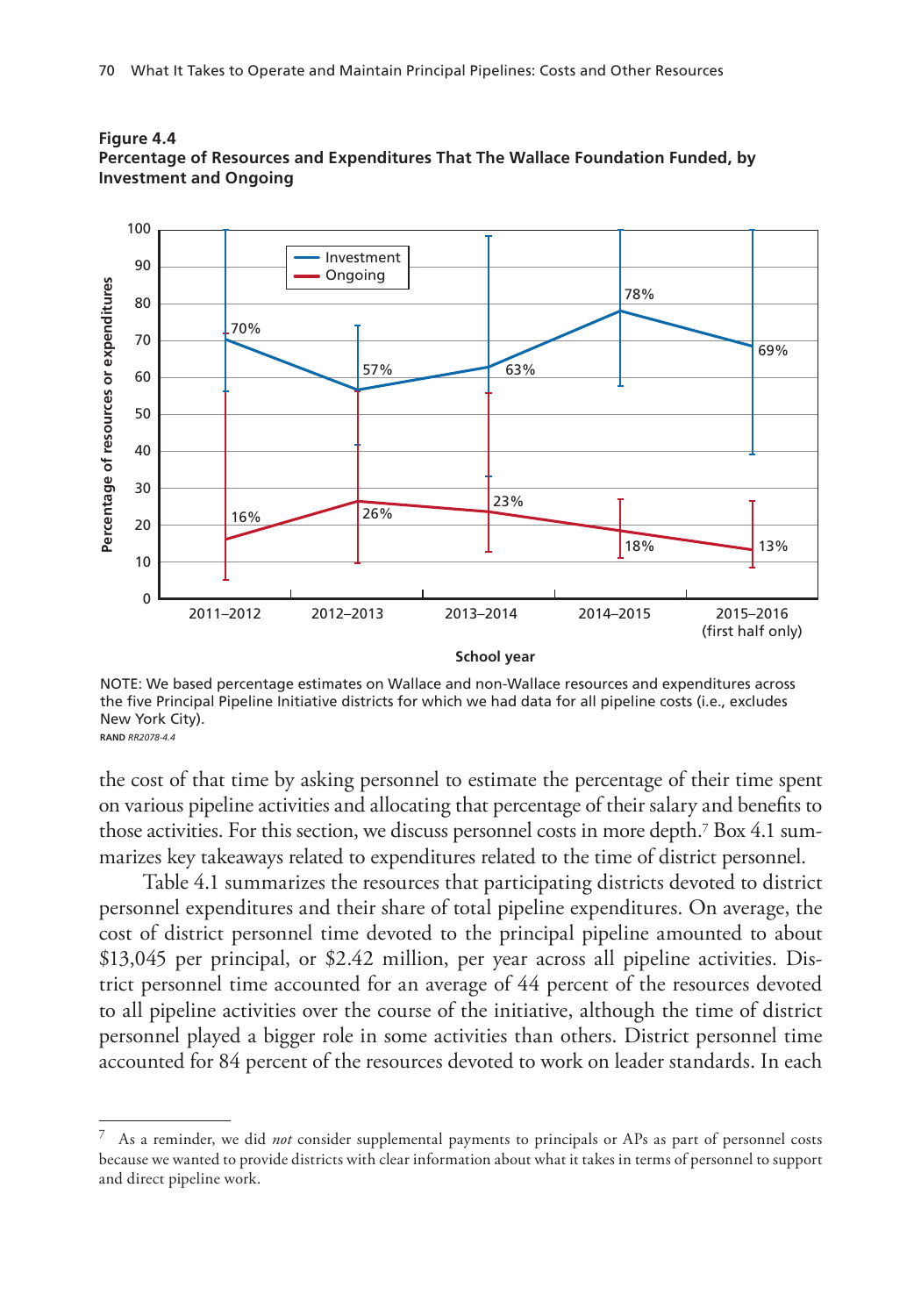### **Box 4.1 Key Takeaways: Expenditures Associated with District Personnel Time**

- Costs of district personnel made up nearly half, or about 44 percent, of all the costs for pipeline activities.
- District personnel time accounted for a particularly large portion of the total resources devoted to leader standard development and all hiring and placement activities.
- Expenditures associated with the cost of district personnel time were highest for on-the-job support and evaluation activities. Principal supervisors, as well as other district personnel, contributed to these support and evaluation activities.
- During the initiative, all districts increased supervisory time on pipeline activities by increasing the number of principal supervisors overall or decreasing the time that principal supervisors spent on non–pipelinerelated activities.
- Novice principals and APs likely spent high percentages of their time on some aspects of pipeline activities, including their own PD, but that time might have enhanced their work on other priorities more than it hindered that work.

|                                                       |        | Per-Principal Expenditures, in Dollars | Percentage of<br><b>Expenditures for</b> |  |
|-------------------------------------------------------|--------|----------------------------------------|------------------------------------------|--|
| <b>Average Across Districts</b>                       | Total  | <b>District Personnel</b>              | <b>District Personnel</b>                |  |
| Leader standards                                      | 292    | 244                                    | 84                                       |  |
| Preservice recruitment,<br>selection, and training    | 9,386  | 2.499                                  | 23                                       |  |
| Selective hiring and<br>placement                     | 2,894  | 1.716                                  | 69                                       |  |
| On-the-job support and<br>evaluation                  | 13,956 | 6.465                                  | 44                                       |  |
| Systems and capacity for<br>supporting the initiative | 3,425  | 1,457                                  | 47                                       |  |

### **Table 4.1**

**Share of Pipeline Expenditures That Were District Personnel Expenditures**

NOTE: The percentage of spending for district personnel for each major category in the table is the average of the percentage of spending for personnel in each district and not the result of dividing personnel expenditures by total expenditures for each category. Average estimates for the selective hiring and placement and on-the-job support and evaluation activities take into account only the five initiative districts for which we had those data (i.e., excludes New York City).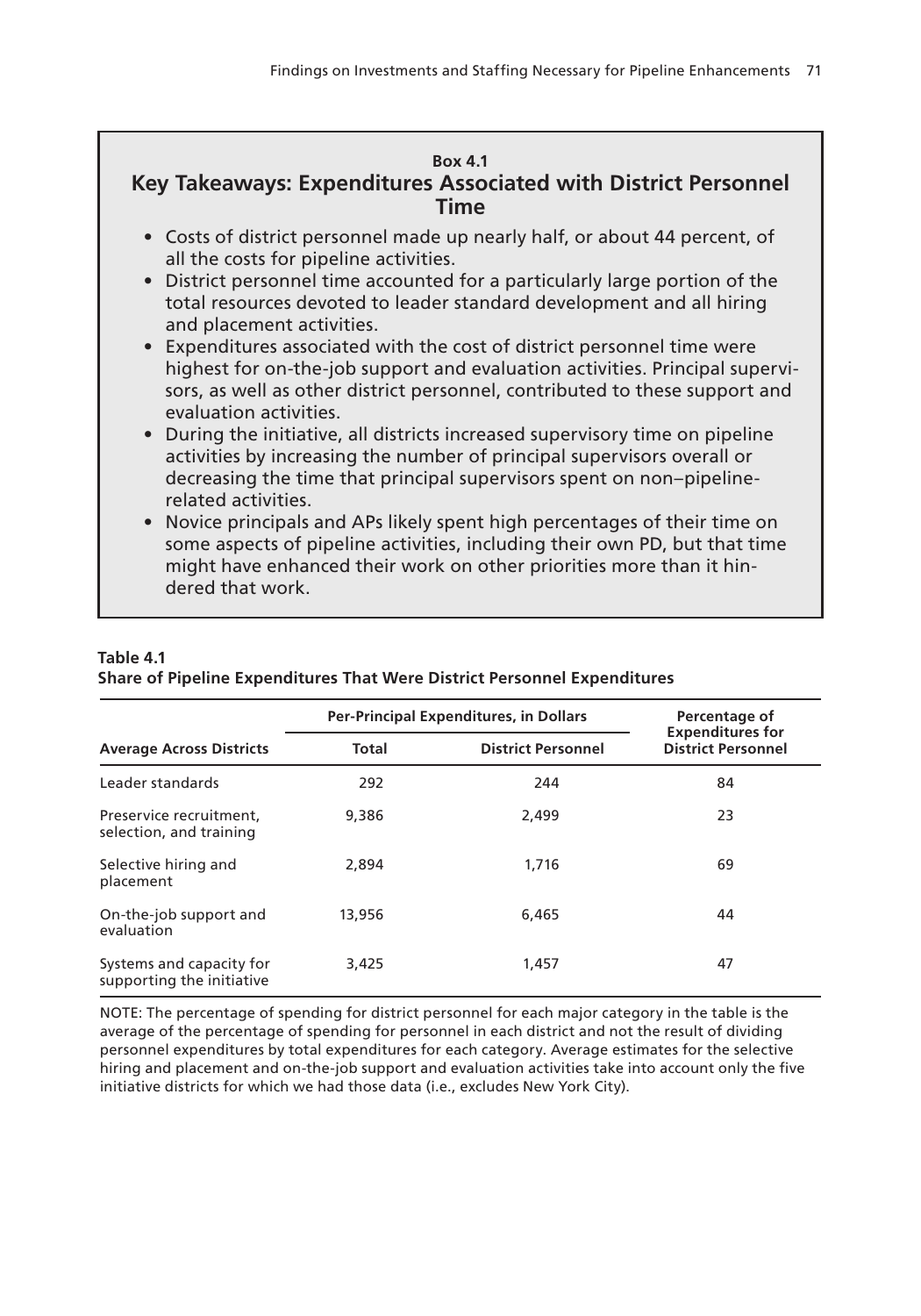district, anywhere between four and 11 people contributed at least some small portion of their time to work on the development of leader standards in any given year. Those people generally included the key people overseeing the principal pipelines in their districts, as well as personnel in various other key positions related to the pipelines, including, for example, those who supervise principals and those directing principal PD, principal evaluation, or district-led preparation programs. Some districts also included a small number of principals and APs on the committees that discussed the development and revision of leader standards.

In contrast, district personnel time played a less substantial role in preservice preparation.8 Personnel time for preservice preparation was directed to such activities as recruitment for preservice programs, as well as screening and selecting preservice preparation candidates. The cost of district personnel time made up almost onequarter of the cost of preservice preparation delivery and was concentrated in the costs of district-led preservice preparation programs.

On-the-job support and evaluation consumed the most district personnel time of all major categories—nearly \$6,500 per principal, or 44 percent of the total cost for onthe-job support and evaluation. This is because districts provided many on-the-job support and evaluation activities themselves, with less support from contractors and other providers than preservice preparation had. In fact, personnel costs made up 51 percent of the costs for the delivery of on-the-job support activity across districts, and the costs for district personnel made up 56 percent of the cost of evaluating principals and APs.

### **Principal Supervisors**

As noted in Turnbull, Anderson, et al., 2016, part of the principal pipeline work involved redefining the role of principal supervisors, with a focus on increasing the time that principal supervisors spent advising and supporting principals and reducing time on administrative and compliance tasks. Our cost analyses provide some insights regarding changes to principal supervision over the course of the initiative.<sup>9</sup> First, as also noted in Turnbull, Anderson, et al., 2016, our analysis indicates that the number of principal supervisors increased over time in three districts and—thus, given the stability in the number of principals in each district over time—the "span of control" or numbers of principals that a single supervisor oversaw decreased over time, on average. In those three districts, the average number of principals that a single supervisor oversaw in 2010–2011 was 28 principals, compared with an average number of 14 principals overseen by a single supervisor in 2015–2016. Two districts—one where the span of control changed and one where it did not—also reported that principal supervisors

<sup>&</sup>lt;sup>8</sup> As discussed earlier, a large portion of preservice costs were payments for principal and AP residencies, which we do not consider personnel costs for the purpose of this reporting.

<sup>&</sup>lt;sup>9</sup> Our analyses of principal supervisor time and cost do not include New York City.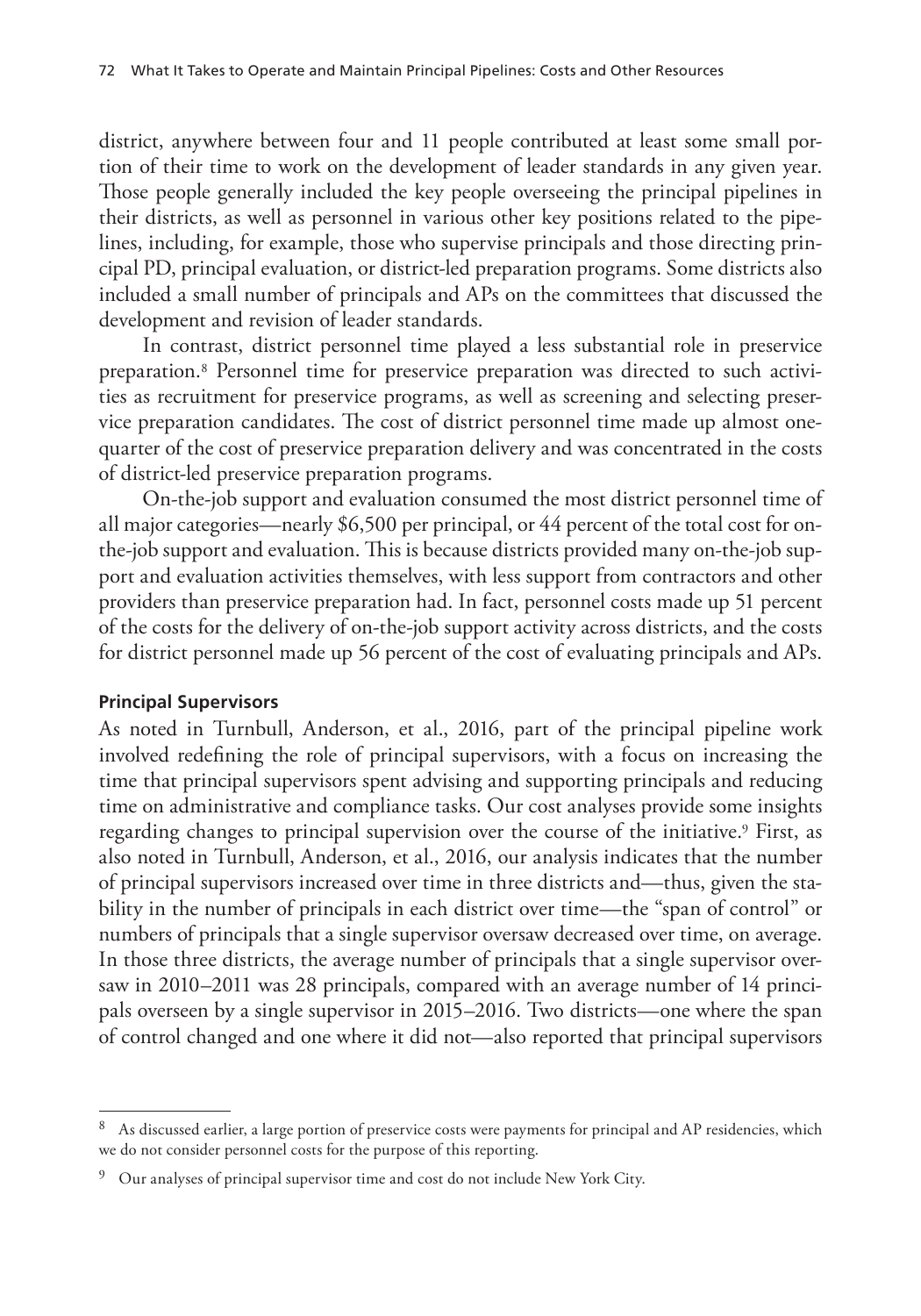spent more time overall on pipeline activities than on administrative or compliance duties unrelated to the principal pipeline.

Table 4.2 presents information on the average percentage of time that principal supervisors spent on each major category of pipeline activity during the initiative, as well as information on the minimum and maximum percentages of time spent in a district. In reviewing these findings, it is important to keep in mind that principal supervisors typically had district responsibilities beyond the principal pipeline and devoted only a fraction of their time to pipeline activities. Although districts worked to reduce the span of control among supervisors and increased time on pipeline activities in general, the manner in which supervisors allocated their time *among* pipeline activities changed very little over the course of the initiative. Most supervisors spent time on the same activities in each year, although the percentage of their time spent on those activities also increased somewhat in the two districts where supervisors reportedly spent more time on the pipeline in general.

Supervisors spent at least some time on a similar set of pipeline activities across districts within the major categories in Table 4.2. In particular, all supervisors spent at least some time on principal interviewing activities (a little more than 5 percent of their time, on average). Principal interviewing is one activity in component 3 (selective hiring and placement). As seen in Table 4.2, the activities in component 4 (on-the-job support and evaluation) took up 22 percent of supervisors' time (the most of any principal pipeline activity). In this component, supervisors dedicated—on average—more than 12 percent of their time to on-the-job support for principals in and beyond their first year, although they contributed less than 5 percent of their time to supporting APs in and beyond their first year. In addition, supervisors spent about 6 percent of their time, on average, on principal evaluation. Beyond those four activities (principal interviewing, on-the-job support for first-year principals, on-the-job support for principals after the first year, and principal evaluation), there was variation in the activities on which supervisors spent their time. In three districts, supervisors spent a small percentage of their time on preservice

|                                                    | Percentage of Time Spent on Pipeline Activities |         |         |
|----------------------------------------------------|-------------------------------------------------|---------|---------|
| Category                                           | Average                                         | Minimum | Maximum |
| Leader standards                                   | 2.5                                             | 0.0     | 11.7    |
| Preservice recruitment, selection, and training    | 1.3                                             | 0.0     | 3.9     |
| Selective hiring and placement                     | 6.4                                             | 1.9     | 16.1    |
| On-the-job support and evaluation                  | 21.8                                            | 2.5     | 58.9    |
| Systems and capacity for supporting the initiative | 0.6                                             | 0.0     | 1.3     |

### **Table 4.2 Average Percentage of Time That Supervisors Spent on Pipeline Activities**

NOTE: Percentage estimates are based on averages across the five participating districts for which we have data on supervisory time across all pipeline activities (i.e., excludes New York City).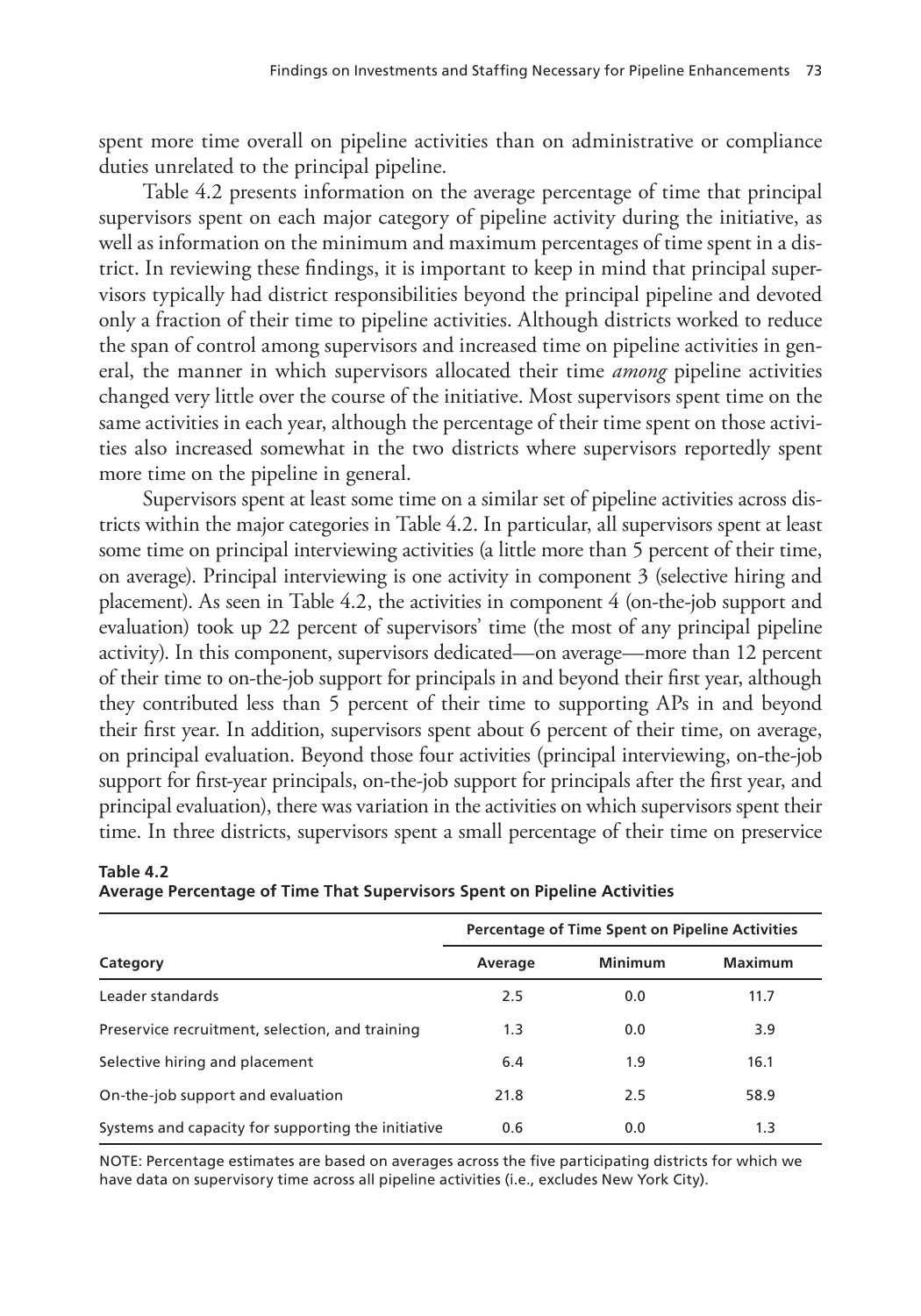preparation activities, including activities that might range from work on the revision of preservice preparation to screening and recruitment for preservice preparation and some participation in the delivery. In two districts, principal supervisors spent time providing on-the-job support for APs in addition to principals. In two districts, supervisors spent a very small portion of their time weighing in on revisions to the entire principal pipeline or communicating with others about the Principal Pipeline Initiative.

Turnbull, Anderson, et al., 2016, notes that principal supervisors "took on pivotal roles in on the job evaluation and support" (p. 37). This finding is consistent with the findings from our resource analysis. Although districts' reports indicate that individual principal supervisors did not substantially alter the way they allocated their time among pipeline activities, they did indicate that principal supervisors spent a higher percentage of their total time, on average, on on-the-job support and evaluation than on any other major category. Furthermore, principals and APs would have likely received more attention from principal supervisors—especially in terms of on-the-job support and evaluation—over the course of the initiative, given that principal supervisor span of control decreased in three districts and principal supervisors increased their time spent on all pipeline activities in two districts.

Districts that are reflecting about the best way to increase supervisor time on principal pipeline activities could thus follow one of the two strategies followed by participating districts: Increase the number of principal supervisors, or determine ways to offload work on nonpipeline activities to other personnel. The former strategy could seem more expensive to implement than the latter, given that it would require paying salaries for more principal supervisors. On the other hand, pursuing the latter strategy would require districts to identify and train other district personnel to take on more administrative tasks previously taken on by the principal supervisor. In our datacollection work, we could not document the potential "costs" of the latter strategy, but such costs—particularly in terms of opportunity costs and costs of time for training and support—could be considerable. On the other hand, participating districts reported that reorganizing the role of principal supervisor could be accomplished in a revenue-neutral manner as part of a broader assessment of central office roles.

### **Time That Principals and Assistant Principals Spent on Pipeline Activities**

Although we did not include principal and AP time on principal pipeline activities in our cost estimates, that time can be regarded as an opportunity cost. Participating districts asked principals and APs to contribute many hours of their time, not only to their own PD but also to supporting the PD of others through formal mentoring and coaching activities, as well as other pipeline categories, such as leader standard development and hiring.<sup>10</sup>

<sup>&</sup>lt;sup>10</sup> School leaders were sometimes paid small stipends to serve as mentors, and we did count those expenditures in our estimates of principal pipeline costs. But if the cost of such mentoring is calculated as the portion of prin-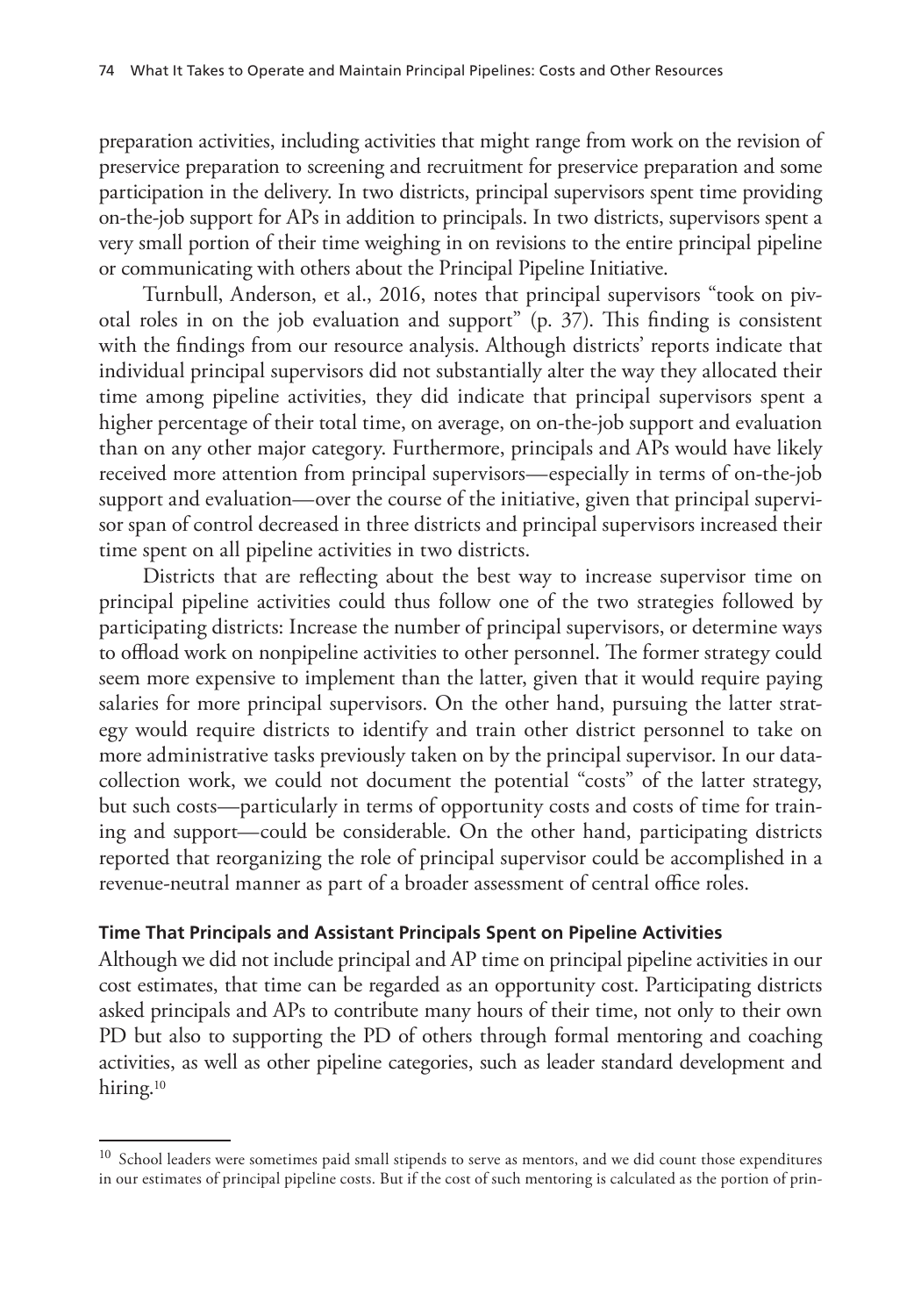Figure 4.5 captures the average percentage of time that novice principals and APs—those in their first three years on the job—reported spending on selected principal pipeline activities in a survey fielded in participating districts in each of two calendar years: 2014 and 2015. As can be seen in the figure, novice principals reported spending a fairly large percentage of their time—about 19 percent, on average, in 2014 and 2015—participating in their own PD activities. On average, in 2014 and 2015, principals also reported spending 7 percent of their time mentoring or coaching aspiring or current school leaders, 2 percent on screening and hiring of other school leaders, and 5 percent evaluating other school leaders. Taking into account the average principal salary in each district, the cost of principal time on these activities would be about \$33,730 per principal, or about \$6.3 million annually. The cost of those activities based on reports of APs would be about \$33,160 per AP, or about \$12.2 million annually.

The average percentage time estimates that novice principals and APs provided are likely not representative of all principals and APs across participating districts. For example, the time spent on PD could be much higher among novice principals and APs than all principals, whereas the time spent on mentoring or coaching of other school leaders is likely to be much lower among newer school leaders. In addition, the percentage time estimates decreased significantly for PD from 2014 to 2015 among both principals and APs and for mentoring among principals, which could reflect adjustments that districts made in how much they asked of school leaders over time.

The time and effort that school leaders devote to pipeline activities could be particularly characterized as a cost to school districts if they take time away from other important priorities that school leaders have in their schools or districts. This cost of principal and AP time could thus be regarded as an opportunity cost, or the benefit that the district could have received but gave up to focus on principal pipeline activities.11 The PSA survey asked novice principals and APs whether the time they spent on the principal pipeline prevented them from attending to other important school priorities, as well as whether it enhanced their ability to attend to important school priorities.

Table 4.3 summarizes some additional key survey findings. Only 7.5 percent of principals and 10 percent of APs agreed that it hindered their ability to attend to other school priorities, whereas more than one-quarter of principals and more than one-third of APs indicated that it enhanced that ability. This limited survey evidence, based on surveys of new principals and APs, suggests that pipeline activities might have a low opportunity cost, at least in the eyes of school leaders.

cipal and AP salaries based on the percentage of time that they actually spent on mentoring activities, the cost of mentoring could exceed those stipends.

<sup>&</sup>lt;sup>11</sup> For a definition of opportunity cost, see "Opportunity Cost," undated.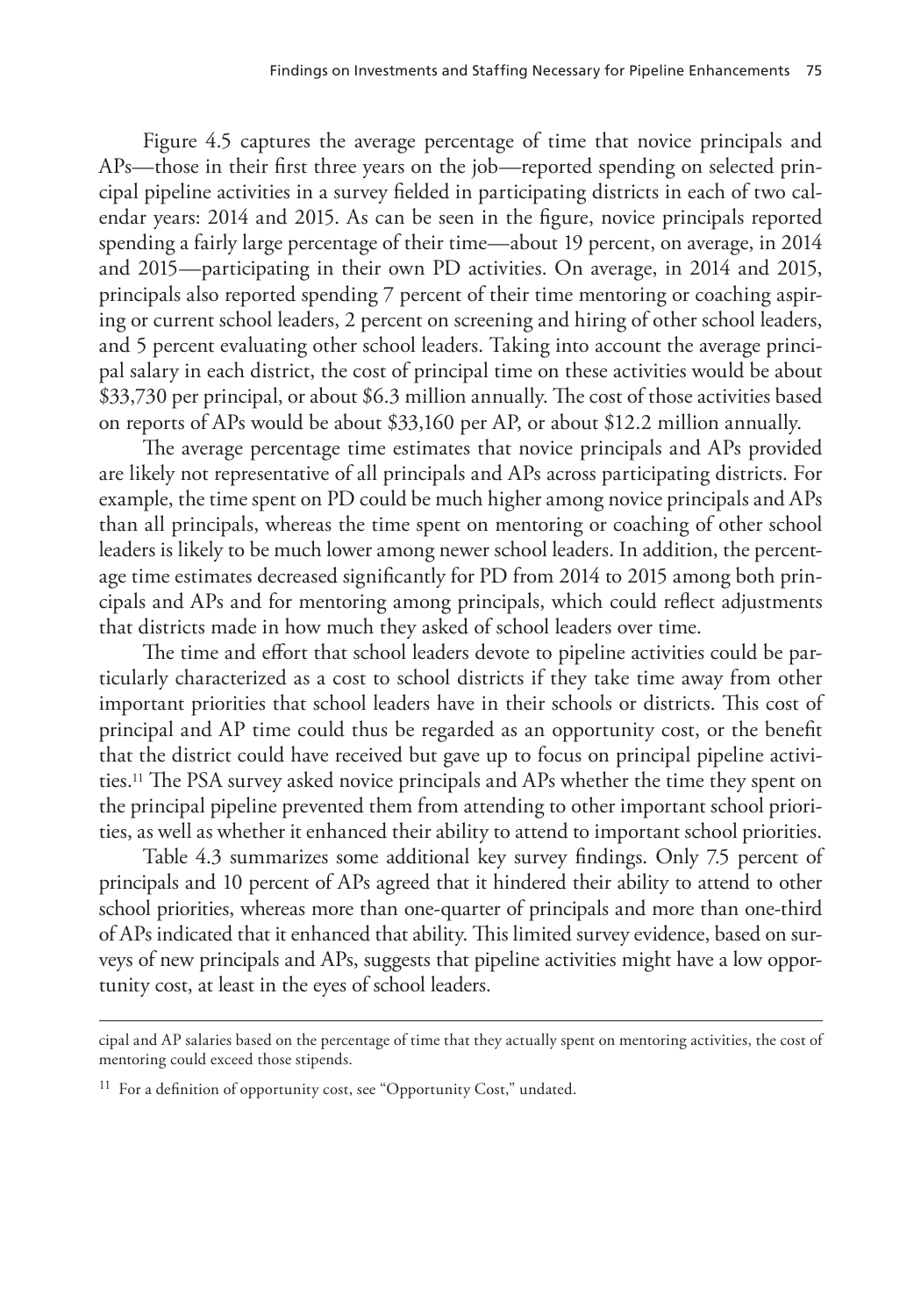

### **Figure 4.5**

**Average Percentage of Time That Novice Principals and Assistant Principals Reported Spending on Principal Pipeline Activities**

NOTE: \* = significant difference between principal or AP reports in 2014 and 2015. The same school leaders did not necessarily complete the survey in both years. As discussed in Turnbull, Anderson, et al., 2016, Principal Pipeline Initiative districts used the terms *coaching* and *mentoring* to refer to individualized support or guidance provided to aspiring or current leaders. In this report, we do not distinguish between *mentoring* and *coaching* and use the phrase *mentoring and coaching* to refer to this broad category of support.

<sup>a</sup> No data was gathered in 2014 for this category.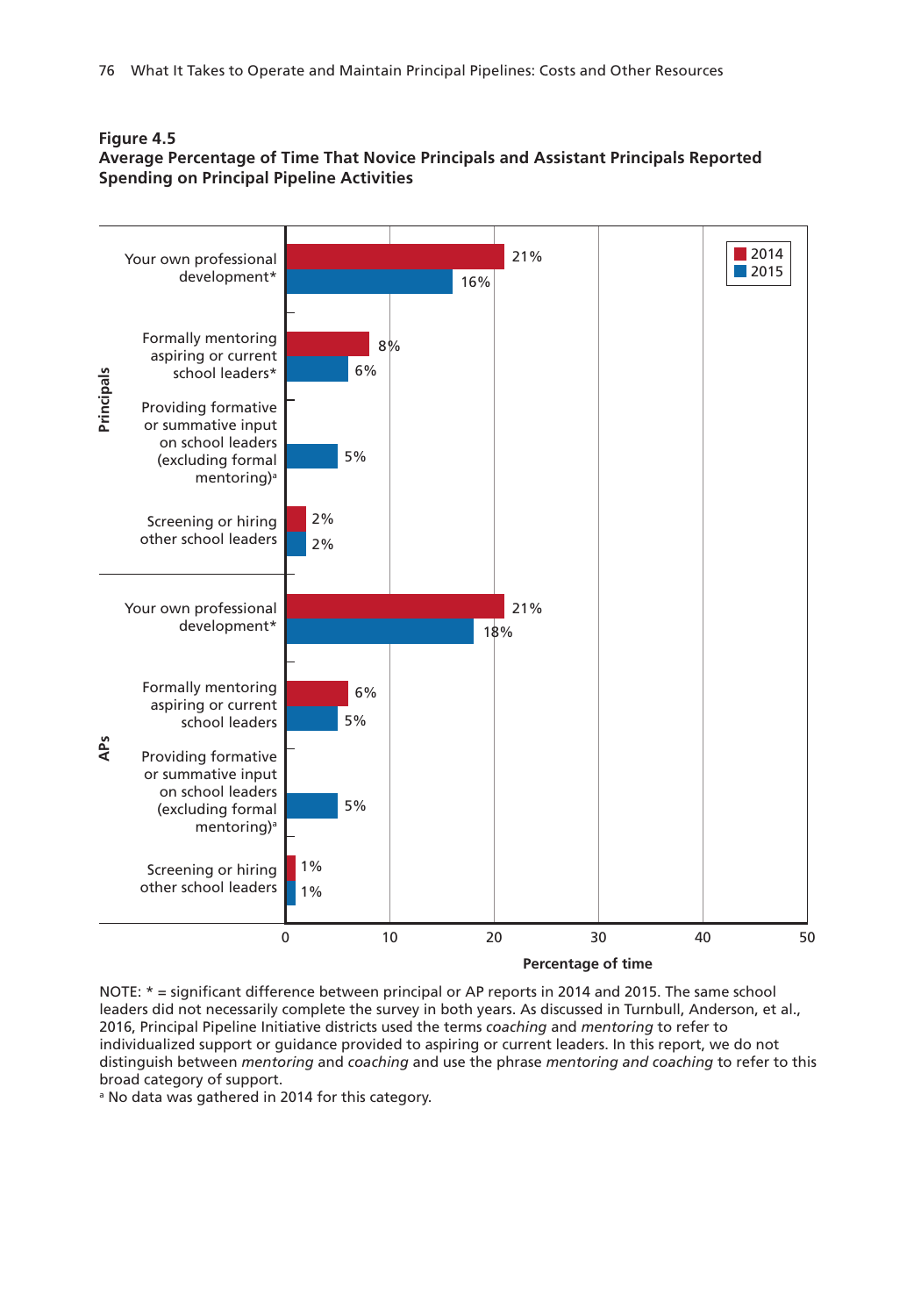#### **Table 4.3 Average Percentage of Novice Principals in Principal Pipeline Initiative Districts Who Agreed with Survey Statements**

| Statement                                                                                                                                  | <b>Percentage Agreeing</b> |
|--------------------------------------------------------------------------------------------------------------------------------------------|----------------------------|
| The time I spend on activities to support the principal pipeline prevents me from<br>attending to other important priorities at my school. | 7.5                        |
| The time I spend on activities to support the principal pipeline enhances my<br>ability to attend to important priorities at my school.    | 27.0                       |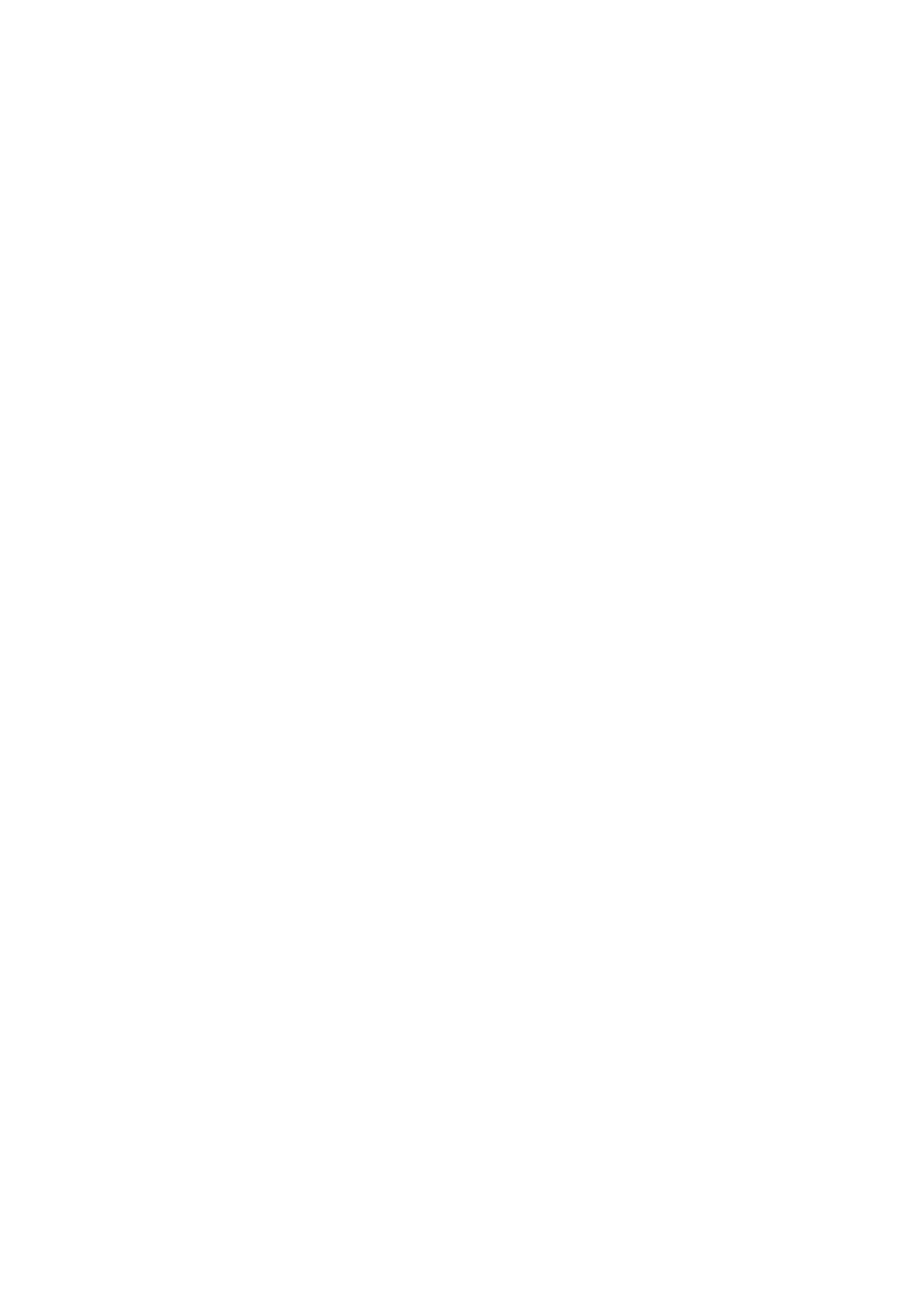This study employed an activity-based approach to understand the resources and expenditures used to improve and sustain a strong pipeline for preparing, hiring, supporting, and evaluating principals. For districts interested in undertaking similar efforts, our analysis provides a sense of what it takes to do this work to promote strong leadership in schools. In this chapter, we highlight some generalizable lessons that other districts might glean from the example of the districts participating in the Principal Pipeline Initiative.

# **Pipeline Spending Accounted for a Very Small Share of Participating Districts' Budgets**

Our study shows that principal pipelines are not a big-ticket item for the participating school districts. On average, over the course of the initiative, participating districts devoted well under 1 percent (0.4 percent) of their expenditures to principal pipeline efforts, during a time when they were making active investments to enhance those pipelines. For all categories of principal pipeline activities and across all years of the initiative, districts spent about \$5.6 million each year, on average. Their expenditures amounted to \$42.30 per pupil or \$31,243 per principal. To put these numbers into context, in the 2013–2014 SY, U.S. school districts (Cornman and Zhou, 2016, p. 13) spent, on average, \$608 per pupil on school administration, \$477 per pupil on transportation, and \$447 per pupil on food services. Districts reported spending \$23 per pupil supporting activities that are operated as businesses and generate revenue, such as after-school services.

Compared with other educational improvement initiatives for which resource requirements have been estimated, Principal Pipeline Initiative per-pupil pipeline expenditures are low. However, it should be noted that these other initiatives involve the delivery of education more directly and, for this reason, include the incremental cost of time for teachers and other school staff. Brewer et al., 1999, estimates the resources of class size reduction programs at \$189 to \$981 per pupil in 1998–1999 dollars, which would translate to \$275 to \$1,425 per pupil in 2015 dollars. Murphy and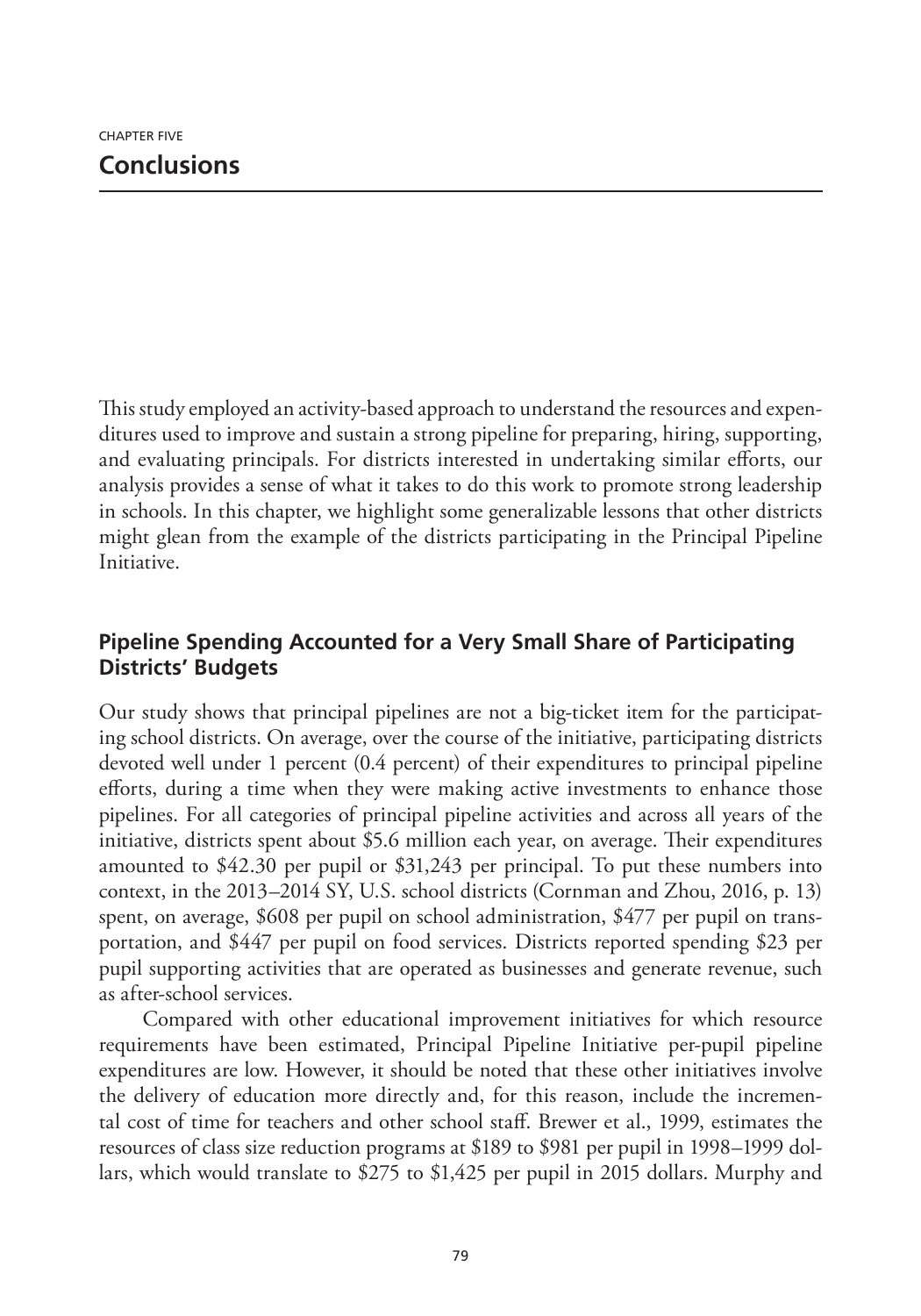Regenstein, 2012, estimates the costs of implementing the Common Core State Standards—including textbooks, assessments, and PD—at between about \$250 and \$400 per pupil, depending on the state.

### **Quick Pipeline Wins Will Not Break the Bank**

Participating districts devoted the vast majority of pipeline resources to preservice preparation and on-the-job support and evaluation activities. These two major categories of pipeline activity accounted for three-quarters of all principal pipeline expenditures (almost \$24,000 per principal). Perhaps more interesting for districts considering their own pipeline efforts is the finding that participating districts devoted modest resources to the development and revision of leader standards and to selective hiring and placement efforts—\$0.41 per pupil (\$292 per principal) and \$3.57 per pupil (\$2,894 per principal), respectively. These are activities that Turnbull, Anderson, et al., 2016, describes as quick wins, having high impact in participating districts.

Our findings thus suggest that a district does not need an infusion of substantial grant funding to make real progress on important aspects of principal pipelines. That said, leader standard development and selective hiring and placement are also areas in which the cost of district personnel time represents a large portion of expenditures. So although funding might not be a constraint in getting initiatives in areas of leader standards and hiring off the ground, district staff time could be. Indeed, in describing leader standards efforts, Turnbull, Anderson, et al., 2016, reports that "[d]eveloping and using standards required attention and effort over time, but district staff reported that the work had been worthwhile" (p. 13) and that "changes made in selection procedures and data systems took nontrivial amounts of staff time, both initially and on a continuing basis" (p. 33).

# **There Is Still Much to Learn About the Costs of Preservice Preparation and On-the-Job Support**

Our analysis reveals substantial variation across districts in terms of spending on preservice preparation and on-the-job support. In general, participating districts devoted between 70 and 85 percent of pipeline resources to these two categories of activities combined. Readers might wonder whether any lessons in that variation point to costeffective practices for preservice preparation and on-the-job support. Unfortunately, our study cannot provide definitive answers to that question. However, we do observe several issues that influence cost variation.

Depending on how districts configure their pipelines, on-the-job support for APs in one district might do the same work to improve leadership skills as preservice prepa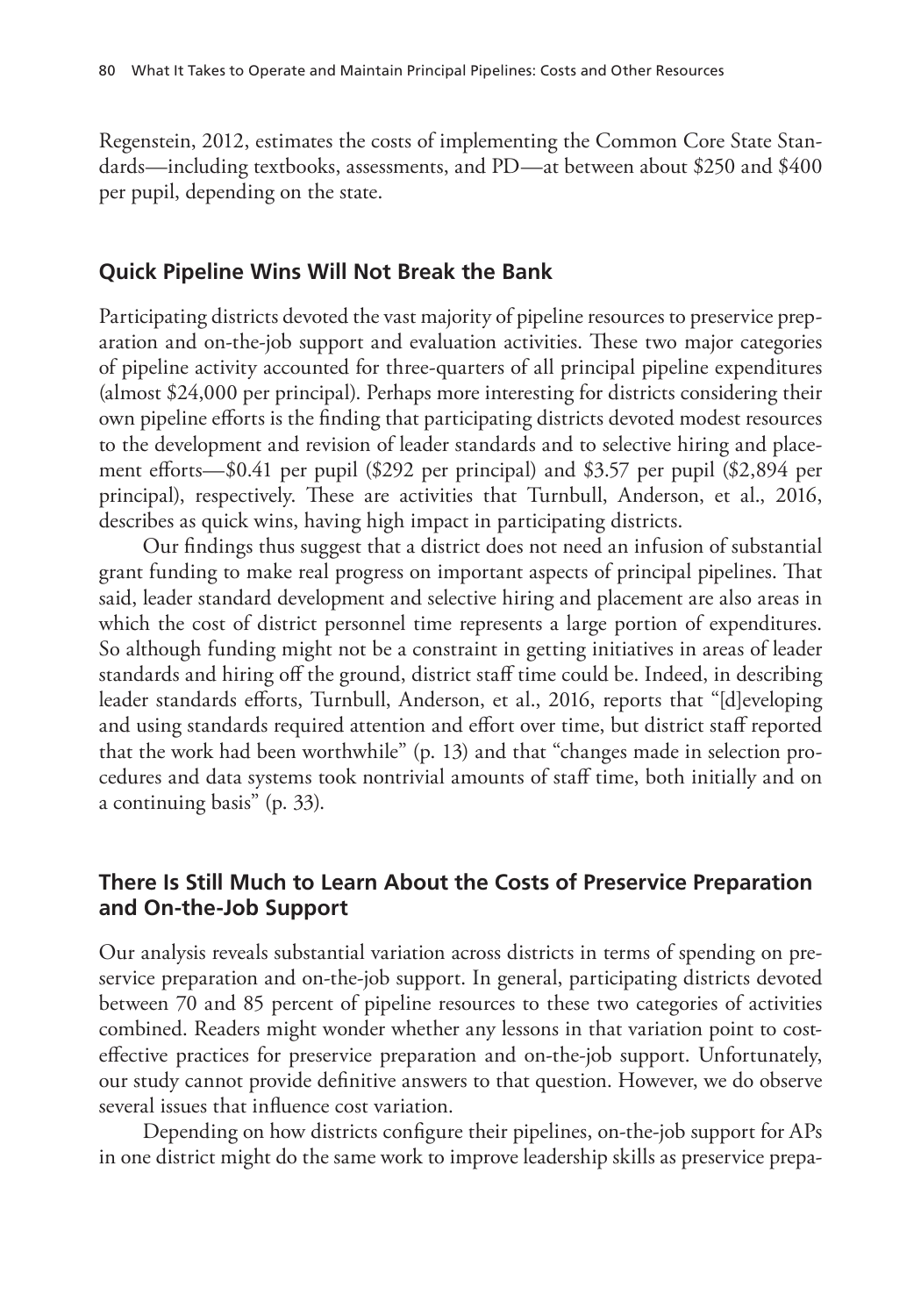ration activities intended to prepare APs for the principalship in another. This is evident from the fact that the share of pipeline resources devoted to preservice preparation ranged from a low of 11 percent in one district (where the share devoted to on-the-job support was 73 percent) to a high of 56 percent in one district (where the share devoted to on-the-job support was 27 percent). In the district with low preservice preparation expenditures, the district essentially provided principal preservice preparation through job-embedded training delivered to aspiring principals while they were working as  $APs$ .

Another issue influencing the level of reported expenditures in one district relative to that in another is whether the districts defined certain expenditures as part of the pipeline (or not). For example, one district undertook a reform of teacher positions during the initiative, creating teacher leader positions that would feed into the assistant principalship. That district felt very strongly that part of the expenditures associated with those positions was AP preservice preparation.

A third consideration influencing district-level expenditures on some major activities is the local context. Participating districts varied in terms of the depth of their pools of principal candidates at the launch of the initiative. Some of the districts had already been making investments to enhance the quality and size of their pools. Those districts invested in preservice preparation to keep the pool topped off. Other districts were making investments to fill the pool, and preservice preparation spending in those districts was greater.

Although our analysis did not allow us to identify best practices that could easily be transferred from one district to another, it does highlight some areas in which expenditures were relatively high and in which further examination of costeffectiveness would be warranted. One such area is preservice preparation delivery. We found extremely wide variation across districts and within districts over time in expenditures devoted to preservice preparation, whether considered on a per-pupil, per-principal, or per-completer basis. Part of this difference might be due to differences in need, as described above. But we also found that that costs associated with residencies were a chief contributor to the total cost of preservice preparation. In one district, the cost of preservice preparation increased substantially when it increased the length of the residency in an ongoing program. That district viewed a longer residency as a quality enhancement and was eager to assess whether the additional cost of a longer residency was worth it.

With regard to both preservice preparation and on-the-job support and evaluation, participating districts engaged in a substantial amount of experimentation, as reflected by the share of expenditures devoted to activities that were characterized as investments in pipeline enhancements rather than ongoing. Over the course of the initiative, expenditures increased in both preservice preparation and on-the-job support and evaluation. But although expenditures directed to on-the-job support and evaluation remained stable over time, those devoted to preservice preparation declined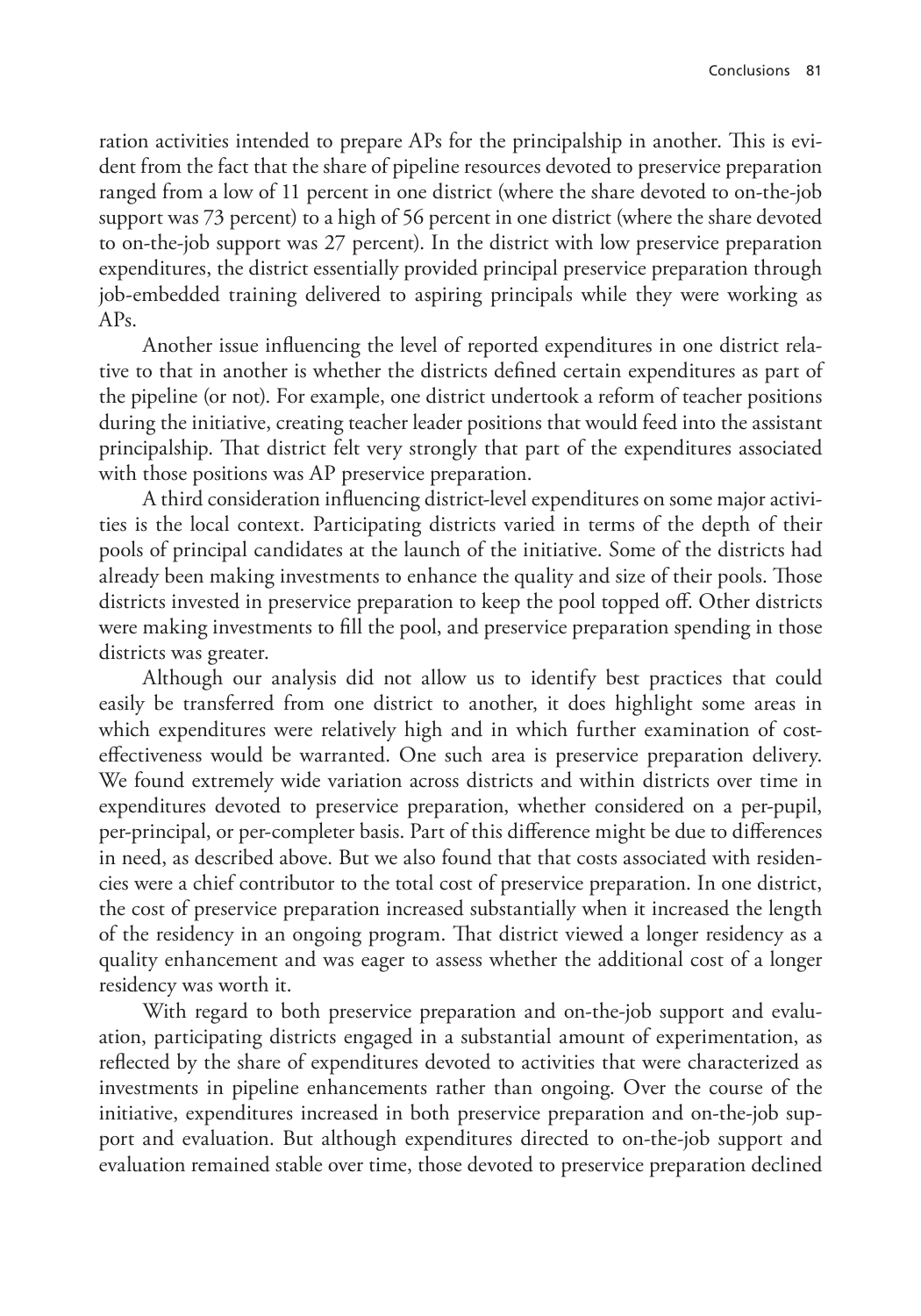at the end of the initiative. It is unclear why participating districts have pulled back on preservice preparation expenditures. It could be that a few of the districts had made investments to increase the size of the pool and, having done that, were limiting expenditures in this area. It could also be that districts had experimented with some preservice preparation activities and found that they did not work as well as they had hoped. Or some districts might have identified more cost-efficient ways to provide preservice preparation activities.

# **All Principal Pipeline Initiative Districts Made Investments in Systems and Capacity**

Participating districts devoted at least some resources toward systems and capacity to support principal pipelines, including the development and maintenance of LTSs. Districts reported LTSs to be very useful, but their development required investments that varied a fair amount by district and by year, depending on the data resources that had already been developed in the district. On average, during the initiative, districts spent \$1,990 per principal per year on LTSs, but those expenditures reached as much as \$10,283 per principal, or a little over \$2 million, in one year in one district. In total, districts spent on the order of \$1 million to \$2.5 million on LTSs over the course of the initiative. Also worth noting is that LTS development required personnel resources that were in limited supply or even unavailable in school districts. Thus, some of the resources necessary to develop and maintain the LTS were procured from outside consultants. LTS efforts thus likely involved at least some opportunity costs for the districts. Although participating districts benefited from technical assistance support, each district recognized the importance of ensuring that there was capacity within the district to take over the work eventually.

# **District Central Office Personnel Time Was a Key Pipeline Expenditure**

Nearly half of the pipeline expenditures captured through our study were costs for the time of district personnel who led, guided, or contributed to principal pipeline activities. The cost of personnel time spent on pipeline activities amounted to almost \$13,045 per principal per year, on average. In some ways, districts might perceive these expenditures for personnel time as easier to bear than other direct costs, such as the costs for consultants or subcontracts, as well as expenditures for materials and supplies. The personnel contributing to principal pipeline activities in each district were often district central office personnel who had been working in the district prior to the initiative or in positions that were present in the district prior to the initiative. Thus, districts might regard personnel expenditures as ones they would be paying regardless.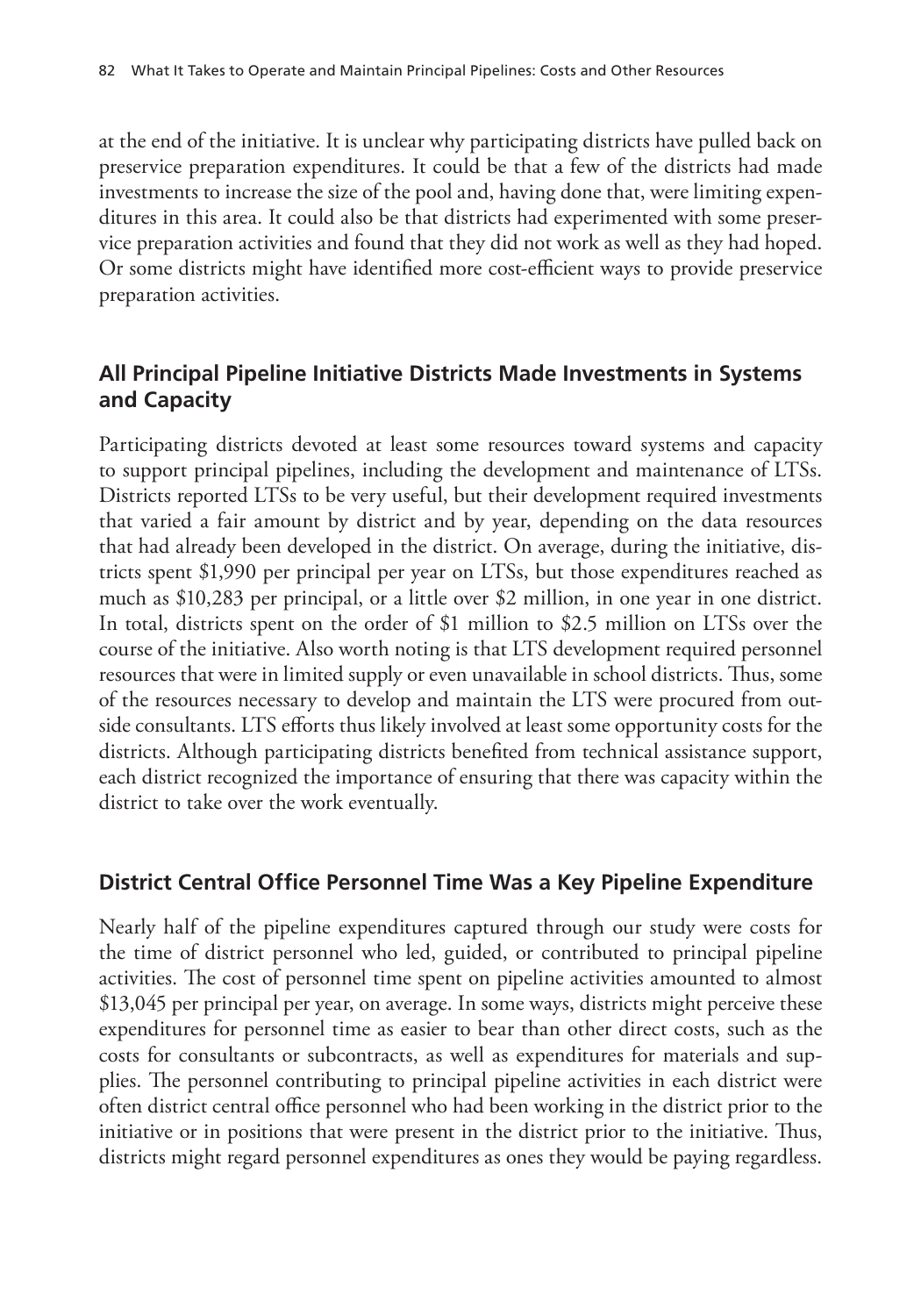On the other hand, personnel costs represent a substantial time commitment on the part of district central office staff who have been identified as those who should focus on principal pipeline activities. Some of these staff took principal pipeline work on top of other duties and work that could be considered a full-time job already. Thus, as we have discussed, district personnel time devoted to the pipeline could represent an opportunity cost, in that it took time away from other activities that could have benefited the district.

Given increasing evidence that principal leadership matters a great deal for school outcomes, districts might want to consider how to reconfigure their offices—and, as a result, reconfigure district personnel time—to provide better preparation, hiring, and support for principals, as many participating districts have done. Thus, districts that wish to invest further in their principal pipelines might need to be particularly strategic in how they assign district staff to work on principal pipeline activities. For example, districts might consider how to assist those taking on key pipeline roles through provision of additional support staff, as well as whether they should develop new positions for those taking on key roles in pipeline work (e.g., directors of leadership development).

We also found that principals and APs spent at least some time doing things that contributed to the principal pipelines—they served as mentors for aspiring leaders, participated in the hiring process, and spent time on their own leadership development. Overall, principals reported that time spent on these activities enhanced rather than detracted from their work. However, it is important for districts to consider the trade-offs associated with asking principals to take time away from addressing the needs of their schools to support pipeline activities. In the survey, novice principals reported working 60 hours per week, on average. Taking on more pipeline responsibilities could crowd out other important school activities.

## **Cost Tools Created for This Study Might Be Useful to Other Districts**

To inform this study, we developed data-collection tools that might be useful to other districts as they seek to identify the resources involved in building and maintaining comprehensive principal pipelines. The appendix includes a brief description of those tools and how they were used for our data collection. In applying such a tool in their own contexts, other districts would need to consider their own pipeline starting points and how they compare with those of participating districts.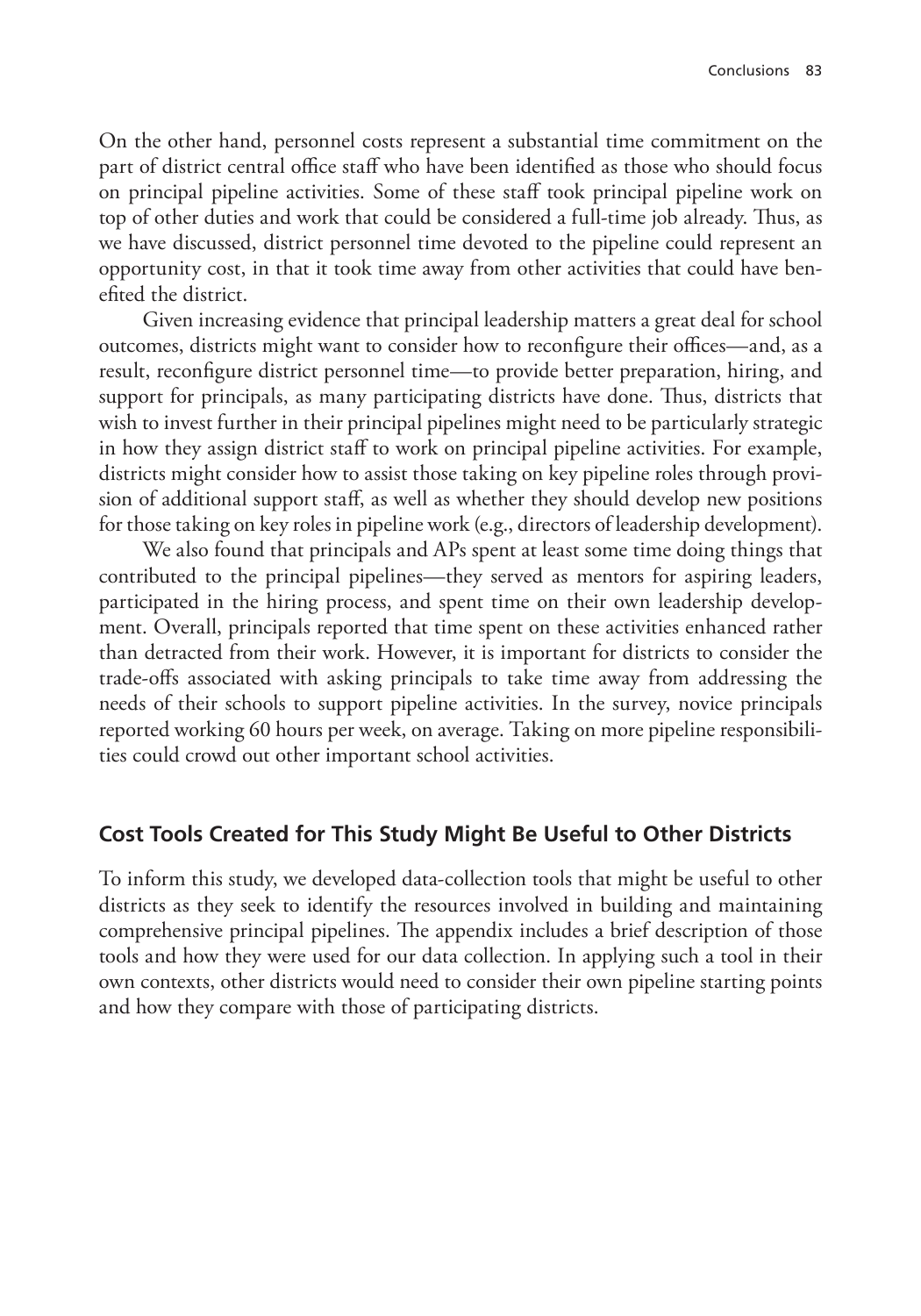## **The Experience of Principal Pipeline Initiative Districts Holds Lessons for Other Districts**

This study provided expenditures for individual pipeline activities so that districts can consider the potential costs of those activities and whether to implement some pipeline activities and not others in their districts. However, districts should also be aware that many pipeline activities reinforce one another. Thus, the average expenditures for specific activities for participating districts could be influenced by district participation in other pipeline activities. For example, the time that districts invested in leader standards activities could have led to considerable decreases in the time that districts spent on other activities, such as the revision of preservice preparation or hiring and selection processes. Thus, districts that are considering improvements to their own principal pipelines should probably begin by considering overall strategies for pipeline improvements and their theories of action for connections among specific activities and expected outcomes. By doing such work, districts could potentially make more costefficient and cost-effective choices to improve and strengthen their principal pipelines.

The effect of the initiative investment is still unknown. For Turnbull, Anderson, et al., 2016, the authors found some suggestive evidence that initiative investments were leading to higher-quality new principals. They found that "more new principals over time said they were an 'excellent' fit for their schools, and district leaders saw greater strengths in their instructional leadership" (p. 55). They attribute the initiative's success in part to early investments in leader standards and hiring. The HR management literature suggests that investments in leader standards, selective hiring and placement, early-career mentoring and support, communication of clear expectations, evaluation against those expectations, and high-quality supervision have the potential to reduce principal turnover. A reduction in principal turnover could mean big savings for school districts. A report examining the initiative's effects will be released in 2018, providing more information for districts weighing investments in this area. It is too early to conclusively assess the implications that the initiative investments have for turnover in participating districts. However, our preliminary analysis of available data from participating districts suggests that, in three of the districts, the percentage of newly hired principals who continued to serve as principals in the district after two years increased substantially between 2010–2011 and 2013–2014.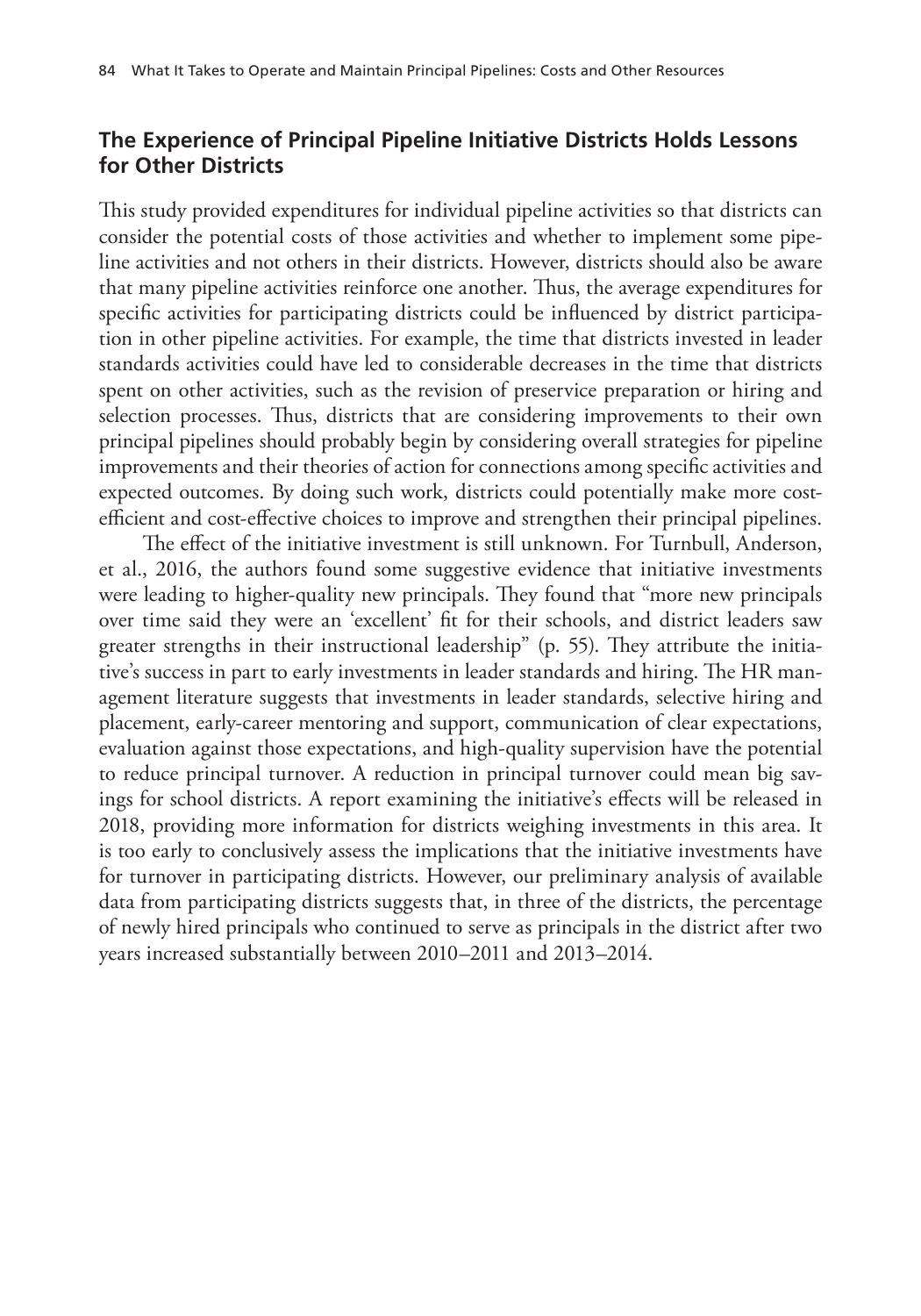This appendix includes more details about our data sources, data-collection tools, and analysis.

## **Data-Collection Tools**

Our data-gathering began with the development of a Microsoft Excel template for tracking expenditures and associating them with major categories of pipeline activities and the activities and subactivities described in Table 2.1 in Chapter Two for each district. This data-collection tool is available for download as a spreadsheet from our website. This appendix provides a description of that tool. Table A.1 provides a snapshot of that template using fictional district data, focused on only one subactivity that falls under the larger activity of providing on-the-job support and induction for principals: providing principals with first-year induction and support. (The provision of on-the-job support for principals is an activity that is part of the on-the-job support and evaluation category.) The entire template includes highlighted rows listing each major category, activity, and subactivity included in the entire activity list in Table 2.1. We recorded any identified district expenditures under the appropriate subactivity and labeled them by academic year, by whether they were investment or ongoing expenditures, and by their cost type (including personnel, nonpersonnel, and various other cost types).

Although investment and ongoing expenditures for nonpersonnel costs were generally determined by the districts, we did query districts when their determinations were unclear to us. Based on feedback from points of contact in participating districts, we coded 50 percent of the cost of personnel on particular activities as an investment cost and 50 percent as an ongoing cost when those activities were focused more on revision or development of new systems. We did not code 100 percent of personnel costs for such activities as investment because we understood—from discussions with district personnel—that some portion of revision and development activities should be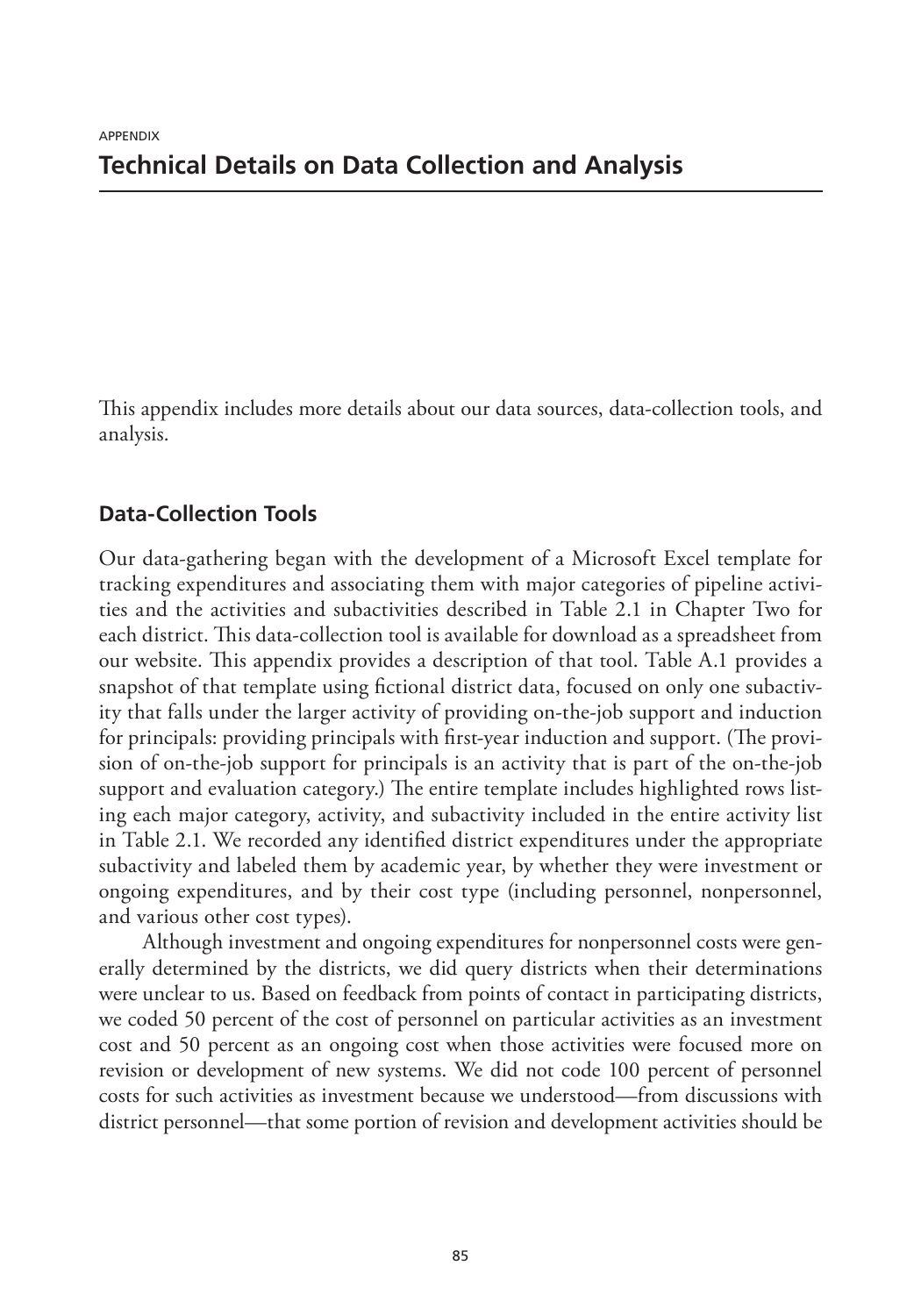| Table A.1 |                                                      |  |  |
|-----------|------------------------------------------------------|--|--|
|           | <b>Main Expenditure Data-Collection Tool Example</b> |  |  |

|                                                                                             |                                                      | SY 2011–2012 Expenditures, in Dollars |         |  |  |
|---------------------------------------------------------------------------------------------|------------------------------------------------------|---------------------------------------|---------|--|--|
|                                                                                             | <b>Cost Type</b>                                     | Investment                            | Ongoing |  |  |
| Component 4: On-the-job evaluation and support                                              |                                                      |                                       |         |  |  |
| Activity: Provide on-the-job support and induction                                          |                                                      |                                       |         |  |  |
| Subactivity: Provide principals with first-year induction and support                       |                                                      |                                       |         |  |  |
| Sent 20 principals to<br>another school district<br>to observe use of<br>formative feedback | ODC: Travel                                          | 16,700                                |         |  |  |
| Training stipends<br>for ten principals<br>serving as mentors for<br>principal induction    | Personnel: Internal<br>staff salaries or<br>stipends |                                       | 30,000  |  |  |
| District's state<br>university provided<br>facilities for first-year<br>principal PD event  | <b>ODC: Facilities</b>                               |                                       | 1,000   |  |  |

expected to occur on an ongoing basis. The activities for which we categorized 50 percent of personnel time as investment and 50 percent as ongoing included the following:

- Develop or revise leader standards.
- Revise the system of preservice recruitment, selection, and preparation.
- Revise the system for principal recruiting, hiring, and placement.
- Revise the system for providing on-the-job support for principals and APs.
- Revise the system for providing evaluation to principals and APs.
- Revise the overall principal pipeline.
- Development and maintain an LTS.

We used a separate tool to gather information about district central office personnel time, and we then integrated that information into our main expenditure data– collection tool. To accurately track district personnel time investment in all principal pipeline activities—and the cost of that time—we created a template worksheet listing district personnel (or categories of personnel—e.g., those who supervise principals) who contributed any time to principal pipeline activities and their annual salary plus fringe benefits or the fringe benefit rate (so that we could calculate fringe benefits and add them to personnel salaries, the percentage of their district work hours spent on all principal pipeline activities combined, and the percentage of their work hours on principal pipeline activities spent on individual pipeline activities).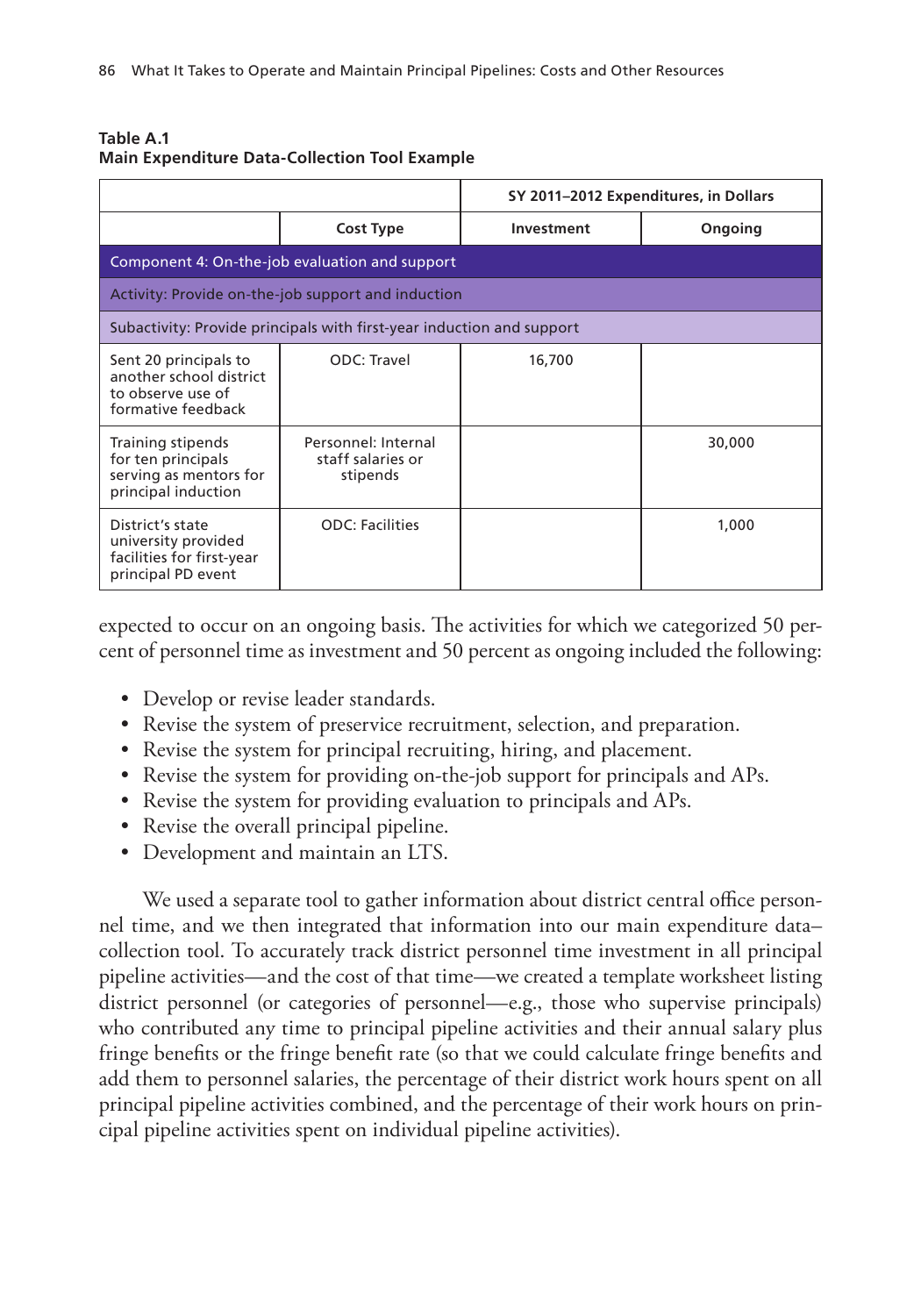Table A.2 includes a snapshot of the template we used to capture district personnel time devoted to principal pipeline work, using fictional names and fictional data for one district and focusing on one category: selective hiring and placement. The whole personnel time expenditures template includes all principal pipeline cost activities. So, from this example, we can see that Jill Martin—a hypothetical district employee—spends 10 percent of time on activities devoted to the principal pipeline and that 10 percent can be divided among (1) designing new recruiting, hiring, and placement processes for school leaders (75 percent), (2) preparing and training personnel to use new processes and technology (20 percent), and (3) recruiting principal and AP candidates (5 percent). To calculate the cost of district personnel time on any

| Table A.2 |  |  |                                                       |  |
|-----------|--|--|-------------------------------------------------------|--|
|           |  |  | Principal Pipeline Personnel Time Expenditure Example |  |

| <b>Name</b>                                                                                                                               | <b>Janice Brown</b>                      | <b>Jill Martin</b> |                                        |  |
|-------------------------------------------------------------------------------------------------------------------------------------------|------------------------------------------|--------------------|----------------------------------------|--|
| Position                                                                                                                                  | Director of<br>leadership<br>initiatives | Director of HR     | Associate<br>deputy<br>superintendents |  |
| Number of people                                                                                                                          | 1                                        | 1                  | 10                                     |  |
| Percentage of all time spent on principal<br>pipeline activities in SY 2011-2012                                                          | 100                                      | 10                 | 50                                     |  |
| Annual salary for SY 2011-2012 (annual<br>average salary for groups of personnel),<br>in dollars                                          | 125,000                                  | 150,000            | 200,000                                |  |
| Activities to which personnel devoted time for SY 2011-2012 within component 3: selective hiring<br>and placement, as percentages of time |                                          |                    |                                        |  |
| Design new recruiting, hiring, and<br>placement processes, including<br>technology and screening tools, for<br>school leaders             | 10                                       | 75                 |                                        |  |
| Prepare and train personnel to use new<br>processes and technology for recruiting,<br>hiring, and placing school leaders                  | 5                                        | 20                 |                                        |  |
| Recruit principal and AP candidates                                                                                                       |                                          | 5                  |                                        |  |
| Screen and select candidates for<br>candidate pool: Principals                                                                            | 5                                        |                    |                                        |  |
| Screen and select candidates for<br>candidate pool: APs                                                                                   | 5                                        |                    |                                        |  |
| Support and training for those in<br>candidate pool                                                                                       | 5                                        |                    |                                        |  |
| Interview and hire school leaders:<br>Principals                                                                                          |                                          |                    | 5                                      |  |
| Interview and hire school leaders: APs                                                                                                    |                                          |                    | 2                                      |  |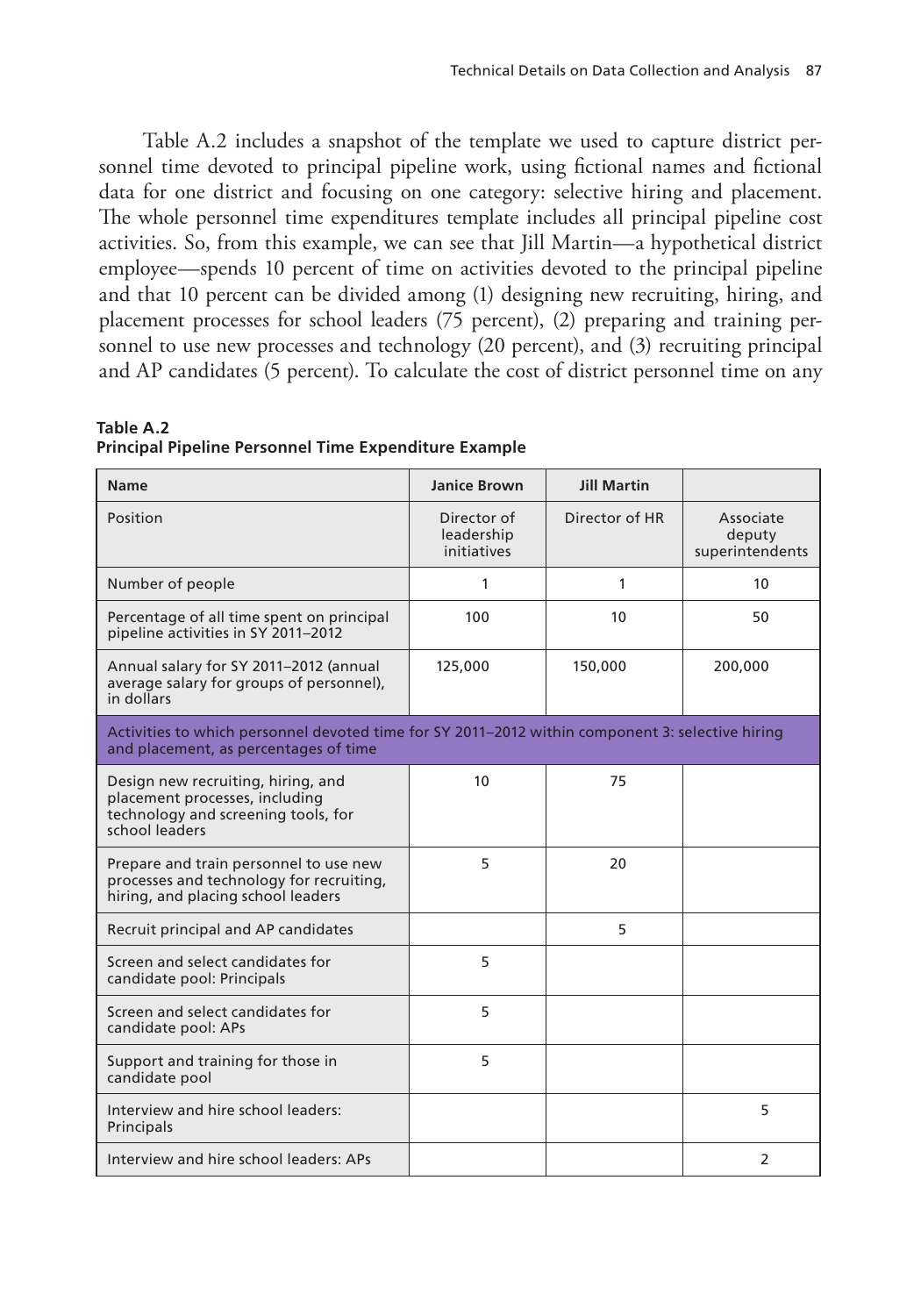|  |  | Table A.2-Continued |  |
|--|--|---------------------|--|
|--|--|---------------------|--|

| <b>Name</b>                                                                                                                   | <b>Janice Brown</b>                      | <b>Jill Martin</b> |                                        |  |  |
|-------------------------------------------------------------------------------------------------------------------------------|------------------------------------------|--------------------|----------------------------------------|--|--|
| Position                                                                                                                      | Director of<br>leadership<br>initiatives | Director of HR     | Associate<br>deputy<br>superintendents |  |  |
| Calculated cost of each activity for SY 2011-2012, in dollars                                                                 |                                          |                    |                                        |  |  |
| Design new recruiting, hiring, and<br>placement processes, including<br>technology and screening tools, for<br>school leaders | 12,500                                   | 11,250             |                                        |  |  |
| Prepare and train personnel to use new<br>processes and technology for recruiting,<br>hiring, and placing school leaders      | 6.250                                    | 3,000              |                                        |  |  |
| Recruit principal and AP candidates                                                                                           |                                          | 750                |                                        |  |  |
| Screen and select candidates for<br>candidate pool: Principals                                                                | 6,250                                    |                    |                                        |  |  |
| Screen and select candidates for<br>candidate pool: APs                                                                       | 6,250                                    |                    |                                        |  |  |
| Support and training for those in<br>candidate pool                                                                           | 6,250                                    |                    |                                        |  |  |
| Interview and hire school leaders:<br>Principals                                                                              |                                          |                    | 50,000                                 |  |  |
| Interview and hire school leaders: APs                                                                                        |                                          |                    | 20,000                                 |  |  |

activity, we multiplied the total percentage of the person's time on all pipeline activities by that person's salary and by the person's percentage of time spent on that particular activity. For example, to calculate the cost of Jill Martin's time recruiting principal and AP candidates, we used the following formula:  $10\% \times $150,000 \times 5\% = $750$ . For cases in which groups of personnel were contributing time to the principal pipeline (e.g., associate deputy superintendents in Table A.2), we also multiplied the average salary for that group by the total number of people in that group and replaced the average salary estimate with the cumulative salary estimate in our formula.

We procured most of these percentage time estimates through interviews or structured interaction with our district points of contact, as well as interviews with district personnel. If someone found it too difficult to provide an exact estimate for the percentage of time spent on particular pipeline activities, we divided that percentage of effort equally among the activities in which that person was involved. We then incorporated personnel costs for each activity into our main expenditure data–collection tool.

In some cases, districts reported that personnel spent the same amount of time on particular revision activities (e.g., development of standards, revision of preservice preparation, revision of hiring systems) in each year. But when we queried some dis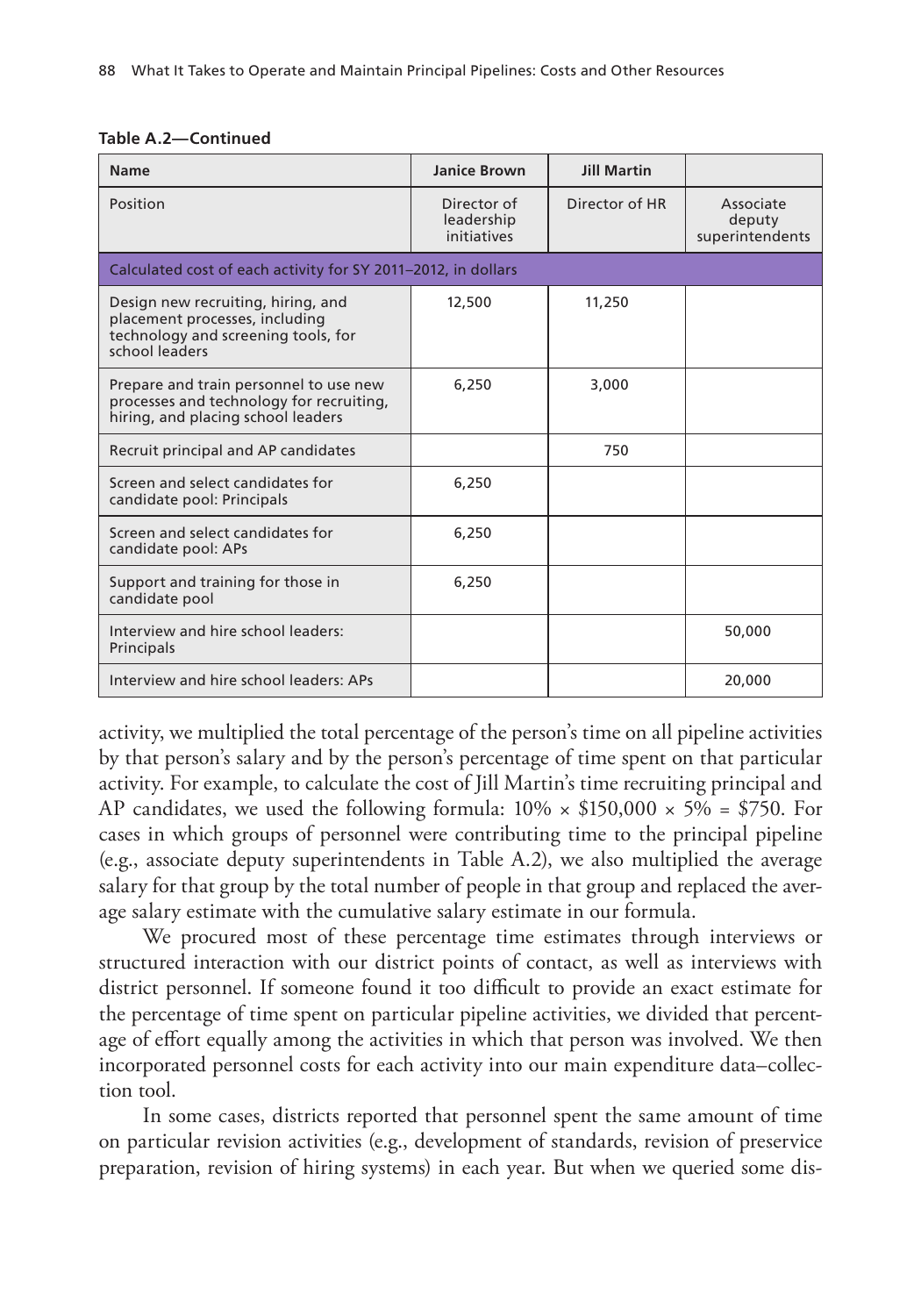tricts further, they reported that personnel spent much more time on some of these activities in some years. We therefore asked all district points of contact which years (between 2011–2012 and 2015–2016) were those years when certain activities were a particular focus for personnel. We then asked district points of contact to quantify the effort on those activities in some years compared with others.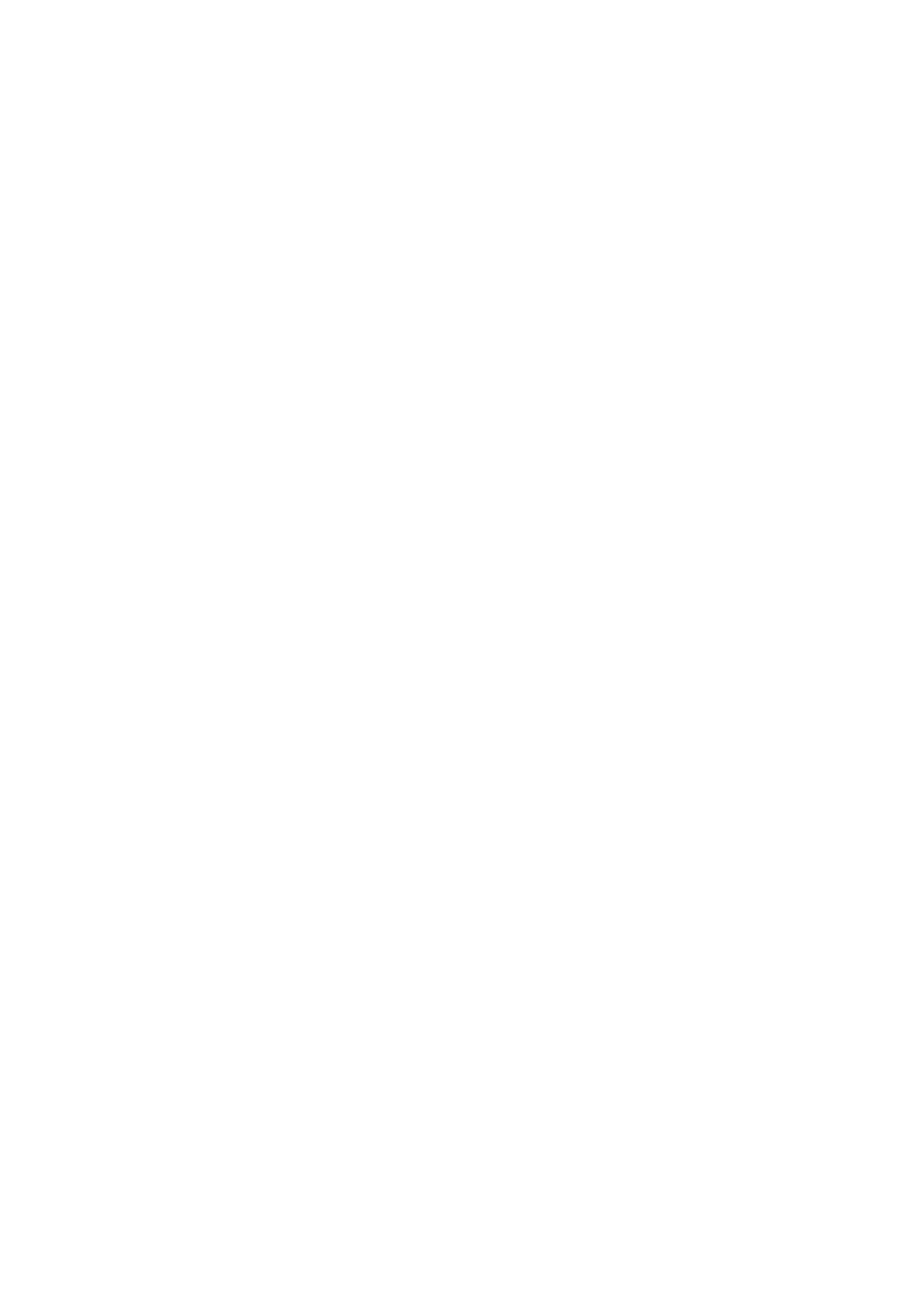Allen, David G., Phillip C. Bryant, and James M. Vardaman, "Retaining Talent: Replacing Misconceptions with Evidence-Based Strategies," *Academy of Management Perspectives*, Vol. 24, No. 2, May 2010, pp. 48–64.

Boushey, Heather, and Sarah Jane Glynn, "There Are Significant Business Costs to Replacing Employees," Center for American Progress, November 16, 2012. As of January 23, 2017: https://www.americanprogress.org/issues/economy/reports/2012/11/16/44464/ there-are-significant-business-costs-to-replacing-employees/

Brewer, Dominic J., Cathy Krop, Brian P. Gill, and Robert Reichardt, "Estimating the Cost of National Class Size Reductions Under Different Policy Alternatives," *Educational Evaluation and Policy Analysis*, Vol. 21, No. 2, Summer 1999, pp. 179–192.

Bureau of Economic Analysis, "GDP and Personal Income: Regional Data," undated. As of May 24, 2017:

https://www.bea.gov/iTable/

iTable.cfm?reqid=70&step=1&isuri=1&acrdn=6#reqid=70&step=1&isuri=1

Burkhauser, Susan, "How Much Do School Principals Matter When It Comes to Teacher Working Conditions?" *Education Evaluation and Policy Analysis*, Vol. 39, No. 1, 2017, pp. 126–145.

Cascio, Wayne F., "The Economic Impact of Employee Behaviors on Organizational Performance," *California Management Review*, Vol. 48, No. 4, Summer 2006, pp. 41–59.

Chambers, Jay G., Irene Lam, and Kanya Mahitivanichcha, *Examining Context and Challenges in Measuring Investment in Professional Development: A Case Study of Six School Districts in the Southwest Region*, Regional Educational Laboratory Southwest, Issues and Answers REL 2008-No. 037, September 2008. As of May 23, 2017:

https://ies.ed.gov/ncee/edlabs/regions/southwest/pdf/REL\_2008037.pdf

Cornman, Stephen Q., and Lei Zhou, *Revenues and Expenditures for Public Elementary and Secondary Education: School Year 2013–14 (Fiscal Year 2014)—First Look*, Washington, D.C.: U.S. Department of Education, National Center for Education Statistics, NCES 2016-301, October 2016. As of June 3, 2017:

https://nces.ed.gov/pubsearch/pubsinfo.asp?pubid=2016301

Darling-Hammond, Linda, Michelle LaPointe, Debra Meyerson, Margaret Terry Orr, and Carol Cohen, *Preparing School Leaders for a Changing World: Lessons from Exemplary Leadership Development Programs—Final Report*, Stanford, Calif.: Stanford University, Stanford Educational Leadership Institute, 2007. As of June 3, 2017:

http://www.wallacefoundation.org/knowledge-center/Documents/Preparing-School-Leaders.pdf

Discovery Education, "Evaluate Principal Effectiveness," undated.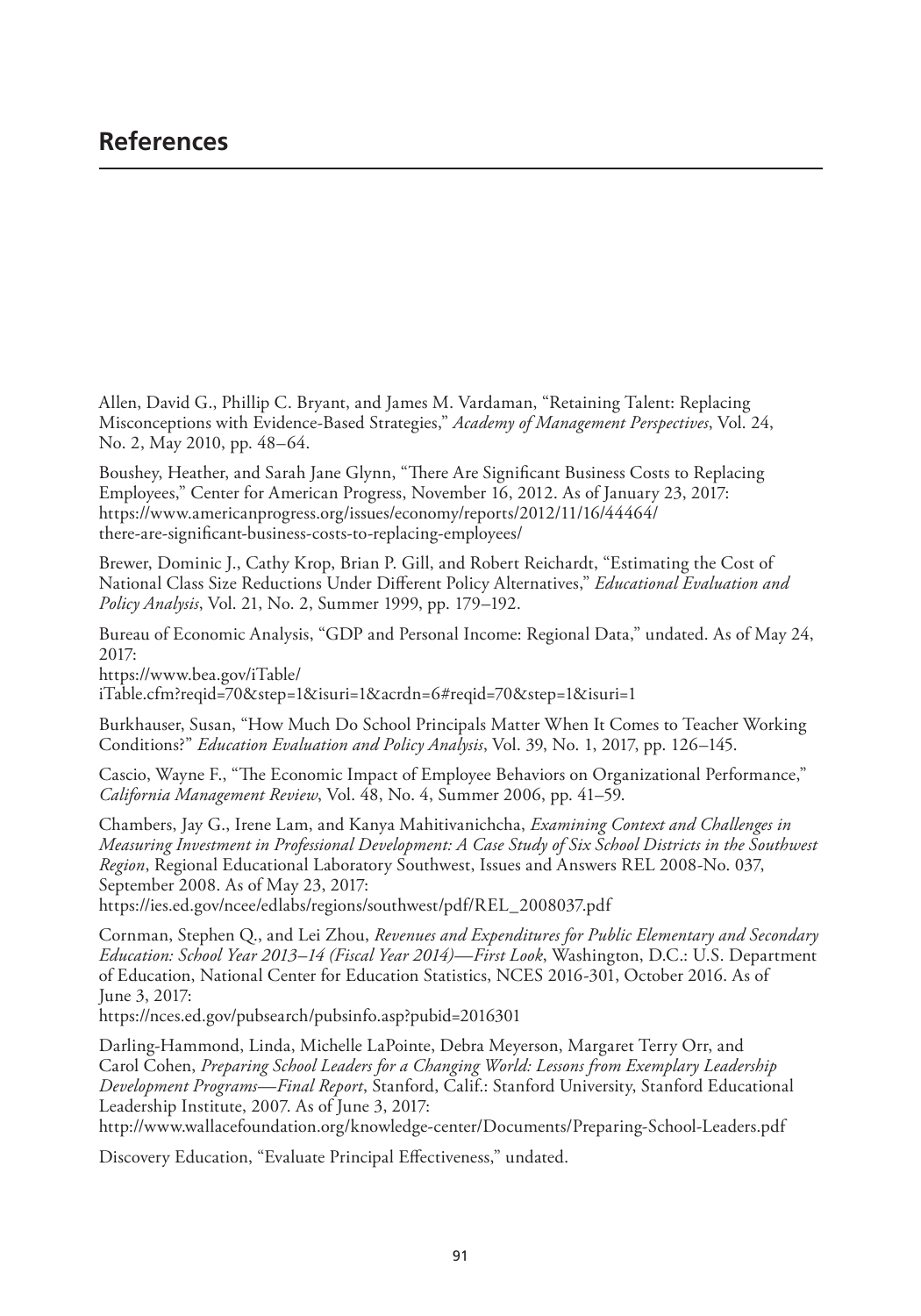Gates, Susan M., Laura S. Hamilton, Paco Martorell, Susan Burkhauser, Paul Heaton, Ashley Pierson, Matthew Baird, Mirka Vuollo, Jennifer J. Li, Diana Lavery, Melody Harvey, and Kun Gu, *Preparing Principals to Raise Student Achievement: Implementation and Effects of the New Leaders Program in Ten Districts*, Santa Monica, Calif.: RAND Corporation, RR-507-NL, 2014. As of October 25, 2016:

http://www.rand.org/pubs/research\_reports/RR507.html

Gates, Susan M., Jeanne Ringel, Lucrecia Santibanez, Catherine H. Chung, and Karen E. Ross, *Who Is Leading Our Schools? An Overview of School Administrators and Their Careers*, Santa Monica, Calif.: RAND Corporation, MR-1679-EDU, 2003. As of October 25, 2016: http://www.rand.org/pubs/monograph\_reports/MR1679.html

George W. Bush Institute, *A Framework for Principal Talent Management*, Dallas, Texas, October 2016. As of January 23, 2017: http://gwbcenter.imgix.net/Resources/gwbi-framework-principal-talent-mgmt.pdf

Gill, Jennifer, *Make Room for the Principal Supervisors*, New York: The Wallace Foundation, December 2013. As of May 23, 2017: http://www.wallacefoundation.org/knowledge-center/Pages/ Make-Room-for-the-Principal-Supervisors.aspx

———, *Chock Full of Data: How School Districts Are Building Leader Tracking Systems to Support Principal Pipelines*, New York: The Wallace Foundation, July 2016. As of May 23, 2017: http://www.wallacefoundation.org/knowledge-center/Pages/ Chock-Full-of-Data-How-School-Districts-Are-Building-Leader-Tracking-Systems-to-Support-Principal-Pipelines.aspx

Grissom, Jason A., "Can Good Principals Keep Teachers in Disadvantaged Schools? Linking Principal Effectiveness to Teacher Satisfaction and Turnover in Hard-to-Staff Environments," *Teachers College Record*, Vol. 113, No. 11, 2011, pp. 2552–2585.

Haberman, Michael, "Principal CEO," *Huffpost*, February 15, 2011. As of May 5, 2017: http://www.huffingtonpost.com/Michael-Haberman/principal-ceo\_b\_823375.html

Haslam, M. Bruce, and Brenda J. Turnbull, "Research Brief: Costs of Participation in the School Administration Manager (SAM) Process," New York: The Wallace Foundation, August 2011. As of December 27, 2016:

http://www.wallacefoundation.org/knowledge-center/Documents/ Research-Brief-Costs-of-Participation-in-the-School-Administration-Manager-(SAM)-Process.pdf

Herman, Rebecca, Susan M. Gates, Aziza Arifkhanova, Andriy Bega, Emilio Chavez-Herrerias, Eugene Han, Mark Harris, Jennifer Leschitz, and Stephani Wrabel, *School Leadership Interventions Under the Every Student Succeeds Act: Evidence Review—Updated and Expanded*, Santa Monica, Calif.: RAND Corporation, RR-1550-2-WF, 2017. As of May 23, 2017: http://www.rand.org/pubs/research\_reports/RR1550-2.html

Huselid, Mark A., Brian E. Becker, and Richard W. Beatty, *The Workforce Scorecard: Managing Human Capital to Execute Strategy*, Boston, Mass.: Harvard Business School Press, March 14, 2005.

Johnson, Gretchen, "From CSDs to CFNs: As the System for Providing Support Services to Schools Changed, Funding Levels Changed Too," New York: New York City Independent Budget Office, August 2014. As of December 22, 2016:

http://www.ibo.nyc.ny.us/iboreports/2014schoolsupportbudget.pdf

Johnson, Susan Moore, and Sarah E. Birkland, "The Schools That Teachers Choose," *Educational Leadership*, Vol. 60, No. 8, May 2003, pp. 20–24. As of June 3, 2017: http://www.ascd.org/publications/educational-leadership/may03/vol60/num08/ The-Schools-That-Teachers-Choose.aspx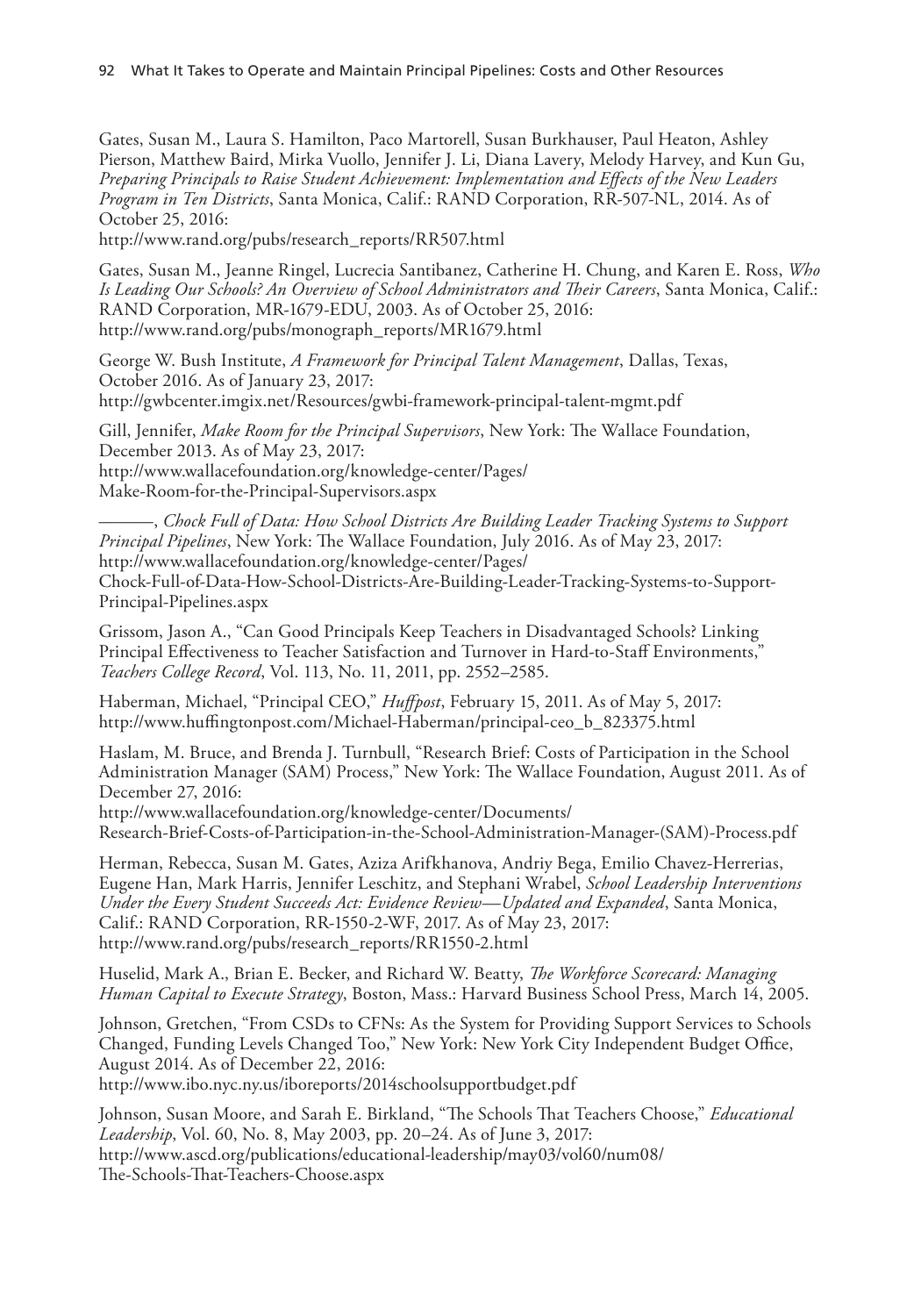Kaplan, Robert S., and Robin Cooper, *Cost and Effect: Using Integrated Cost Systems to Drive Profitability and Performance*, Boston, Mass.: Harvard Business School Press, 1998.

Lazear, Edward P., Kathryn L. Shaw, and Christopher T. Stanton, "The Value of Bosses," *Journal of Labor Economics*, Vol. 33, No. 4, October 2015, pp. 823–861.

Leithwood, Kenneth, Karen Seashore Louis, Stephen Anderson, and Kyla Wahlstrom, *How Leadership Influences Student Learning*, New York: Center for Applied Research and Educational Improvement, September 2004. As of May 23, 2017: http://www.wallacefoundation.org/knowledge-center/Pages/ How-Leadership-Influences-Student-Learning.aspx

Levenson, Nathan, Karla Baehr, James C. Smith, and Claire Sullivan, *Spending Money Wisely: Getting the Most from School District Budgets*, Boston, Mass.: District Management Council, 2014.

Levin, Henry M., and Patrick J. McEwan, *Cost-Effectiveness Analysis: Methods and Applications*, 2nd ed., Thousand Oaks, Calif.: Sage Publications, 2000.

Lincoln, Yvonna S., and Egon G. Guba, *Naturalistic Inquiry*, Thousand Oaks, Calif.: Sage Publications, 1985.

Manna, Paul, *Developing Excellent School Principals to Advance Teaching and Learning: Considerations for State Policy*, New York: The Wallace Foundation, September 2015. As of May 23, 2017: http://www.wallacefoundation.org/knowledge-center/Pages/ Developing-Excellent-School-Principals.aspx

Marzano, Robert J., Timothy Waters, and Brian A. McNulty, *School Leadership That Works: From Research to Results*, Alexandria, Va.: Association for Supervision and Curriculum Development, September 2005.

Mendels, Pamela, *Perspective: Building Principal Pipelines*, New York: The Wallace Foundation, October 2016. As of May 23, 2017: http://www.wallacefoundation.org/knowledge-center/Pages/ Perspective-Building-Principal-Pipelines.aspx

Miles, Karen Hawley, Allan Odden, Mark Fermanich, and Sarah Archibald, "Inside the Black Box of School District Spending on Professional Development: Lessons from Five Urban Districts," *Journal of Education Finance*, Vol. 30, No. 1, Summer 2004, pp. 1–26.

Mitgang, Lee, *Beyond the Pipeline: Getting the Principals We Need, Where They Are Needed Most*, New York: The Wallace Foundation, June 2003. As of May 23, 2017: http://www.wallacefoundation.org/knowledge-center/Pages/ Beyond-the-Pipeline-Getting-the-Principals-We-Need.aspx

Murphy, Patrick J., and Elliot Regenstein, *Putting a Price Tag on the Common Core: How Much Will Smart Implementation Cost?* Washington, D.C.: Thomas B. Fordham Institute, May 24, 2012. As of June 3, 2017:

https://edexcellence.net/publications/putting-a-price-tag-on-the-common-core.html

National Academies of Sciences, Engineering, and Medicine; Division of Behavioral and Social Sciences and Education; Board on Children, Youth, and Families; Committee on the Use of Economic Evidence to Inform Investments in Children, Youth, and Families, *Advancing the Power of Economic Evidence to Inform Investments in Children, Youth, and Families*, Washington, D.C.: National Academies Press, 2016. As of May 23, 2017:

https://www.nap.edu/catalog/23481/

advancing-the-power-of-economic-evidence-to-inform-investments-in-children-youth-and-families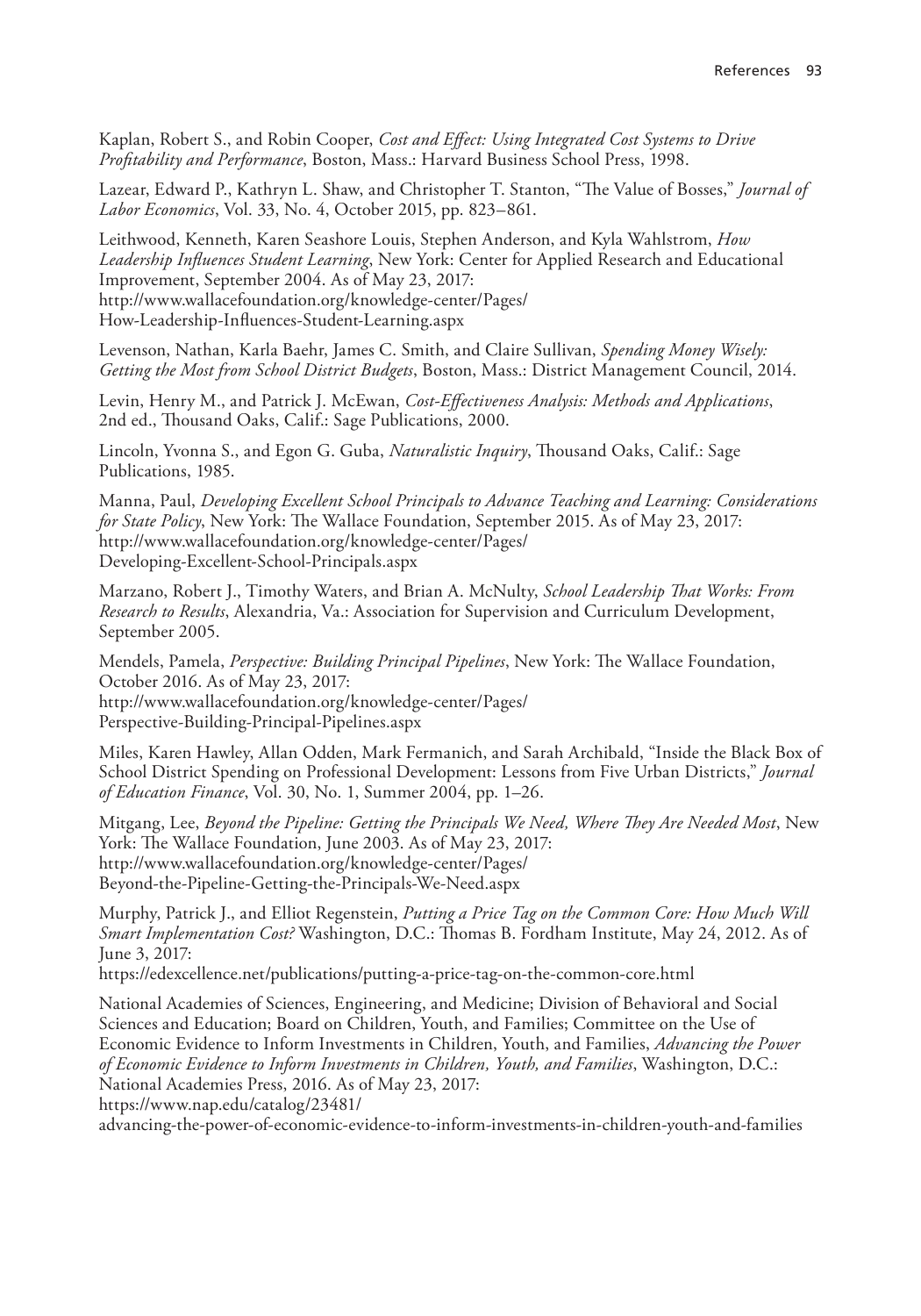National Center for Education Statistics, "ElSi: Elementary/Secondary Information System," undated (a). As of May 24, 2017: https://nces.ed.gov/ccd/elsi/

———, "Search for Public School Districts," undated (b). As of May 17, 2017: https://nces.ed.gov/ccd/districtsearch/

———, "Enrollment, Poverty and Federal Funds for the 100 Largest School Districts, by Enrollment Size in 2012: Selected Years, 2011–12 Through 2014," *Digest of Education Statistics*, Table 215.30, Washington, D.C., May 2015. As of May 3, 2017: https://nces.ed.gov/programs/digest/d14/tables/dt14\_215.30.asp

National Policy Board for Educational Administration, *Professional Standards for Educational Leaders 2015*, Reston, Va., November 2015. As of May 23, 2017: http://www.wallacefoundation.org/knowledge-center/Pages/ Professional-Standards-for-Educational-Leaders-2015.aspx

National SAM Innovation Project, "What Is It Like to Be a SAM Principal?" Louisville, Ky., April 20, 2015. As of December 27, 2016: http://www.samsconnect.com/?p=1134

NCES—*See* National Center for Education Statistics.

New Teacher Project, The, *The Mirage: Confronting the Hard Truth About Our Quest for Teacher Development*, August 4, 2015. As of May 23, 2017: https://tntp.org/publications/view/ the-mirage-confronting-the-truth-about-our-quest-for-teacher-development

O'Connor, John, "What Administrative Costs Say About School District Spending," *StateImpact*, May 2, 2012. As of December 27, 2016: https://stateimpact.npr.org/florida/2012/05/02/ what-administrative-costs-say-about-school-district-spending

Odden, Allan, Sarah Archibald, Mark Fermanich, and H. Alix Gallagher, "A Cost Framework for Professional Development," *Journal of Education Finance*, Vol. 28, No. 1, Summer 2002, pp. 51–74.

"Opportunity Cost," Investopedia, undated. As of May 23, 2017: http://www.investopedia.com/terms/o/opportunitycost.asp

Porter, Andrew C., Joseph Murphy, Ellen Goldring, Stephen N. Elliott, Morgan S. Polikoff, and Henry May, *Vanderbilt Assessment of Leadership in Education: Technical Manual 1.0*, Nashville, Tenn.: Learning Sciences Institute, Vanderbilt University, November 2008. As of May 23, 2017: http://www.wallacefoundation.org/knowledge-center/Pages/ Vanderbilt-Assessment-of-Leadership-in-Education-Technical-Manual-1.aspx

Public Law 89-10, Elementary and Secondary Education Act, April 11, 1965.

Public Law 114-95, Every Student Succeeds Act, December 10, 2015. As of May 23, 2017: https://www.gpo.gov/fdsys/search/ pagedetails.action?collectionCode=PLAW&browsePath=114%2FPUBLIC%2F %5B0+-+99%5D&granuleId=&packageId=PLAW-114publ95&fromBrowse=true

Schaeffer, Adam B., "They Spend *What*? The Real Cost of Public Schools," *Policy Analysis*, No. 662, March 10, 2010. As of December 27, 2016:

https://www.cato.org/publications/policy-analysis/they-spend-what-real-cost-public-schools

School Leaders Network, *Churn: The High Cost of Principal Turnover*, 2014. As of December 27, 2016:

https://connectleadsucceed.org/churn\_the\_high\_cost\_of\_principal\_turnover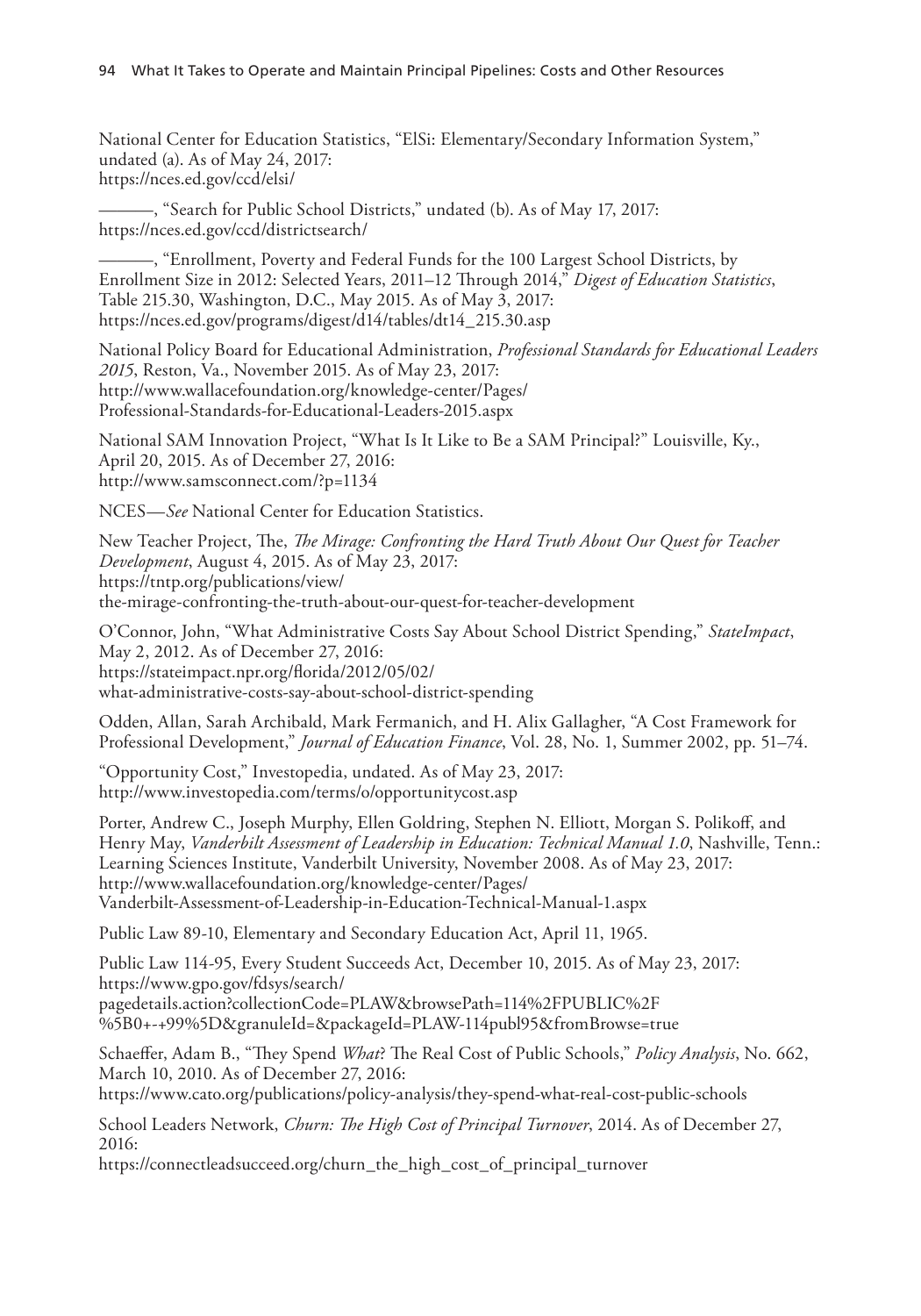Smith, Morgan, "Do Texas Schools Spend Too Much on Administration?" *Texas Tribune*, February 25, 2011. As of December 22, 2016: https://www.texastribune.org/2011/02/25/do-texas-schools-spend-too-much-on-administration/

Southern Regional Education Board, *The Three Essentials: Improving Schools Requires District Vision, District and State Support, and Principal Leadership*, Atlanta, Ga., August 2010. As of May 23, 2017: http://www.wallacefoundation.org/knowledge-center/Documents/ Three-Essentials-to-Improving-Schools.pdf

Strauss, Anselm L., and Juliet M. Corbin, *Basics of Qualitative Research: Techniques and Procedures for Developing Grounded Theory*, 2nd ed., Thousand Oaks, Calif.: Sage Publications, 1998.

Turnbull, Brenda J., Leslie A. Anderson, Derek L. Riley, Jaclyn R. MacFarlane, and Daniel K. Aladjem, *Building a Stronger Principalship*, Vol. 5: *The Principal Pipeline Initiative in Action*, Washington, D.C.: Policy Studies Associates, October 2016. As of May 23, 2017: http://www.wallacefoundation.org/knowledge-center/Pages/ Building-a-Stronger-Principalship-Vol-5-The-Principal-Pipeline-Initiative-in-Action.aspx

Turnbull, Brenda J., M. Bruce Haslam, Erikson R. Arcaira, Derek L. Riley, Beth Sinclair, and Stephen Coleman, *Evaluation of the School Administration Manager Project*, Washington, D.C.: The Wallace Foundation, December 2009. As of December 27, 2016: http://www.wallacefoundation.org/knowledge-center/Documents/ Evaluation-of-the-School-Administration-Manager-Project.pdf

Turnbull, Brenda J., Derek L. Riley, Erikson R. Arcaira, Leslie M. Anderson, and Jaclyn R. MacFarlane, *Six Districts Begin the Principal Pipeline Initiative*, Washington, D.C.: Policy Studies Associates, July 2013. As of May 23, 2017: http://www.wallacefoundation.org/knowledge-center/Pages/ Six-Districts-Begin-the-Principal-Pipeline-Initiative.aspx

Turnbull, Brenda J., Derek L. Riley, and Jaclyn R. MacFarlane, *Building a Stronger Principalship*, Vol. 2: *Cultivating Talent Through a Principal Pipeline*, Washington, D.C.: Policy Studies Associates, December 2013. As of November 11, 2016: http://www.wallacefoundation.org/knowledge-center/Pages/ Building-a-Stronger-Principalship-Vol-2-Cultivating-Talent-Through-a-Principal-Pipeline.aspx

———, *Building a Stronger Principalship*, Vol. 3: *Districts Taking Charge of the Principal Pipeline*, Washington D.C.: Policy Studies and Associates, January 2015. As of May 23, 2017: http://www.wallacefoundation.org/knowledge-center/Pages/ Building-a-Stronger-Principalship-Vol3-Districts-Taking-Charge.aspx

U.S. Department of Education, *Non-Regulatory Guidance: Using Evidence to Strengthen Education Investments*, Washington, D.C., September 16, 2016a. As of May 23, 2017: https://www2.ed.gov/policy/elsec/leg/essa/guidanceuseseinvestment.pdf

———, *Non-Regulatory Guidance for Title II, Part A: Building Systems of Support for Excellent Teaching and Leading*, Washington, D.C., September 27, 2016b. As of May 23, 2017: https://www2.ed.gov/policy/elsec/leg/essa/essatitleiipartaguidance.pdf

Wakefield, Nicky, Anthony Abbatiello, Dimple Agarwal, Karen Pastakia, and Ardie van Berkel, "Leadership Awakened: Generations, Teams, Science," in *Global Human Capital Trends 2016: The New Organization—Different by Design*, Deloitte University Press, February 26, 2016, pp. 27–36. As of May 23, 2017:

https://dupress.deloitte.com/dup-us-en/focus/human-capital-trends/2016/ identifying-future-business-leaders-leadership.html